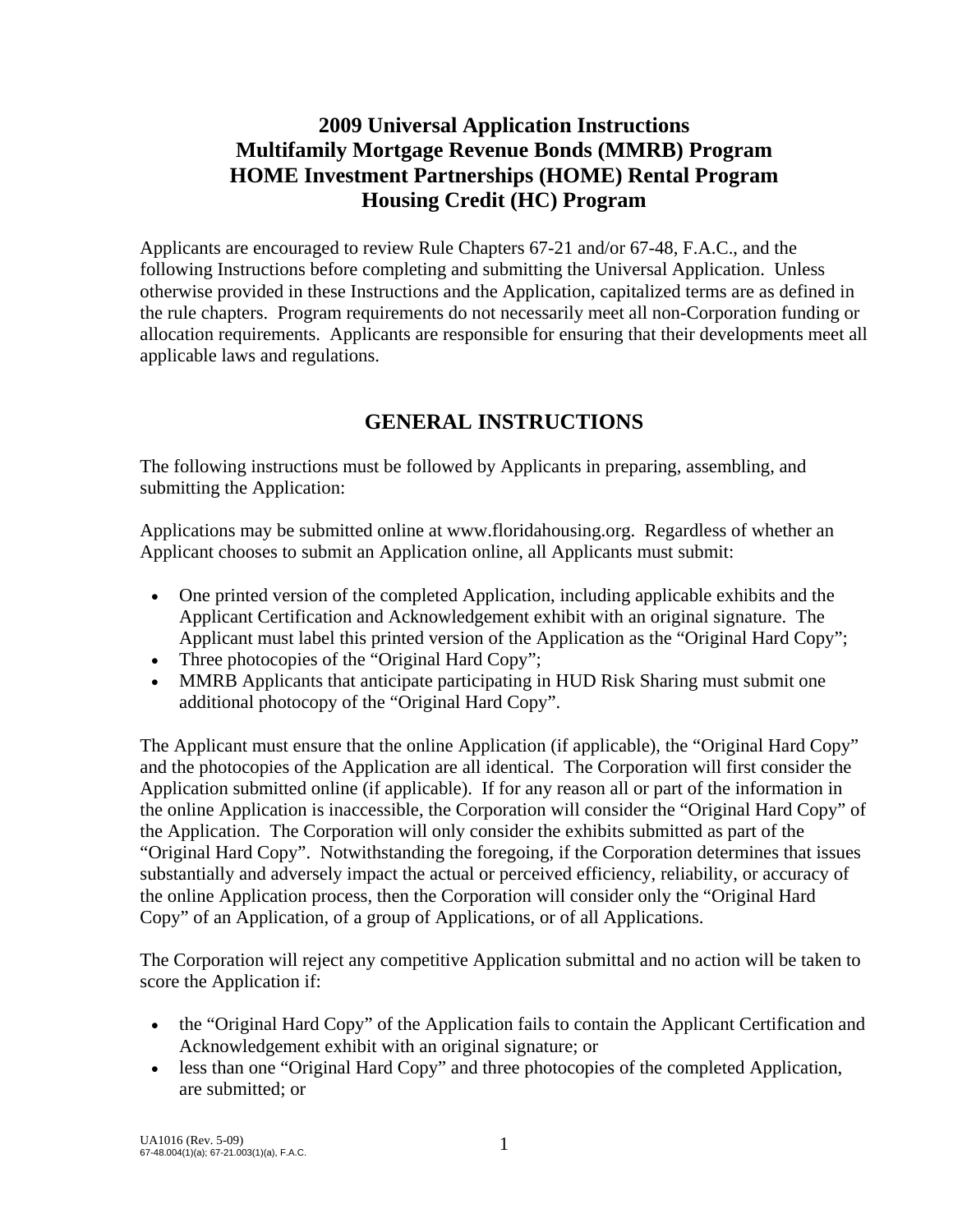• the "Original Hard Copy" of the Application fails to contain the Application fee and (for MMRB Applications) the TEFRA fee.

The Application labeled "Original Hard Copy" and the photocopies must be bound in separate three-ring binders with a clear plastic front pocket with numbered index tabs for each exhibit. Open plastic sleeve tabs will NOT be acceptable. It is important that each Application be legible and in proper order to ensure accurate scoring by the Corporation. Each page and applicable exhibit of the Application must be accurately completed, and Applicants must provide all requested information. Failure to provide the requested information and documentation shall result in failure to meet threshold for threshold items, failure to achieve maximum points for point items, rejection of the Application for rejection items, reclassification of a Priority I Application to Priority II as provided in Part I.B. of these instructions, or a combination of the foregoing.

Applications with Local Government-issued Tax-Exempt Bond financing applying for noncompetitive HC: Submit one original Application labeled "Original Hard Copy" and only one photocopy of the "Original Hard Copy" containing all completed information in the Application using the Corporation's online Application.

Applications must be received by the Corporation and clocked in by 5:00 p.m., Eastern Time, on the Application Deadline. No Applications will be Received at the Corporation's offices via facsimile or other electronic transmissions, except for on-line submission. The Application fee, plus the TEFRA fee for MMRB Applications, must be paid by check or money order, payable to Florida Housing Finance Corporation.

Applications must be submitted on exhibit forms and pages that are contained in the Application Package. Exhibit forms or pages that are drafts or that are from a previous Application cycle will not be considered.

Do not retype, scan, image, or alter any page or exhibit in the Application Package. For all pages and exhibits in the Application Package except for the Declaration of Priority I Related Applications form, this will cause the Application to fail threshold. Additional information that is placed on the face of a page or exhibit that does not obscure the printed words is NOT considered an alteration of the page or exhibit. However, the additional information cannot change the meaning or intent of the page or exhibit. Additional information should be presented in an asterisk or footnote format or presented as an explanatory addendum to the page or exhibit.

All information contained in an Application is subject to independent review, analysis and verification by the Corporation or its agents.

IMPORTANT: Periodically throughout the Application, scoring and appeals process, all Applicants should check the Corporation's Website for updated information concerning the Universal Application cycle. The Website address is www.floridahousing.org.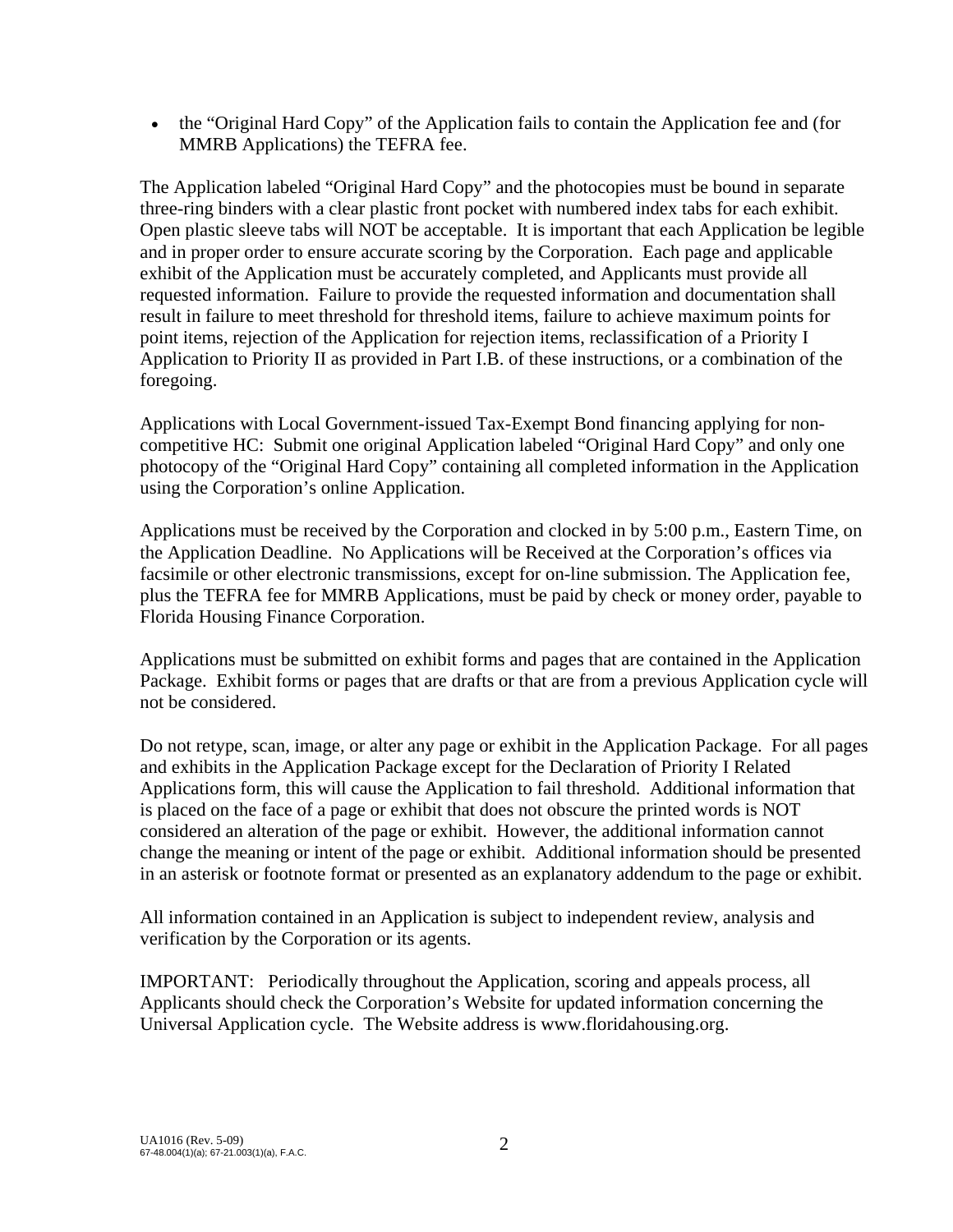# **SPECIFIC INSTRUCTIONS**

## **Part I. Applicant Certification / Related and Priority I Applications**

#### **A. Applicant Certification**

All Applicants must provide behind a tab labeled **"Exhibit 1.A."** a properly completed and executed Applicant Certification and Acknowledgement form. Applications without a properly completed Applicant Certification and Acknowledgement form, executed with an original signature, contained in the Application labeled "Original Hard Copy" will be rejected automatically without the opportunity to cure. Signatures in blue ink are preferred.

- **B. Related Applications and Priority I Application Designation** (Applies only to Competitive HC Applications)
	- 1. For a non-related Application to be designated a Priority I Application, the Applicant must answer "No" to the question at Part I.B.1. of the Application.
	- 2. For a Related Application to be designated a Priority I Application, as of Application Deadline (i) the Applicant must correctly answer the applicable questions at Part I.B.1. and I.B.2. of the Application, and (ii) the Applicant must provide the Declaration of Priority I Related Applications form listing the corresponding Development, and (iii) the Declaration of Priority I Related Applications form cannot be retyped, scanned, imaged or altered. This designation cannot be revised or supplemented after the Application Deadline.
	- 3. There is no limit to the number of Related Applications within a Pool of Related Applications that may be submitted. However, within a Pool of Related Applications no more than six (6) Applications, all of which must be the same across the Pool of Related Applications, may be designated as Priority I Applications. Of those six (6) Priority I Applications, the following limitations apply: (i) no more than three (3) Applications may be Non-Joint Venture Applications, and (ii) no individual Public Housing Authority or Non-Profit may participate in more than three (3) Priority I Joint Venture Applications among all of the Priority I Joint Venture Applications submitted by all of the Applicants in the Funding Cycle.
	- 4. Each Priority I Related Application must include a completed Declaration of Priority I Related Applications form behind a tab labeled "Exhibit 1.B." listing the Development Name and County for all of the Priority I Related Applications within the Pool of Related Applications submitted in this Funding Cycle. The form must be included in all of the Priority I Related Applications (Non-Joint Venture Applications and Joint Venture Applications) and the form that is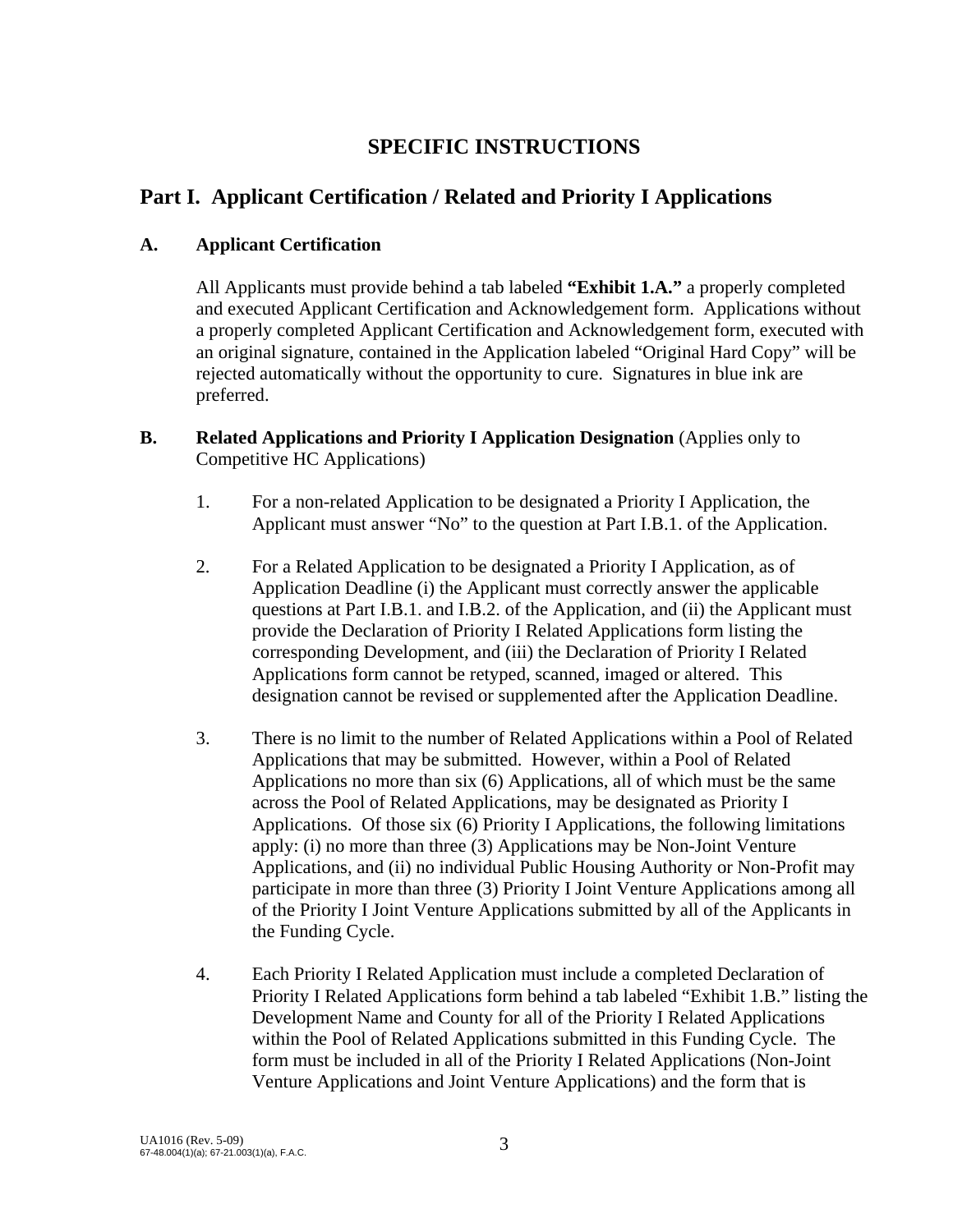included in each designated Priority I Application must contain the identical information as the form included in the other Priority I Related Applications.

- 5. The Applicant must indicate at Part I.B. of the Application whether the Application is a Related Application. If the Applicant fails to indicate whether an Application is a Related Application (fails to answer the question at Part I.B.1. of the Application), the Application will automatically be deemed to be a Priority II Application.
- 6. If the Application is a Related Application, the Applicant must indicate at Part I.B.2. of the Application whether it is a Non-Joint Venture Application designated as a Priority I Application, a Joint Venture Application designated as a Priority I Application where the Applicant is a Joint Venture Public Housing Authority Applicant, a Joint Venture Application designated as a Priority I Application where the Applicant is a Joint Venture Non-Profit Applicant, or the Application is not designated as a Priority I Application. If an Applicant fails to indicate whether the Application is (i) a Priority I Non-Joint Venture Application (fails to answer the question at Part I.B.2.a. of the Application), or (ii) a Priority I Joint Venture Application (fails to answer the applicable question at Part I.B.2.b. or Part I.B.2.c. of the Application), the Applicant will be deemed to have selected Part I.B.2.d. of the Application and the Application will automatically be deemed to be a Priority II Application.
- 7. If the Applicant fails to indicate whether an Application is a Related Application (fails to answer the question at Part I.B.1. of the Application) or indicates that the Application is not a Related Application (answers "No" to the question at Part I.B.1. of the Application) and, notwithstanding the provision at subsection 67- 48.004(7), F.A.C., it is determined that an Application is a Related Application, the Application and all other Related Applications will automatically be deemed to be Priority II Applications and may be subject to section 420.507(35), F.S., and subsection 67-48.004(12), F.A.C.
- 8. If the Application is a Priority I Joint Venture Application and, notwithstanding the provision at subsection 67-48.004(7), F.A.C., it is determined that the Public Housing Authority or Non-Profit participating in the Priority I Joint Venture Application is a participant in more than three (3) Priority I Joint Venture Applications or more than three (3) Priority I Non-Joint Venture Applications among all of the Priority I Applications submitted by all of the Applicants in the Funding Cycle, then all Priority I Applications (Joint Venture and Non-Joint Venture) in which the Public Housing Authority or Non-Profit is participating will automatically be deemed to be Priority II Applications and may be subject to section 420.507(35), F.S., and subsection 67-48.004(12), F.A.C.
- 9. All Applications designated as Priority I Applications within a Pool of Related Applications will be deemed by the Corporation to be Priority II Applications if (i) the Declaration of Priority I Related Applications form is not provided in each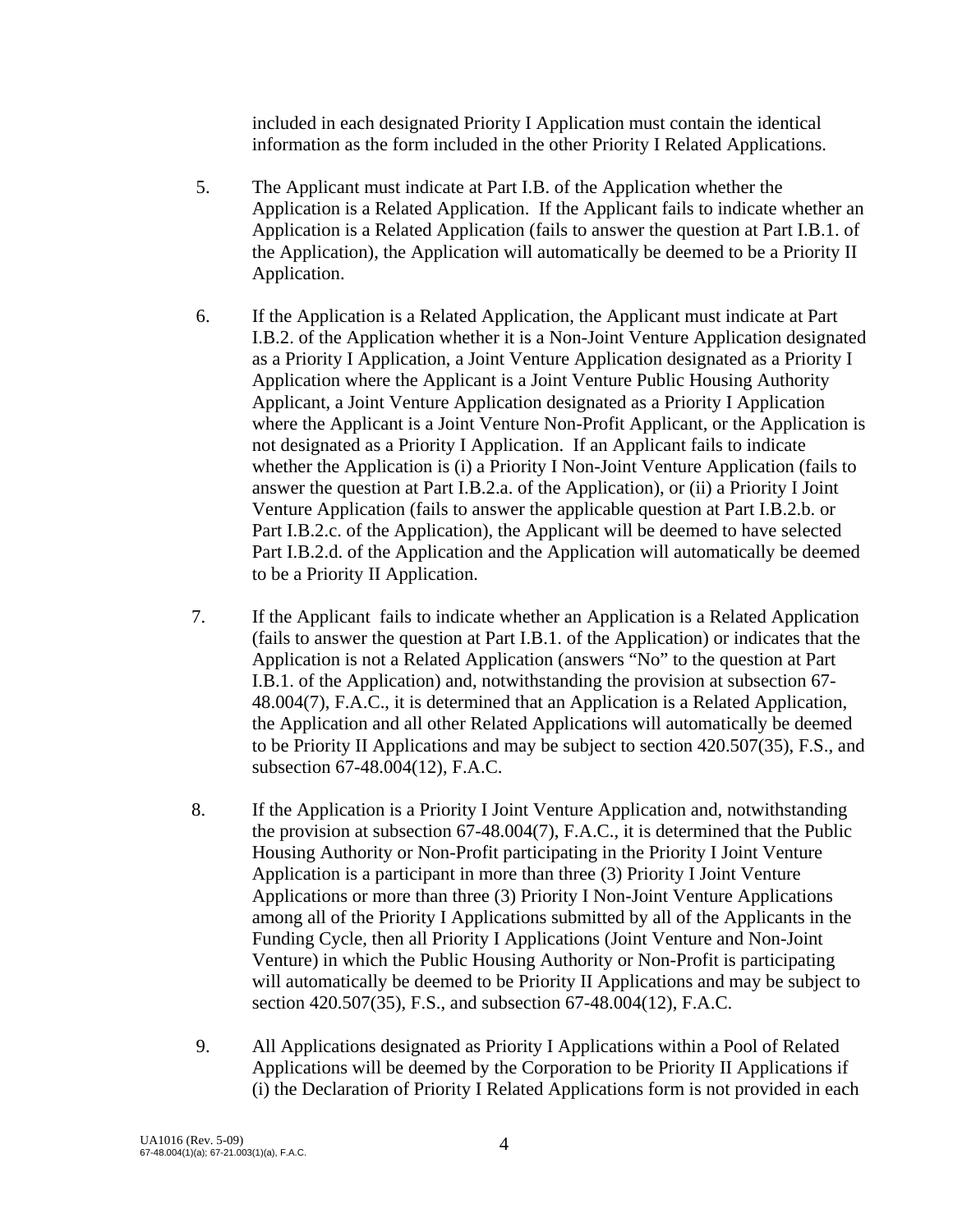Application designated as a Priority I Application within the Pool of Related Applications, as required in paragraph B.4. above or (ii) it is determined that the number of Applications designated as Priority I Applications within the Pool of Related Applications exceeds the limitations outlined in paragraph B.3. above.

10. During the ranking process, as outlined in the Ranking and Selection Criteria section of the Application Instructions, preference will be given to Priority I Applications. For ranking purposes, regardless of whether an Application is designated by the Applicant as a Priority I Application, such Application's designation will be deemed to be Priority II if the Application is not determined to be within the Group 1 Total Score Classification.

## **Part II. Applicant and Development Team**

### **A. Applicant**

1. Select the program(s) applied for in this Application.

 In accordance with Rule Chapters 67-21 and 67-48, F.A.C., only one Application may be submitted for each subject property.

The Application may be submitted for only ONE of the following:

- Corporation-issued MMRB and non-competitive HC through a Supplemental MMRB Application Cycle
- Competitive HC and HOME only if the Applicant selected and qualified for the Homeless Demographic at Part III.D. of the Application
- Competitive HC only
- HOME only
- non-competitive HC with Local Government-issued Tax-Exempt Bonds

 If funding is received from more than one Corporation program, the Applicant will be required to comply with the most restrictive program requirements.

 For purposes of the Universal Application Cycle, Corporation-issued HOME funding cannot be combined with any other Corporation financing or allocation from a previous Funding Cycle, excluding PLP funds, and may only be combined with Competitive HC in the current Funding Cycle if the Applicant selected and qualified for the Homeless Demographic Commitment at Part III.D. of the Application. For purposes of these instructions, Local Government-issued Tax-Exempt Bonds will be deemed to be Corporation funds.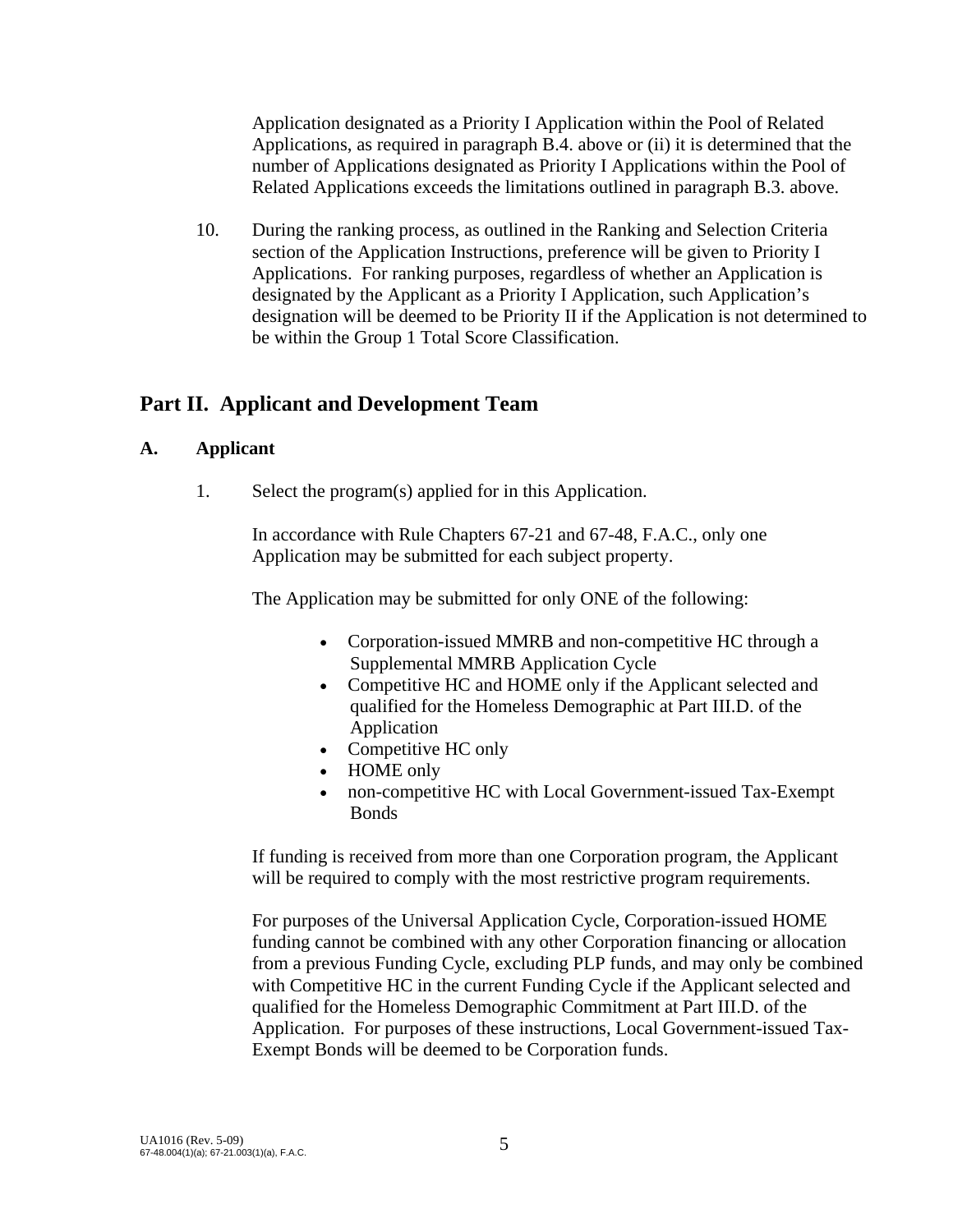- 2. Applicant Information
	- a. Enter requested information for Applicant.
	- b. Enter Applicant's Federal Employer Identification Number. If the Federal Employer Identification Number has not yet been obtained, provide a copy of the completed, submitted application for that number behind a tab labeled **"Exhibit 2"**.
	- c. Applicant must be a legally formed entity [i.e., limited partnership, corporation, limited liability company, etc.] qualified to do business in the state of Florida as of the Application Deadline. Except for public housing authorities, Applicant must include behind a tab labeled **"Exhibit 3"** a copy of the valid Certificate of Good Standing from the Florida Secretary of State.
		- (1) If applying for HC, the Applicant must be a limited partnership (including a limited liability limited partnership) or a limited liability company. For Competitive HC Applicants, the Applicant entity shall be the recipient of the Housing Credits and may not change until after the Carryover Allocation Agreement is in effect. Once the Carryover Allocation has been executed by all parties, replacement of the Applicant or a material change (33.3 percent or more of the Applicant, a General Partner of the Applicant, or a member of the Applicant) in the ownership structure of the named Applicant will require Board approval prior to the change. The Applicant entity may be changed without Board approval after a Final Housing Credit Allocation (IRS Forms 8609) has been issued; however, the Corporation must still be notified in writing of the change. Changes to the Applicant entity prior to the execution of a Carryover Allocation Agreement or without Board approval prior to the issuance of the Final Housing Credit Allocation Agreement will result in a disqualification from receiving funding and shall be deemed a material misrepresentation. Changes to the limited partner of a limited partnership or member of a limited liability company owning the syndicating interest therein will not result in disqualification.
		- (2) If applying for MMRB or HOME, the Applicant entity shall be the borrowing entity and cannot be changed until after loan closing. Replacement of the Applicant or a material change (33.3 percent or more of the Applicant, a General Partner of the Applicant, or a member of the Applicant) in the ownership structure of the named Applicant prior to loan closing shall result in disqualification from receiving funding and shall be deemed a material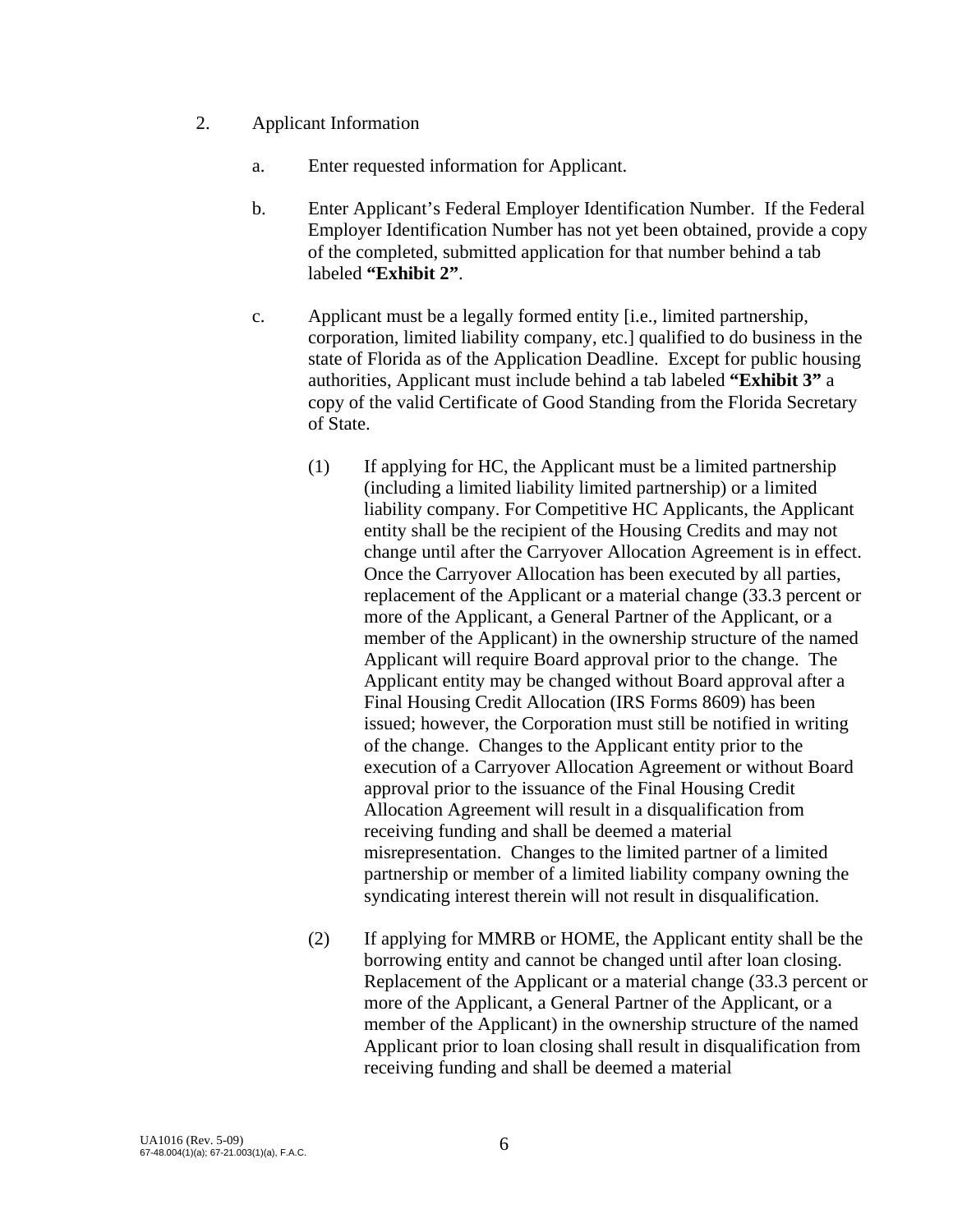misrepresentation. Changes after loan closing require Board approval.

 d. If the Applicant applies as a Non-Profit entity it must remain a Non-Profit entity. The Non-Profit entity understands and acknowledges that it is the Non-Profit entity's responsibility to contractually ensure that it substantially and materially participates in the management and operation of the Development throughout the Compliance Period. If the Applicant is applying as a Non-Profit entity, failure to include the attorney opinion letter behind a tab labeled **"Exhibit 4"** and the IRS determination letter behind a tab labeled **"Exhibit 5"** will result in disqualification as a Non-Profit entity and failure to meet threshold.

 If the Applicant applies as a Non-Profit entity, describe the role of the Non-Profit entity in the Development and how the Non-Profit entity is substantially and materially participating in the management and operation of the Development. In the event the percentage distribution of Developer's fee and/or annual net profits to the Non-Profit entity is/are different from the ownership percentage, provide an explanation for such difference and how the Non-Profit entity is substantially and materially participating in the management and operation of the Development. Provide the description/explanation of the role of the Non-Profit entity behind a tab labeled **"Exhibit 6"**. Provide the names and addresses of the governing board of the Non-Profit entity behind a tab labeled **"Exhibit 7"**. Provide the articles of incorporation demonstrating that one of the purposes of the Non-Profit entity is to foster low income housing behind a tab labeled **"Exhibit 8"**.

- 3. Principals for the Applicant and for each Developer.
	- a. For a Limited Partnership, provide a list, as of Application Deadline, of the following: (i) the Principals of the Applicant, including percentage of ownership interest of each, and (ii) the Principals for each Developer. Provide this information behind a tab labeled **"Exhibit 9"**. This list must include warrant holders and/or option holders of the proposed Development.
	- b. For a Limited Liability Company, provide a list, as of Application Deadline, of the following: (i) the Principals of the Applicant, including percentage of ownership interest of each, and (ii) the Principals for each Developer. Provide this information behind a tab labeled **"Exhibit 9"**. This list must include warrant holders and/or option holders of the proposed Development.
	- c. For all other entities, provide a list, as of Application Deadline, of the following: (i) the Principals of the Applicant, including percentage of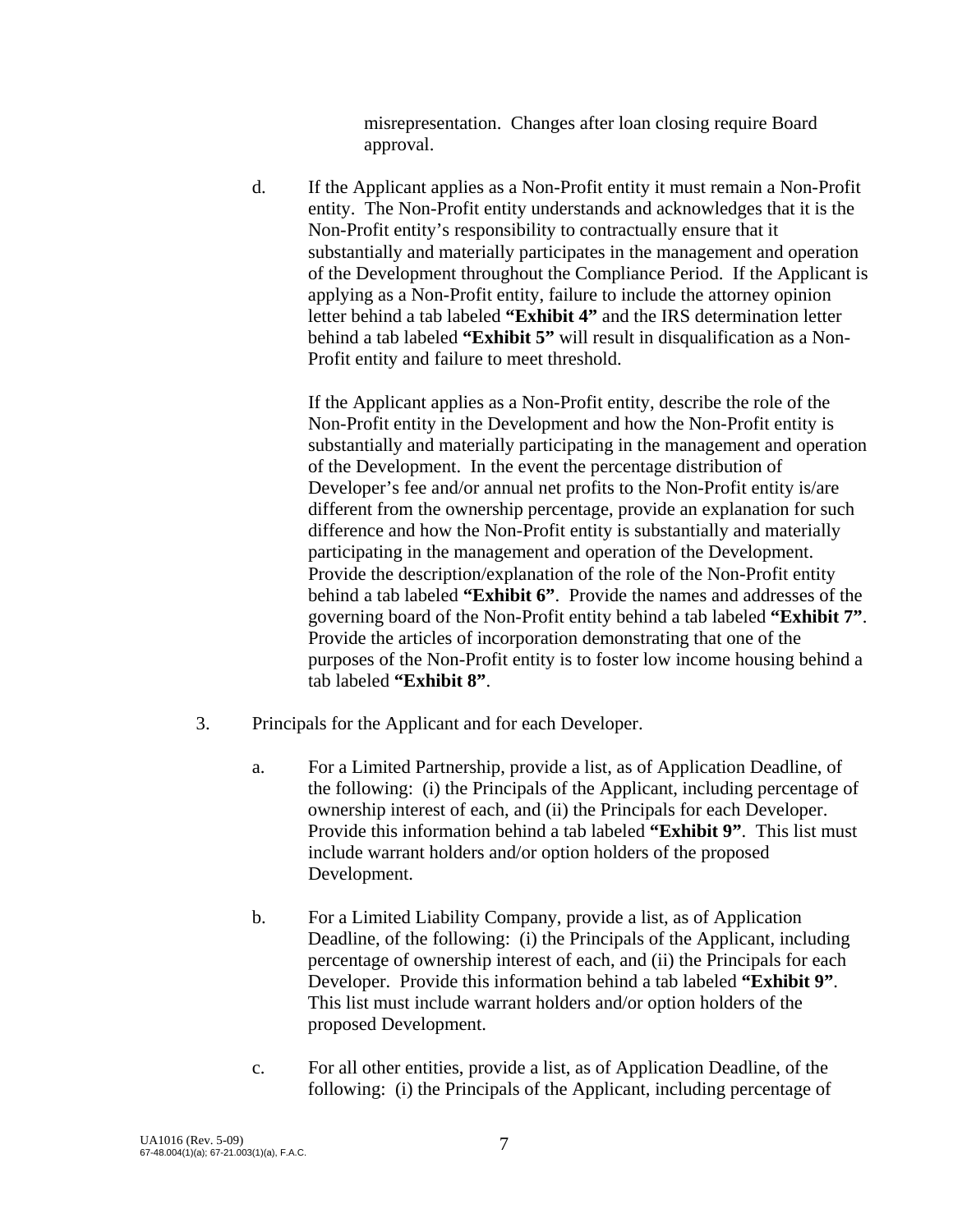ownership interest of each, and (ii) the Principals for each Developer. Provide this information behind a tab labeled **"Exhibit 9"**.

- 4. Enter requested information for Contact Person.
- 5. If applying for HOME, in order to be eligible to apply under the HOME Community Housing Development Organization (CHDO) set-aside, provide behind a tab labeled **"Exhibit 10"**, a letter from the Florida Housing Finance Corporation HOME Program, dated not prior to 12 months preceding the Application Deadline, which designates the Applicant as a CHDO. The service area of the CHDO must include the area in which the proposed Development site is to be located. If the Applicant wishes to apply as a CHDO, but has not yet been so designated, it may apply for CHDO status by providing a properly completed FHFC CHDO checklist along with all appropriate exhibits behind a tab labeled **"Exhibit 10"**. The CHDO checklist is incorporated by reference and available on the Corporation's Website. All required information for designation of the Applicant as a CHDO must be provided not later than the date that signifies the end of the cure period outlined in Rule 67-48.004, F.A.C.

 If the Applicant applies as a CHDO but does not provide the appropriate documentation evidencing its status as a CHDO in accordance with HUD requirements and this Application, the subject Application will not qualify to compete in the CHDO set-aside but may compete with other non-CHDO Applications.

#### **B. Development Team**

 The past performance record of the development team, which consists of Developer, Management Agent, General Contractor, Architect/Engineer, Attorney, Accountant, and, if the proposed Development is an Assisted Living Facility (ALF), the Service Provider, e.g., failure to place-in-service a development or project which received a Housing Credit Allocation; failure to comply with previously executed loan documents; failure to comply with program rules; failure to comply with Section 42, IRC; and/or failure to comply with a Land Use Restriction Agreement or an Extended Use Agreement, will be verified during credit underwriting. Development teams with an unsatisfactory past performance record may receive a negative recommendation from the Credit Underwriter.

1. Developer or Principal of Developer (Threshold)

 The identity of the Developer(s) listed in this Application may not change until the construction or Rehabilitation of the Development is complete, unless approved by the Board as provided in Rule 67-48.004, F.A.C.

- a. Provide name of each Developer, including all co-Developers.
- b. Certification Provide a completed Developer or Principal of Developer Certification form behind a tab labeled **"Exhibit 11"** for each Developer with experience. Also behind a tab labeled **"Exhibit 11"**, provide the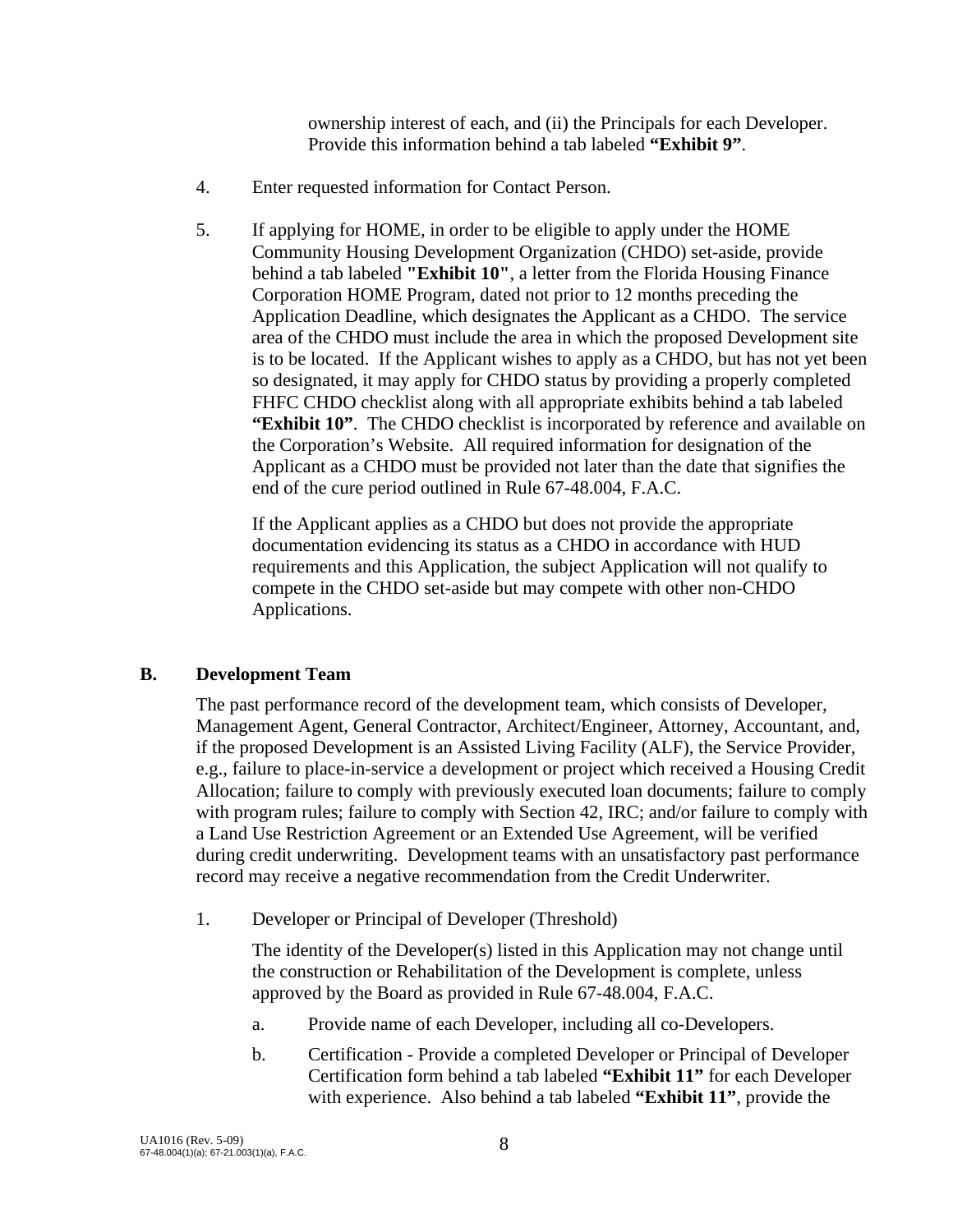name, Address, telephone and facsimile numbers, e-mail address, if available, and the relationship of the co-Developer to the Applicant for any co-Developer that does not have the required experience.

 c. Prior Experience Chart – Each experienced Developer or Principal of Developer must demonstrate experience in the completion; i.e., the certificate of occupancy has been issued for at least one building, of at least two affordable rental housing developments, at least one of which consists of a total number of units no less than 50 percent of the total number of units in the proposed Development, by providing a prior experience chart behind a tab labeled **"Exhibit 11"**. If providing experience acquired from a previous affordable housing Developer entity, the person signing the Developer or Principal of Developer Certification form must have been a Principal or Financial Beneficiary of that Developer entity. The Developer experience chart must include the following information:

| Name of Developer or Principal of Developer: |                            |                                                          |                              |  |
|----------------------------------------------|----------------------------|----------------------------------------------------------|------------------------------|--|
| Name of<br>Development                       | Location<br>(City & State) | Affordable Housing<br>Program that<br>Provided Financing | <b>Total Number of Units</b> |  |

- 2. Management Agent or principal of Management Agent (Threshold)
	- a. Certification Provide the completed Management Agent or Principal of Management Agent Certification form behind a tab labeled **"Exhibit 12"**.
	- b. Prior Experience Chart The Management Agent or principal of Management Agent must demonstrate experience in the management of at least two affordable rental housing properties, at least one of which consists of a total number of units no less than 50 percent of the total number of units in the proposed Development, for at least two years each by providing a prior experience chart behind a tab labeled **"Exhibit 12"**. The chart must include the following information:

| Name of Management Agent or principal of Management Agent: |                  |                           |                |                     |  |
|------------------------------------------------------------|------------------|---------------------------|----------------|---------------------|--|
| Name of                                                    | Location         | <b>Currently Managing</b> | Length of Time | <b>Total Number</b> |  |
| Development                                                | (City $&$ State) |                           | (Years and     | ΩŤ                  |  |
|                                                            |                  | <b>Formerly Managed</b>   | Months)        | Units               |  |

- 3. General Contractor or qualifying agent of General Contractor (Threshold)
	- a. Provide the completed General Contractor or Qualifying Agent of General Contractor Certification form behind a tab labeled **"Exhibit 13"**.
	- b. Prior Experience Chart The General Contractor or qualifying agent of General Contractor must demonstrate experience in the construction of at least two completed housing developments of similar development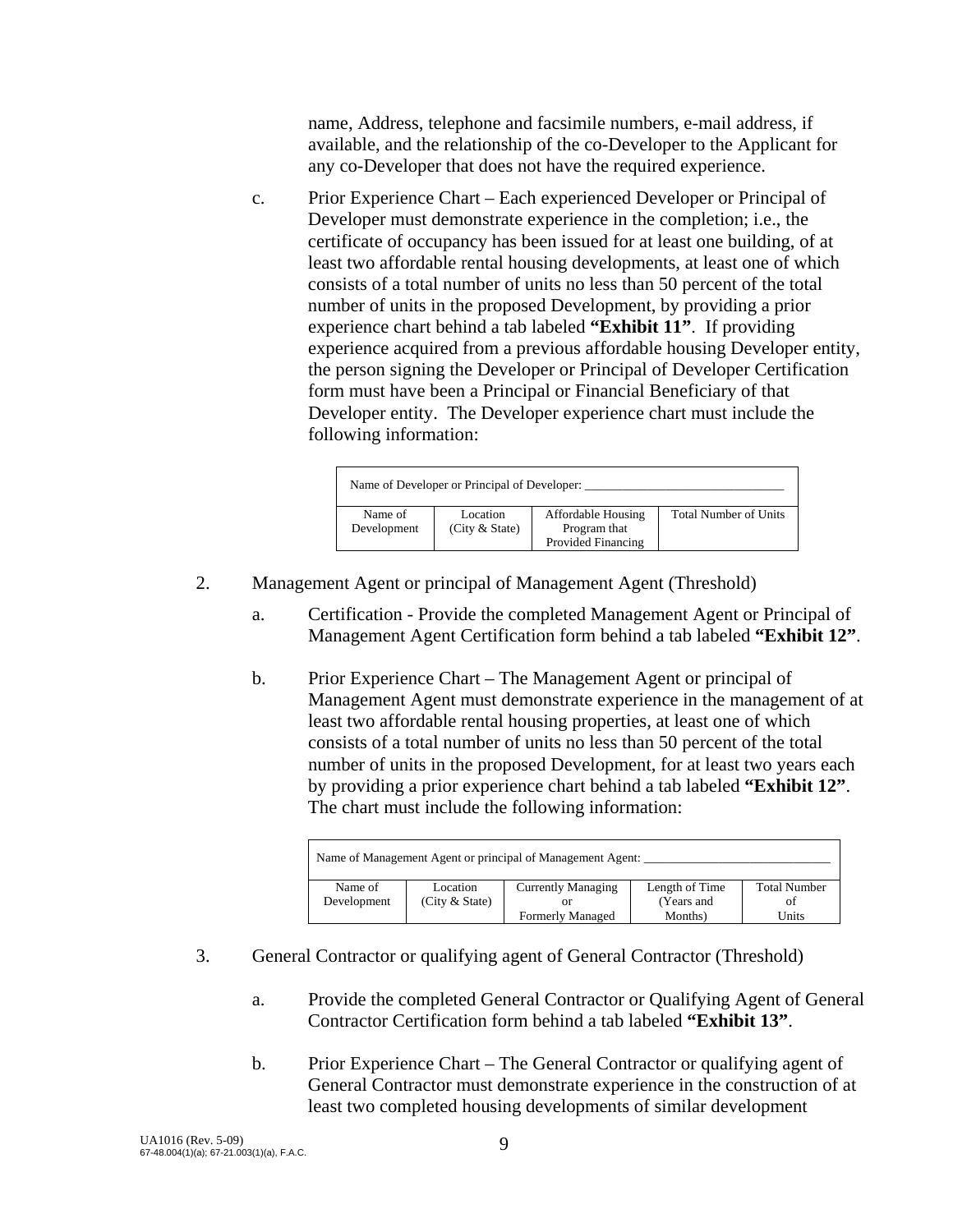category and development type, at least one of which consists of a total number of units no less than 50 percent of the total number of units in the proposed Development, by providing a prior experience chart behind a tab labeled **"Exhibit 13"**. The chart must include the following information:

|                        |                                  | Name of General Contractor or qualifying agent of General Contractor: |                                                                                                                                                     |                                |
|------------------------|----------------------------------|-----------------------------------------------------------------------|-----------------------------------------------------------------------------------------------------------------------------------------------------|--------------------------------|
| Name of<br>Development | Location<br>(City $\&$<br>State) | Development Category<br>(New Construction or<br>Rehabilitation)       | Development Type:<br>garden, townhouses, high-<br>rise, duplex, quadraplex, mid-<br>rise w/elevator, single family,<br>SRO, or other (specify type) | Total<br>Number<br>of<br>Units |

4. Architect or Engineer (Threshold)

Provide the completed Architect or Engineer Certification form behind a tab labeled **"Exhibit 14"**.

5. Attorney (Threshold)

 Provide the completed Attorney Certification form for MMRB or HOME behind a tab labeled **"Exhibit 15"**and/or the completed Attorney Certification form for HC behind a tab labeled **"Exhibit 16"**.

6. Accountant (Threshold)

 Provide the completed Accountant Certification form behind a tab labeled **"Exhibit 17"**.

- 7. Service Provider or principal of Service Provider (Threshold for Assisted Living Facility Developments; not required for non-Assisted Living Facility Developments)
	- a. Certification Provide the completed Service Provider or Principal of Service Provider Certification form behind a tab labeled **"Exhibit 18"**. The Service Provider must be the entity which provides all services related to personal care, meals, health, social, leisure and other special services available to the residents.
	- b. Prior Experience Chart The Service Provider or principal of Service Provider must demonstrate experience in the provision of at least two Assisted Living Facilities, at least one of which consists of a total number of units no less than 50 percent of the total number of units in the proposed Development, for at least two years each by providing a prior experience chart behind a tab labeled **"Exhibit 18"**. The chart must include the following information: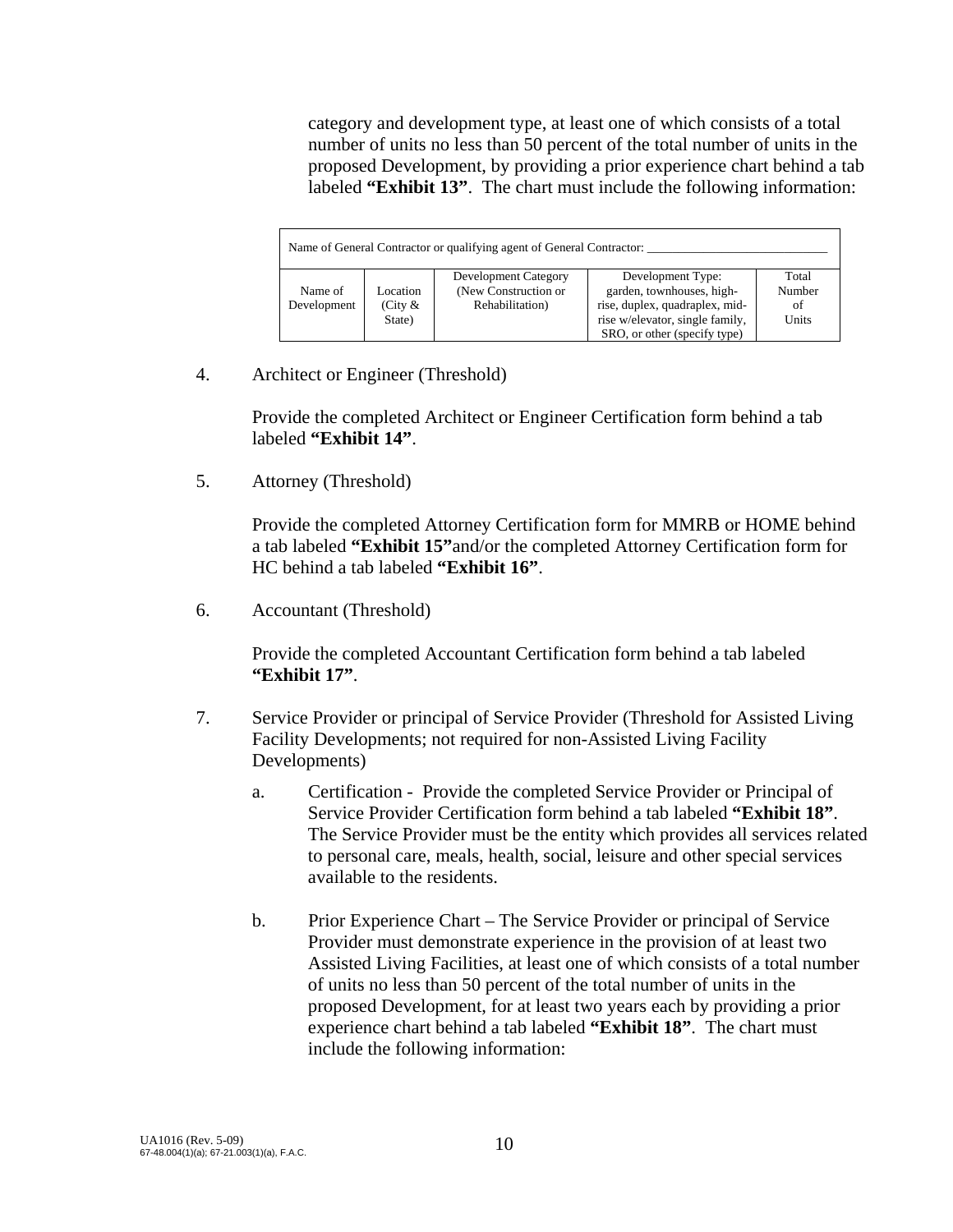| Name of Service Provider or principal of Service Provider: |                |                    |                     |  |
|------------------------------------------------------------|----------------|--------------------|---------------------|--|
| Name of                                                    | Location       | Length of Time     | <b>Total Number</b> |  |
| Development                                                | (City & State) | (Years and Months) | ΩŤ                  |  |
|                                                            |                |                    | Units               |  |

 8. Guarantor(s) Information (Threshold for MMRB Applications; not required for HOME or HC Applications)

Provide a chart behind a tab labeled **"Exhibit 19"** that includes the following information for all proposed guarantors:

| Name of     | Complete Mailing | Telephone Number      | <b>Fax Number</b>     |
|-------------|------------------|-----------------------|-----------------------|
| . juarantor | Address          | (including area code) | (including area code) |

## **Part III. Proposed Development**

Unless stated otherwise, all information requested in the Application and Instructions pertains to the proposed Development.

### **A. General Development Information**

- 1. Provide the name of the Development.
- 2. a. Provide the Address of the Development Site.
	- b. If the Development will consist of Scattered Sites, for each of the noncontiguous parts or divided parts ("sites"), provide, behind a tab labeled **"Exhibit 20",** the Address, total number of units, and latitude and longitude coordinates, determined in degrees, minutes and seconds truncated after one decimal place, located anywhere on the site. If requesting Competitive HC, for the site where the Tie-Breaker Measurement Point is located only the Address and total number of units is required. This information should be provided behind a tab labeled **"Exhibit 20"**. If the Applicant indicates that the proposed Development will consist of Scattered Sites, but fails to provide the required information for each of the sites, the Application will fail threshold.

MMRB  $&$  HC Applications – To be eligible to apply as a Development with Scattered Sites, a part of the boundary of each site must be located within  $1/2$  mile of the site with the most units.

 c. If the location of the proposed Development is in an urban in-fill area, in order for it to qualify as an Urban In-Fill Development for purposes of this Application, the Applicant must provide the properly completed and executed Local Government Verification of Qualification as Urban In-Fill Development form behind a tab labeled **"Exhibit 21"**.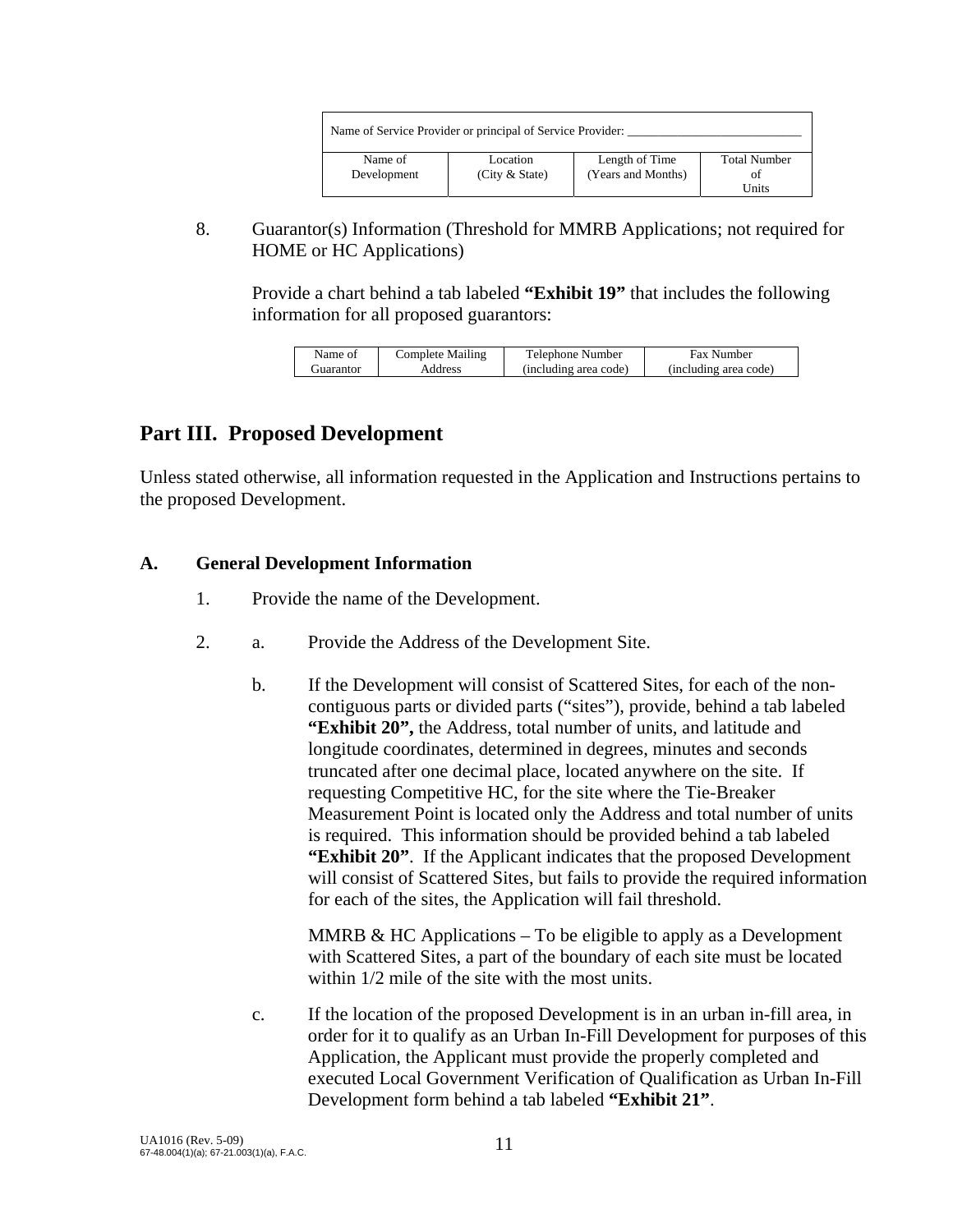- d. If the proposed Development is being revitalized utilizing HOPE VI funding, in order for it to qualify as a HOPE VI Development for purposes of this Application, the Applicant must provide a copy of the properly executed letter from HUD awarding the HOPE VI revitalization funds. The letter must state the following information: the amount of the HOPE VI revitalization award, the date by which the awarded HOPE VI funds must be expended, and the name of the development at the time of the HOPE VI award, and must be provided behind a tab labeled **"Exhibit 21."** The HOPE VI funding must be listed as a source of financing for the proposed Development at Part V. of the Application.
- e.Indicate the county in which the proposed Development will be located.

| Large            | Medium           |                 |                 | <b>Small</b>     |
|------------------|------------------|-----------------|-----------------|------------------|
|                  |                  |                 |                 |                  |
| Broward (E)      | Alachua $(E)$ *  | <b>Okaloosa</b> | Baker           | Jefferson        |
| Duval $(E)$      | Bay              | Osceola         | <b>Bradford</b> | Lafayette        |
| Hillsborough (E) | Brevard (E)      | Pasco $(E)$     | Calhoun         | Levy             |
| Miami-Dade (E)   | Charlotte        | Polk $(E)$      | Columbia        | Liberty          |
| Orange $(E)$     | Citrus           | St. Johns       | De Soto $(E)$   | Madison          |
| Palm Beach (E)   | Clay             | St. Lucie (E)   | Dixie           | Monroe           |
| Pinellas (E)     | Collier (E)      | Santa Rosa (E)  | Flagler         | Nassau           |
|                  | Escambia (E)     | Sarasota (E)    | Franklin        | Okeechobee $(E)$ |
|                  | Hernando         | Seminole (E)    | Gadsden         | Putnam           |
|                  | Indian River (E) | Volusia (E)     | Gilchrist       | Sumter           |
|                  | Lake             |                 | Glades $(E)$    | Suwannee         |
|                  | Lee $(E)$        |                 | Gulf            | Taylor           |
|                  | Leon $(E)$ *     |                 | Hamilton        | Union            |
|                  | Manatee (E)      |                 | Hardee $(E)$    | Wakulla          |
|                  | Marion (E)       |                 | Hendry $(E)$    | Walton           |
|                  | Martin (E)       |                 | Highlands $(E)$ | Washington       |
|                  |                  |                 | Holmes          |                  |
|                  |                  |                 | Jackson         |                  |

**LARGE, MEDIUM AND SMALL COUNTY CATEGORIES** 

A county designated with "(E)" is a HOME entitlement area.

\* See Part III.A.2.e.(2) below

- (1) Indicate whether the proposed Development is located in the Florida Keys Area.
- (2) HOME Applicants: Indicate whether the proposed Development is located in Leon County or Alachua County. If "Yes", complete the applicable questions and provide, behind a tab labeled **"Exhibit 22",** a letter from the applicable county's Director of Planning or Zoning or the chief appointed official or staff responsible for determination of planning or zoning issues verifying that the Development site is outside of the incorporated boundaries of the applicable city. If the appropriate letter is not provided, the proposed Development will be deemed to be located in an entitlement area.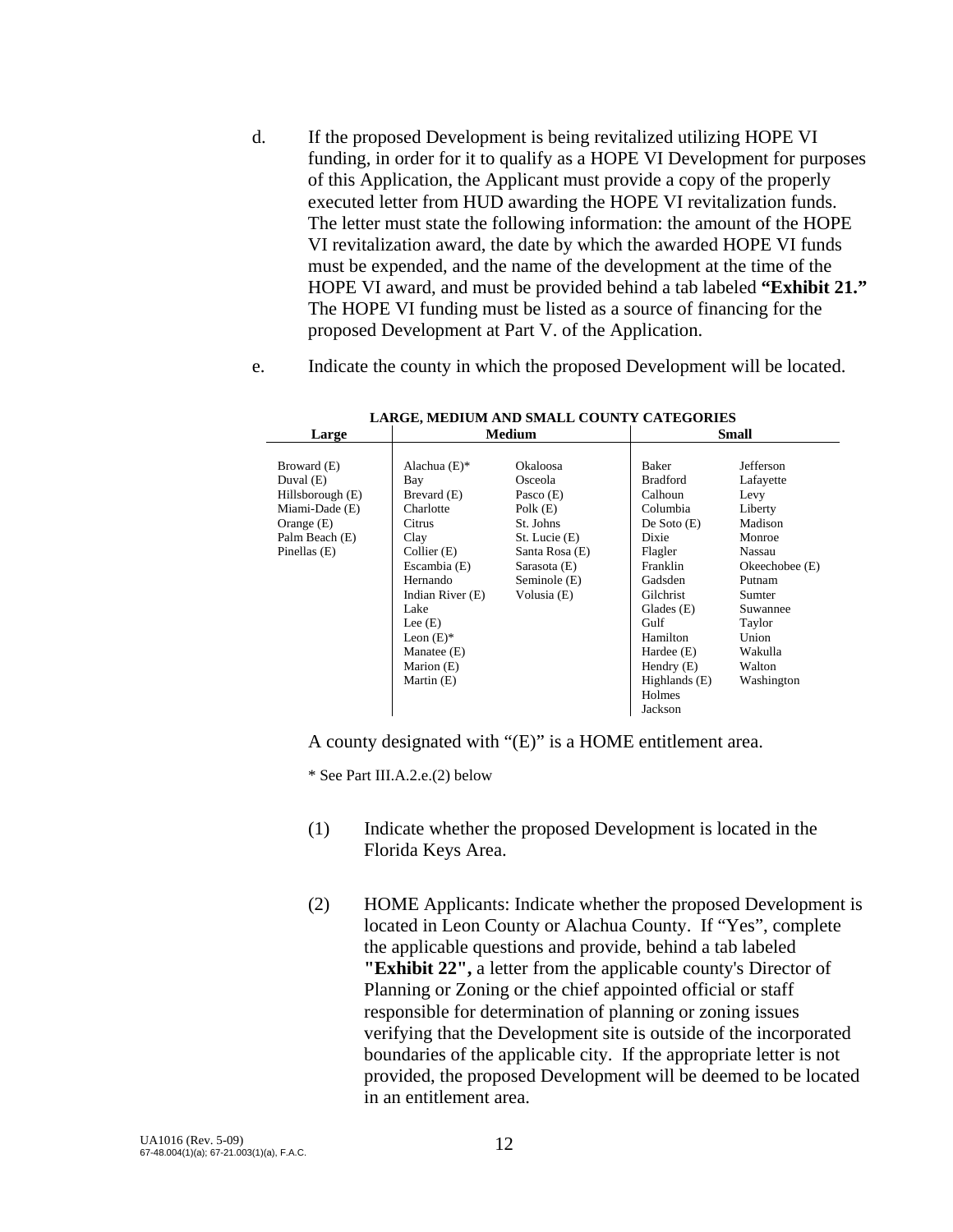- f. Provide the requested information relative to the local jurisdiction of the proposed Development.
- g. If applying for HC, the Applicant must complete questions (1) through (4). If not applying for HC, the Applicant may skip questions (1) through (4).
	- (1) The following pertains to the Universal Application process only. With regard to Housing Credits, the United States Department of Housing and Urban Development (HUD) provides regulatory guidance on the effective date of DDA/QCT lists for the purpose of determining whether a Development qualifies for an increase in eligible basis in accordance with Section  $42(d)(5)(C)$ , IRC.
		- (a) In order to be classified as a Development located in a Difficult Development Area (DDA) for purposes of the current Funding Cycle, the proposed Development must be located in a DDA as determined by HUD as of the Application Deadline or the date that signifies the end of the cure period outlined in Rule 67-48.004, F.A.C. For non-competitive HC, Applicants must also comply with Section 42, IRC, regarding DDA qualifying date.
		- (b) In order to be classified as a Development located in a Qualified Census Tract (QCT) for purposes of the current Funding Cycle, the proposed Development must be located in one of the QCTs based on the current census, as determined by HUD as of the Application Deadline or the date that signifies the end of the cure period outlined in Rule 67-48.004, F.A.C. If applicable, provide a copy of a letter from the local planning office or census bureau verifying the Development's location in the referenced QCT behind a tab labeled **"Exhibit 23"**. For noncompetitive HC, Applicants must also comply with Section 42, IRC, regarding QCT qualifying date.
		- (c) Applicants requesting non-competitive HC only that answered "Yes" to the question at Part III.A.g.(1)(a) and/or (b) in the Application must provide behind a tab labeled **"Exhibit 23"** a letter from the Development's bond-issuing agency certifying the date the bond application was deemed complete. A "complete application" means that no more than de minimis clarification of the application is required for the agency to make a decision about the issuance of bonds requested in the application. In addition, the certification letter must state the date the bonds were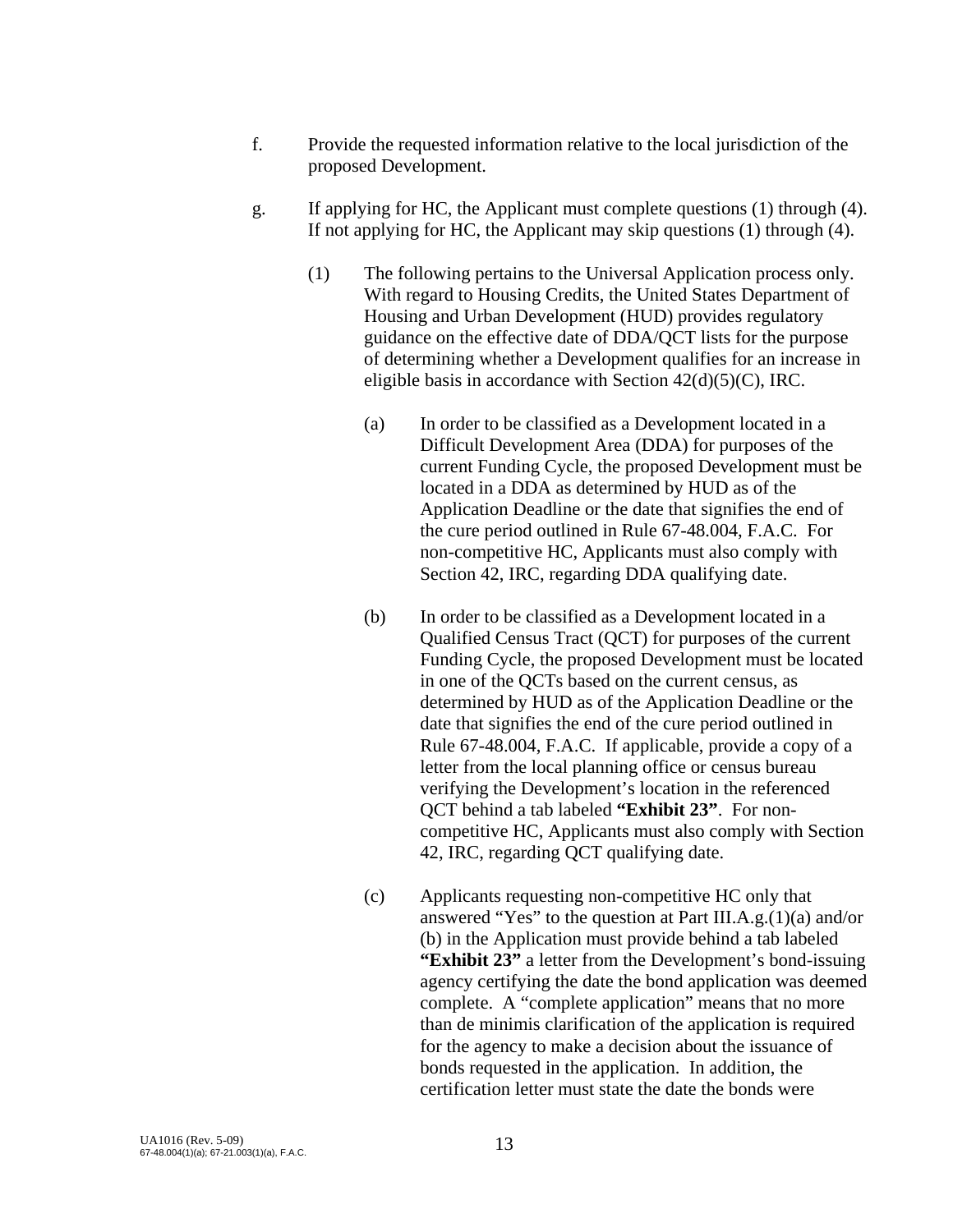issued. Non-competitive HC Applicants must also comply with Section 42, IRC, regarding DDA/QCT qualifying date.

- $(2) (4)$  The responses to these questions must be in accordance with Section 42, IRC, as amended.
- 3. Development Category
	- a. Applicants must select one Development Category:

 Competitive HC Applicants that select the Preservation Designation at Part V.A. of the Application must select the Rehabilitation or Acquisition and Rehabilitation Development Category.

If the proposed Development consists of acquisition and Rehabilitation, but in this Application the Applicant is only requesting Corporation funding for the Rehabilitation work, the Applicant should select Rehabilitation as the Development Category. However, the acquisition costs and sources must still be reflected on the Development Cost pro forma.

- b. Applicants requesting MMRB must indicate whether each residential building in the proposed Development will consist of 2 or more dwelling units.
- 4. Applicants must select the one Development Type that best describes the proposed Development. For mixed-type Developments, indicate the type that will comprise 50 percent or more of the units in the Development. Applications requesting funding from MMRB must be for a proposed Development consisting of 2 or more dwelling units in each residential building.
	- Garden Apartments
	- Townhouses
	- High Rise (a building comprised of 7 or more stories)
	- Single Family Rental
	- Duplexes
	- Quadraplexes
	- Mid-Rise with Elevator (a building comprised of 4 stories)
	- Mid-Rise with Elevator (a building comprised of 5 or 6 stories)
	- Single Room Occupancy (SRO)
	- Other Specify the type in the addenda
- 5. State the number of buildings with dwelling units that will be in the proposed Development.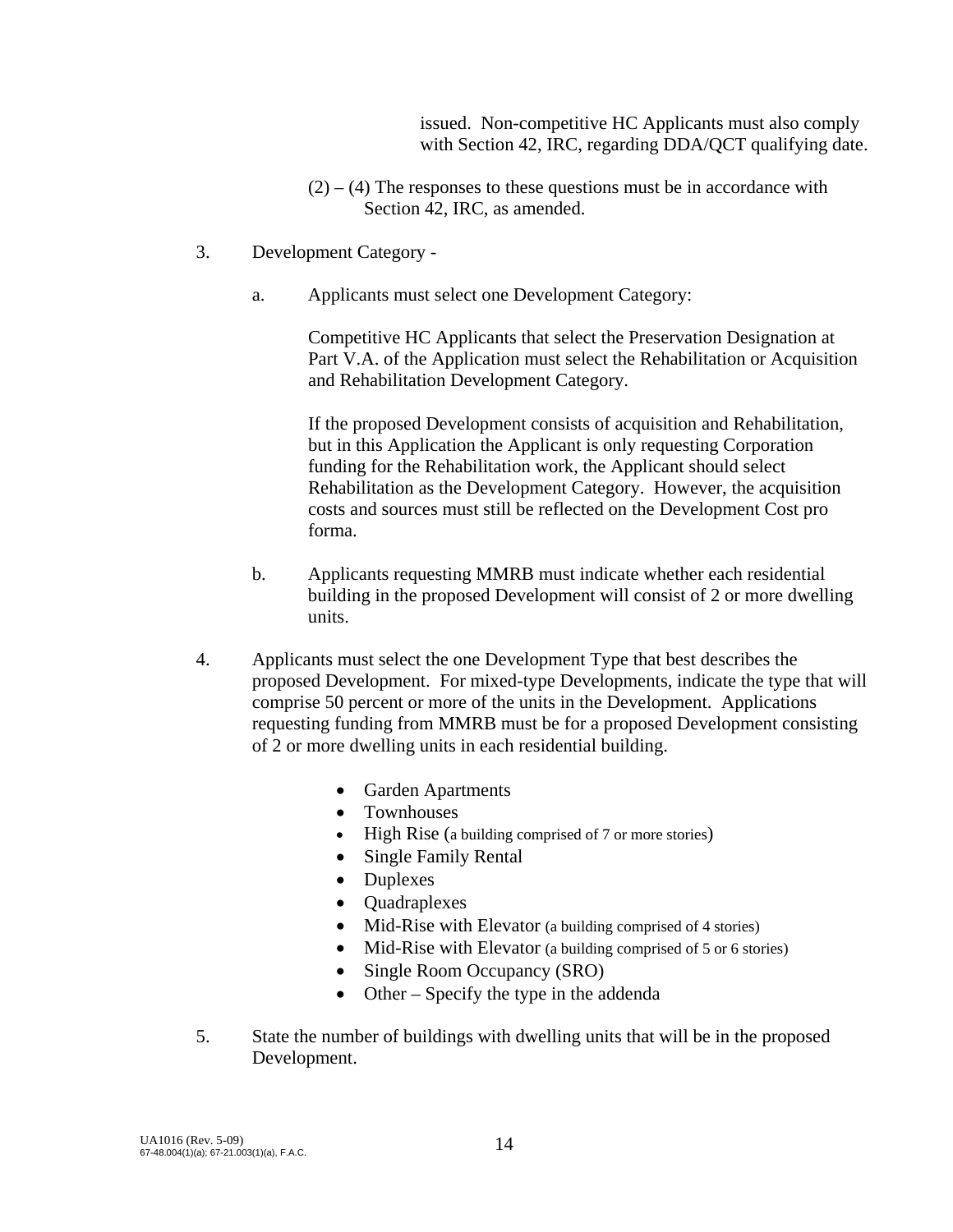- 6. State the total number of units in the proposed Development. Note: Corporationissued MMRB Developments with a Development Category of "new construction" may not exceed 400 total units and HOME Developments with a Development Category of "new construction" may not exceed 100 total units.
- 7. Complete the Unit Mix chart. All units in the Development must be listed, including all manager/employee units. Number of baths per unit must indicate  $\frac{1}{2}$ baths, if applicable. If additional space is required, enter the information on the addenda located at the end of the Application.
- 8. Previous Underwriting:
	- a. Indicate whether the proposed Development is currently being underwritten or has been underwritten previously by any Credit Underwriter under contract with Florida Housing Finance Corporation. If so, identify the name of the Credit Underwriter.
	- b. Indicate whether there is an existing LURA and/or EUA on any portion of the proposed Development site.
- 9. Indicate the status of the new construction or Rehabilitation work. HOME Applicants refer to the applicable sections of Rule Chapter 67-48, F.A.C., with regard to Development eligibility in the event that construction has started or that the Development has been completed. HC Applicants should note that, in accordance with Section 42(h), IRC, a Development cannot be allocated Housing Credits from the state's allocation authority if it was placed-in service prior to the year in which it receives its allocation.

 If the Development is complete and the certificates of occupancy were issued on more than one date, provide a listing of the issue-date for each building behind a tab labeled **"Exhibit 24".** 

10. Competitive HC Applicants only:

 Proximity tie-breaker points may be awarded to an Application for the proximity of the Development's Tie-Breaker Measurement Point to:

- eligible services; and
- Development Address or latitude and longitude coordinates identified on the 2009 FHFC Development Proximity List (the List) serving the same demographic group as the proposed Development. The List, effective 3-10- 09, is incorporated by reference and is available on the Corporation's Website under the 2009 Universal Application link labeled Related References and Links.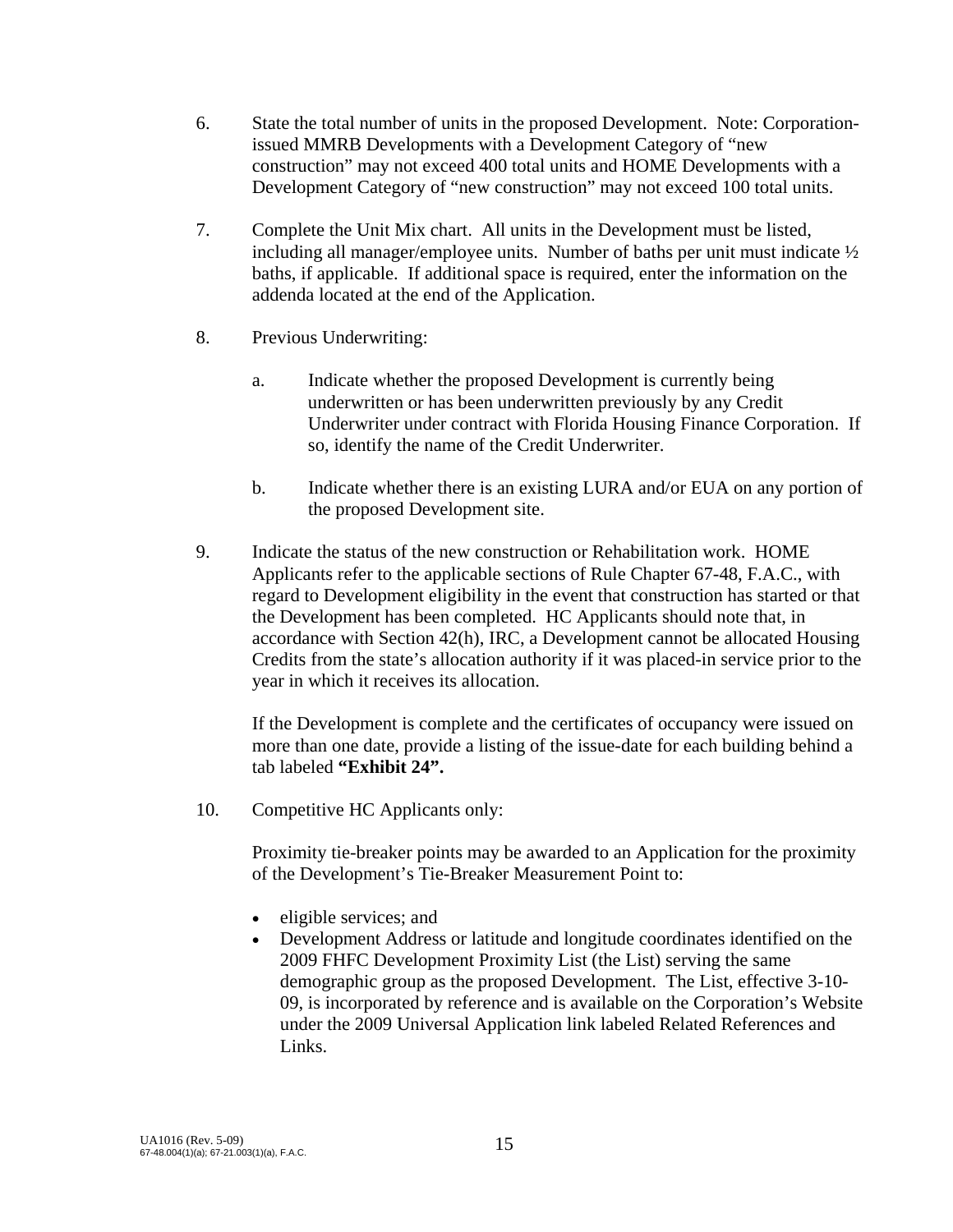- a. In order for an Application involving a Public Housing Authority (PHA) to automatically receive 7.5 proximity tie-breaker points for this section of the Universal Application, the Applicant must provide behind a tab labeled **"Exhibit 25"** a letter from the PHA, dated within 12 months of the Application Deadline and signed by the Executive Director or Chairman of the Board, certifying that there is an existing Declaration of Trust between the PHA and HUD for the proposed Development site.
- b. For all other Applications to be eligible for proximity tie-breaker points other than those automatically awarded based on Part III.A.10.c.(1) below, the Applicant must submit a properly completed and executed Surveyor Certification form, provided behind a tab labeled "**Exhibit 25**," which includes the Tie-Breaker Measurement Point and services information requested below:
	- (1) Tie-Breaker Measurement Point:

 To determine proximity, the Applicant must first identify a Tie-Breaker Measurement Point on the proposed Development site and provide the latitude and longitude coordinates determined in degrees, minutes and seconds, with the degrees and minutes stated as whole numbers and the seconds truncated after one decimal place. If the degrees and minutes are not stated as whole numbers and the seconds are not truncated after one decimal place, the latitude and longitude coordinates will not be considered. The Application may, however, still be eligible for automatic points as outlined in Part III.A.10.c.(1) of the Application Instructions.

 (2) Proximity to services (Maximum 3.75 proximity tie-breaker points):

> Applications will be awarded proximity tie-breaker points based on:

- the Demographic Commitment selected and qualified for by the Applicant at Part III.D. of the Application, and
- the size of the County (Large, Medium or Small) where the proposed Development will be located, and
- the proximity of the proposed Development's Tie-Breaker Measurement Point to eligible services.

The eligible services are:

 (a) Grocery Store - For purposes of proximity tie-breaker points, a Grocery Store means a retail establishment, open to the public, regardless of a requirement of a membership fee, consisting of 4,500 square feet or more of contiguous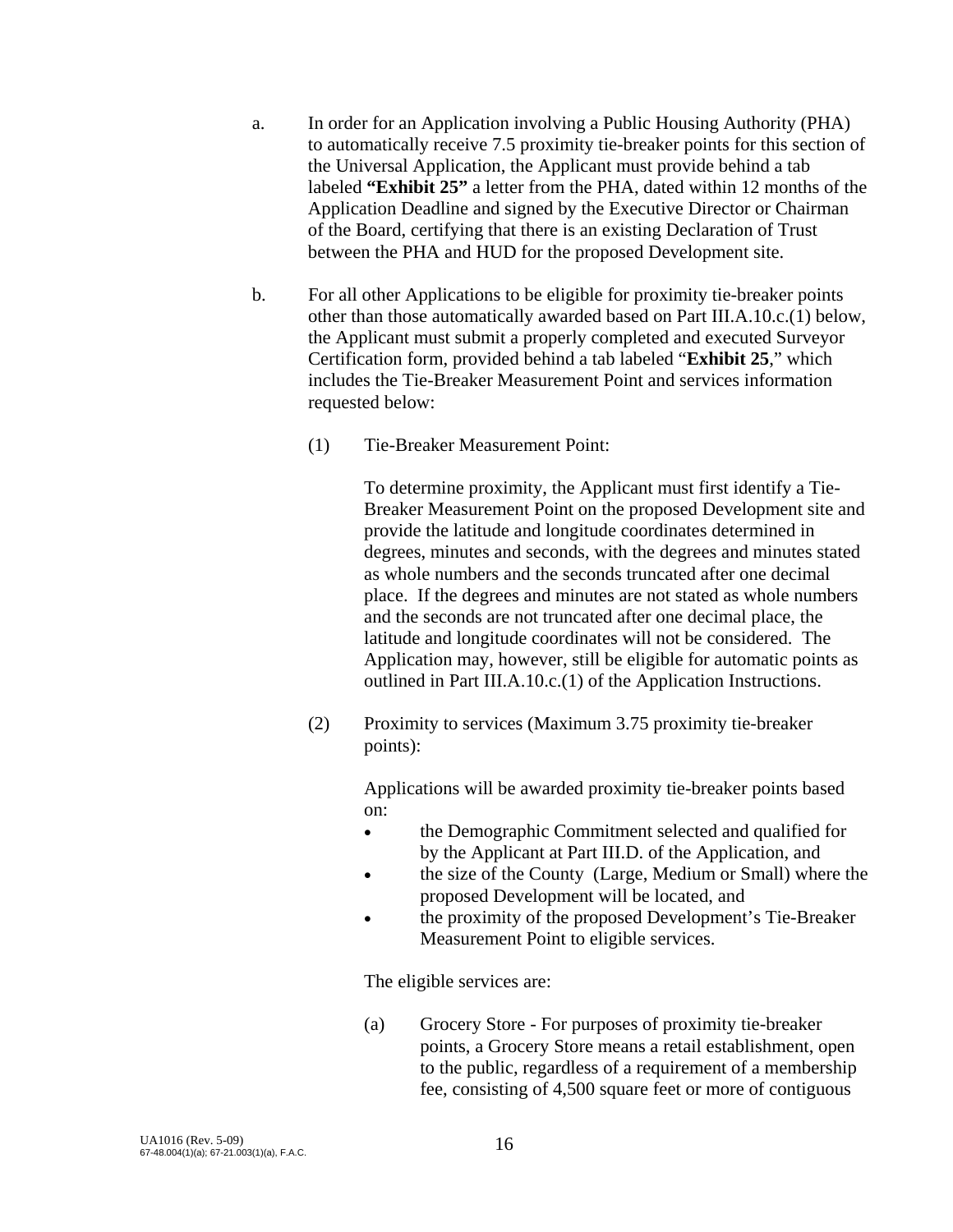air conditioned space available to the public, which as its major retail function sells groceries, including foodstuffs, fresh and packaged meats, produce and dairy products, which are intended for consumption off-premises, and household supplies, such as Publix Super Markets, Winn Dixie Stores, Super Wal-Mart Stores, etc. "Grocery Store" does not include any retail establishment which sells groceries in addition to its major retail function, such as the sale of gasoline, drugs, or sundries, where the sale of groceries is not a major retail function, based on allocated space or on gross sales, such as CVS Drug Stores, Walgreen Drug Stores, Dollar General Stores, Family Dollar Stores, etc.

- (b) Public School For purposes of proximity tie-breaker points, a Public School means a public elementary, middle, junior and/or high school, where the principal admission criterion is the geographic proximity to the school, including a charter school, except for a charter school that is not generally available to appropriately aged children in the radius area. This service may not be selected if the Applicant selected and qualified for the Elderly Demographic Commitment in this Application.
- (c) Medical Facility For purposes of proximity tie-breaker points, a Medical Facility means a hospital, state or county health clinic or walk-in clinic (that does not require a prior appointment) that provides general medical treatment or general surgical services at least five days per week to any physically sick or injured person. This service can be selected only if the Applicant selected and qualified for the Elderly Demographic Commitment in this Application or if the proposed Development will be located in a Small or Medium County.
- (d) Pharmacy For purposes of proximity tie-breaker points, a Pharmacy means a community pharmacy operating under a valid permit issued pursuant to s. 465.018, F.S., and open to the general public at least five days per week without the requirement of a membership fee. This service can only be selected if the proposed Development will be located in a Small or Medium County.
- (e) Public Bus Stop or Metro-Rail Stop Public Bus Stop or Metro Rail Stop means a fixed location provided by a public transportation entity at which passengers may access regularly scheduled public transportation on a year-round basis.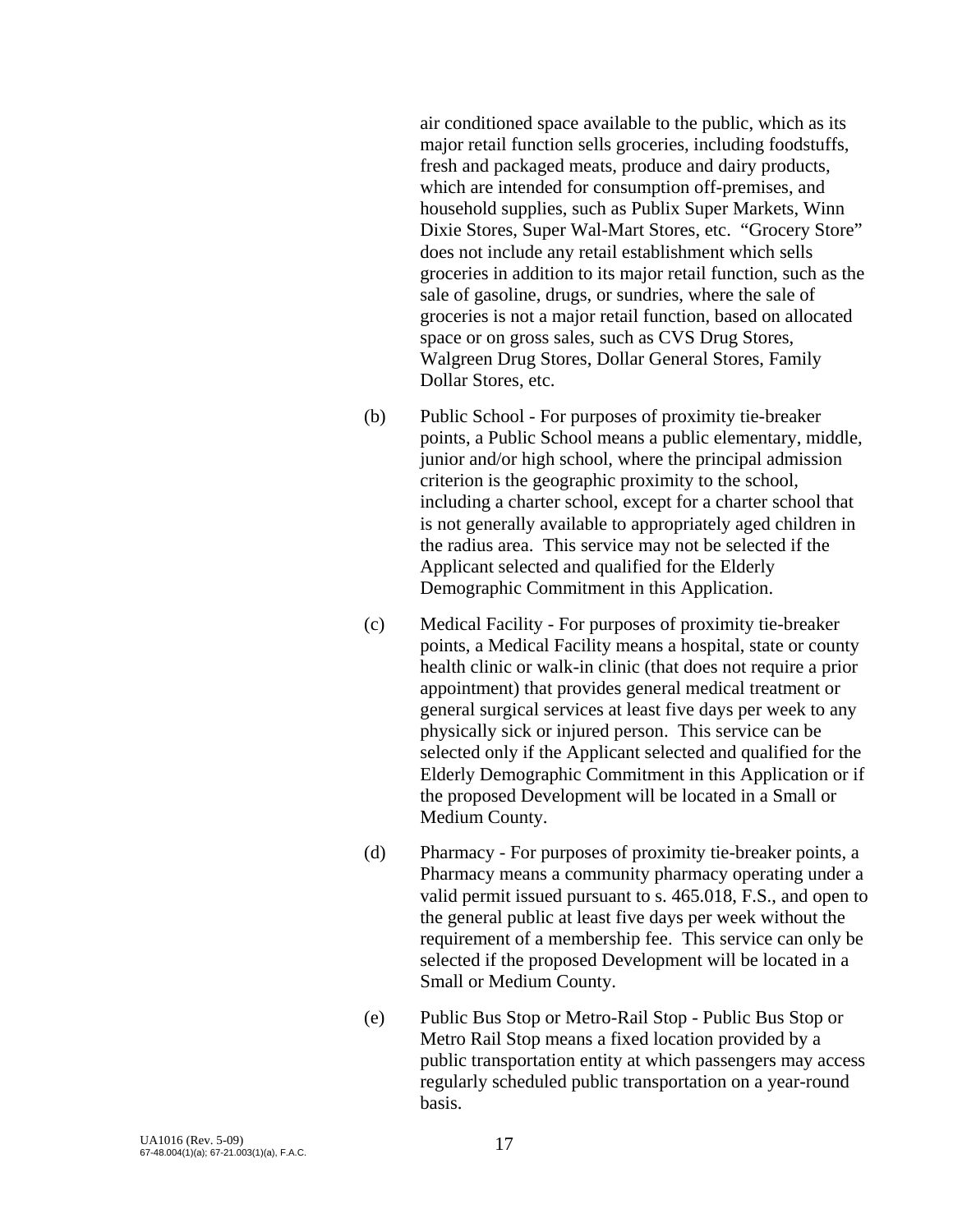To be considered for proximity tie-breaker points in this Application, the Grocery Store, Public School, Medical Facility, Pharmacy and Public Bus Stop or Metro-Rail Stop, as defined in items (a) through (e) above, must be in existence and available for use by the general public as of the Application Deadline.

Applicants may select eligible services as follows:

- Applicants that have not selected the Elderly Demographic Commitment at Part III.D. and are proposing a Development in a Large County may only select Grocery Store, Public School, and Bus Stop or Metro-Rail Stop;
- Applicants that have selected and qualified for the Elderly Demographic Commitment at Part III.D. and are proposing a Development in a Large County may only select Grocery Store, Medical Facility, and Bus Stop or Metro-Rail Stop;
- Applicants that have not selected the Elderly Demographic Commitment at Part III.D. and are proposing a Development in a Small or Medium County may only select Grocery Store, Public School, and only one of the following: (i) Medical Facility, (ii) Pharmacy, or (iii) Bus Stop or Metro-Rail Stop. Since only one of these three services may be selected, if more than one of items (i), (ii) and/or (iii) is selected in the Application, the Application will receive zero points for these services.
- Applicants that have selected and qualified for the Elderly Demographic Commitment at Part III.D. and are proposing a Development in a Small or Medium County may only select Grocery Store, Medical Facility, and either (i) Pharmacy or (ii) Bus Stop or Metro-Rail Stop. Since only one of these two services may be selected, if both items (i) and (ii) are selected in the Application, the Application will receive zero points for these services.
- Applicants with proposed Developments in Small or Medium counties may select and receive points for the same service location for both Grocery Store and Pharmacy, provided that the Grocery Store features an eligible Pharmacy.

Note: During the scoring process, Applicants that select the Elderly Demographic Commitment at Part III.D. but fail to qualify for the Elderly Demographic Commitment will only be eligible for the proximity points that the Development would qualify for as a non-Elderly Development.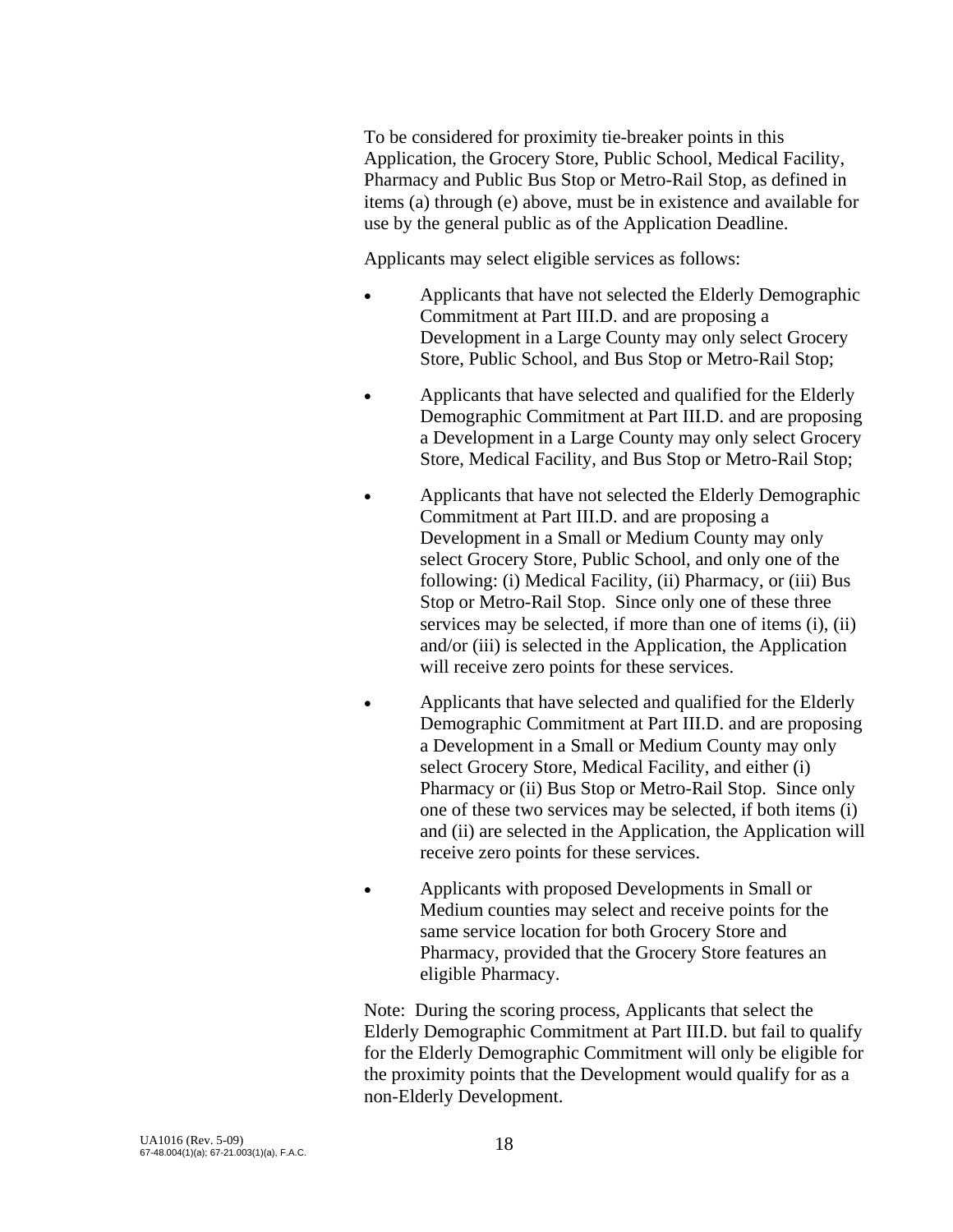To be considered for proximity tie-breaker points, the Applicant must indicate at Part III.A.10.b. of the Application which services it is seeking proximity tie-breaker points for. In addition, the following information for each of the closest eligible services that the Applicant is seeking proximity tie-breaker points for must be reflected on the Surveyor Certification form. Any service listed on the Surveyor Certification form that is not indicated at Part III.A.10.b. of the Application will not be considered for proximity tie-breaker points.

- name of the Grocery Store, Public School, Medical Facility and/or Pharmacy; and
- Address of the Grocery Store, Public School, Medical Facility and/or Pharmacy; and
- the latitude and longitude coordinates of the Grocery Store, Public School, Medical Facility; Pharmacy, and/or Public Bus Stop or Metro-Rail Stop.

 The latitude and longitude coordinates for a Grocery Store, Public School, Medical Facility and Pharmacy must represent a point that is on the doorway threshold of an exterior entrance that provides direct public access to the building where the service is located. The coordinates for each service must be stated in degrees, minutes and seconds, with the degrees and minutes stated as whole numbers and the seconds truncated after one decimal place. If the degrees and minutes are not stated as whole numbers and the seconds are not truncated after one decimal place, the Applicant will not be eligible for proximity tie-breaker points for that service.

 If there is no exterior public entrance to the Grocery Store, Public School, Medical Facility or Pharmacy, then a point should be used that is at the exterior entrance doorway threshold that is the closest walking distance to the doorway threshold of the interior public entrance to the service. For example, for a Pharmacy located within an enclosed shopping mall structure that does not have a direct public exterior entrance, the latitude and longitude coordinates at the doorway threshold of the exterior public entrance to the enclosed shopping mall that provide the shortest walking distance to the doorway threshold of the interior entrance to the Pharmacy would be used.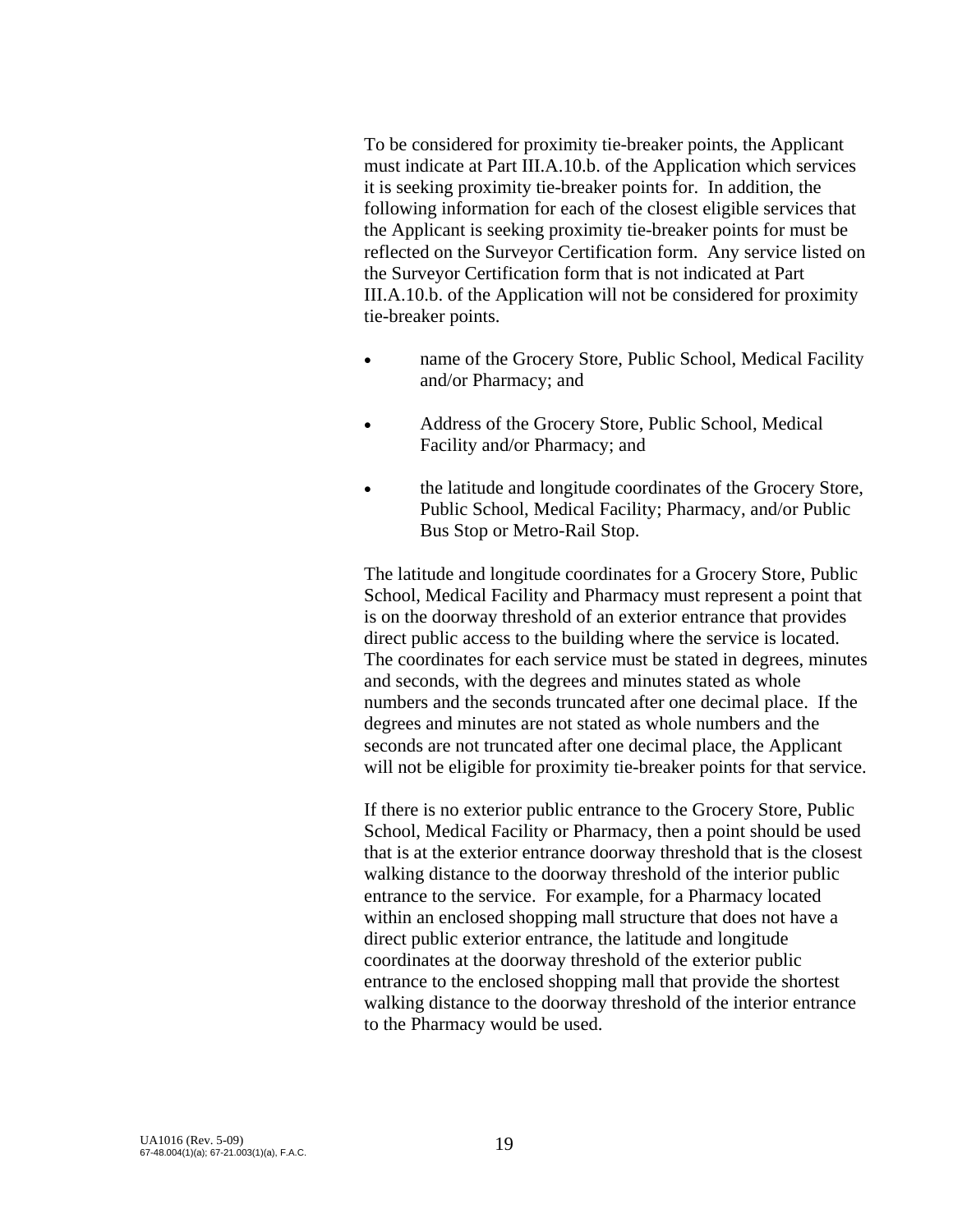Applicants may use the same latitude and longitude coordinates for both Grocery Store and Pharmacy only if the Pharmacy is housed within the confines of the Grocery Store.

Applicants are encouraged not to list the information for an eligible service on the Surveyor Certification form if the service is not close enough to the proposed Development's Tie-Breaker Measurement Point to warrant proximity tie-breaker points.

Additionally, for each latitude and longitude coordinate provided for a service housed within a building, the Applicant must provide a sketch depicting the location of the exterior public entrance used for the latitude and longitude coordinates for each service. The sketch does not have to be to scale, but must identify the service and provide enough information so that one can easily determine the point where the latitude and longitude coordinates were derived in relationship to the building housing the service. In addition to the location of the exterior public entrance used for the latitude and longitude point, suggested items for the sketch are: magnetic north, the name of the service the sketch is being presented for, the exterior walls of the building housing the service, and all exterior public entrances to the building housing the service. For each service, provide a separate sketch no larger than 8-1/2" x 11" behind a tab labeled **"Exhibit 25".** Failure to provide a sketch for an eligible service will result in zero proximity tie-breaker points for that service.

 The Corporation will utilize Street Atlas USA 2009, published by DeLorme, using the method described below, to determine the proximity of an eligible service to the proposed Development's Tie-Breaker Measurement Point.

 Proximity tie-breaker points for Grocery Store, Public School, Medical Center and Pharmacy services will be awarded as follows:

| Proximity of Proposed Development's Tie-Breaker         | Proximity Tie-Breaker |
|---------------------------------------------------------|-----------------------|
| Measurement Point to eligible Service(s) Stated on      | Points Awarded for    |
| <b>Surveyor Certification form</b>                      | Each Eligible Service |
| if greater than 0 and less than or equal to 1.0 mile    | 1.25                  |
| if greater than 1.0 and less than or equal to 2.0 miles |                       |
| if greater than 2.0 and less than or equal to 3.0 miles | .75                   |
| if greater than 3.0 and less than or equal to 4.0 miles |                       |
| if greater than 4.0 and less than or equal to 5.0 miles | .25                   |
| if greater than 5.0 miles                               |                       |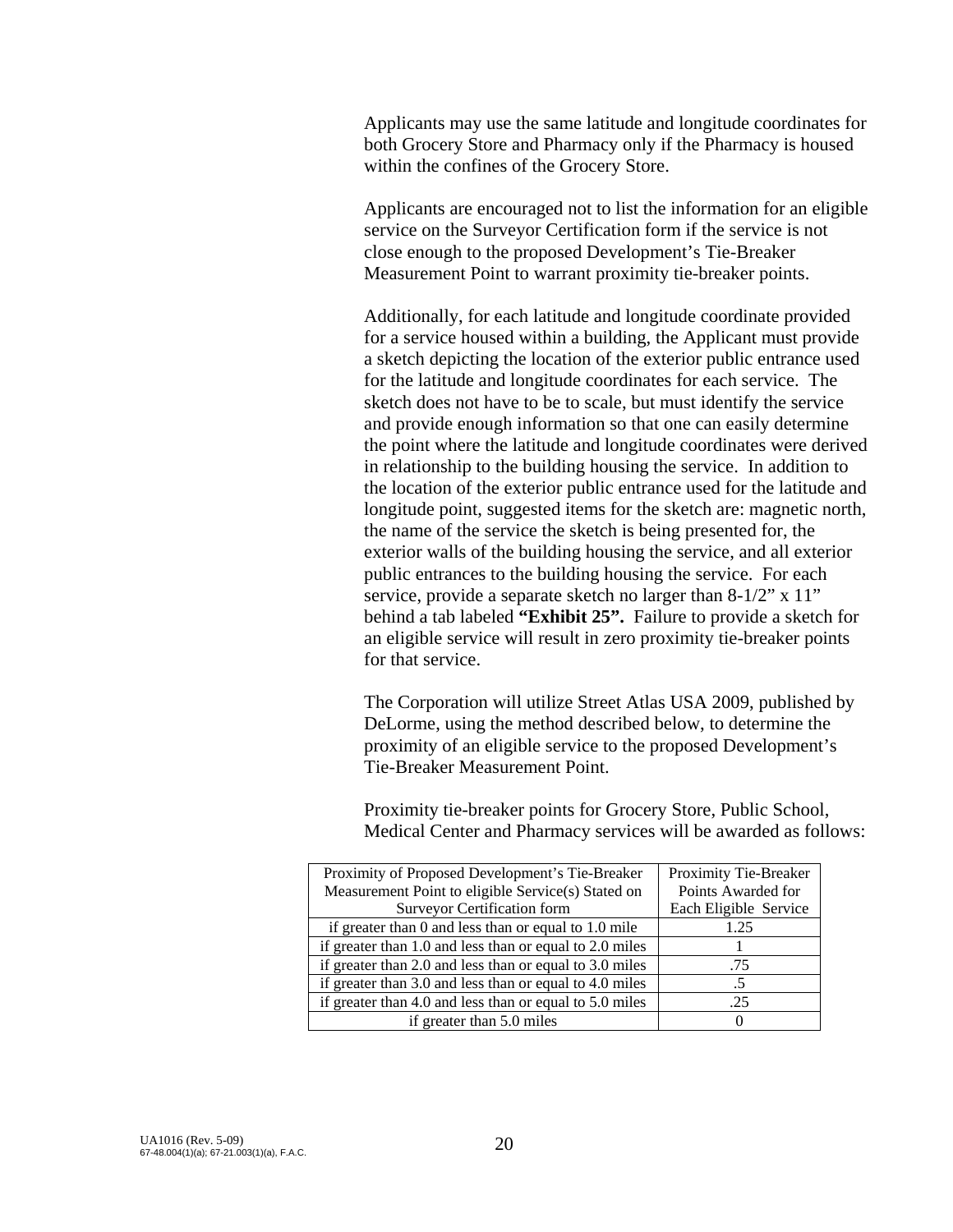Proximity tie-breaker points for Public Bus Stop or Metro-Rail Stop will be awarded as follows:

| Proximity of Proposed Development's Tie-Breaker            | Proximity Tie-Breaker |
|------------------------------------------------------------|-----------------------|
| Measurement Point to a Public Bus Stop or Metro-           | Points Awarded        |
| Rail Stop Stated on Surveyor Certification form            |                       |
| if greater than $0$ and less than or equal to $0.2$ mile   | 1.25                  |
| if greater than $0.2$ and less than or equal to $0.3$ mile |                       |
| if greater than $0.3$ and less than or equal to $0.4$ mile | .75                   |
| if greater than $0.4$ and less than or equal to $0.5$ mile |                       |
| if greater than $0.5$ and less than or equal to $0.6$ mile | .25                   |
| if greater than 0.6 mile                                   |                       |
|                                                            |                       |

 An Applicant that wishes to notify the Corporation, through a NOPSE or NOAD, of inaccurate latitude and longitude coordinates for a service provided by another Applicant must at a minimum provide a certification from a Florida licensed surveyor, not related to any party of the Applicant submitting the NOPSE or NOAD, which states: (i) the name of the Development in question; (ii) that the provided latitude and longitude coordinates for a specified service do not represent a point that is on the doorway threshold of an exterior entrance that provides direct public access to the service or in the event there is no exterior direct public entrance to the service, the latitude and longitude coordinates do not represent a point on the doorway threshold of the public exterior entrance that is the closest walking distance to the doorway threshold of the interior public entrance to the service, (iii) the number of feet it is from the provided latitude and longitude coordinates for the service to the doorway threshold of the nearest exterior direct public entrance to the service or in the event there is no exterior direct public entrance, the doorway threshold of the public exterior entrance that is the closest walking distance to the doorway threshold of the interior public entrance to the service, and (iv) the latitude and longitude coordinates of the doorway thresholds of all exterior direct public entrances to the service, or in the event there is no exterior direct public entrance to the service, the latitude and longitude coordinates of the doorway threshold of the exterior public entrance that is closest walking distance to the interior public entrance to the service. The latitude and longitude coordinates should be stated in degrees, minutes and seconds truncated after one decimal place. If the seconds are not stated to one decimal place, the Corporation will utilize "0" for the missing decimal. The surveyor's certification must be signed and dated by the surveyor under oath and must be a document separate from the Exhibit 25 Surveyor Certification form. Also, the surveyor must provide a sketch, which does not have to be to scale, showing: the exterior walls of the building sheltering the service, the latitude and longitude coordinates provided in the surveyor's certification and the public entrances they represent, and identifying the location of the alleged inaccurate latitude and longitude coordinates for the service provided in the Application or in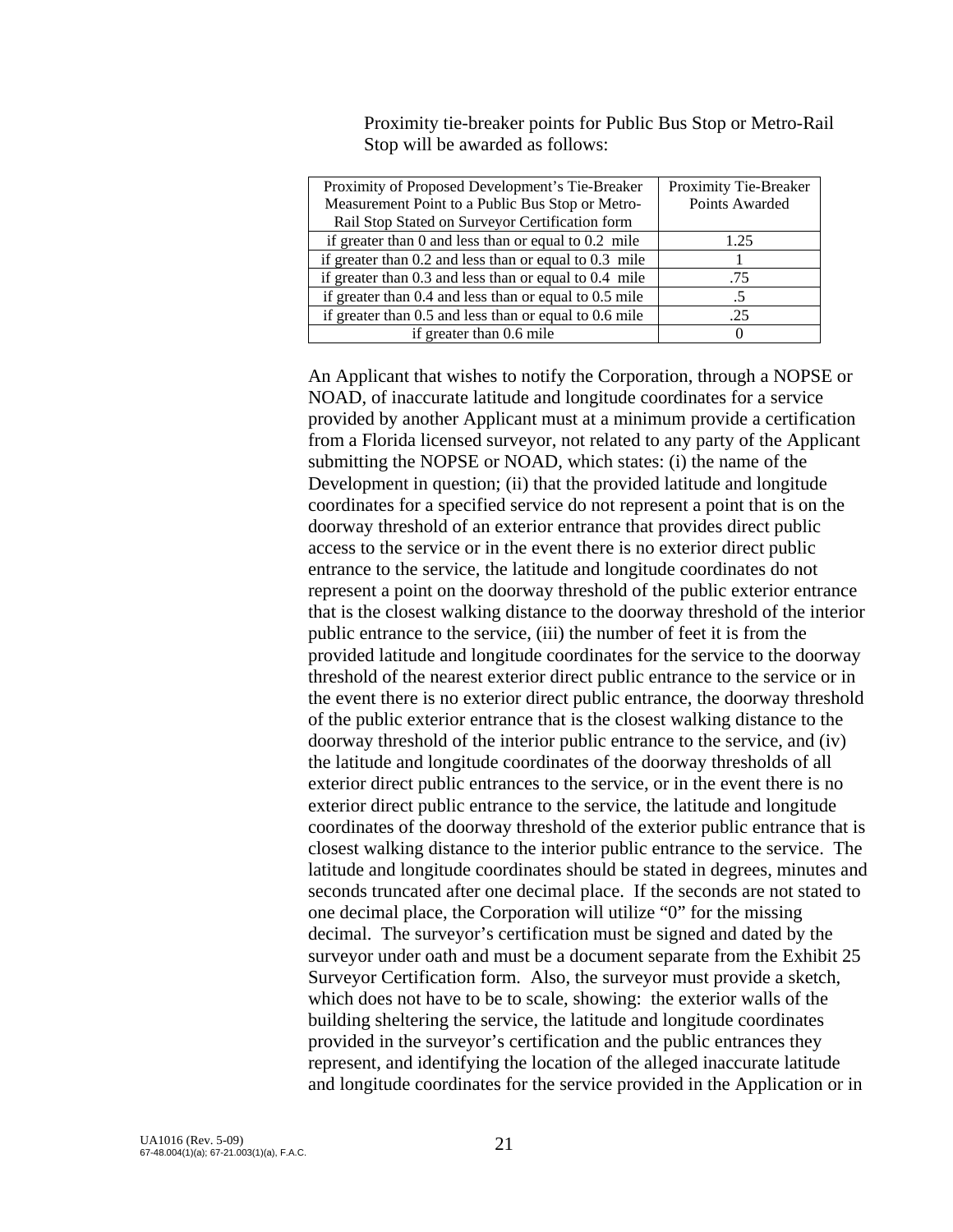an Applicant's cure. The Corporation will determine whether this information will cause a change in the Application's score.

- c. Proximity to the closest Development Address or latitude and longitude coordinates identified on the List. (Maximum 3.75 proximity tie-breaker points):
	- (1) Applications will automatically receive 3.75 proximity tie-breaker points for this section of the Universal Application if at least one of the following criteria is met:
		- (a) An Application that proposes a Development in a Large County, the location of the proposed Development qualifies as an Urban In-Fill Development at Part III.A.2.c., and the proposed Development does not qualify as a Location A Development at Part III.E.1.b.(1).
		- (b) An Application that proposes a Development in a Medium-Large County (county designated as ML on the Set-Aside Unit Limitation chart located at Item B.7. of the Ranking and Selection Criteria), the location of the proposed Development (i) qualifies as an Urban In-Fill Development at Part III.A.2.c., and (ii) is classified as a DDA and/or  $QCT$  as outlined in Part III.A.2.g.(1)(a) and/or (b), and (iii) the proposed Development does not qualify as a Location A Development at Part III.E.1.b.(1).
		- (c) An Application that qualifies as a HOPE VI Development at Part III.A.2.d.
		- (d) An Application that selected and qualified at Part III.D. for the Homeless Demographic Commitment.
		- (e) An Application that selected and qualified at Part III.D. for the Farmworker/Commercial Fishing Worker Demographic Commitment.
		- (f) An Application that selected and qualified for the Rehabilitation or Acquisition and Rehabilitation Development Category at Part III.A.3. and involves the Rehabilitation of an existing, occupied residential rental property in operation as of the Application Deadline and the proposed Development does not qualify as a Location A Development at Part III.E.1.b.(1).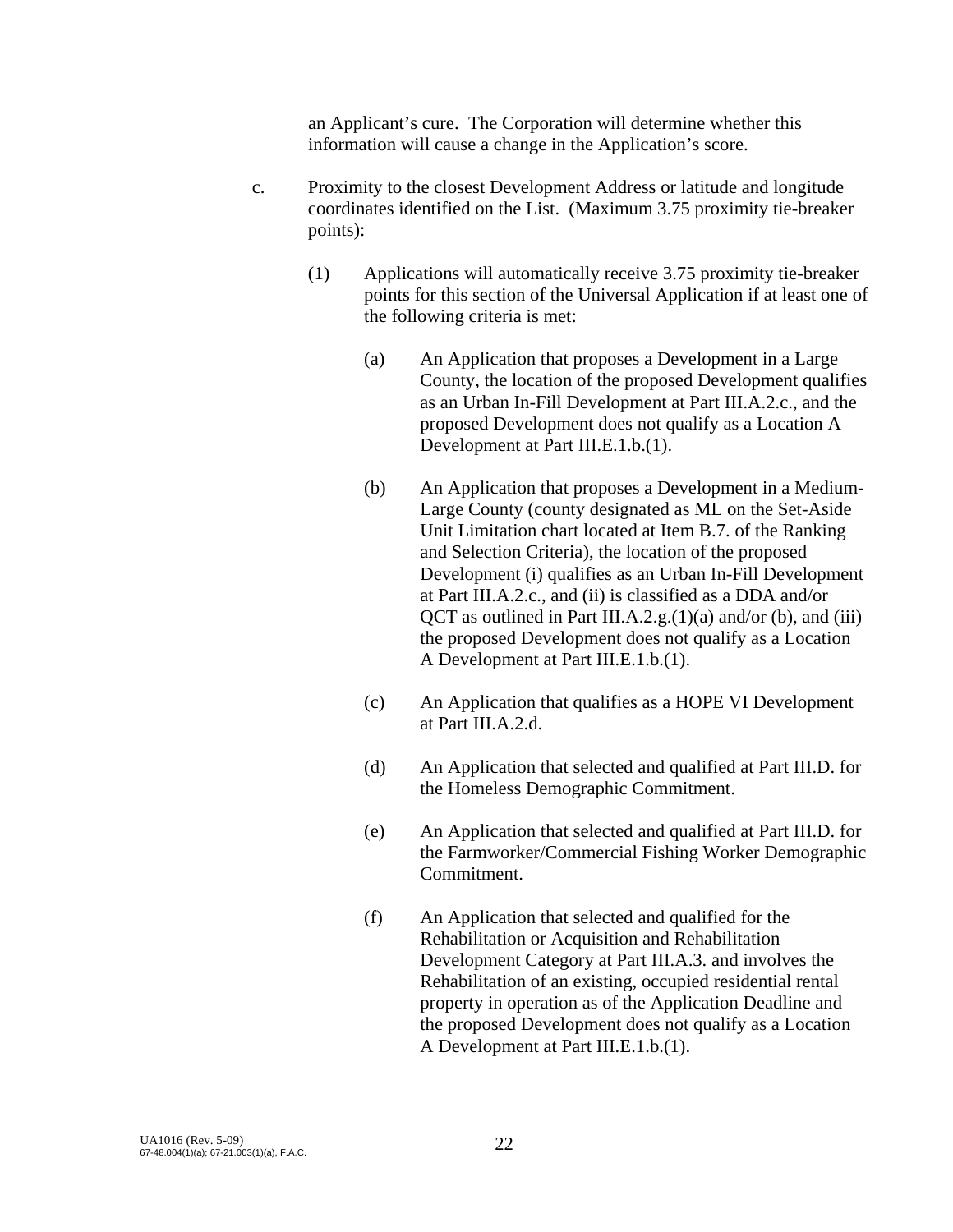If the Application meets at least one of the above criteria for automatic proximity tie-breaker points, to be eligible for the automatic points the Applicant must check one of the appropriate stated criteria at Part III.A.10.c.(1) through (6) in the Application. If the Application does not qualify for automatic proximity tiebreaker points, the Applicant should indicate it does not meet the criteria by checking Part III.A.10.c.(7) in the Application.

- (2) If the Application is not eligible for automatic 3.75 proximity tiebreaker points, in order to determine whether the proposed Development's Tie-Breaker Measurement Point meets the criteria for a distance of within 1.25 miles, 2.5 miles or 5 miles of a Development on the List serving the same demographic group, the Applicant, using Street Atlas USA 2009, should follow the steps outlined below. For purposes of this provision, same demographic refers to Family demographic, Elderly non-ALF demographic and Elderly ALF demographic.
	- (a) Select the "Advanced" search button on the "Find" tab, to the right of the "Advanced" button select "Latitude/ Longitude" from the drop down menu under "Find:", check the "MapTags" box, enter the latitude and longitude coordinates for the proposed Development's Tie-Breaker Measurement Point in the appropriate blanks to the right and then click the "Search" button. A "MapTag" with the entered coordinates will then appear in the appropriate location.
	- (b) For each Development on the List that serves the same demographic group as the proposed Development which is in proximity to the proposed Development's Tie-Breaker Measurement Point, repeat the steps stated above to display MapTags for the Development(s). If a Development on the List does not have latitude and longitude coordinates displayed for its location, select "Street Address" from the drop down menu under "Find:", enter the applicable Address, and then select search to display the MapTag for the Address. The Corporation will use a Development's latitude and longitude coordinates if stated on the List, not the Address stated on the List, to determine proximity for awarding proximity tie-breaker points. A Development's Address, though, will be used if there are no latitude and longitude coordinates provided for the Development on the List. For those Developments on the List that have more than one Address or more than one set of latitude and longitude coordinates, the Corporation will use the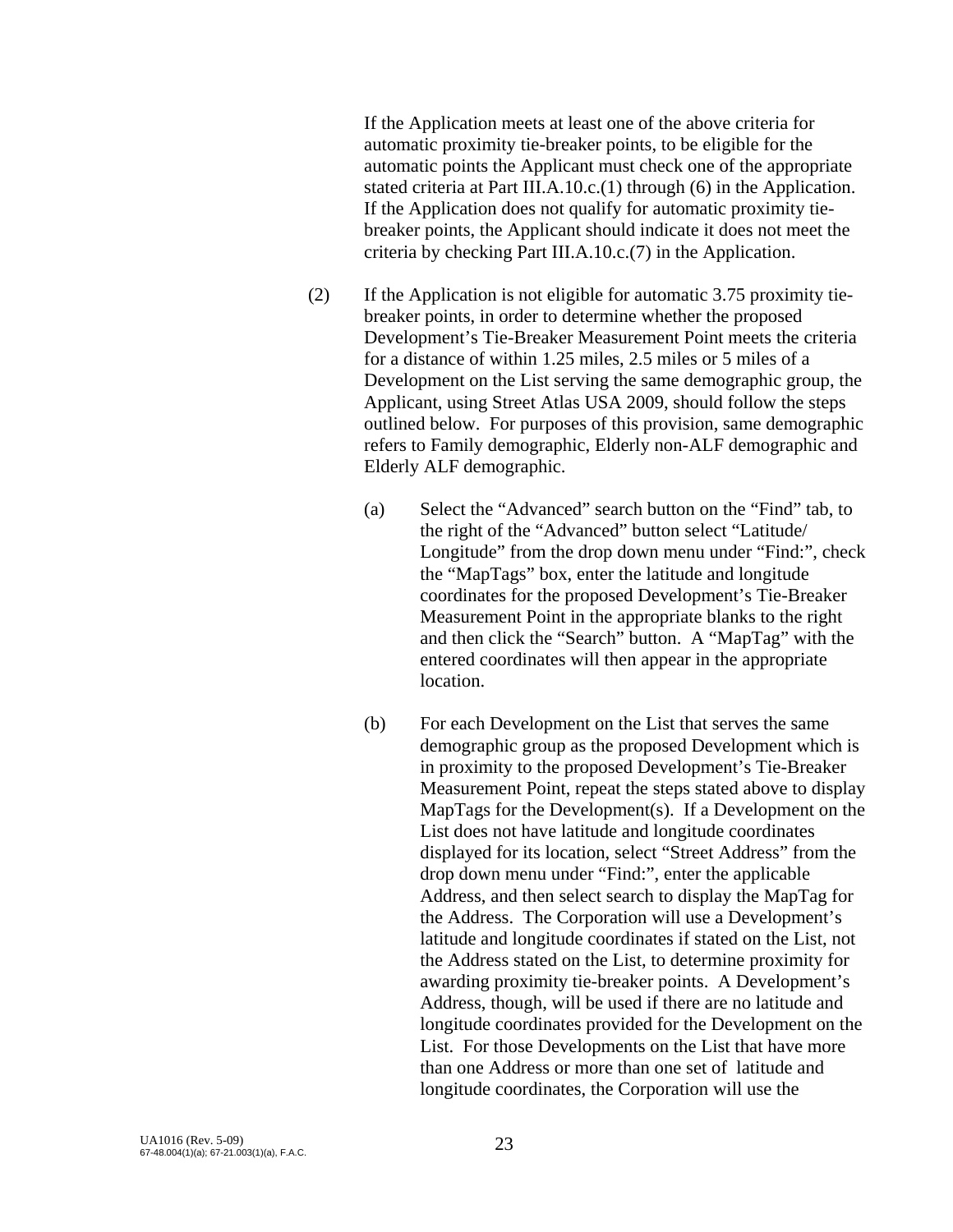coordinates or if applicable, the Address that represents the closest location to the proposed Development's Tie-Breaker Measurement Point as the location of the Development from the List for the purposes of awarding proximity tie-breaker points

- (c) Select the "Draw" tab. Under "Tools", select the circle or, if there is no circle, click and hold the left mouse button and this will provide several shape options, one of which is a circle. To the right, select "None" as the fill color for the circle and choose a color such as black for the outline. Enter the latitude and longitude coordinates for the proposed Development's Tie-Breaker Measurement Point in the space provided, and then enter, as appropriate, 1.25, 2.5 or 5 miles for the radius. Upon selecting the "Apply" button, the software will draw a circle, with the radius entered, around the Tie-Breaker Measurement Point.
- (d) If the tip of any of the MapTags entered for the Developments on the List are within the drawn circle or, when the map is zoomed in as far as possible, if the tip of any of the entered MapTags appears to the naked eye to be on the drawn line of the circle, the Applicant can conclude that the Tie-Breaker Measurement Point is within whatever the distance entered for the radius of the circle of a Development from the List. The tip of a MapTag is the point of the MapTag that denotes the actual location of what the MapTag represents.

 An Applicant may disregard any Development on the List if the Developments have the same Financial Beneficiaries and if the Developments are contiguous or are divided by a street or easement, or are divided by a prior phase of the Development.

 For purposes of the following, a proposed Development qualifies as a Set-Aside Location A Development if it meets the provisions described in Part III.E.1.b.(1) of these instructions.

Proximity tie-breaker points for the proximity of a Development's Tie-Breaker Measurement Point to Developments on the List that have the same demographic group will be awarded according to the following:

• Column A, based on the proximity of the proposed Development to Developments on the List which serve the same demographic group if the proposed Development qualifies as a Set-Aside Location A Development.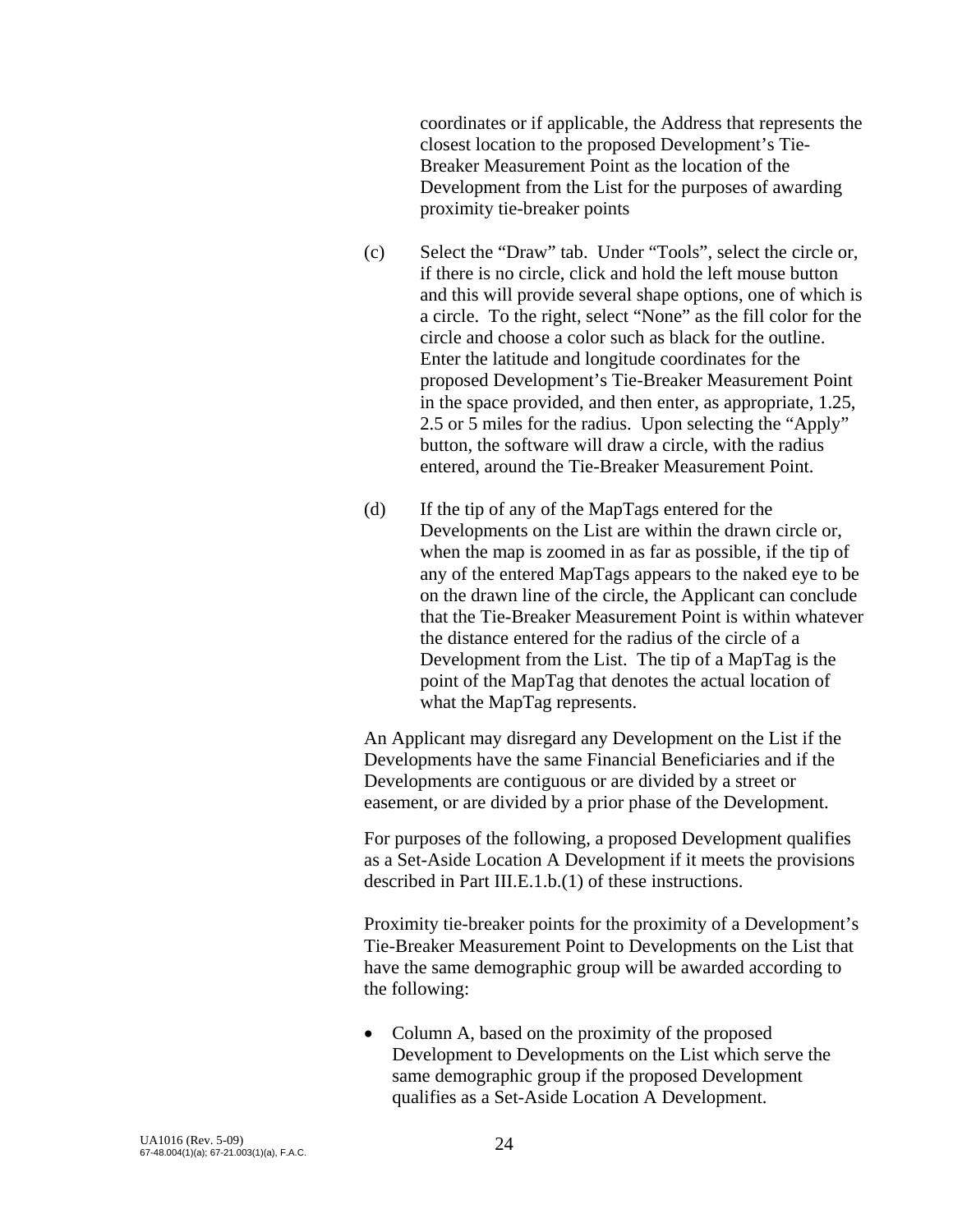- Column B, based on the proximity of the proposed Development to Developments on the List which consist of 31 total units or more if the proposed Development does not qualify as a Set-Aside Location A Development.
- Column C, based on the proximity of the proposed Development to Developments on the List which consist of 30 total units or less if the proposed Development does not qualify as a Set-Aside Location A Development.

If the location of a proposed Development is such that both Columns B and C would apply, the Application will be awarded points based on either Column B or Column C, whichever is the lesser point value.

| Column A              | Column B              | Column <sub>C</sub> | Proximity   |
|-----------------------|-----------------------|---------------------|-------------|
|                       |                       |                     | Tie-Breaker |
|                       |                       |                     | Points      |
| Greater than 0 and    | Greater than 0 and    | Greater than 0 and  |             |
| less than or equal to | less than or equal to | less than or equal  | $\Omega$    |
| $1.0$ mile            | $0.5$ mile            | to $0.25$ mile      |             |
| Greater than 1.0 and  | Greater than 0.5 and  | Greater than 0.25   |             |
| less than or equal to | less than or equal to | and less than or    | .75         |
| $2.0$ mile            | $1.0$ mile            | equal to 0.5 mile   |             |
| Greater than 2.0 and  | Greater than 1.0 and  | Greater than 50     |             |
| less than or equal to | less than or equal to | and less than or    | 1.5         |
| 3.0 miles             | 1.5 miles             | equal to 0.75 miles |             |
| Greater than 3.0 and  | Greater than 1.5 and  | Greater than 0.75   |             |
| less than or equal to | less than or equal to | and less than or    | 2.25        |
| 4.0 miles             | 2.0 miles             | equal to 1.0 miles  |             |
| Greater than 4.0 and  | Greater than 2.0 and  | Greater than 1.0    |             |
| less than or equal to | less than or equal to | and less than or    | 3.0         |
| 5.0 miles             | 2.5 miles             | equal to 1.25 miles |             |
| Greater than 5.0      | Greater than 2.5      | Greater than 1.25   | 3.75        |
| miles                 | miles                 | miles               |             |

 An Application will be awarded proximity tie-breaker points based on its proposed Development's Tie-Breaker Measurement Point proximity to the latitude and longitude coordinates of the Developments on the List that serve the same demographic group and to the Addresses of those Developments on the List that do not have latitude and longitude coordinates stated and serve the same demographic group. The latitude and longitude coordinates stated on the List, or in the absence of latitude and longitude coordinates, the Addresses stated, will be used unless evidence is provided of an inaccuracy during the scoring process. If, for a Development on the List, an Applicant concludes that the Corporation provided latitude and longitude coordinates for a Development are not on the Development site, or if latitude and longitude coordinates are not stated, upon entering the Development's Address into Street Atlas USA 2009 that the software fails to correctly identify a location that is on the Development site, the Applicant may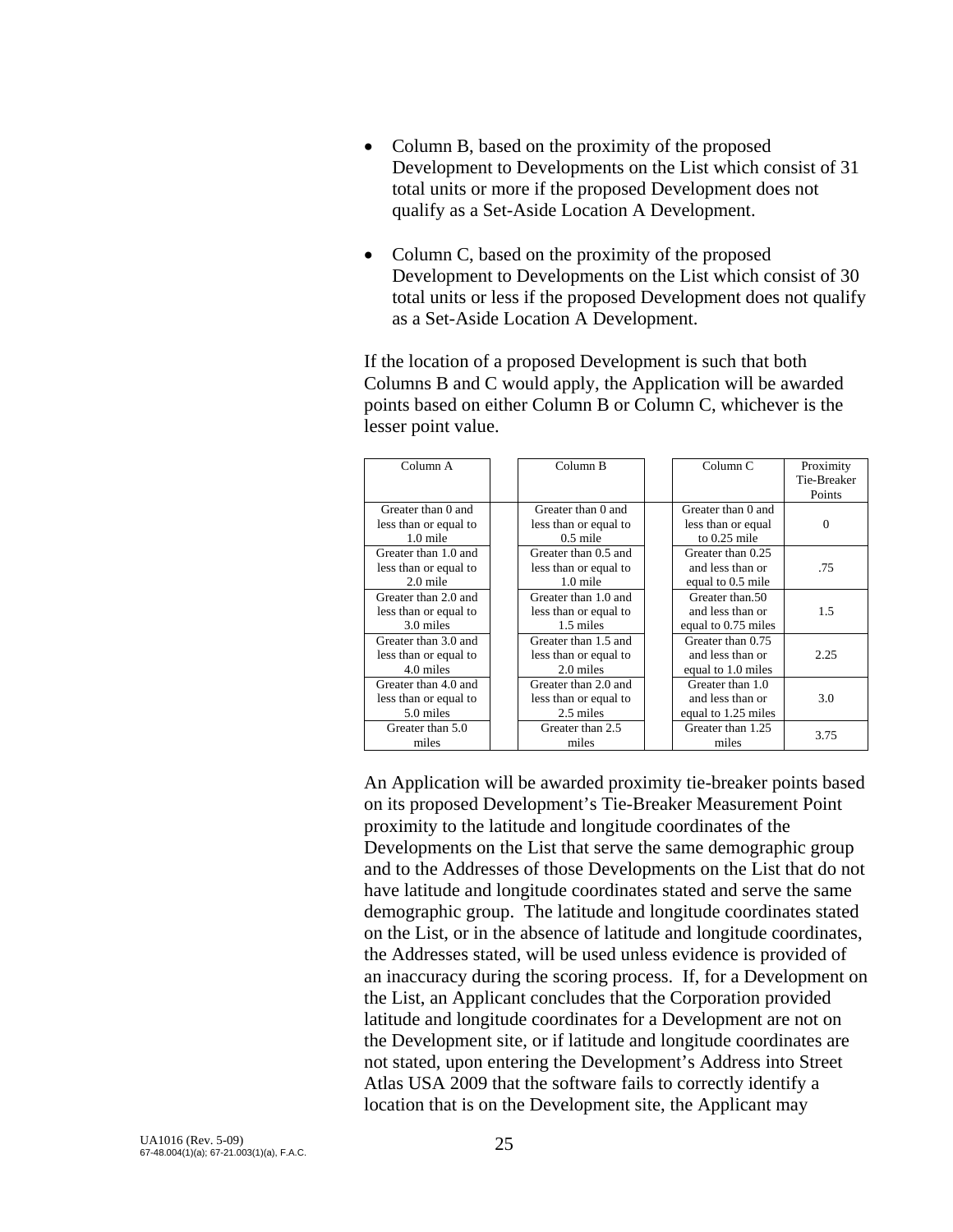provide evidence of the inaccuracy behind a tab labeled **"Exhibit 25"** of the Universal Application or within a NOPSE or within a NOAD, as applicable, for consideration by the Corporation. At a minimum, the evidence must contain an additional certification from a Florida licensed surveyor, not related to any party of the Applicant or to an Applicant submitting a NOPSE or NOAD, which states: (i) the name of the Development in question; (ii) that the Corporation provided latitude and longitude coordinates for the Development are not on the Development site or that the Street Atlas USA 2009 software fails to correctly identify a location that is on the Development site upon entering the Development's Address, and (iii) the site's correct latitude and longitude coordinates (determined in degrees, minutes and seconds truncated after one decimal place) for the respective site. If the seconds are not stated to one decimal place, the Corporation will utilize "0" for the missing decimal. The surveyor's additional certification must be signed and dated by the surveyor under oath and must be a document separate from the Exhibit 25 Surveyor Certification form.

d. Scoring:

The Corporation will use Street Atlas USA 2009 to determine the proximity of a proposed Development's Tie-Breaker Measurement Point to eligible services and to Developments on the List that serve the same demographic group and thus, to determine the amount of proximity tiebreaker points that should be awarded. Using Street Atlas USA 2009 and a Street Atlas USA 2009 file that has MapTags for each Development on the List, the following steps will be taken to determine proximity. The degrees, minutes and seconds stated on the Surveyor Certification form will be entered by the Corporation exactly as stated on the form. If the software cannot recognize the information provided on the form, those latitude and longitude coordinates will not be considered. The Application may, however, still be eligible for automatic points as outlined in Part III.A.10.c.(1) of the Application Instructions.

(1) Using the "Advanced" search button on the "Find" tab, "Latitude/Longitude" will be selected from the drop down "Find" menu and the "MapTags" box will be checked. The latitude and longitude coordinates for the proposed Development's Tie-Breaker Measurement Point will be entered into the appropriate blanks. Upon clicking the "Search" button (or hitting the "Enter" key) a "MapTag" with the entered coordinates will appear in the appropriate location.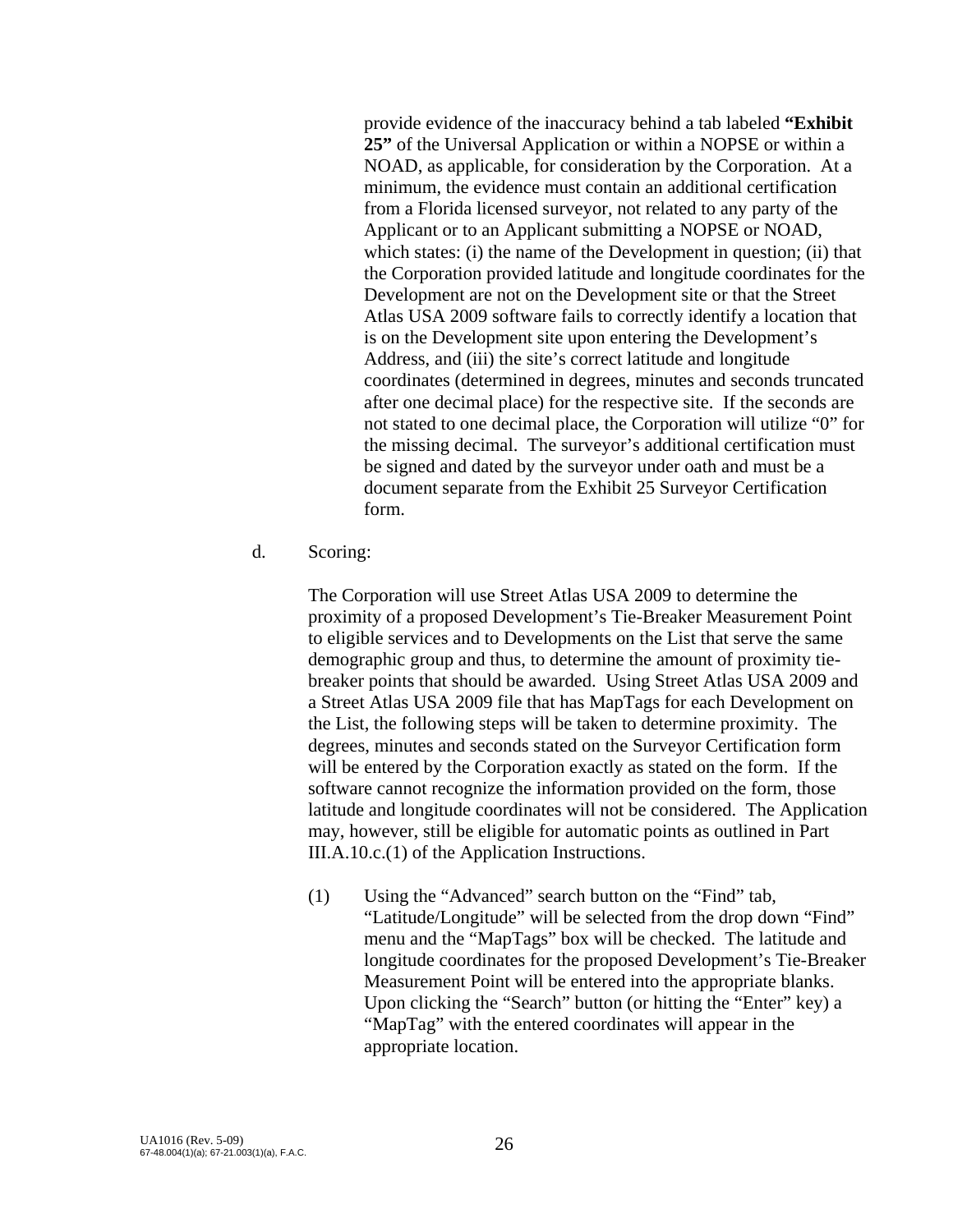- (2) The above method will be repeated for each eligible service to display a MapTag representing the location of each service's latitude and longitude coordinates.
- (3) Using the "Circles" tool on the "Draw" tab, circles will be drawn at various radii from the Tie-Breaker Measurement Point to determine if an entered MapTag is within a specified distance of the Tie-Breaker Measurement Point. If the tip of a MapTag is within a drawn circle, or when the map is zoomed in as far as possible, the tip of the MapTag appears to the naked eye to be on the drawn line of a circle, the Corporation will conclude that what the MapTag represents, service or Development, is within whatever the radius distance is for the circle of the Tie-Breaker Measurement Point. The tip of a MapTag is the point of the MapTag that denotes the actual location of what the MapTag represents.

### **B. Construction Features and Amenities**

 All required features and amenities and all optional features and amenities selected by the Applicant, as well as the Green Building features, will be included in the Land Use Restriction Agreement(s) and/or Extended Use Agreement and must be maintained in order for the Development to remain in compliance unless the Board approves a change. The quality of the features and amenities required for all Developments and selected by the Applicant in this Application are subject to approval of the Board of Directors.

 1. Required Features and Amenities for All Developments. In addition to meeting all building code, Fair Housing Act, and Americans with Disabilities Act requirements for MMRB, HOME and HC Applications, and the HQS Guidelines and Section 504 of the Rehabilitation Act of 1973 for HOME Applications, all units for the type of Development indicated must have the itemized features and amenities.

 Indicate whether the Applicant commits to provide all required features and amenities for the proposed Development. Applicant must select "Yes" to be considered for participation in any program.

2. Optional Features and Amenities (Maximum 30 Points)

 To be eligible for points, all items selected must be located on the Development site. In addition, for MMRB and HC Applicants, if the proposed Development will consist of Scattered Sites, to be eligible for points, the Applicant must commit to locate each selected feature and amenity that is not unit-specific on each of the Scattered Sites, or no more than 1/16 mile from the site with the most units, or a combination of both.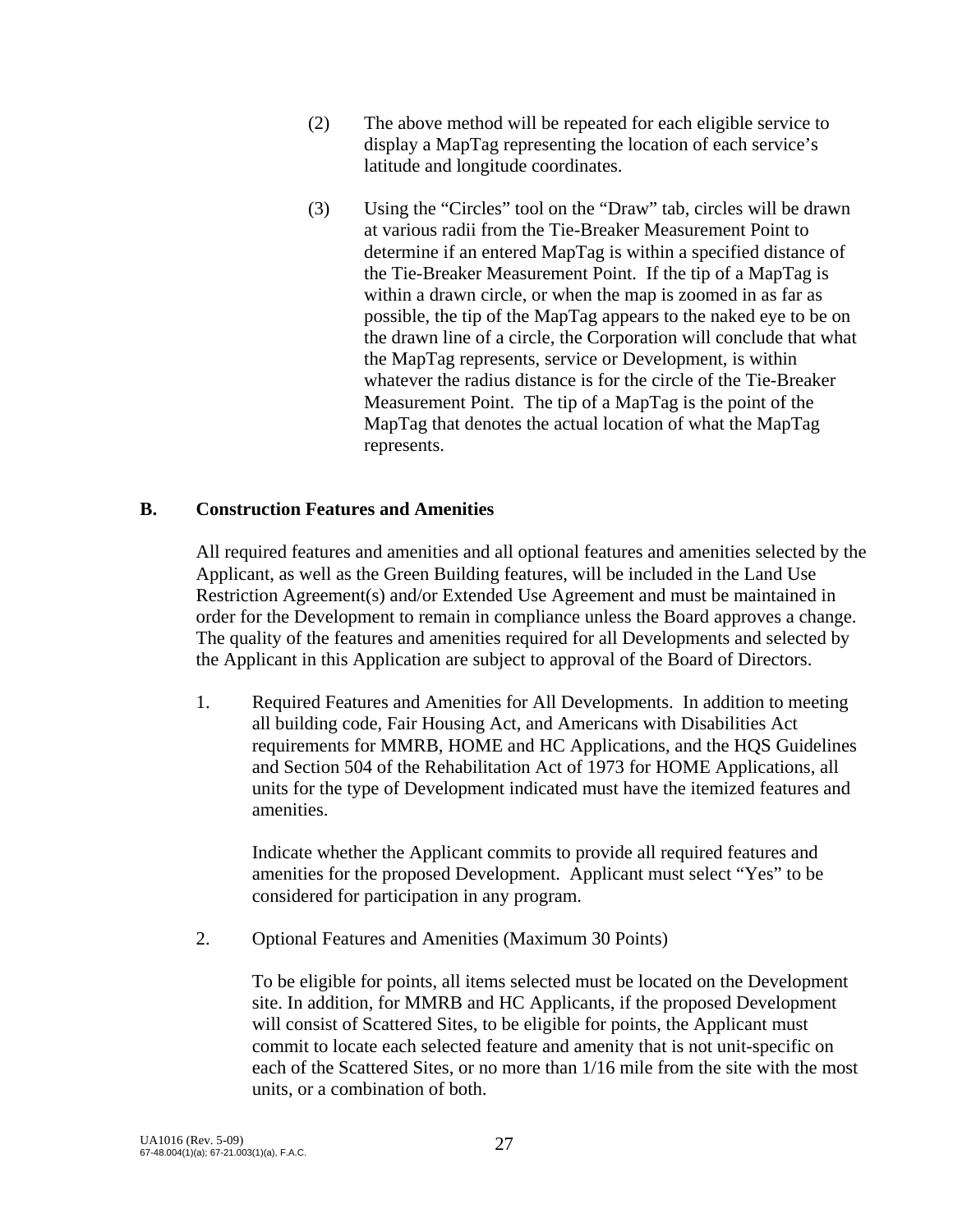Selecting these items commits the Applicant to provide them, unless the Board approves a change. Points will be awarded as indicated for each item up to the maximum allowed for each particular section, as indicated below.

 The point value for each feature and amenity selected by the Applicant in the Optional Features and Amenities section of the Application will be doubled if the proposed Development:

- consists of 50 or fewer total units, and/or
- qualified for the Farmworker/Commercial Fishing Worker or Homeless (SRO) or Non-SRO) Demographic Commitment at Part III.D.

Applications that reflect the Rehabilitation or Acquisition and Rehabilitation Development Category at Part III.A.3. will automatically receive 2 points for Energy Conservation Features and may achieve a maximum of 9 points by selecting items totaling at least 7 points.

 The maximum available points for the Optional Features and Amenities section is as listed below:

- a. For Developments with a Development Category of New Construction (maximum 9 points)
- b. For Developments with a Development Category of Rehabilitation or Acquisition and Rehabilitation (maximum 9 points)
- c. For All Development Categories and Types Except SRO (maximum 12 points)
- d. For SRO Developments (maximum 12 points)
- e. Energy Conservation Features for All Developments (maximum 9 points)
- 3. Green Building (5 points)

 Indicate whether the Applicant commits to provide at least 10 of the following Green Building options. The Applicant will be required to commit to the specific Green Building options during Credit Underwriting.

- Programmable thermostats in each unit
- Energy Star rated reversible ceiling fans in all bedrooms and living areas
- Showerheads that use less than 2.5 gallons of water per minute
- Faucets that use 2 gallons of water per minute or less in the kitchen and all bathrooms
- Toilets that have dual flush options which include 1.6 gallons of water or less
- Energy Star qualified lighting in all open and common areas
- Motion detectors on all outside lighting that is attached to the units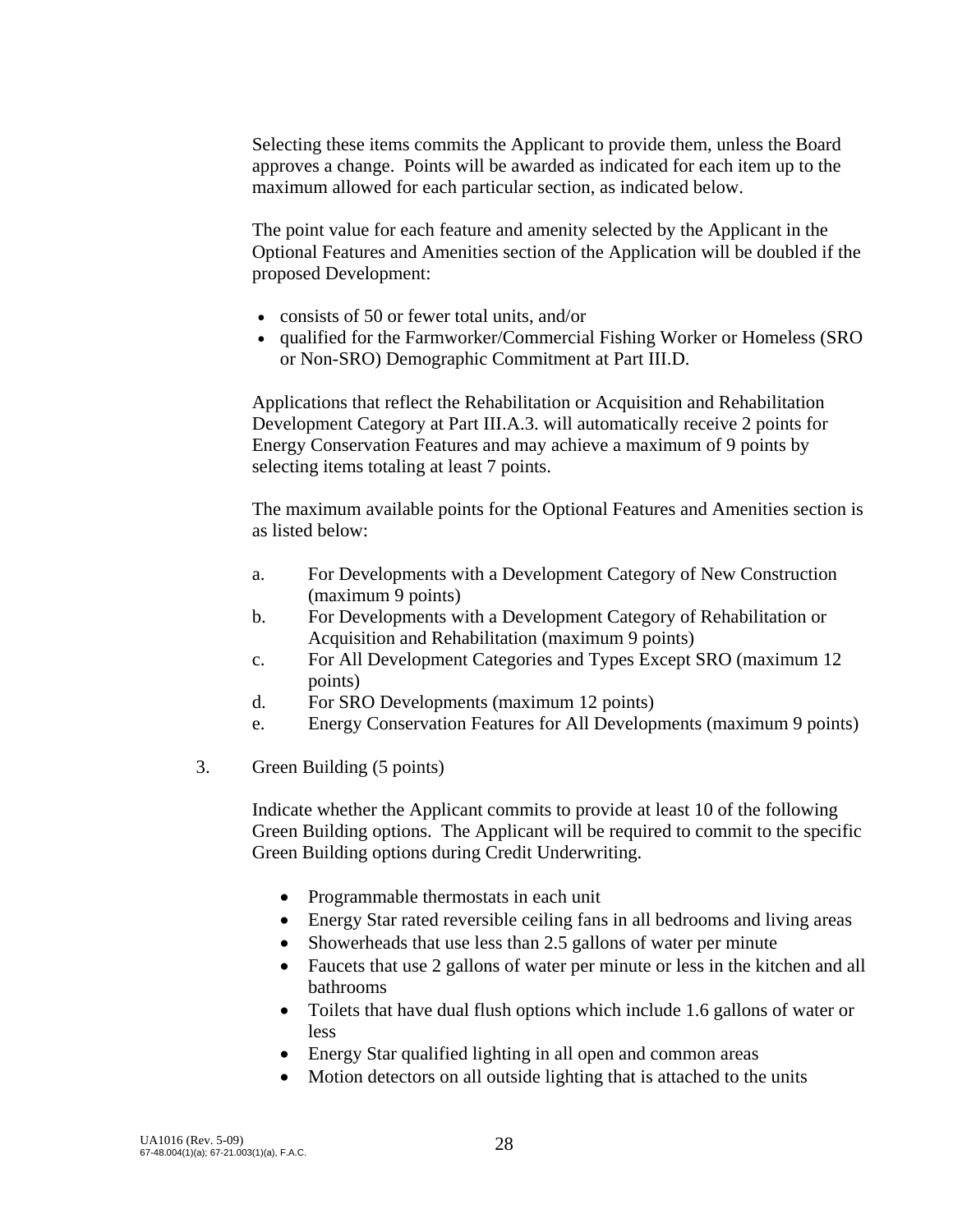- Low VOC paint (less than 50 grams per gallon) in all units and common areas
- Reduced Heat-Island Effect paving (use light colored or porous paving materials)
- Energy Star rating for all refrigerators, dishwashers and washing machines that are provided by the Applicant
- Energy Star rating for all windows in each unit
- Carpet and Rug Institute Green Label certified carpet and pad for all carpeting provided
- Florida Yards and Neighborhood certification on all landscaping
- Install daylight sensors or timers on all outdoor lighting

## **C. Ability to Proceed**

 For Applications requesting Competitive HC, during the preliminary and NOPSE scoring process described in subsections 67-48.004(3), (4) and (5), F.A.C., Applicants may be eligible for Ability to Proceed tie-breaker points for the following Ability to Proceed elements: Site Plan/Plat Approval, Infrastructure Availability (electricity, water, sewer and roads), and Appropriate Zoning. The Applicant will either

- (i) Achieve the full 6 Ability to Proceed tie-breaker points if it meets the threshold requirements for all of the following elements: site plan/plat approval, availability of electricity, availability of water, availability of sewer, availability of roads, and appropriate zoning, or
- (ii) Achieve 1 Ability to Proceed tie-breaker point for each of these elements which pass threshold and zero Ability to Proceed tie-breaker points for each of these elements which fail threshold. Then during the cure period described in subsection 67-48.004(6), F.A.C., if a threshold failure is successfully cured the Application will be awarded ½ Ability to Proceed tie-breaker point for each cured Ability to Proceed element.

Ability to Proceed tie-breaker points will be awarded as follows:

| <b>Competitive HC Ability to Proceed Tie-Breaker Points</b> |                          |                                      |                          |  |  |
|-------------------------------------------------------------|--------------------------|--------------------------------------|--------------------------|--|--|
|                                                             |                          | <b>Preliminary and NOPSE Scoring</b> | <b>Cure Period</b>       |  |  |
|                                                             | <b>Pass Threshold –</b>  | <b>Fail Threshold -</b>              | Pass Threshold -         |  |  |
| <b>Ability to Proceed Element</b>                           | <b>Tie-Breaker Point</b> | <b>Tie-Breaker Point</b>             | <b>Tie-Breaker Point</b> |  |  |
|                                                             | Value for each           | Value for each                       | Value for each           |  |  |
|                                                             | <b>Element</b>           | Element                              | <b>Element</b>           |  |  |
| Site Plan/Plat Approval                                     |                          |                                      | $\frac{1}{2}$            |  |  |
| Availability of Electricity                                 |                          |                                      | $\frac{1}{2}$            |  |  |
| Availability of Water                                       |                          |                                      | $\frac{1}{2}$            |  |  |
| Availability of Sewer                                       |                          |                                      | $\frac{1}{2}$            |  |  |
| <b>Availability of Roads</b>                                |                          |                                      | $\frac{1}{2}$            |  |  |
| Appropriately Zoned                                         |                          |                                      | $\frac{1}{2}$            |  |  |
| Total Available Tie-Breaker Points                          |                          |                                      | 3                        |  |  |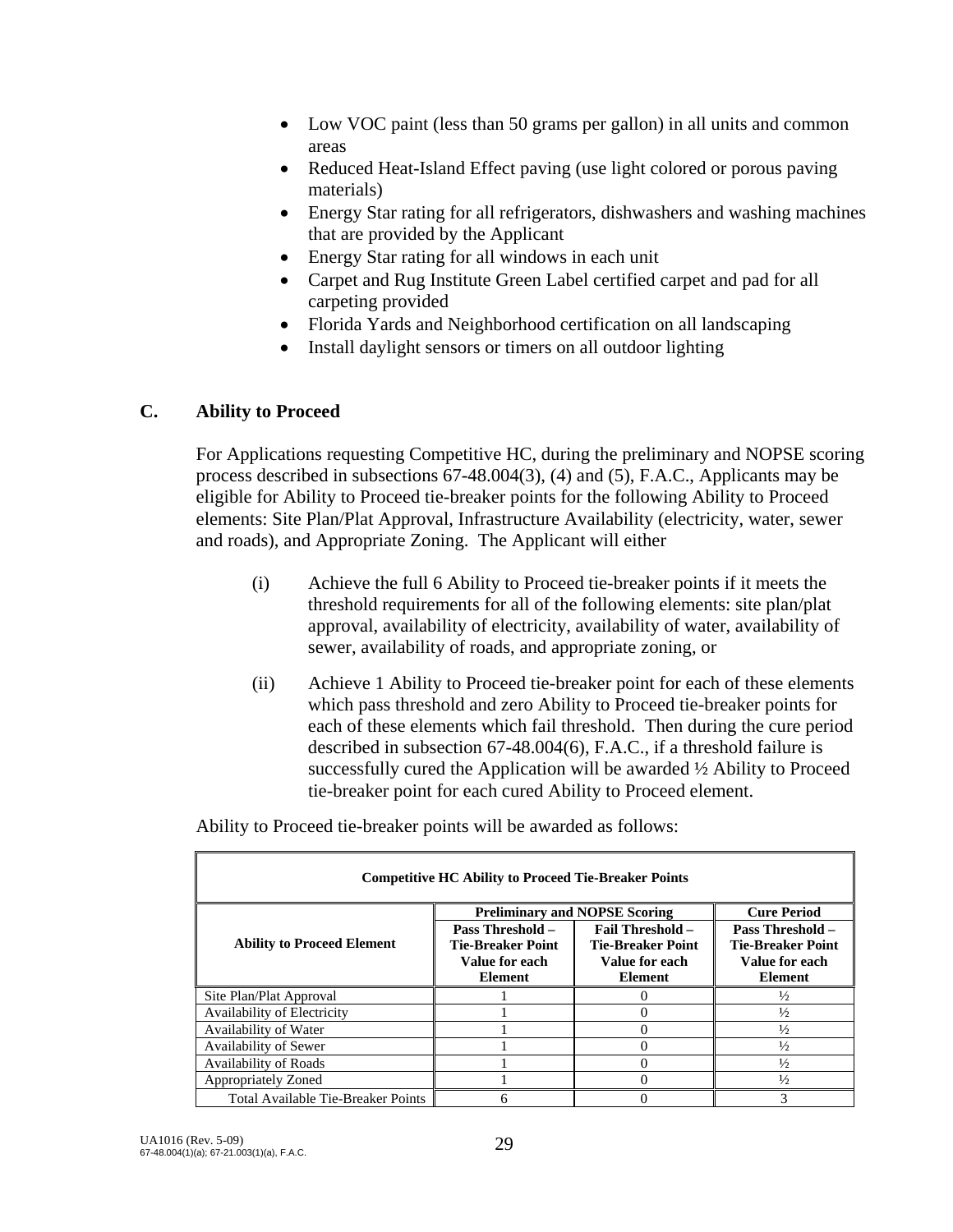For example, at preliminary scoring Application A passes threshold for all of the Infrastructure elements and zoning, but fails threshold for site plan approval. The Application is eligible for 5 Ability to Proceed tie-breaker points (1 point each for electricity, water, sewer, roads and zoning). At NOPSE scoring it is determined that Application A's water verification form is incomplete, so the Application fails threshold for water and the 1 point for water (awarded during preliminary scoring) is deducted, leaving the Application with 4 Ability to Proceed tie-breaker points. During the cure period, the Applicant successfully cures the site plan and water threshold failures, resulting in the Application meeting threshold for all of these Ability to Proceed elements and achieving a total of 5 Ability to Proceed tie-breaker points (the 4 points achieved at NOPSE scoring, plus ½ point for site plan approval and ½ point for water achieved during the cure period).

1. Status of Site Plan Approval or Plat Approval (Threshold)

 To achieve threshold, the Applicant must provide the applicable Local Government verification form, properly completed and executed, behind a tab labeled **"Exhibit 26"**. If the proposed Development involves any new construction work or involves rehabilitation work that requires additional site plan approval or similar process or additional plat approval, the verification form must demonstrate that on or before the date that signifies the Application Deadline for the 2009 Universal Cycle either (1) the final site plan/plat plan has been approved, (2) the preliminary or conceptual site plan/plat plan has been approved, or (3) the site plan has been reviewed. Site plan approval or plat approval, as applicable, must be demonstrated for all sites if the proposed Development consists of Scattered Sites.

- a. Site Plan Approval for Multifamily Developments
	- (1) If the final site plan has been approved, the verification form reflecting an approval date that is on or before the Application Deadline must be provided.
	- (2) If the jurisdiction provides either preliminary or conceptual site plan approval and the preliminary or conceptual site plan has been approved, the verification form reflecting an approval date that is on or before the Application Deadline must be provided.
	- (3) If the jurisdiction provides neither preliminary nor conceptual site plan approval, nor any other similar process prior to issuing final site plan approval, the verification form reflecting a review date that is on or before the Application Deadline must be provided.
	- (4) If the Development is rehabilitation without any new construction and does not require additional site plan approval or similar process, the verification form reflecting this must be provided.
- b. Plat Approval for Single-Family Rental Developments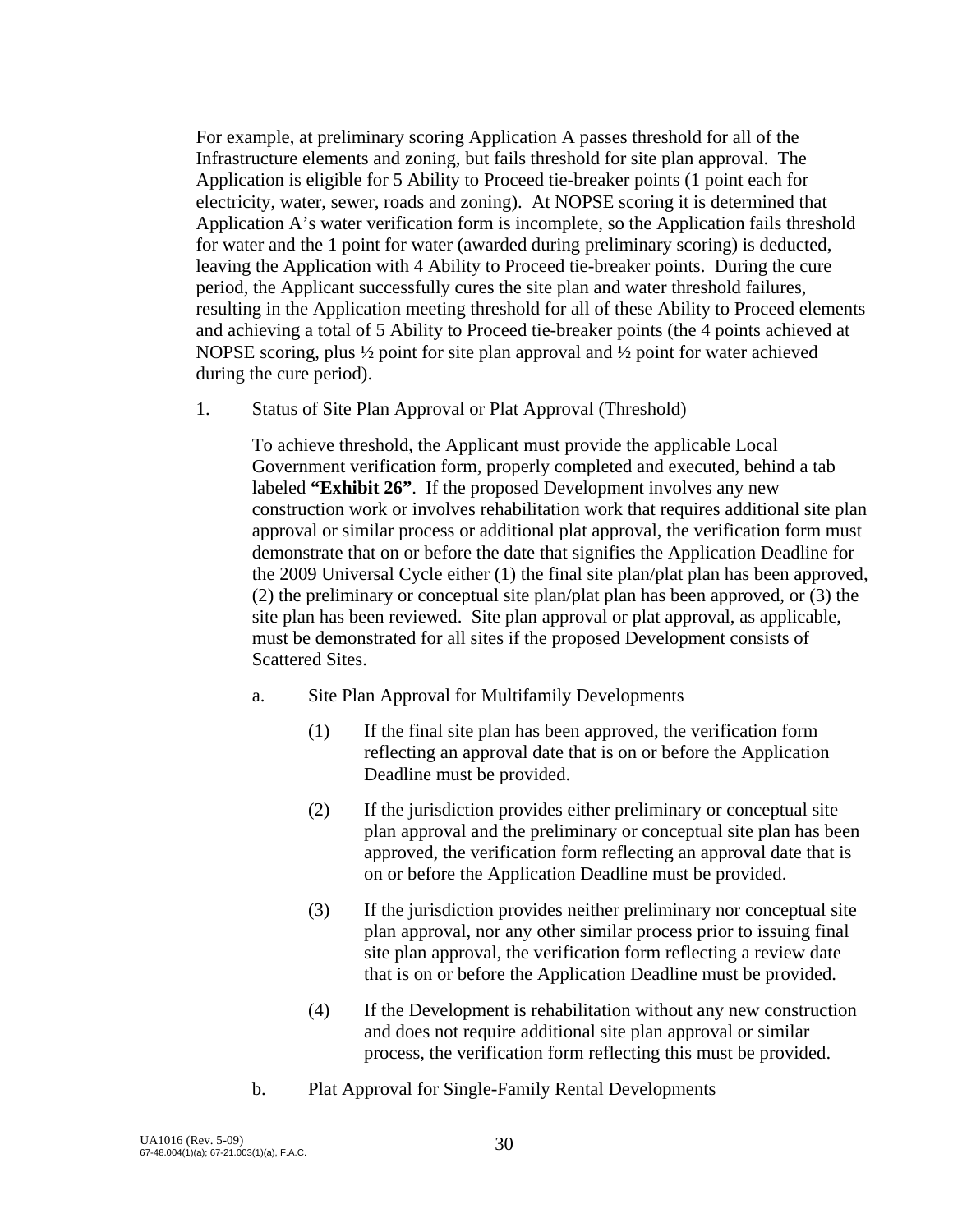- (1) If the final plat has been approved, the verification form reflecting an approval date that is on or before the Application Deadline must be provided.
- (2) If the preliminary or conceptual plat has been approved, the verification form reflecting an approval date that is on or before the Application Deadline must be provided.
- (3) If the Development is rehabilitation without any new construction and does not require additional plat approval, the verification form reflecting this must be provided.
- 2. Evidence of Site Control (Threshold)

 To achieve threshold, the Applicant must demonstrate site control by providing the documentation required in Section a., b. or c., as indicated below. The required documentation, including any attachments or exhibits referenced in any document, must be attached to that document regardless of whether that attachment or exhibit has been provided as an attachment or exhibit to another document or whether the information is provided elsewhere in the Application or has been previously provided. Such documentation, including any attachments or exhibits, must be provided behind a tab labeled **"Exhibit 27"**. Site control must be demonstrated for all sites if the proposed Development consists of Scattered Sites. A legal description of the Development site must be provided behind a tab labeled **"Exhibit 27"**.

 a. Provide a Qualified Contract - For purposes of the Universal Application, a qualified contract is one that has a term that does not expire before the last expected closing date of October 31, 2009 or that contains extension options exercisable by the purchaser and conditioned solely upon payment of additional monies which, if exercised, would extend the term to a date not earlier than October 31, 2009; specifically states that the buyer's remedy for default on the part of the seller includes or is specific performance; and the buyer MUST be the Applicant unless a fully executed assignment of the qualified contract which assigns all of the buyer's rights, title and interests in the qualified contract to the Applicant, is provided. If the owner of the subject property is not a party to the qualified contract, all documents evidencing intermediate contracts, agreements, assignments, options, or conveyances of any kind between or among the owner, the Applicant, or other parties, must contain every exhibit and attachment referenced therein, and must contain the following elements of a qualified contract: (i) have a term that does not expire before the last expected closing date of October 31, 2009 or contain extension options exercisable by the purchaser and conditioned solely upon payment of additional monies which, if exercised, would extend the term to a date not earlier than October 31, 2009, and (ii) specifically state that the buyer's remedy for default on the part of the seller includes or is specific performance.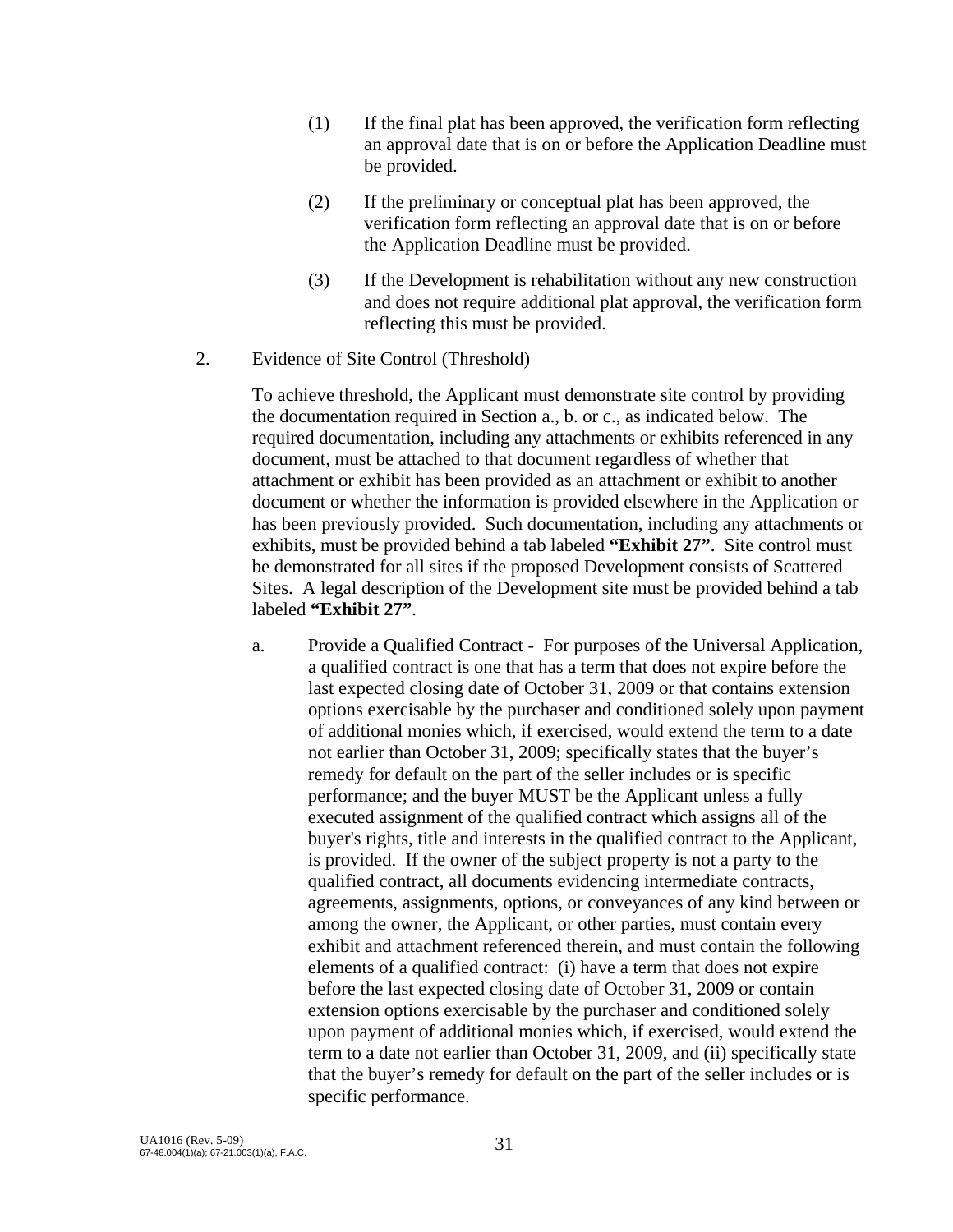#### OR

 b. Provide a Deed or Certificate of Title – The deed or certificate of title (in the event the property was acquired through foreclosure) must be recorded in the county in which the property is located and show the Applicant as the sole Grantee.

#### OR

- c. Provide a Lease The lease must have an unexpired term of at least 50 years from the Application Deadline and the lessee must be the Applicant. The lease may be contingent only upon receipt of MMRB, SAIL, HOME and/or HC funding. If the owner of the subject property is not a party to the lease, all documents evidencing intermediate leases, contracts, agreements, assignments, options, or conveyances of any kind between or among the owner, the lessor, the Applicant, or other parties, must contain every exhibit and attachment referenced therein, and if a lease, must have an unexpired term of at least 50 years from the Application Deadline, and if a contract, agreement, assignment, option, or conveyance of any kind, must contain the following elements of a qualified contract: (i) have a term that does not expire before the last expected closing date of October 31, 2009 or contain extension options exercisable by the purchaser and conditioned solely upon payment of additional monies which, if exercised, would extend the term to a date not earlier than October 31, 2009, and (ii) specifically state that the buyer's remedy for default on the part of the seller includes or is specific performance.
- 3. Evidence of Infrastructure Availability (Threshold)

 To achieve threshold, the Applicant must demonstrate that as of the date that signifies the Application Deadline for the 2009 Universal Cycle each type of infrastructure is available to the proposed Development site. Infrastructure is considered available if there are no impediments to obtaining service other than the conditions expressed in the Verification of Availability of Infrastructure forms as provided in this Application Package. Should any variance or local hearing be required, or if there is a moratorium pertaining to any of the utilities or roads for this Development, the infrastructure is not available. Evidence of availability of each type of infrastructure must be provided for all sites if the proposed Development consists of Scattered Sites.

 The Applicant may submit the properly completed and executed Verification of Availability of Infrastructure forms included within the Application Package or submit a letter from the entity providing the service (electricity, water, and wastewater) or Local Government (roads) verifying availability of the infrastructure for the proposed Development. Regardless of whether provided by the Application Deadline or by the date that signifies the end of the cure period outlined in Rules 67-21.003 and 67-48.004, F.A.C., each Verification of Availability of Infrastructure form or letter confirming infrastructure availability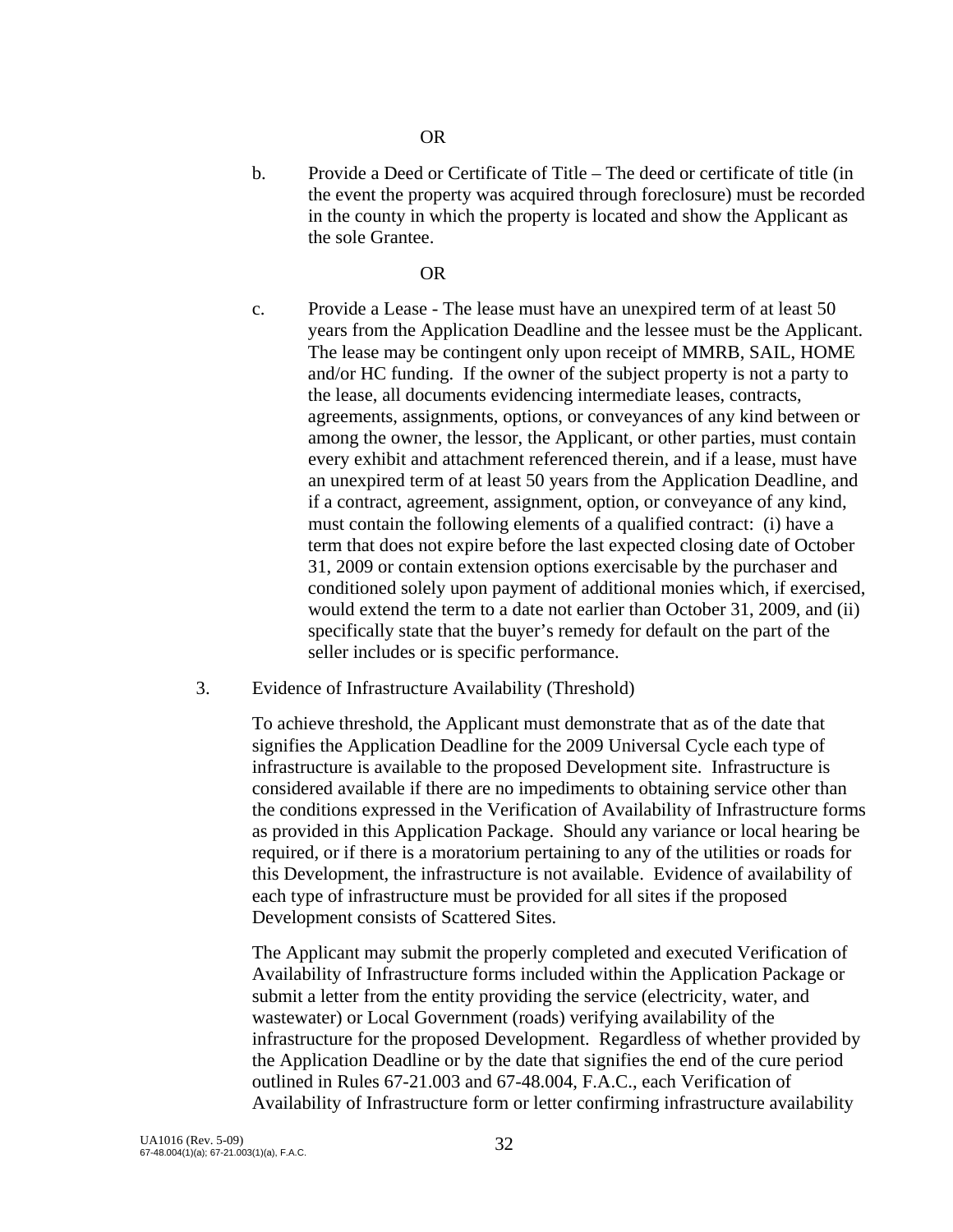must demonstrate availability on or before the Application Deadline. Letters must be Development-specific and dated within 12 months of the Application Deadline. The verifications may not be signed by the Applicant, by any related parties of the Applicant, or by any Principals or Financial Beneficiaries of the Applicant.

- a. Electricity Evidence of availability on or before the Application Deadline must be provided behind a tab labeled **"Exhibit 28"**.
- b. Water Evidence of availability on or before the Application Deadline must be provided behind a tab labeled **"Exhibit 29"**.
- c. Sewer, Package Treatment or Septic Tank Evidence of availability on or before the Application Deadline must be provided behind a tab labeled **"Exhibit 30"**.
- d. Roads Evidence of availability on or before the Application Deadline must be provided behind a tab labeled **"Exhibit 31"**.
- 4. Evidence of Appropriate Zoning (Threshold)

 To achieve threshold the Applicant must provide the applicable Local Government verification form, properly completed and executed, behind a tab labeled **"Exhibit 32"**. The verification form must demonstrate that as of the date that signifies the Application Deadline for the 2009 Universal Cycle the proposed Development site is appropriately zoned and consistent with local land use regulations regarding density and intended use or that the proposed Development site is legally non-conforming. Evidence of appropriate zoning must be demonstrated for all sites if the proposed Development has Scattered Sites.

If the proposed Development is in the Florida Keys Area, proper execution of the Local Government Verification That Development Is Consistent with Zoning and Land Use Regulations form or the Local Government Verification That Permits Are Not Required For This Development form will constitute the Local Government's certification that the Applicant has obtained the necessary Rate of Growth Ordinance (ROGO) allocations from the Local Government.

- 5. Environmental Site Assessment (Threshold)
	- a. To achieve threshold, the Applicant must demonstrate that a Phase I Environmental Site Assessment (ESA) has been performed. The firm performing the ESA must certify that the review was performed in accordance with ASTM Practice #E-1527-05. The properly completed and executed Verification of Environmental Safety – Phase I Site Assessment form must be provided behind a tab labeled **"Exhibit 33"**.
	- b. If the Phase I ESA disclosed potential problems on the proposed site and required or recommended a Phase II ESA, to achieve threshold the firm that performed the Phase II ESA, even if it is the same firm that performed the Phase I ESA, must certify that the Phase II ESA has been performed in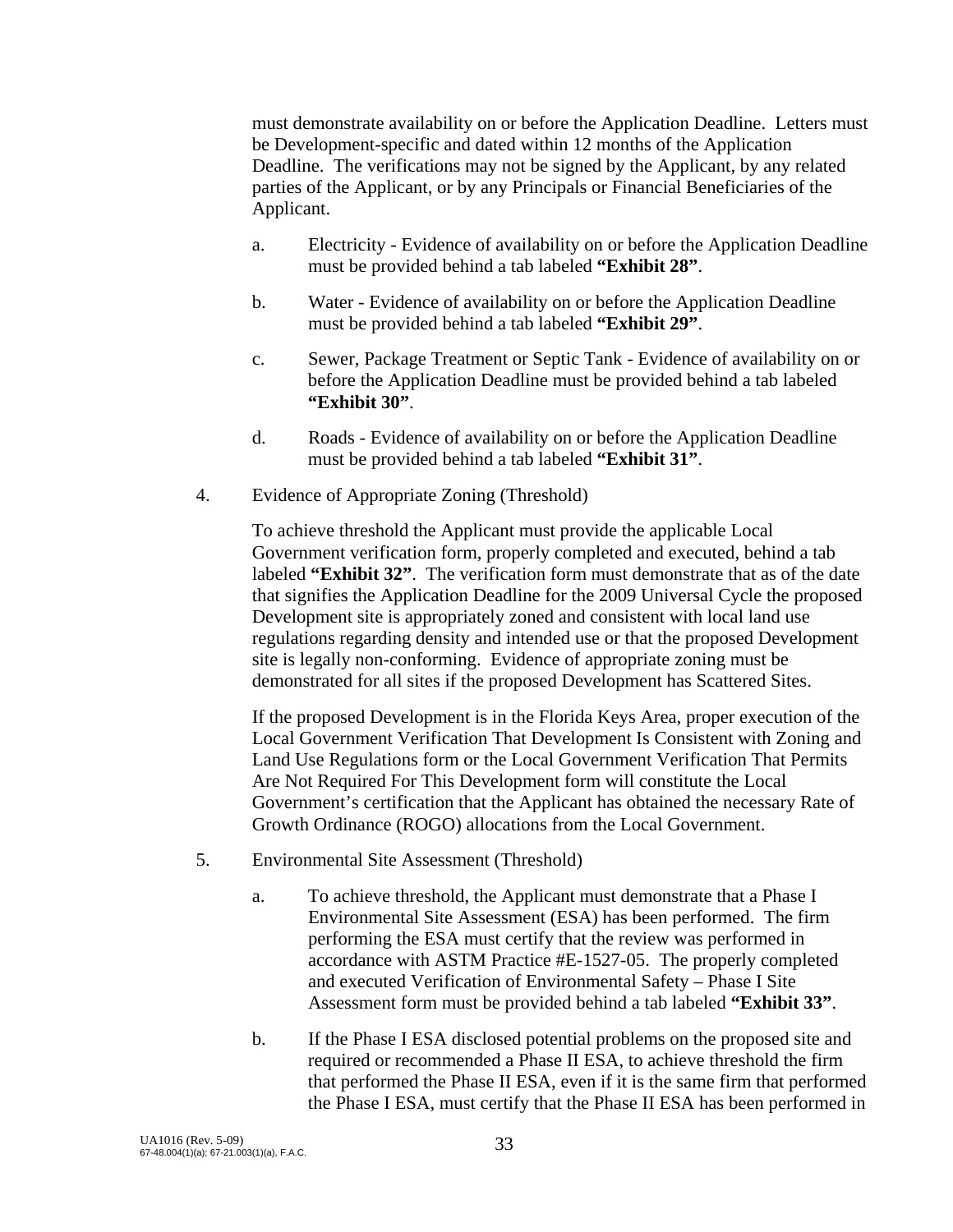accordance with ASTM Practice #E-1903-97(2002). The properly completed and executed Verification of Environmental Safety – Phase II Site Assessment form must be provided behind a tab labeled **"Exhibit 34"**.

 If the proposed Development consists of Scattered Sites, the Applicant must provide the appropriate evidence that a Phase I ESA and, if applicable, a Phase II ESA, has been performed for all of the sites.

Note: If the Phase I ESA and/or the Phase II ESA disclosed environmental problems requiring remediation, a plan, including time frame and cost, for the remediation is required. By answering the applicable questions and executing the Phase I and/or Phase II verification(s), the environmental provider is certifying that such plan has been prepared. In addition, by executing the Applicant Certification and Acknowledgement form, the Applicant certifies that the plan has been prepared and the costs associated with such remediation have been included in the Development Cost Pro Forma submitted in this Application.

#### **D.** Demographic Commitment *(Threshold)*

 Selection of the Elderly, Farmworker/Commercial Fishing Worker, or Homeless Demographic Commitment will be included in the Land Use Restriction Agreement(s) and/or Extended Use Agreement and must be maintained in order for the Development to remain in compliance, unless the Board approves a change.

All Applicants must select one of the following Demographic Commitments. If an Applicant fails to select a commitment or fails to qualify for the selected commitment, the Application will fail threshold.

1. Elderly

 Indicate whether the proposed Development will be an Assisted Living Facility (ALF).

 In order for a proposed Development to be classified as Elderly (ALF or non-ALF), the Development must meet the following requirements:

- a. The total number of units is limited as follows:
	- (1) Non-ALF Developments
		- (a) New Construction (Applicant selected New Construction Category at Part III.A.3.) in all counties except Miami-Dade County and Broward County is limited to 160 total units;
		- (b) Rehabilitation, with or without Acquisition (Applicant selected the applicable Development Category at Part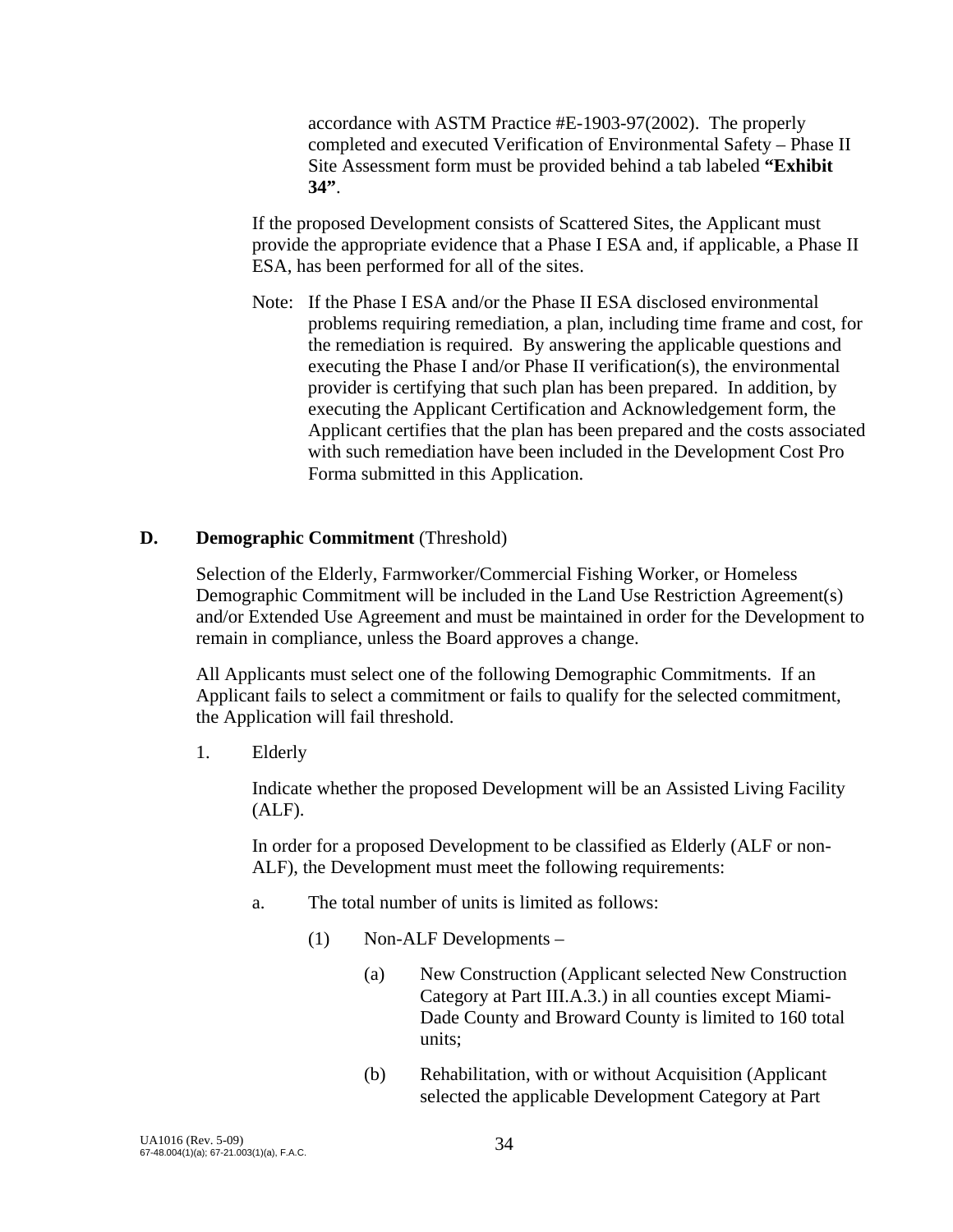III.A.3.), that does not constitute an existing, occupied elderly housing facility that is operating as an elderly housing facility as set forth in the Federal Fair Housing Act as of the Application Deadline in all counties except Miami-Dade County and Broward County is limited to 160 total units;

- (c) New Construction (as described in (a) above) or Rehabilitation with or without Acquisition (as described in (b) above) Developments located in Miami-Dade County and Broward County that are requesting MMRB may consist of up to 250 total units;
- (d) New Construction (as described in (a) above) or Rehabilitation with or without Acquisition (as described in (b) above) Developments located in Miami-Dade County and Broward County that are requesting HC only in this Application may consist of up to 200 total units;
- (e) There is no total unit limitation for the Rehabilitation with or without Acquisition (Applicant selected the applicable Development Category at Part III.A.3.) of an existing, occupied elderly housing facility that is operating as an elderly housing facility as set forth in the Federal Fair Housing Act as of the Application Deadline.
- (2) ALF Developments cannot consist of more than 100 total units; and
- b. Applicant understands, acknowledges and agrees that it will comply with the Federal Fair Housing Act requirements and rent at least 80 percent of the total units to residents that qualify as Elderly pursuant to that Act. Further, Applicant understands, acknowledges and agrees that all such units are subject to the income restrictions committed to in the Set-Aside Commitment section of this Application; and
- c. For a non-ALF Development, at least 50 percent of the total units must be comprised of one-bedroom units and no more than 15 percent of the total units can be larger than 2 bedroom units. For an ALF Development, at least 90 percent of the total units must be comprised of units no larger than one-bedroom and the sharing of a unit by two or more unaffiliated residents cannot be a condition of occupancy; and
- d. Applicant must provide a market analysis, dated within nine (9) months of the Application Deadline, that demonstrates a local need for the lowincome Elderly housing that is the subject of this Application (non-ALF or ALF). The market analysis must be provided behind a tab labeled **"Exhibit 35"**; and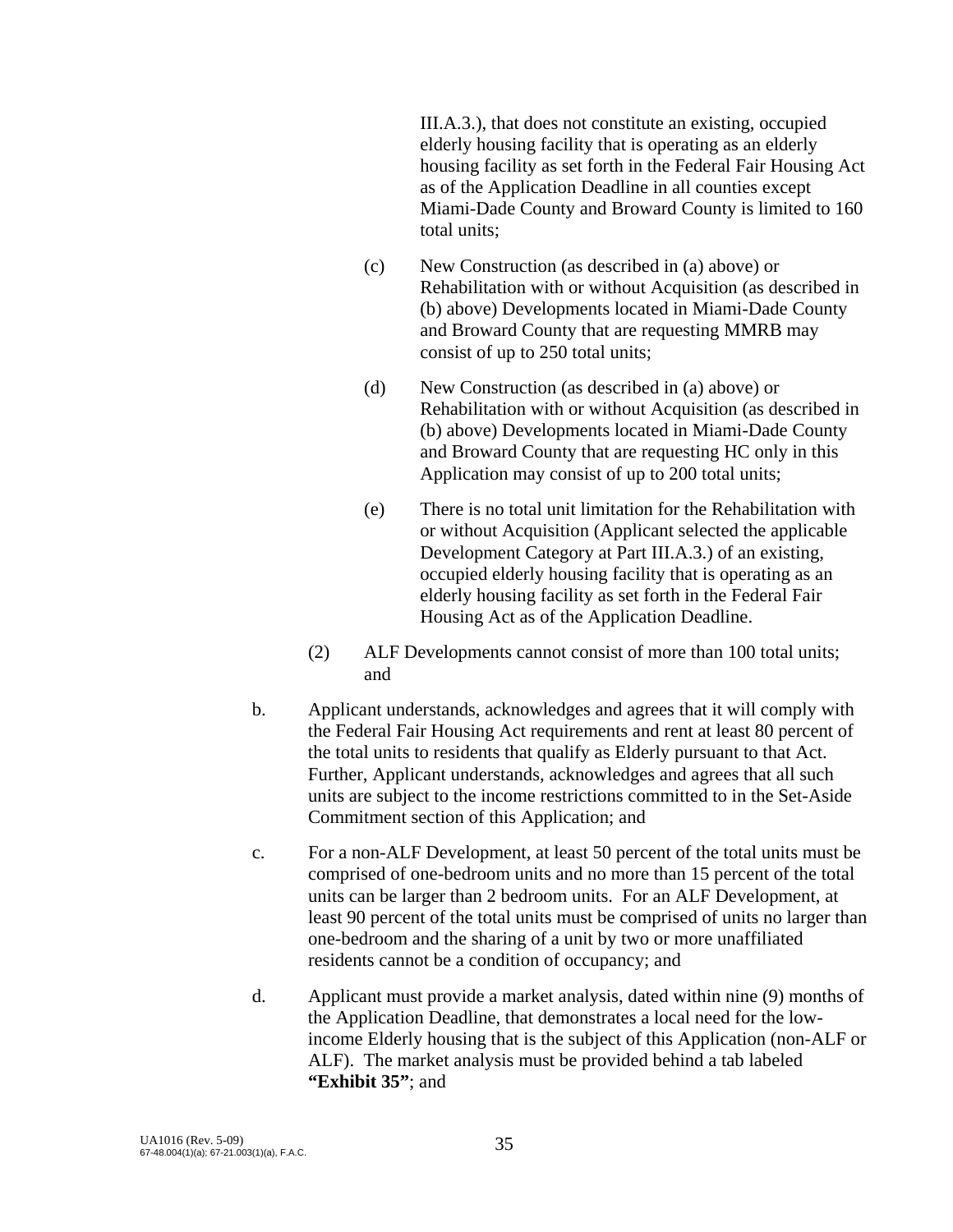- e. A minimum of one elevator per residential building must be provided for all new construction Developments that consist of more than one story if any of the Elderly set-aside units will be located on a floor higher than the first floor; and
- f. The Applicant must provide the following features in the specified percentages of the total units in New Construction (NC), and Rehabilitation (R) Developments.

The requirement to provide the following features is in addition to the features committed to by the Applicant in the Construction Features and Amenities section of this Application.

| <b>FEATURE</b>                                                                                                                                                                                                                      | ΝC    | R    |
|-------------------------------------------------------------------------------------------------------------------------------------------------------------------------------------------------------------------------------------|-------|------|
| Roll-In Showers *<br>5% of the overall requirement for roll-in showers may be met with<br>walk-in type shower stalls with permanently affixed seat which<br>meet or exceed the Universal Federal Accessibility Standards<br>(UFAS). | 15%   | 10%  |
| * NOTE: This requirement may be waived in R Developments if<br>installation is determined to be not feasible as documented by a<br>registered architect.                                                                            |       |      |
| Thermostat placed at 48" maximum height                                                                                                                                                                                             | 100%  | 100% |
| Tight-napped Berber-type carpet or non-skid/non-glossy tile in all<br>living areas or a combination of both                                                                                                                         | 100%  | 100% |
| 36" entrances on all exterior doors                                                                                                                                                                                                 | 100%  | 100% |
| All wall electrical outlets placed between 18" and 48" above<br>the floor                                                                                                                                                           | 100%  | 100% |
| Scald control valves on all bathtub and shower faucets                                                                                                                                                                              | 100\% | 100% |
| Peephole at 4' 10" on all exterior doors                                                                                                                                                                                            | 100%  | 100% |
| Toggle type switches for each light and each fan throughout<br>the unit                                                                                                                                                             | 100%  | 100% |
| Adjustable shelving in master bedroom closets (style of shelving<br>must be re-adjustable by resident)                                                                                                                              | 100%  | 100% |
| Lever-action handles on all doors in units and public areas                                                                                                                                                                         | 100%  | 100% |
| Horizontal grab bars in place around each tub and/or shower, the<br>installation of which meets or exceeds the Universal Federal<br>Accessibility Standards (UFAS 4.34.5)                                                           | 100%  | 100% |
| Horizontal grab bars in place around each toilet, the installation of<br>which meets or exceeds the Universal Federal Accessibility<br>Standards (UFAS 4.34.5)                                                                      | 100%  | 100% |
| Roll-out shelving or drawers in all bottom bathroom vanity<br>cabinets                                                                                                                                                              | 100%  | 100% |
| Roll-out shelving or drawers in at least one bottom kitchen cabinet                                                                                                                                                                 | 100%  | 100% |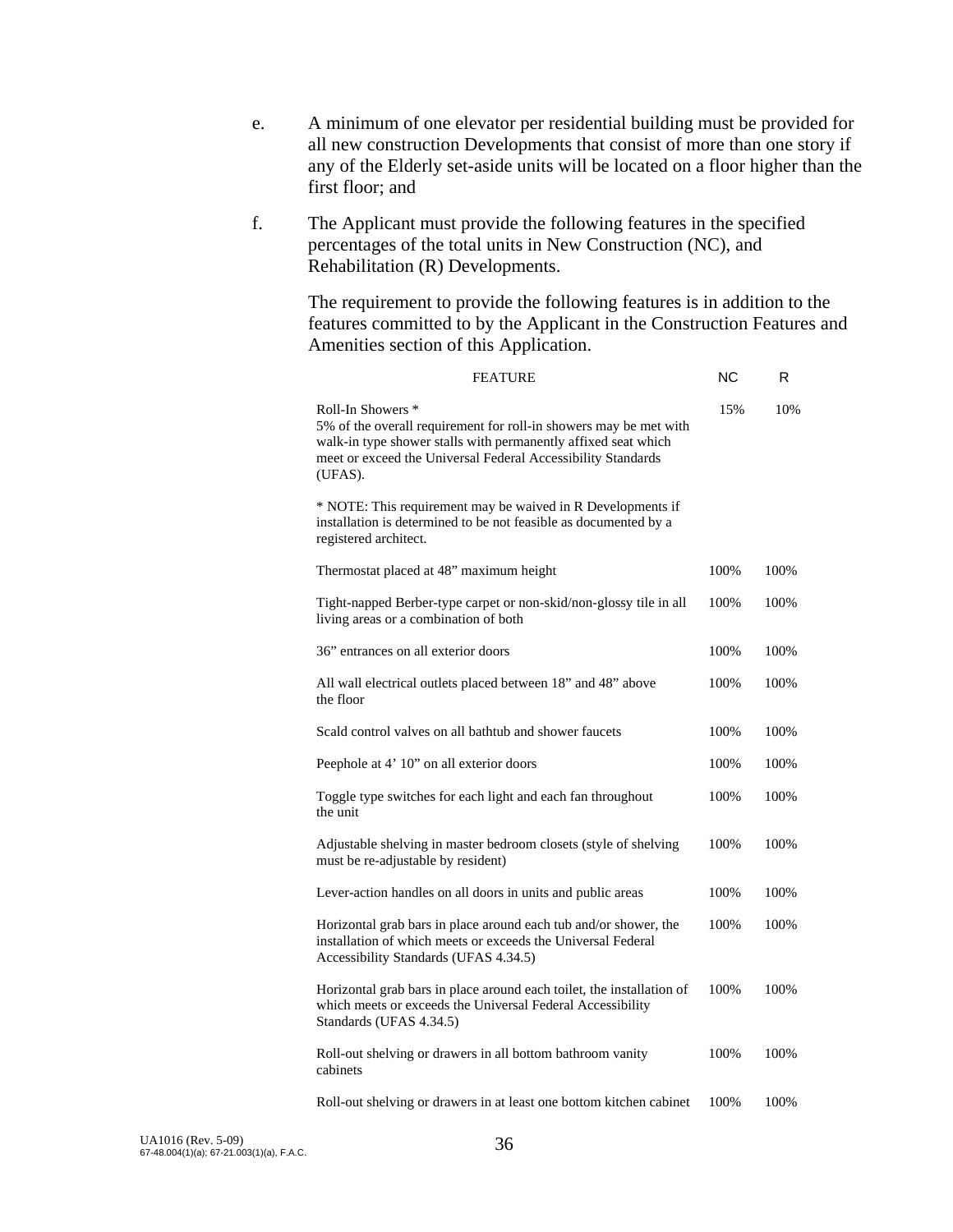2. Farmworker or Commercial Fishing Worker

 In order for a proposed Development to be classified as Farmworker or Commercial Fishing Worker, the Development must meet the following requirements:

- a. Development cannot have more than 80 total units; and
- b. Applicant must commit to rent not less than 40 percent of the total units to Farmworker or Commercial Fishing Worker Households; and
- c. Applicant must provide a market analysis, dated within nine (9) months of the Application Deadline, that demonstrates a local need for such housing. The market analysis must be provided behind a tab labeled **"Exhibit 35"**.
- 3. Homeless

In order for a proposed Development to be classified as Homeless, the Development must meet the following requirements:

 a. SRO Developments must commit to rent not less than 50 percent of the total units to Homeless Households and must have selected the SRO Construction Features and Amenities in this Application;

or

 Non-SRO Developments must commit to rent not less than 50 percent of the total units for Homeless Households; and

 b. Applicant must provide the properly completed and executed Verification of Inclusion in Local Homeless Assistance Continuum of Care Plan by Lead Agency form behind a tab labeled **"Exhibit 35"**.

 If no Local Homeless Assistance Continuum of Care Plan exists for the Catchment Area in which the proposed Development is located, a needs analysis demonstrating the local need for such housing must be provided behind a tab labeled **"Exhibit 35"**.

- Note: The telephone number for the State Office on Homelessness is (850) 922- 4691.
- 4. Family Development will serve the general population.
- E. Set-Aside Commitments

 All set-aside commitments will be included in the Land Use Restriction Agreement(s) and/or Extended Use Agreement, and must be maintained in order for the Development to remain in compliance, unless the Board approves a change.

1. Commitments for MMRB and HC Applications: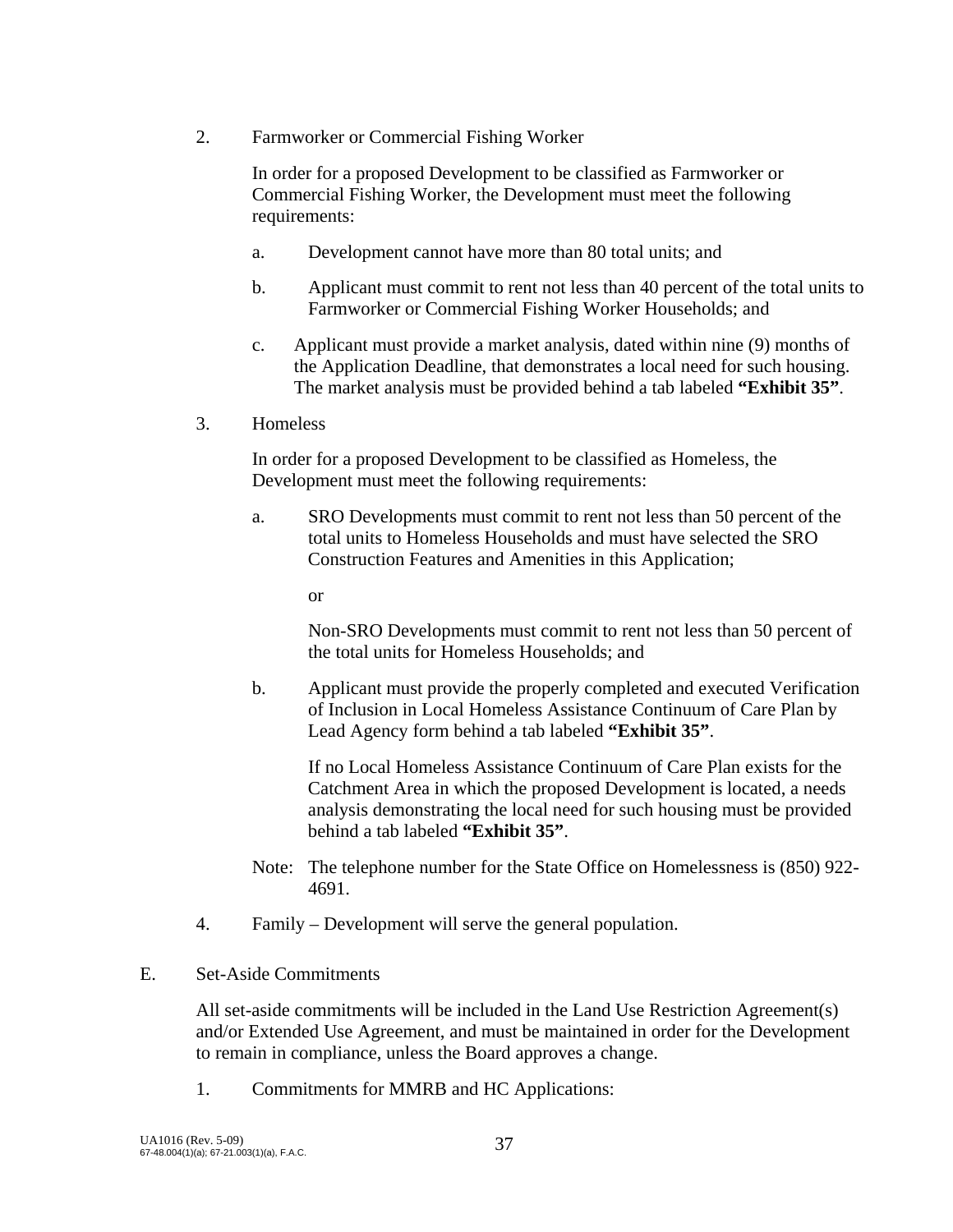If there is an inconsistency between the minimum set-aside section and the information stated on the total set-aside breakdown chart in this Application, the percentage(s) stated on the total set-aside breakdown chart will be considered the Applicant's set-aside commitment.

Applicants requesting Competitive HC and HOME must complete the questions at Part III.E.1.a. and b. of the Application for the Competitive HC funding and the questions at Part III.E.2.a. of the Application for the HOME funding.

a. MMRB and HC Minimum Set-Aside (Threshold)

 All Applicants must select a minimum set-aside for each program applied for.

 HC Applicants Note: Choosing the 20 percent at 50 percent AMI or less minimum set-aside will restrict ALL set-aside units at 50 percent or less of the AMI pursuant to IRS regulations. Applicants may choose the 40 percent at 60 percent AMI or less minimum set-aside without committing to setting aside any of the units at the 60 percent AMI level. For example, an Applicant may commit to setting aside 40 percent at 50 percent AMI and this would also be considered 40 percent at 60 percent AMI or less.

MMRB Applicants may select either 20 percent of the units at 50 percent AMI or lower or 40 percent of the units at 60 percent AMI or lower.

 All Applicants Note: The deep rent skewing option is permitted for HC Developments only.

- b. Set-Aside Commitment
	- (1) Set-Aside Location A Development (Threshold)

 A proposed Development qualifies as a Set-Aside Location A Development if the location of the proposed Development is within a Set-Aside Location A Area and the Applicant selected the applicable Demographic Commitment (Elderly or Family) at Part III.D. of the Application. The only exception to this provision is if the proposed Development also qualifies as a HOPE VI Development at Part III.A.2.d. of the Application.

 Applicants with a Set-Aside Location A Development must meet the following set-aside requirements:

- (a) Applicants requesting Competitive HC must commit to set aside 100 percent of the Development's residential units at 50 percent AMI or less; or
- (b) Applicants requesting MMRB must commit to set aside at least 85 percent of the Development's residential units at 50 percent AMI or less.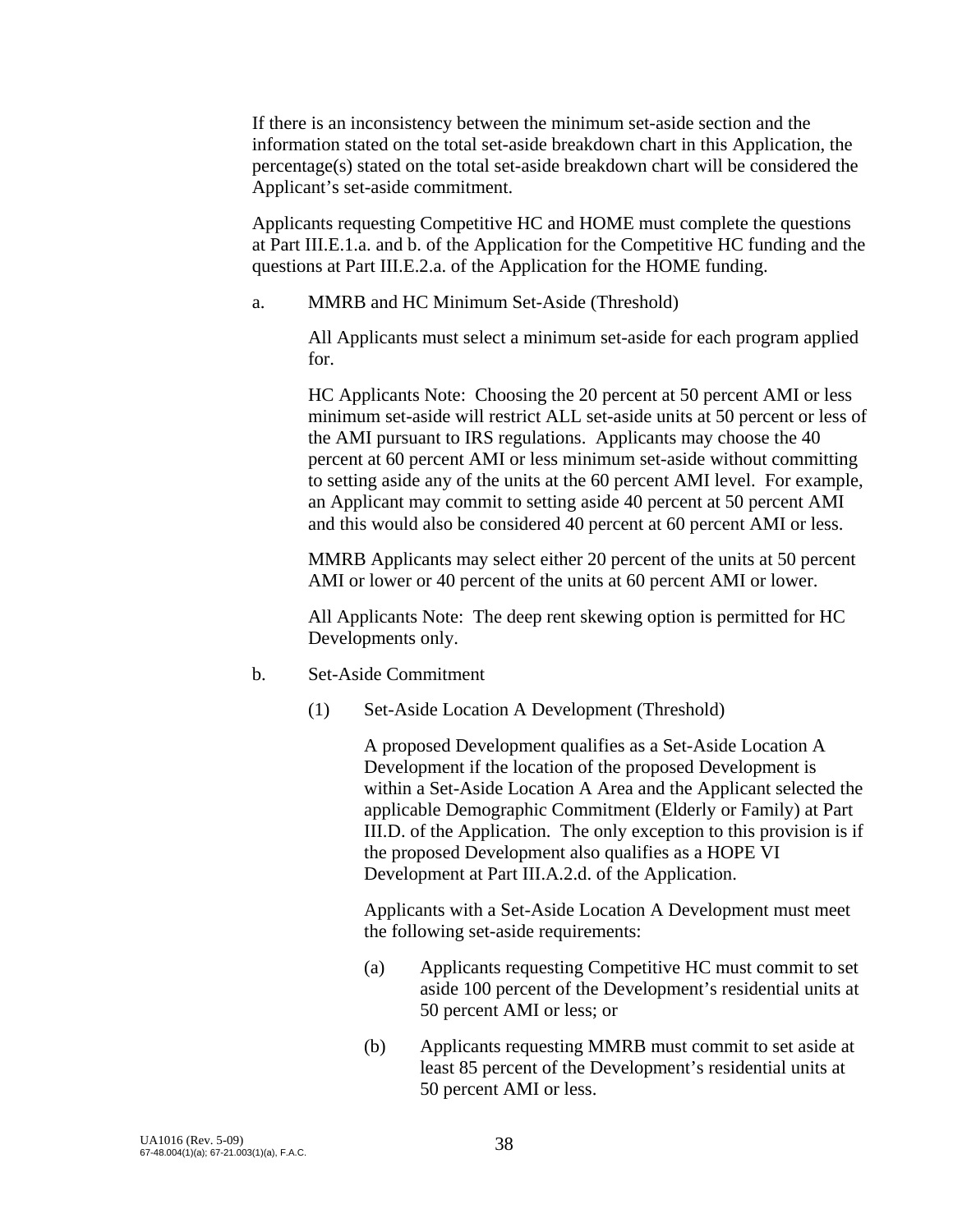(c) All Applicants must meet the minimum ELI Set-Aside threshold set out at Part III.E.1.b. $(2)(a)(iii)$  of these instructions.

If any part of a Development's site is located within the boundaries of an area designated as a Set-Aside Location A Area, then the Development will be deemed to be a Set-Aside Location A Development.

 Using the following table, indicate whether the proposed Development qualifies as a Set-Aside Location A Development.

| County          | Demographic<br>Category  | <b>Location Description</b>                                                                                                                                                                                                                                                                                                                                                                                                                                                                                                                                                                                                                                                                                                                                                                                                                                                                                                                                                                                                                                                                                                                                                                                                                                                                                                                                                                                                                                                                                                                                                                                                                                                                                                                                                                                                                                                                                                                                                                                                                            |
|-----------------|--------------------------|--------------------------------------------------------------------------------------------------------------------------------------------------------------------------------------------------------------------------------------------------------------------------------------------------------------------------------------------------------------------------------------------------------------------------------------------------------------------------------------------------------------------------------------------------------------------------------------------------------------------------------------------------------------------------------------------------------------------------------------------------------------------------------------------------------------------------------------------------------------------------------------------------------------------------------------------------------------------------------------------------------------------------------------------------------------------------------------------------------------------------------------------------------------------------------------------------------------------------------------------------------------------------------------------------------------------------------------------------------------------------------------------------------------------------------------------------------------------------------------------------------------------------------------------------------------------------------------------------------------------------------------------------------------------------------------------------------------------------------------------------------------------------------------------------------------------------------------------------------------------------------------------------------------------------------------------------------------------------------------------------------------------------------------------------------|
| Alachua         | Family                   | From the intersection of Northwest 98 <sup>th</sup> Street and Northwest 39 <sup>th</sup><br>Avenue/State Road 222, follow Northwest 98 <sup>th</sup> Street south to State Road<br>26/West Newberry Road. Follow Newberry Road east to 91st Street. Follow<br>91 <sup>st</sup> Street south to Southwest 24 <sup>th</sup> Avenue and follow Southwest 24 <sup>th</sup> Avenue<br>east to Southwest 20 <sup>th</sup> Avenue. Follow Southwest 20 <sup>th</sup> Avenue east to<br>Interstate 75. Follow Interstate 75 south to State Road 331/Southwest<br>Williston Road. Follow Williston Road northeast to Southeast 4 <sup>th</sup> Street and<br>follow 4 <sup>th</sup> Street southeast to Southeast 21 <sup>st</sup> Avenue. Follow 21 <sup>st</sup> Avenue east<br>to Southeast 15 <sup>th</sup> Street. Follow 15th Street south to Southeast 41st Avenue<br>and follow Southeast 41st Avenue/Southeast 27th Street east to Southeast 39th<br>Place. Follow Southeast 39th Place east to its point of terminus. From the<br>point of terminus of Southeast 39th Place continue easterly along a line to the<br>southern terminus of Southeast 35th Avenue/Street. Follow 35th<br>Avenue/Street north to State Road 20/Southeast Hawthorne Road. Follow<br>Hawthorne Road southeast to Southeast 43 <sup>rd</sup> Street and follow 43 <sup>rd</sup> Street north<br>to State Road 26/East University Avenue. Follow East University Avenue east<br>to State Road 26/Northeast 55 <sup>th</sup> Boulevard and follow 55 <sup>th</sup> Boulevard northeast<br>to Northeast 27 <sup>th</sup> Avenue. Follow 27 <sup>th</sup> Avenue west to State Road<br>222/Northeast 39 <sup>th</sup> Boulevard. Follow 39 <sup>th</sup> Boulevard northwest to State Road<br>24/Northeast Waldo Road and follow Waldo Road northeast to County Road<br>232/53 <sup>rd</sup> Avenue. Follow 53 <sup>rd</sup> Avenue west to Northwest 43 <sup>rd</sup> Street and<br>follow 43 <sup>rd</sup> Street south to Northwest 39 <sup>th</sup> Avenue/State Road 222. |
| <b>Bradford</b> | Family                   | <b>Entire County</b>                                                                                                                                                                                                                                                                                                                                                                                                                                                                                                                                                                                                                                                                                                                                                                                                                                                                                                                                                                                                                                                                                                                                                                                                                                                                                                                                                                                                                                                                                                                                                                                                                                                                                                                                                                                                                                                                                                                                                                                                                                   |
| <b>Brevard</b>  | <b>Elderly or Family</b> | <b>Entire County</b>                                                                                                                                                                                                                                                                                                                                                                                                                                                                                                                                                                                                                                                                                                                                                                                                                                                                                                                                                                                                                                                                                                                                                                                                                                                                                                                                                                                                                                                                                                                                                                                                                                                                                                                                                                                                                                                                                                                                                                                                                                   |
| Charlotte       | Family                   | From the intersection of Loveland Blvd. and county line, follow the county<br>line west to Charlotte Harbor. Follow Charlotte Harbor north to Peace River.<br>Follow Peace River northeast to I-75. Follow I-75 north to Nova Lane.<br>Follow Nova Lane west to Minneola Avenue. Follow Minneola Avenue north<br>to Suncoast Blvd. Follow Suncoast Blvd. west to SR 769/Kings Hwy. Follow<br>SR 769/Kings Hwy. north to Midway Blvd. Follow Midway Blvd. west to<br>Loveland Blvd. Follow Loveland Blvd. north to county line.                                                                                                                                                                                                                                                                                                                                                                                                                                                                                                                                                                                                                                                                                                                                                                                                                                                                                                                                                                                                                                                                                                                                                                                                                                                                                                                                                                                                                                                                                                                         |
| Clay            | Family                   | From northeastern corner of county, follow the county line west to State Road<br>21/Blanding Boulevard. Follow State Road 21 south to State Road<br>224/Kingsely Avenue east to the county line. Follow the eastern county line<br>north to the northeastern corner.                                                                                                                                                                                                                                                                                                                                                                                                                                                                                                                                                                                                                                                                                                                                                                                                                                                                                                                                                                                                                                                                                                                                                                                                                                                                                                                                                                                                                                                                                                                                                                                                                                                                                                                                                                                   |
| Collier         | Family                   | <b>Entire County</b>                                                                                                                                                                                                                                                                                                                                                                                                                                                                                                                                                                                                                                                                                                                                                                                                                                                                                                                                                                                                                                                                                                                                                                                                                                                                                                                                                                                                                                                                                                                                                                                                                                                                                                                                                                                                                                                                                                                                                                                                                                   |
| Columbia        | Family                   | <b>Entire County</b>                                                                                                                                                                                                                                                                                                                                                                                                                                                                                                                                                                                                                                                                                                                                                                                                                                                                                                                                                                                                                                                                                                                                                                                                                                                                                                                                                                                                                                                                                                                                                                                                                                                                                                                                                                                                                                                                                                                                                                                                                                   |

#### **Set-Aside Location A Areas**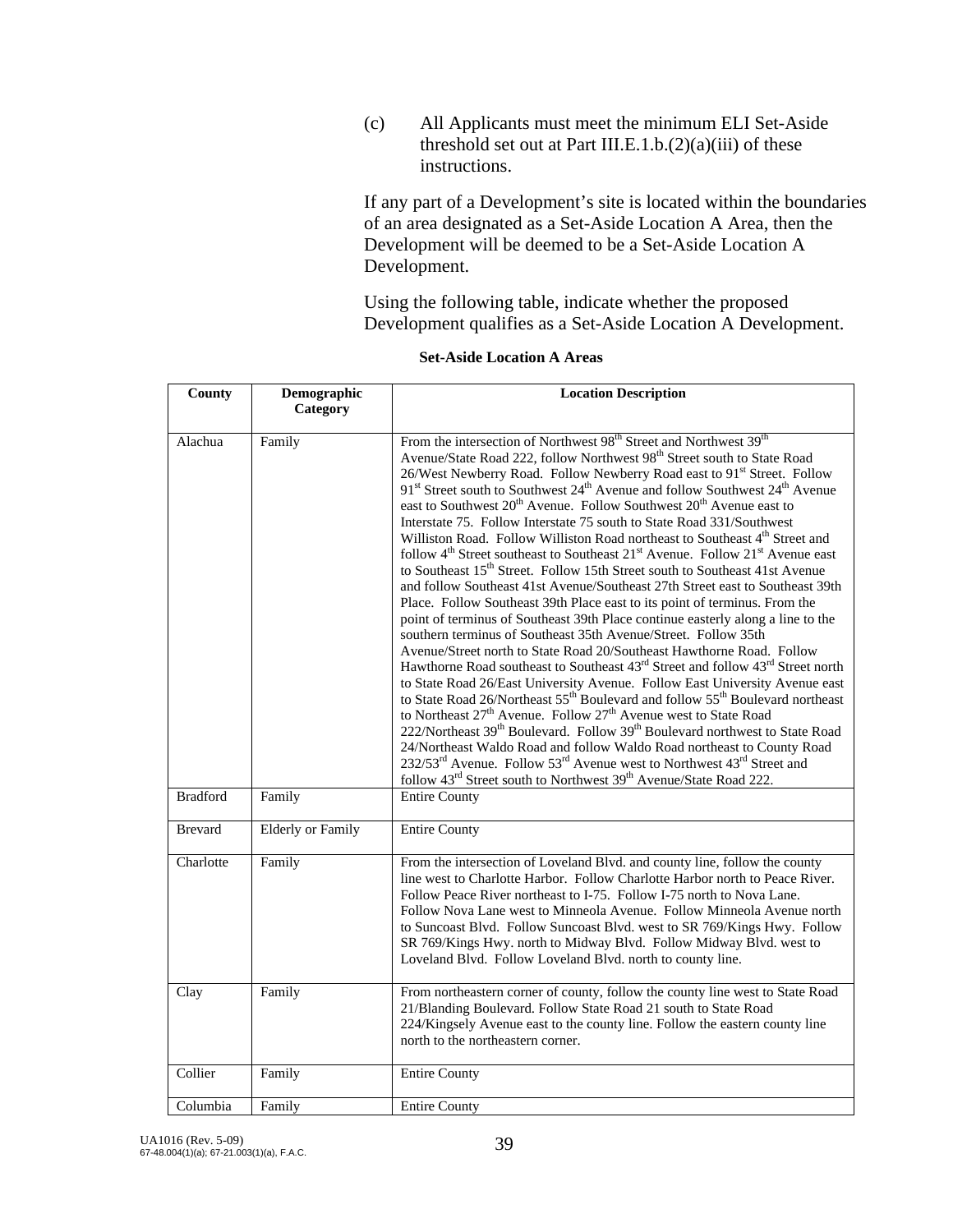| County          | Demographic<br>Category  | <b>Location Description</b>                                                                                                                                                                                                                                                                                                                                                                                                                                                                                                                                                                                                                                                                                                                                                                                                                                                                                                                                                                                                                                                                                                                                                                                                                                            |
|-----------------|--------------------------|------------------------------------------------------------------------------------------------------------------------------------------------------------------------------------------------------------------------------------------------------------------------------------------------------------------------------------------------------------------------------------------------------------------------------------------------------------------------------------------------------------------------------------------------------------------------------------------------------------------------------------------------------------------------------------------------------------------------------------------------------------------------------------------------------------------------------------------------------------------------------------------------------------------------------------------------------------------------------------------------------------------------------------------------------------------------------------------------------------------------------------------------------------------------------------------------------------------------------------------------------------------------|
| DeSoto          | Family                   | <b>Entire County</b>                                                                                                                                                                                                                                                                                                                                                                                                                                                                                                                                                                                                                                                                                                                                                                                                                                                                                                                                                                                                                                                                                                                                                                                                                                                   |
| Duval           | Family                   | Starting at the southwest corner of the county limits, follow the county line<br>north to I-10. Follow I-10 east to I-295. Follow I-295 north to I-95. Follow I-<br>95 north to the county line. Follow the county line around the remaining<br>portion of the county to the southwest corner of the county limits.                                                                                                                                                                                                                                                                                                                                                                                                                                                                                                                                                                                                                                                                                                                                                                                                                                                                                                                                                    |
| Gadsden         | Family                   | <b>Entire County</b>                                                                                                                                                                                                                                                                                                                                                                                                                                                                                                                                                                                                                                                                                                                                                                                                                                                                                                                                                                                                                                                                                                                                                                                                                                                   |
| Hardee          | Family                   | <b>Entire County</b>                                                                                                                                                                                                                                                                                                                                                                                                                                                                                                                                                                                                                                                                                                                                                                                                                                                                                                                                                                                                                                                                                                                                                                                                                                                   |
| Hendry          | Family                   | <b>Entire County</b>                                                                                                                                                                                                                                                                                                                                                                                                                                                                                                                                                                                                                                                                                                                                                                                                                                                                                                                                                                                                                                                                                                                                                                                                                                                   |
| Hernando        | Family                   | Starting at the northern intersection of US98 and the county line, follow US 98<br>south to the Suncoast Parkway/SR 589. Follow the Suncoast Parkway/SR 589<br>south to Springhill Drive. Follow Springhill Drive west to US<br>19/SR55/Commerical Way. Follow US 19/SR 55/Commercial Way north to<br>CR 595/Osowaw Blvd. Follow CR 595/Osowaw Blvd southwest to Aloha<br>Lane. Follow Aloha Lane west to the Gulf of Mexico. Follow the Gulf of<br>Mexico south to the county line. Follow the county line around the remaining<br>portion of the county to the northern intersection of US 98 and the county line.                                                                                                                                                                                                                                                                                                                                                                                                                                                                                                                                                                                                                                                   |
| Indian<br>River | <b>Elderly or Family</b> | <b>Entire County</b>                                                                                                                                                                                                                                                                                                                                                                                                                                                                                                                                                                                                                                                                                                                                                                                                                                                                                                                                                                                                                                                                                                                                                                                                                                                   |
| Lake            | Family                   | Starting at the Intersection of Lakeshore Drive and Anderson Hill Road, follow<br>Anderson Hill Road east to US 27. Follow US 27 southeast to North<br>Bradshaw Road. Follow N. Bradshaw Road southeast to 5 Mile Road. Follow<br>5 Mile Road southeast to Shell Pond Road. Follow Shell Pond Road East to<br>the county line. Follow the county line south to Commonwealth Avenue<br>N./SR 33. Follow SR 33 north to CR 561. Follow CR 561 north to Lakeshore<br>Drive. Follow Lakeshore Drive northeast to the intersection of Anderson Hill<br>Road.<br>and<br>Beginning at northwestern corner of county, follow county border south to CR<br>470/CR48. Follow CR 470/CR 48 east to SR 19. Follow SR 19 north to CR<br>448. Follow CR 448 east to county line. Follow county line north around the                                                                                                                                                                                                                                                                                                                                                                                                                                                                 |
| Lee             | <b>Elderly or Family</b> | remaining portion of the county to the northwestern corner of county.<br><b>Entire County</b>                                                                                                                                                                                                                                                                                                                                                                                                                                                                                                                                                                                                                                                                                                                                                                                                                                                                                                                                                                                                                                                                                                                                                                          |
| Leon            | Family                   | Starting at the intersection of US 319 and State Road 154/Bannerman Road,<br>follow Bannerman Road northwest to State Road 155/Meridian Road. Follow<br>Meridian Road northwest to Orchard Pond Road and Orchard Pond Road west<br>to State Road 157/Old Bainbridge Road. Follow Old Bainbridge Road south<br>to Capital Circle. Follow Capital Circle south to I-10 and follow I-10 east to<br>Mission Road. Follow Mission Road south to Appleyard Drive. Follow<br>Appleyard Drive south to Jackson Bluff Road and follow Jackson Bluff Road<br>east to Chipley Street. Follow Chipley Street south to Plant Street and follow<br>Plant Street east to Eisenhower Street. Follow Eisenhower Street south to<br>Orange Avenue. Follow Orange Avenue east to State Road 371/Lake Bradford<br>Road. Follow Lake Bradford Road southwest to Capital Circle/State Road 263<br>and follow State Road 263 east to Capital Circle/US 319. Follow US 319 east<br>to Tram Road and follow Tram Road/Rose Road east to WW Kelly Road and<br>follow WW Kelly Road north to Chaires Crossroads/State Road 154. Follow<br>State Road 154 north then west to Bradfordville Road. Follow Bradfordville<br>Road north then west to US 319 and follow US 319 south to Bannerman Road. |
| Madison         | Family                   | <b>Entire County</b>                                                                                                                                                                                                                                                                                                                                                                                                                                                                                                                                                                                                                                                                                                                                                                                                                                                                                                                                                                                                                                                                                                                                                                                                                                                   |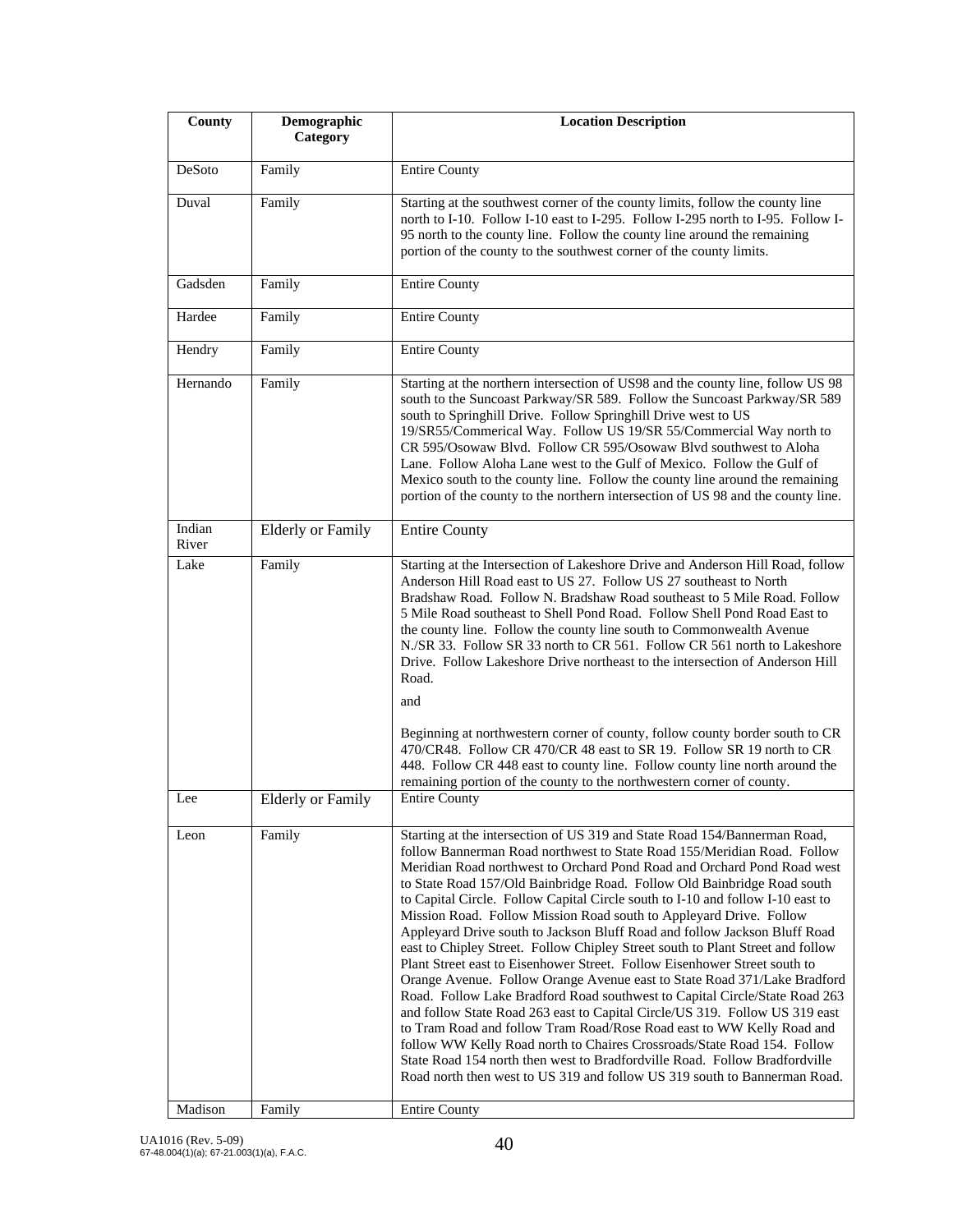| County        | Demographic<br>Category | <b>Location Description</b>                                                                                                                                                                                                                                                                                                                                                                                                                                                                                                                                                                                                                                                                                                                                                                                                                                                                                                                                                                                                                                             |
|---------------|-------------------------|-------------------------------------------------------------------------------------------------------------------------------------------------------------------------------------------------------------------------------------------------------------------------------------------------------------------------------------------------------------------------------------------------------------------------------------------------------------------------------------------------------------------------------------------------------------------------------------------------------------------------------------------------------------------------------------------------------------------------------------------------------------------------------------------------------------------------------------------------------------------------------------------------------------------------------------------------------------------------------------------------------------------------------------------------------------------------|
| Manatee       | Family                  | <b>Entire Count</b>                                                                                                                                                                                                                                                                                                                                                                                                                                                                                                                                                                                                                                                                                                                                                                                                                                                                                                                                                                                                                                                     |
| Marion        | Family                  | <b>Entire County</b>                                                                                                                                                                                                                                                                                                                                                                                                                                                                                                                                                                                                                                                                                                                                                                                                                                                                                                                                                                                                                                                    |
| Orange        | Family                  | Beginning at the intersection of the county line and W. Maitland Blvd, follow<br>W. Maitland Blvd southwest to US 441/Orange Blossom Trail. Follow US<br>441/Orange Blossom Trail southeast to Beggs Road. Follow Beggs Road west<br>to N. Pine Hills Road. Follow N. Pine Hills Road south to SR 438/Silver Star<br>Road. Follow SR 438/Silver Star Road east to US 17/US 92/US 441/N Orange<br>Blossom Trail. Follow US 17/US 92/US 441/N Orange Blossom Trail south to<br>SR 438/W Princeton Street. Follow SR 438/W Princeton Street east to SR<br>527/N Orange Avenue/ Follow SR 527/N Orange Avenue north to SR<br>424A/SR 426/Fairbanks Avenue/Osceola Avenue/Brewer Avenue/Aloma<br>Avenue. Follow SR 424A/SR 426/Fairbanks Avenue/Osceola Avenue/Brewer<br>Avenue/Aloma Avenue east to Semoran Blvd/SR 436. Follow Semoran<br>Blvd/SR 436 north to the county line. Follow the county line northwest to<br>Orange Blossom Trail/US 441. Follow Orange Blossom Trail/US 441<br>northwest to Piedmont Wekiwa Road/Sandy Lane Drive/N Hiawassee<br>Road/CR 435.   |
| Palm<br>Beach | Family                  | Beginning at intersection of Florida Turnpike and Donald Ross Road, follow<br>Turnpike south to SR 802/Lake Worth Road. Follow SR 802/Lake Worth<br>Road east to the Atlantic Ocean. Follow the Atlantic Ocean north to US 98/SR<br>80/SR 700/Southern Blvd. Follow US 98/SR 80/SR 700/Southern Blvd west<br>to I-95. Follow I-95 north to Palm Beach Lakes Blvd. Follow Palm Beach<br>Lakes Blvd. northeast to N. Australian Avenue. Follow N. Australian Avenue<br>north to 25 <sup>th</sup> Street. Follow 25 <sup>th</sup> Street east to US 1. Follow US 1 north to 26 <sup>th</sup><br>Street. Follow 26 <sup>th</sup> Street east to N. Flagler Drive. Follow N. Flagler Drive<br>south to SR A1A/Flagler Memorial Bridge/Royal Poinciana Way. Follow SR<br>A1A/Flagler Memorial Bridge/Royal Poinciana Way east to SR A1A/County<br>Road. Follow SR A1A/County Road south to Royal Palm Way. Follow Royal<br>Palm Way east to the Atlantic Ocean. Follow the Atlantic Ocean north to<br>Donald Ross Road. Follow Donald Ross Road west to the Florida Turnpike. |
| Pasco         | Family                  | Starting at Northwest corner of county, follow county line east to I-75. Follow<br>I-75 south to SR 52. Follow SR52 east to SR 579A/Prospect Road. Follow<br>SR 579A/Prospect Road south to CR 579/Handcart Road/Morris Bridge Road.<br>Follow CR 579/Handcart Road/Morris Bridge Road south to county line.<br>Follow the county line west around the remaining portion of the county to the<br>northwest corner of the county limits.                                                                                                                                                                                                                                                                                                                                                                                                                                                                                                                                                                                                                                 |
| St. Lucie     | Family                  | <b>Entire County</b>                                                                                                                                                                                                                                                                                                                                                                                                                                                                                                                                                                                                                                                                                                                                                                                                                                                                                                                                                                                                                                                    |

#### (2) Total Set-Aside Breakdown

Commitments to set aside residential units made by those Applicants that receive funding will become the minimum setaside requirements for any other Corporation funds, to include non-competitive HC, that the Applicant may receive in the future for the same Development.

The total set-aside for MMRB, within the MMRB column, should not exceed 85 percent. In the event an MMRB Applicant selects a total set-aside percentage which is higher than 85 percent in the MMRB column, the highest set-aside percentage will be adjusted to bring the total set-aside percentage down to 85 percent.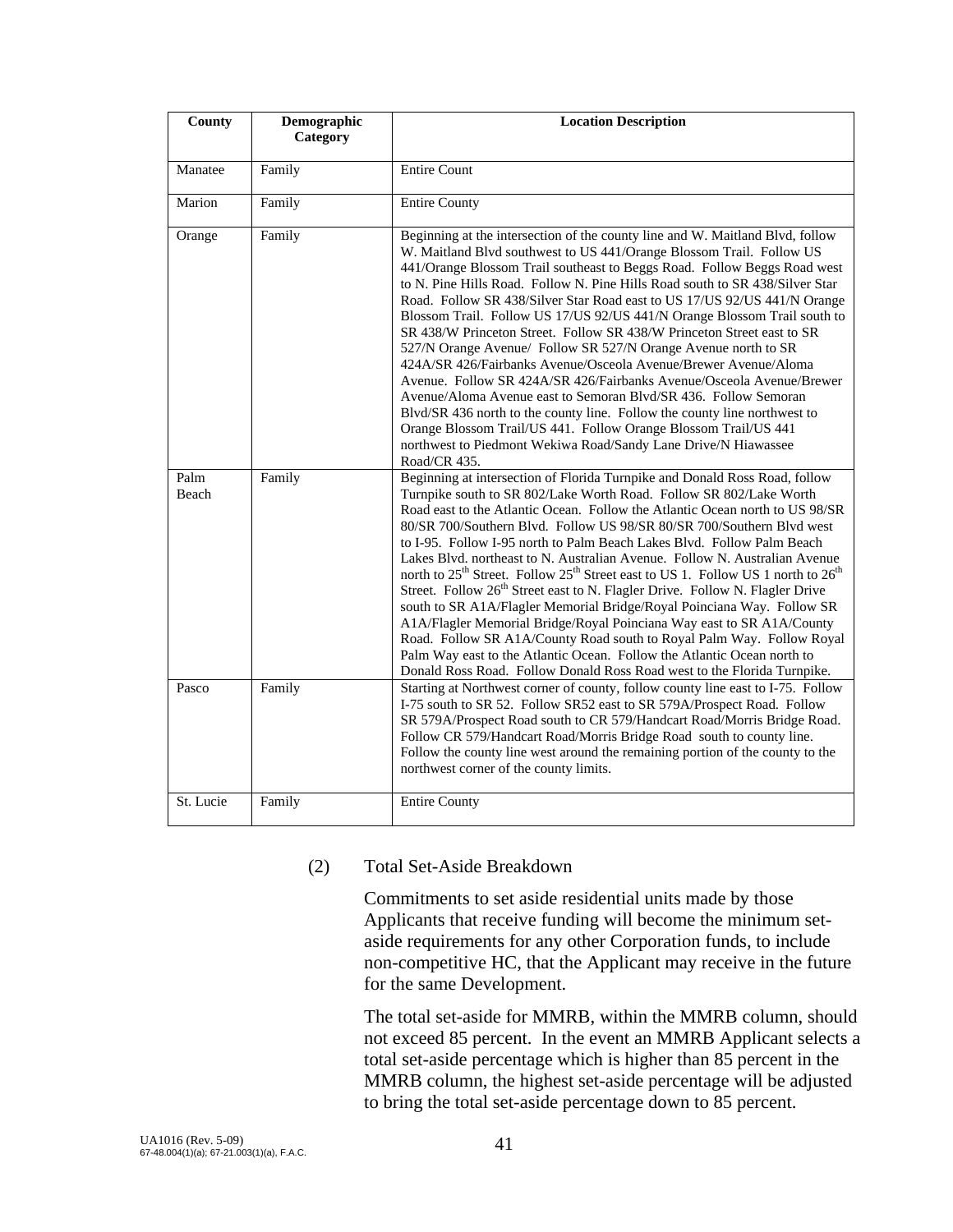(a) Extremely Low Income (ELI) Set-Aside Commitment (Threshold)

> The minimum ELI Set-Aside threshold requirements are as follows:

- (i) An Applicant with a proposed Development that does not qualify as a Set-Aside Location A Development, requesting Competitive HC, will meet threshold if the Applicant commits to set aside at least 10 percent of the total units for ELI Households.
- (ii) An Applicant with a proposed Development that does not qualify as a Set-Aside Location A Development that is not requesting Competitive HC will automatically be deemed to meet threshold without any commitment to set aside units for ELI Households.
- (iii) An Applicant with a proposed Development that qualifies as a Set-Aside Location A Development, regardless of the funding requested, will meet threshold if the Applicant commits to set aside at least 20 percent of the total units for ELI Households. If requesting MMRB and noncompetitive HC, the ELI commitment must be consistent for both programs.
- (b) Special Needs Households (4 Points)

 Except for Homeless Applicants (see exception below), to be eligible for points Applicants requesting Competitive HC must:

- (i) commit to set aside at least 50 percent of its ELI units for Special Needs Households; and
- (ii) provide behind a tab labeled **"Exhibit 36"** the properly completed and executed Applicant Notification to Special Needs Household Referral Agency form, listing all of the Special Needs Household Referral Agencies included on the Special Needs Household Referral Agency Participation List for the county where the proposed Development will be located. The Applicant must forward a copy of the form to each of these Special Needs Household Referral Agencies.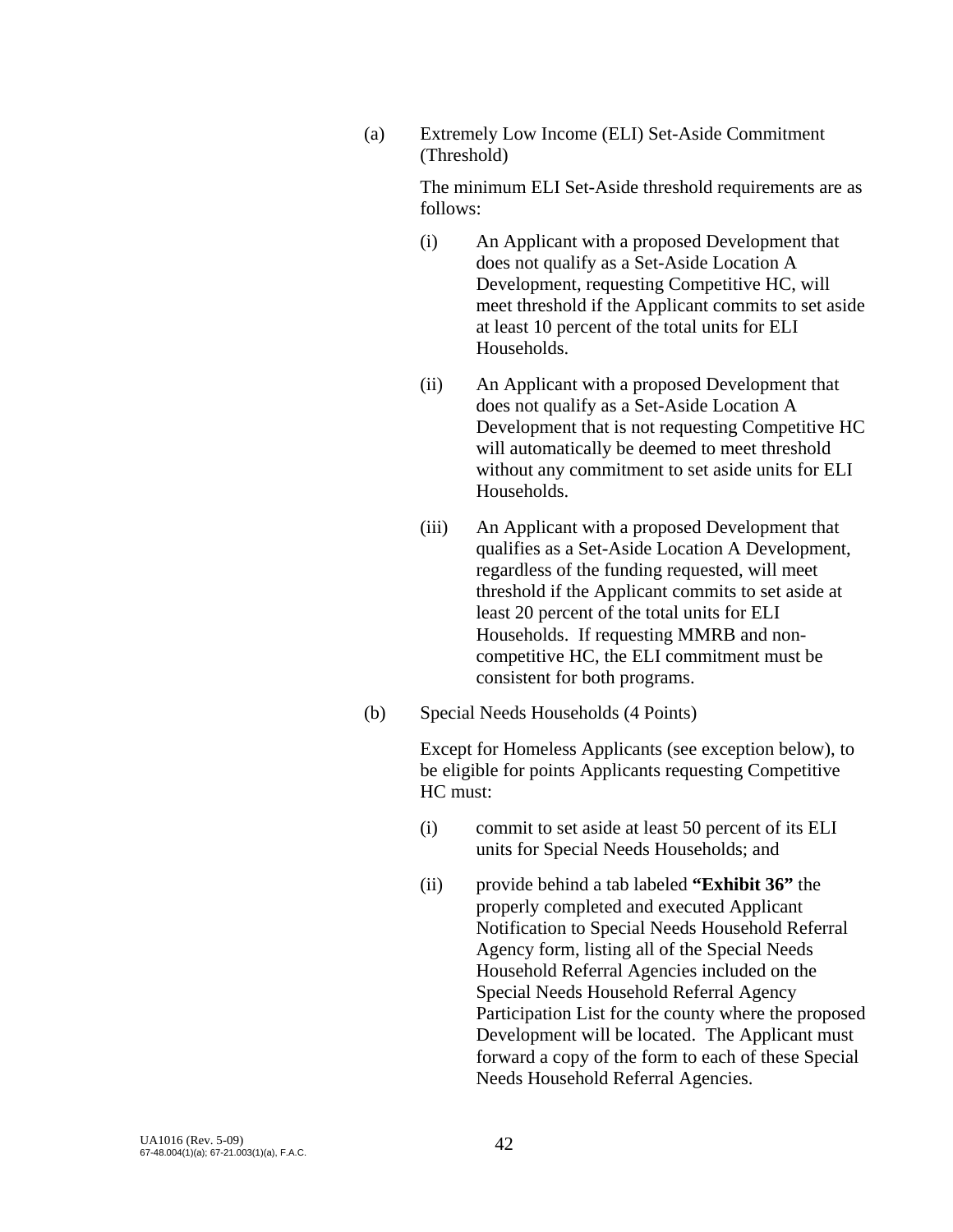The exception to the above requirement is if a Competitive HC Applicant selected and qualified for the Homeless Demographic at Part III.D. of the Application, it will automatically receive 4 points without any commitment to set aside any ELI units for Special Needs Households.

 Applicants requesting MMRB will also automatically receive 4 points without any commitment to set aside any ELI units for Special Needs Households.

 The Applicant's ELI Set-Aside commitment, (minimum set-aside plus, if applicable, the additional set-aside commitment) must be entered on the applicable total set-aside breakdown chart (see Item 1.b.(2)(d) below).

| <b>ELI County Chart</b> |                                          |                                   |                                          |  |  |
|-------------------------|------------------------------------------|-----------------------------------|------------------------------------------|--|--|
| County                  | <b>ELI Set-Aside</b><br><b>AMI</b> level | County                            | <b>ELI Set-Aside</b><br><b>AMI</b> level |  |  |
| Alachua                 | 35%                                      | Lee                               | 33%                                      |  |  |
| <b>Baker</b>            | 35%                                      | Leon                              | 33%                                      |  |  |
| Bay                     | 40%                                      | Levy                              | 45%                                      |  |  |
| <b>Bradford</b>         | 40%                                      | Liberty                           | 45%                                      |  |  |
| <b>Brevard</b>          | 33%                                      | Madison                           | 45%                                      |  |  |
| <b>Broward</b>          | 28%                                      | Manatee                           | 33%                                      |  |  |
| Calhoun                 | 45%                                      | Marion                            | 40%                                      |  |  |
| Charlotte               | 40%                                      | Martin                            | 33%                                      |  |  |
| Citrus                  | 45%                                      | Miami-Dade                        | 33%                                      |  |  |
| Clay                    | 30%                                      | Monroe                            | 28%                                      |  |  |
| Collier                 | 28%                                      | <b>Nassau</b>                     | 30%                                      |  |  |
| Columbia                | 45%                                      | Okaloosa                          | 30%                                      |  |  |
| De Soto                 | 45%                                      | Okeechobee                        | 45%                                      |  |  |
| Dixie                   | 45%                                      | Orange                            | 33%                                      |  |  |
| Duval                   | 30%                                      | Osceola                           | 33%                                      |  |  |
| Escambia                | 35%                                      | Palm Beach                        | 28%                                      |  |  |
| Flagler                 | 35%                                      | $\overline{\phantom{0}}$<br>Pasco | 35%                                      |  |  |
| Franklin                | 45%                                      | Pinellas                          | 35%                                      |  |  |
| Gadsden                 | 33%                                      | Polk                              | 40%                                      |  |  |
| Gilchrist               | 35%                                      | Putnam                            | 45%                                      |  |  |
| Glades                  | 45%                                      | St. Johns                         | 30%                                      |  |  |
| Gulf                    | 45%                                      | St. Lucie                         | 33%                                      |  |  |
| Hamilton                | 45%                                      | Santa Rosa                        | 35%                                      |  |  |
| Hardee                  | 45%                                      | Sarasota                          | 33%                                      |  |  |
| Hendry                  | 45%                                      | Seminole                          | 33%                                      |  |  |
| Hernando                | 35%                                      | Sumter                            | 40%                                      |  |  |
| Highlands               | 45%                                      | Suwannee                          | 45%                                      |  |  |
| Hillsborough            | 35%                                      | Taylor                            | 45%                                      |  |  |
| Holmes                  | 45%                                      | Union                             | 45%                                      |  |  |
| <b>Indian River</b>     | 35%                                      | Volusia                           | 40%                                      |  |  |
| Jackson                 | 45%                                      | Wakulla                           | 40%                                      |  |  |
| Jefferson               | 33%                                      | Walton                            | 40%                                      |  |  |
| Lafayette               | 45%                                      | Washington                        | 45%                                      |  |  |
| Lake                    | 33%                                      |                                   |                                          |  |  |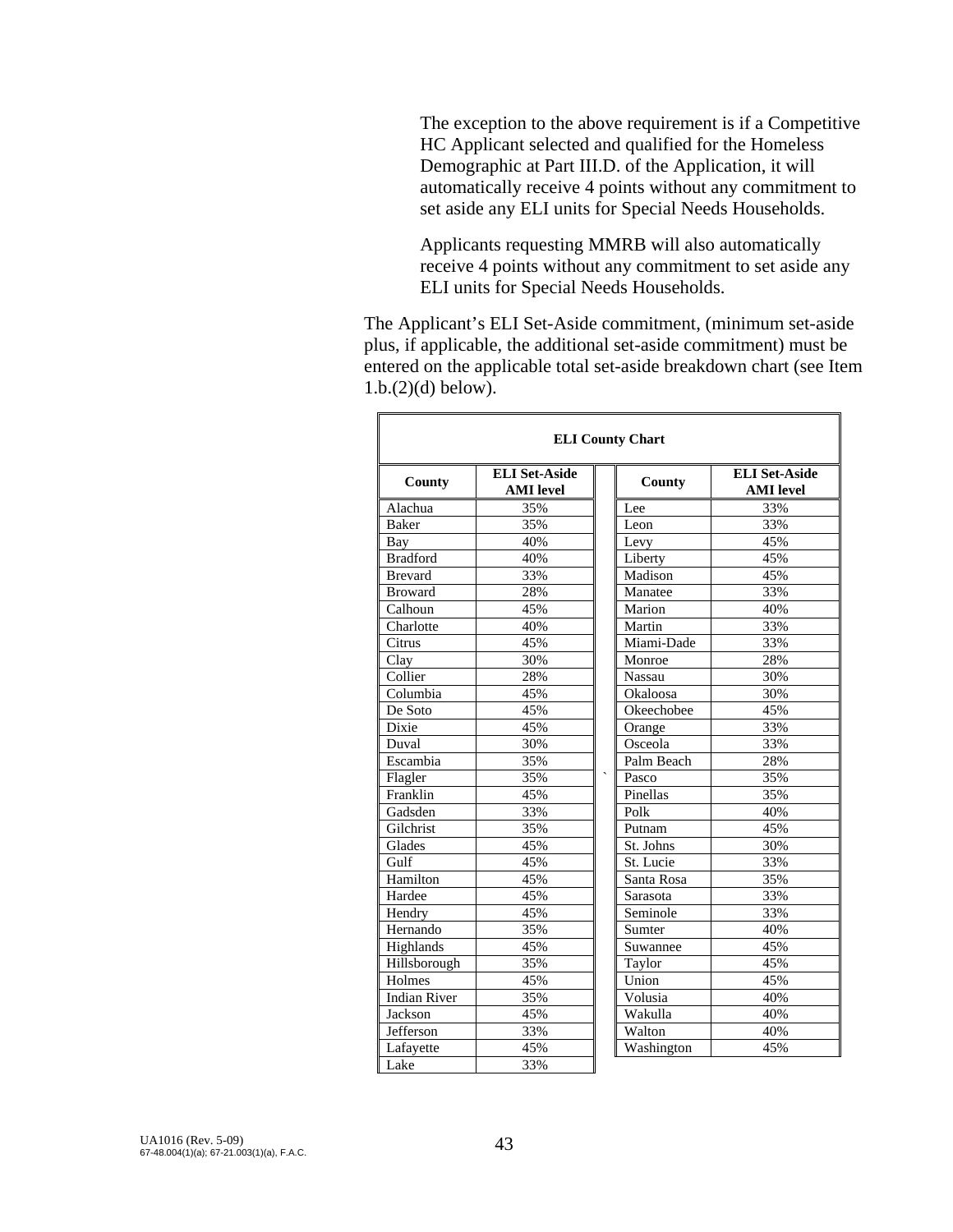(c) Total Set-Aside Commitment (3 Points)

 Applicants, except those requesting funding for ALF Developments, will receive 3 points for a commitment to set aside at least 70 percent of the Development's units at 60 percent AMI or less. Applicants requesting funding for ALF Developments will receive 3 points for a commitment to set aside at least 50 percent of the Development's units at 60 percent AMI or less.

 The total set-aside must be entered on the applicable total set-aside breakdown chart (see Item 1.b.(2)(d) below).

(d) Total Set-Aside Breakdown Chart

Complete each column of the applicable total set-aside breakdown chart at Part III.E.1.b.(3) in the Application. The Applicant must indicate on the applicable total setaside breakdown chart the percentage of residential units, stated in whole numbers, to be set aside at each selected AMI level. Where reasonably possible, Applicants will be required to keep the unit mix consistent to each AMI level committed to.

In the event of a discrepancy between the set-aside commitments shown in this section and those shown elsewhere within the Application, the set-aside commitments shown in this section shall be deemed to be the Applicant's set-aside commitments.

- 2. Commitment for HOME Applications:
	- a. Minimum HOME-Assisted Units (Threshold for Applicants requesting HOME Only or Competitive HC and HOME)

 HOME Applicants must calculate the minimum number of set-aside units required by HUD and the minimum number of set-aside units as a percentage of the total units. If the Total Development Cost is revised during the scoring process, either by the Corporation or by the Applicant as provided in Rule Chapter 67-48.004, F.A.C., the smaller amount of Total Development Cost will be used for the purposes of calculating this set-aside and the applicable points will be awarded for setting aside units beyond the minimum required.

 In the event of a discrepancy between the amounts entered by the Applicant at Part III.E.2.a.(1), (2) and/or (4) and those shown elsewhere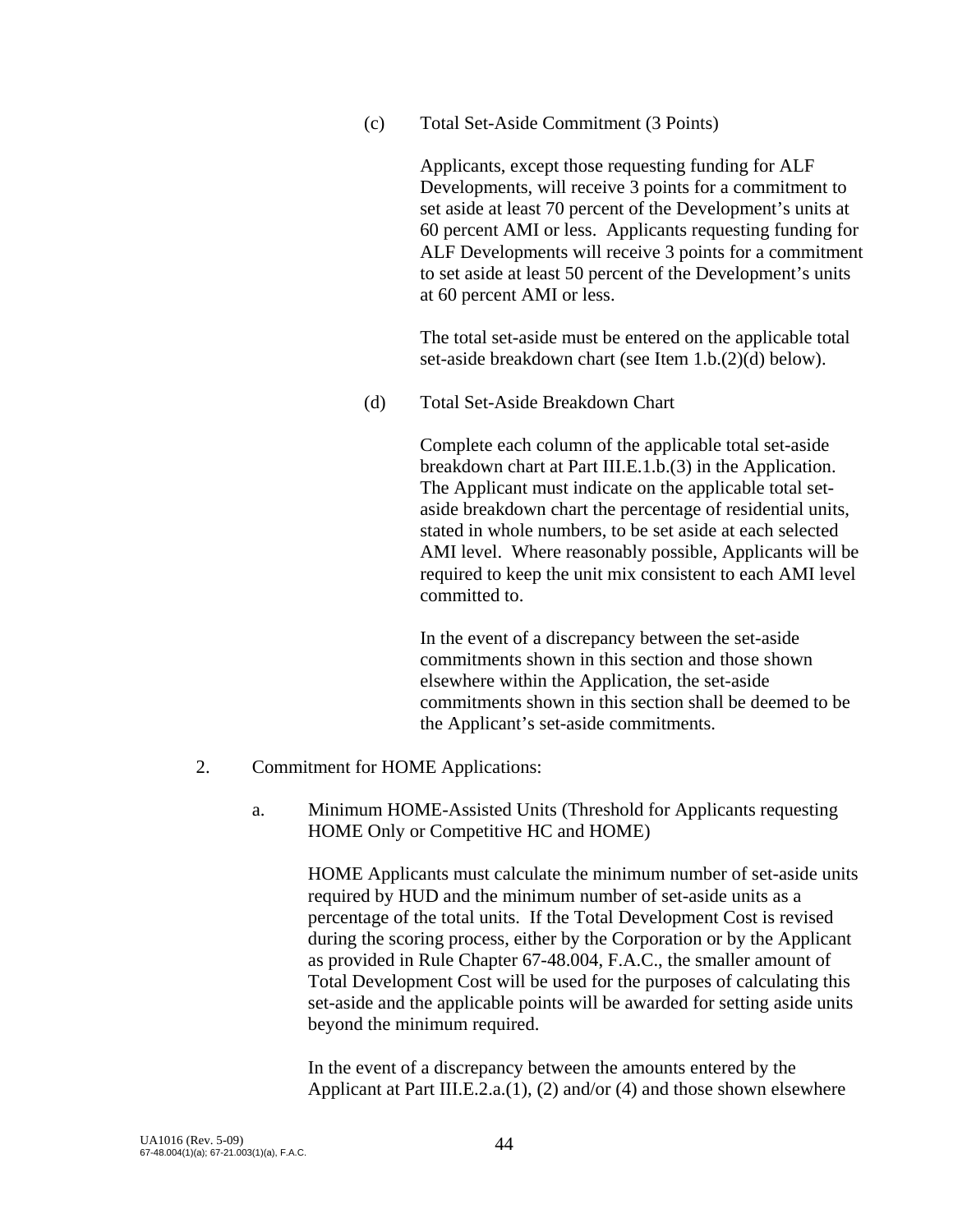within the Application, the HOME loan request amount stated at Part V.A.1. shall be deemed to be the requested amount, the Total Development Cost amount stated on the Development Cost Pro-Forma shall be deemed to be the Total Development Cost (unless revised as provided above, in which case the smaller amount will be deemed to be the Total Development Cost), and the total number of units stated at Part III.A.6. shall be deemed to be the total number of units for the Development.

Applicants requesting Competitive HC and HOME must complete the questions at Part III.E.1.a. and b. of the Application for the Competitive HC funding and the questions at Part III.E.2.a. of the Application for the HOME funding.

- b. Total Set-Aside Commitment (for Applicants requesting HOME Only)
	- (1) Commitment to Set Aside Units Beyond the Minimum Required (Maximum 3 Points)

 Calculate the percentage of additional HOME-Assisted (set-aside) Units beyond the minimum required that Applicant is committing to. Points will be awarded in accordance with the following chart:

| <b>Percentage of Set-</b><br><b>Aside Units Beyond</b><br>the Minimum<br><b>Required</b> | <b>Developments</b><br>with 0-30<br><b>Total Units</b> | <b>Developments</b><br>with 31 - 60<br><b>Total Units</b> | <b>Developments</b><br>with 61 or More<br><b>Total Units</b> |
|------------------------------------------------------------------------------------------|--------------------------------------------------------|-----------------------------------------------------------|--------------------------------------------------------------|
| 5.01-10%                                                                                 | 2.25 Points                                            | 1.5 Points                                                | .75 Points                                                   |
| 10.01-15%                                                                                | 3 Points                                               | 2.25 Points                                               | 1.5 Points                                                   |
| 15.01-20%                                                                                |                                                        | 3 Points                                                  | 2.25 Points                                                  |
| $20.01\%$ or more                                                                        |                                                        |                                                           | 3 Points                                                     |

(2) Total Set-Aside Percentage

Calculate the total set-aside percentage.

(3) Summary of HOME-Assisted Units

 Low HOME Rent units must be equal to or greater than 20 percent of the total set-aside units committed to. All remaining set-aside units will be High HOME Rent units. Calculate the number of Low HOME and High HOME rent units. Round up the number of Low HOME Rent Units to the next whole unit. High and Low HOME Rent charts are incorporated by reference and are available on the Corporation's Website under the 2009 Universal Application link labeled Related References and Links.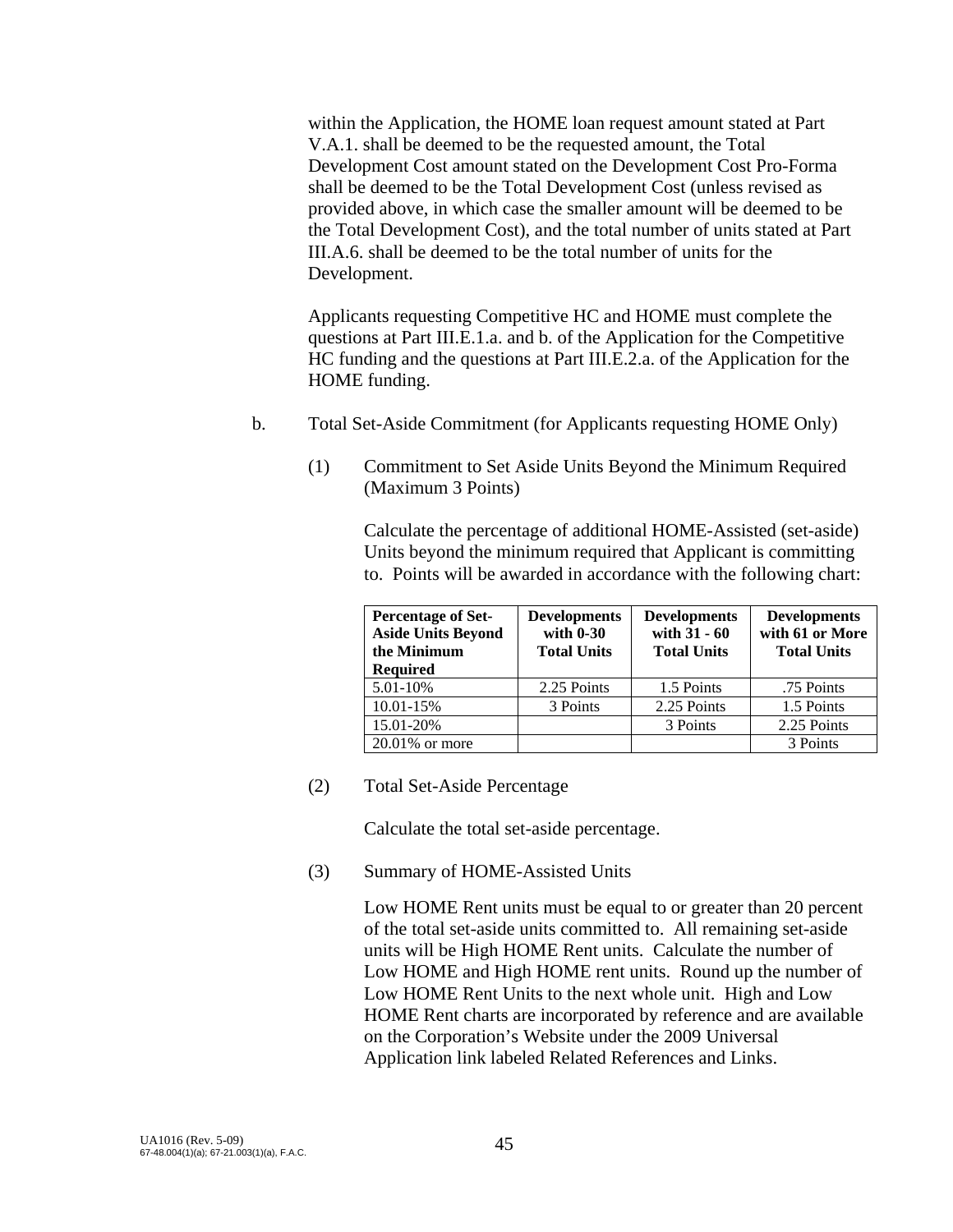### 3. Affordability Period for MMRB, HOME and HC Applications (Maximum 5 Points):

If the Applicant irrevocably commits to set aside units in the proposed Development for a total of 31 or more years, points will be awarded based on the following chart:

| <b>Total Set-Aside Years</b> | <b>Points Awarded</b> |
|------------------------------|-----------------------|
| 50 or more                   |                       |
| 45-49                        |                       |
| 40-44                        |                       |
| 35-39                        |                       |
| 31-34                        |                       |

 Any HC Applicant that commits to set aside units beyond the HC minimum 30 years is also irrevocably committing to waive the option to convert to market after year fourteen (14).

## **F. Resident Programs** (Maximum 14 Points)

Applicants may select resident programs from the Qualified Resident Programs for Non-Elderly and Non-Homeless Developments section, the Qualified Resident Programs for Homeless Developments – SRO and Non-SRO section, or the Qualified Resident Programs for Elderly Developments – Non-ALF and ALF section, up to a maximum of 6 points. Programs in the Qualified Resident Programs for All Applicants section may be selected, up to a maximum of 8 points.

All resident programs selected by the Applicant will be included in the Land Use Restriction Agreement(s) and/or Extended Use Agreement and must be maintained in order for the Development to remain in compliance unless the Board approves a change.

1. Qualified Resident Programs for Non-Elderly and Non-Homeless Developments (Maximum 6 Points)

To be eligible to select resident programs from this category, the Applicant cannot have selected and qualified for the Elderly or Homeless Demographic Commitment at Part III.D.

 a. Welfare to Work or Self-Sufficiency Type Programs. The Applicant commits to actively seek residents who are participating in or who have successfully completed the training provided by these types of programs. To receive point, Applicant must identify the program and the contact person. (1 point)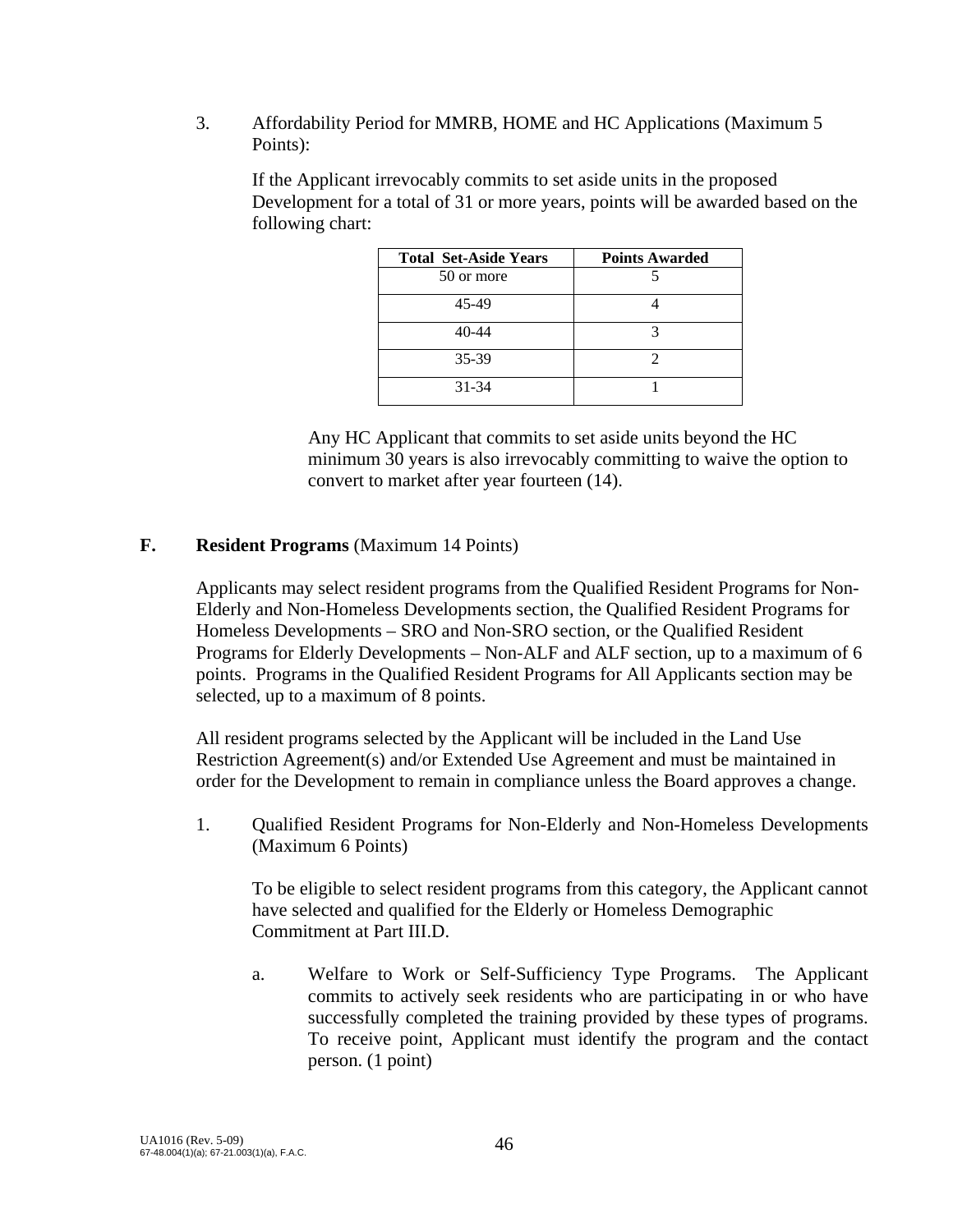- b. Homeownership Opportunity Program. MMRB, HC and HOME Applicants may only select Item (1) below, with one exception. The exception is that HC Applicants that selected "Single Family Rental" as the Development Type at Part III.A.4. have the option of selecting either Item (1) or Item (2) below.
	- (1) Financial Assistance with Purchase of a Home. (2 points) Applicant commits to provide a financial incentive which includes the following provisions:
		- The incentive must be applicable to the home selected by the resident and may not be restricted to or enhanced by the purchase of homes in which the Applicant, Developer, or other related party has an interest;
		- $\blacksquare$  the incentive must be not less than 5 percent of the rent for the resident's unit during the resident's entire occupancy (Note: Resident will receive the incentive for all months for which the resident is in compliance with the terms and conditions of the lease. Damages to the unit in excess of the security deposit will be deducted from the incentive.);
		- $\blacksquare$  the benefit must be in the form of a gift or grant and may not be a loan of any nature;
		- $\blacksquare$  the benefits of the incentive must accrue from the beginning of occupancy;
		- the vesting period can be no longer than 2 years of continuous residency; and
		- no fee, deposit or any other such charge can be levied against the resident as a condition of participation in this program.

## OR

 (2) For HC Single Family Rental Developments (Application reflects the Single Family Rental Development Type at Part III.A.4.):

> Financial Assistance with Purchase of a Unit in the Development. (1 point) Applicant must make this homeownership opportunity program available to all residents in compliance with their current lease, at no cost to the resident. The program must set-aside 10 percent of the resident's gross rent towards a down payment to assist the resident in the purchase of a unit in the Development. The resident may be suspended from the program during the period of a lease if the resident violates any provision of the lease. Upon renewal of the lease, the resident must be reinstated into the program for the period of that renewal, with suspension permitted under the same terms as discussed above.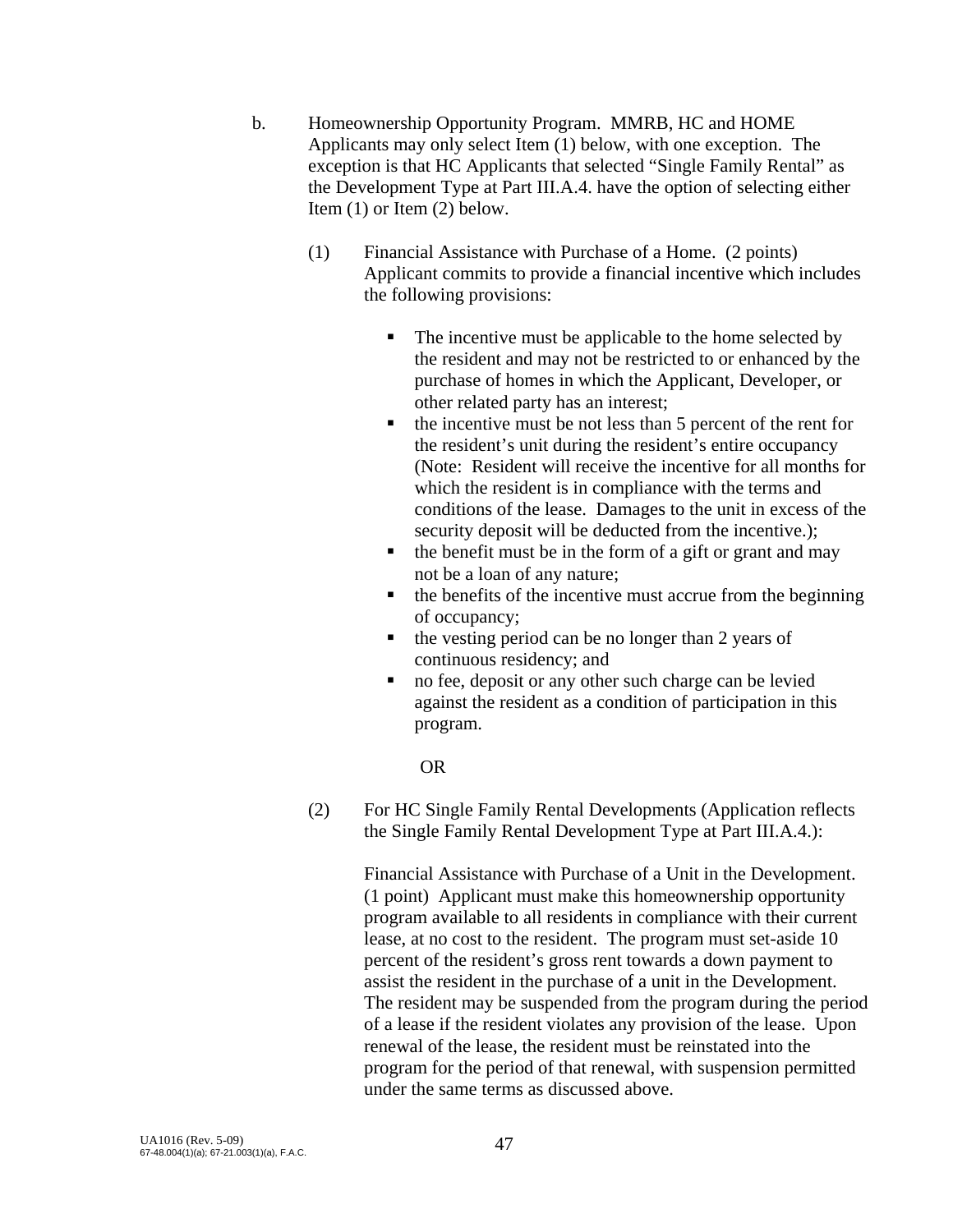- c. After School Program for Children This program requires the Applicant or its Management Agent to provide supervised, structured, ageappropriate activities for children during the after school hours, Monday through Friday. Activities must be on-site and at no charge to the residents. (3 points)
- d. First Time Homebuyer Seminars Applicant or its Management Agent must arrange for and provide, at no cost to the resident, in conjunction with local realtors or lending institutions, semiannual on-site seminars for residents interested in becoming homeowners. Electronic media, if used, must be used in conjunction with live instruction. (1 point)
- e. Literacy Training Applicant or its Management Agent must make available, at no cost to the resident, literacy tutor(s) who will provide weekly literacy lessons to residents in private space on-site. Electronic media, if used, must be used in conjunction with live instruction. (2 points)
- f. Job Training Applicant or its Management Agent must provide, at no cost to the resident, regularly scheduled classes in keyboarding, computer literacy, secretarial skills or other useful job skills, which will be provided at least once each quarter. If the training is not provided on-site, transportation at no cost to the resident must be provided. Electronic media, if used, must be used in conjunction with live instruction. (2 points)
- 2. Qualified Resident Programs for Homeless Developments SRO and Non-SRO (Maximum 6 Points)

To be eligible to select resident programs from this category, the Applicant must have selected and qualified for the Homeless Demographic Commitment at Part III.D.

Note: All Applicants selecting and qualifying for the Homeless Demographic Commitment in this Application will be required to provide a Case Management Program whereby the Applicant or its Management Agent must provide, at no cost to the resident, a Case Manager (at least one for every 25 Homeless or formerly Homeless resident families) whose activities are aimed at assessing resident needs, planning services, linking the service system to a resident, coordinating the various system components, monitoring service delivery, and evaluating the effect of service delivery. Case Managers must possess at least a bachelor's degree in human services or a related field.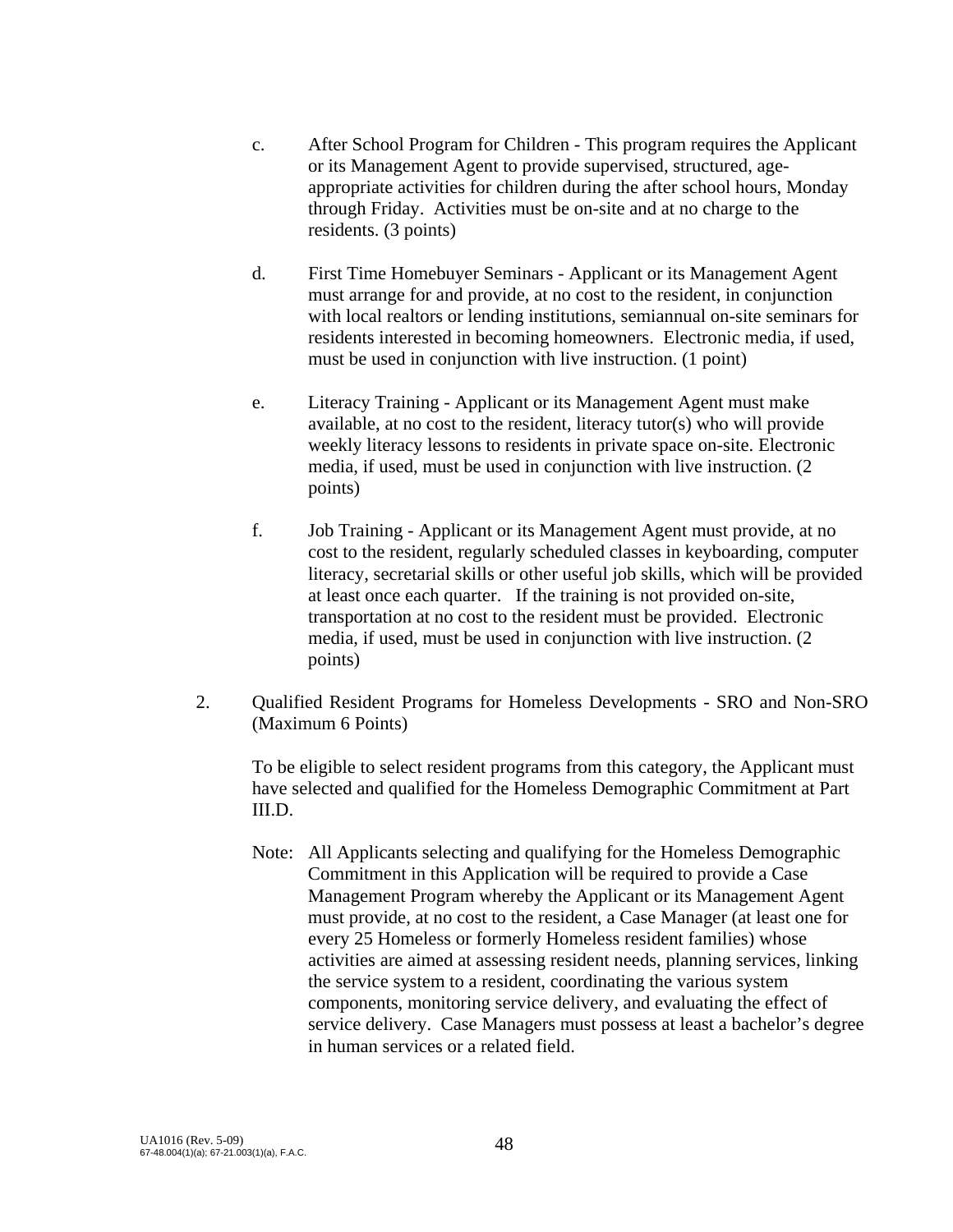- a. The following resident programs are available for SRO Developments only (Applicant selected the SRO Development Type at Part III.A.4.):
	- (1) Staffed Kitchen/Cafeteria Applicant or its Management Agent must provide, at no cost to the resident, an on-site staffed kitchen/cafeteria that provides at least one meal, 7 days per week. (3 points)
	- (2) Daily Activities Applicant or its Management Agent must provide on-site supervised, structured activities, at no cost to the resident at least 5 days per week. (3 points)
- b. The following resident programs are available for Non-SRO Developments only:
	- (1) Homeownership Opportunity Program. MMRB, HC and HOME Applicants may only select Item (a) below, with one exception. The exception is that HC Applicants that selected "Single Family Rental" as the Development Type at Part III.A.4. have the option of selecting either Item (a) or Item (b) below.
		- (a) Financial Assistance with Purchase of a Home. (2 points) Applicant commits to provide a financial incentive which includes the following provisions:
			- The incentive must be applicable to the home selected by the resident and may not be restricted to or enhanced by the purchase of homes in which the Applicant, Developer, or other related party has an interest;
			- $\blacksquare$  the incentive must be not less than 5 percent of the rent for the resident's unit during the resident's entire occupancy (Note: Resident will receive the incentive for all months for which the resident is in compliance with the terms and conditions of the lease. Damages to the unit in excess of the security deposit will be deducted from the incentive.);
			- $\blacksquare$  the benefit must be in the form of a gift or grant and may not be a loan of any nature;
			- $\blacksquare$  the benefits of the incentive must accrue from the beginning of occupancy;
			- the vesting period can be no longer than 2 years of continuous residency; and
			- no fee, deposit or any other such charge can be levied against the resident as a condition of participation in this program.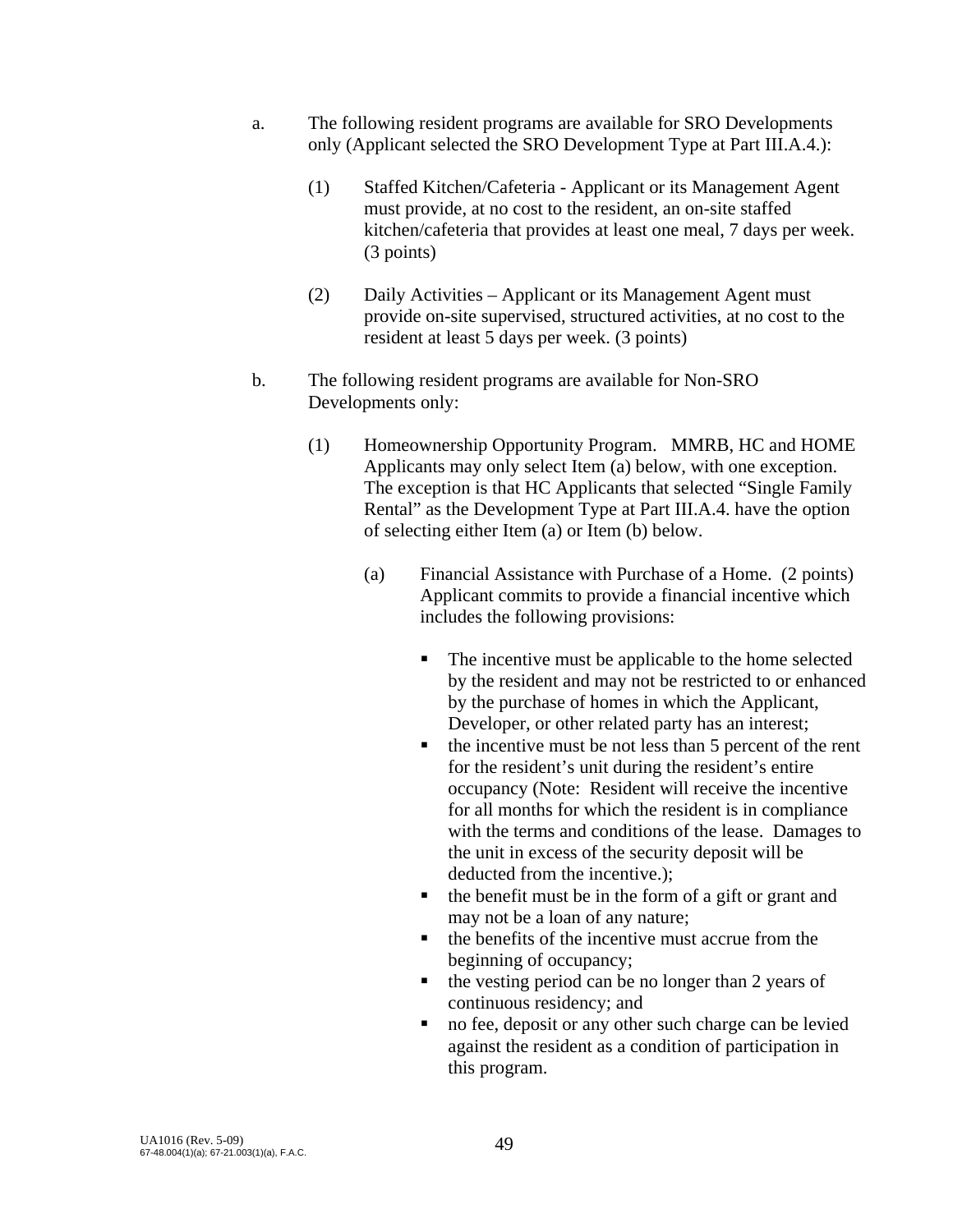OR

 (b) For HC Single Family Rental Developments (Application reflects the Single Family Rental Development Type at Part  $III.A.4.$ ):

> Financial Assistance with Purchase of a Unit in the Development. (1 point) Applicant must make this homeownership opportunity program available to all residents in compliance with their current lease, at no cost to the resident. The program must set-aside 10 percent of the resident's gross rent towards a down payment to assist the resident in the purchase of a unit in the Development. The resident may be suspended from the program during the period of a lease if the resident violates any provision of the lease. Upon renewal of the lease, the resident must be reinstated into the program for the period of that renewal, with suspension permitted under the same terms as discussed above.

- (2) After School Program for Children This program requires the Applicant or its Management Agent to provide supervised, structured, age-appropriate activities for children during the after school hours, Monday through Friday. Activities must be on-site and at no charge to the residents. (3 points)
- (3) First Time Homebuyer Seminars Applicant or its Management Agent must arrange for and provide, at no cost to the resident, in conjunction with local realtors or lending institutions, semiannual on-site seminars for residents interested in becoming homeowners. Electronic media, if used, must be used in conjunction with live instruction. (1 point)
- c. The following resident programs are available for both SRO and Non-SRO Developments:
	- (1) Welfare to Work or Self-Sufficiency Type Programs The Applicant commits to actively seek residents who are participating in or who have successfully completed the training provided by these types of programs. To receive point, Applicant must identify the program and the contact person. (1 point)
	- (2) Literacy Training Applicant or its Management Agent must make available, at no cost to the resident, literacy tutor(s) who will provide weekly literacy lessons to residents in private space onsite. Electronic media, if used, must be used in conjunction with live instruction. (2 points)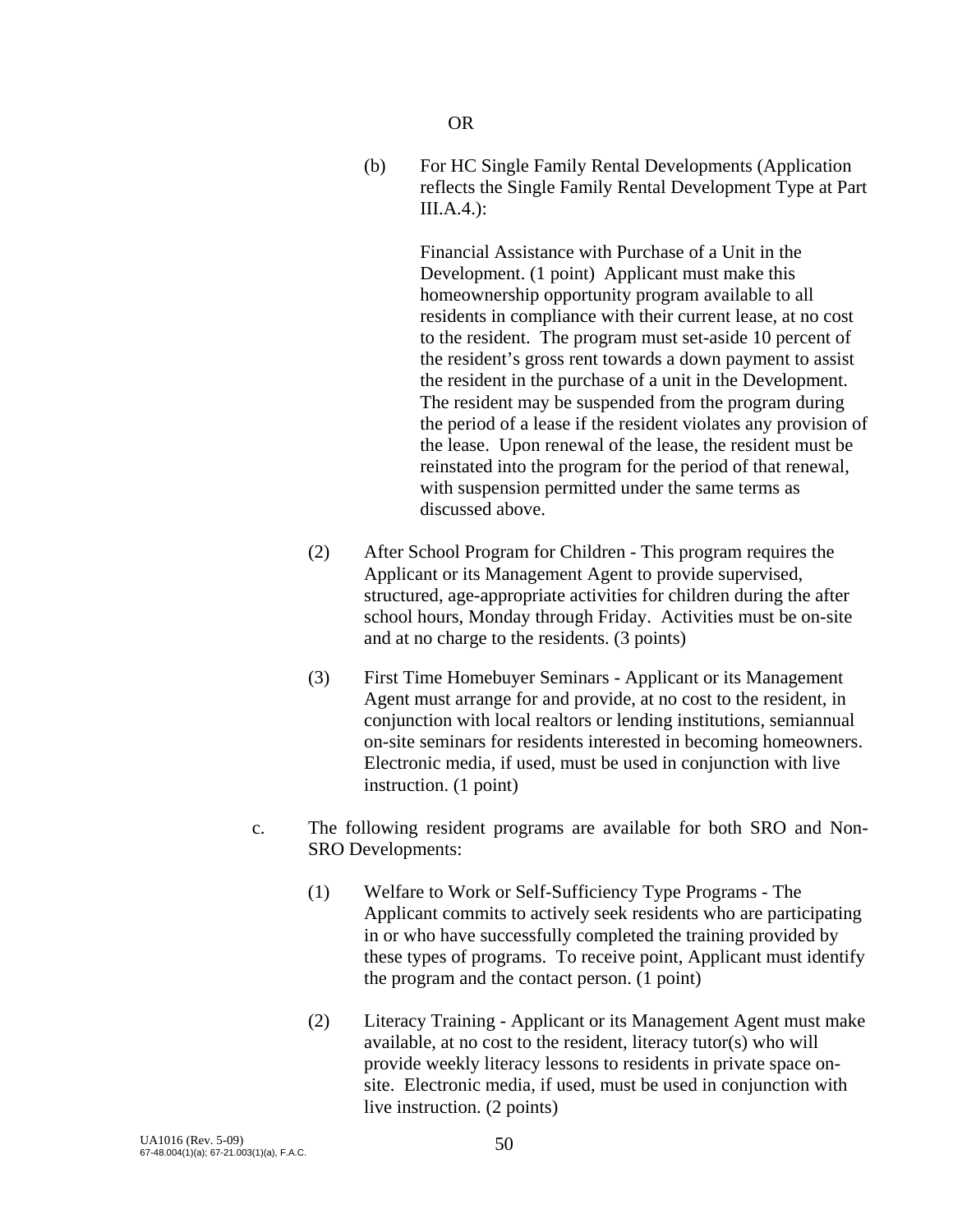(3) Job Training - Applicant or its Management Agent must provide, at no cost to the resident, regularly scheduled classes in keyboarding, computer literacy, secretarial skills or other useful job skills, which will be provided at least once each quarter. If the training is not provided on-site, transportation at no cost to the resident must be provided. Electronic media, if used, must be used in conjunction with live instruction. (2 points)

#### OR

3. Qualified Resident Programs for Elderly Developments – Non-ALF and ALF (Maximum 6 Points)

To be eligible to select resident programs in this category, the Applicant must have selected and qualified for the Elderly Demographic Commitment at Part III.D.

- Note: All Applicants selecting and qualifying for the Elderly Demographic Commitment as an Assisted Living Facility at Part III.D. will be required to provide a Case Management Program whereby the Applicant, Case Manager, Management Agent, or its Service Provider must provide, at no cost to the resident, a Case Manager (at least one for every 25 residents) whose activities are aimed at assessing resident needs, planning services, linking the service system to a resident, coordinating the various system components, monitoring service delivery, and evaluating the effect of service delivery. Case Managers must possess at least a bachelor's degree in human services or a related field.
- a. The following resident programs are available for Elderly Non-ALF Developments only:
	- (1) Daily Activities Applicant or its Management Agent must provide on-site supervised, structured activities, at no cost to the resident, at least five days per week. (3 points)
	- (2) Assistance with Light Housekeeping, Grocery Shopping and/or Laundry - The Applicant or its Management Agent will provide residents with a list of qualified service providers for (a) light housekeeping, and/or (b) grocery shopping, and/or (c) laundry and will coordinate, at no cost to the resident, the scheduling of services. (1 point)
	- (3) Resident Assurance Check-In Program Applicant commits to provide and use an established system for checking in with each resident on a pre-determined basis not less than once per day, at no cost to the resident. Residents may opt out of this program with a written certification that they choose not to participate. (2 points)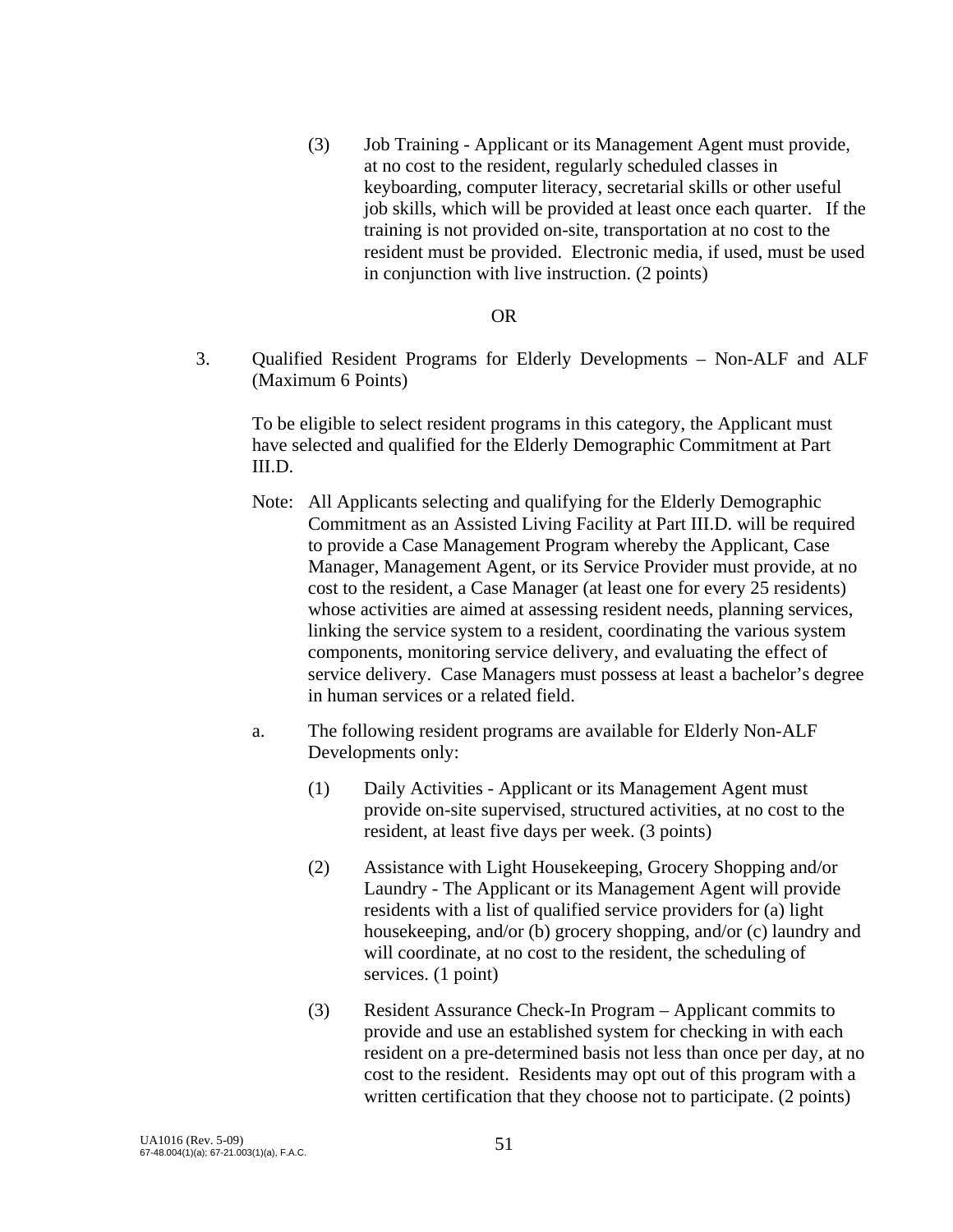- (4) Manager On-Call 24 Hours Per Day Applicant must provide management personnel on the Development's premises at all times who will be available and accessible to the residents 24 hours per day, seven days per week, at no cost to the resident. (2 points)
- b. The following resident programs are available for Elderly ALF Developments only (Applicant selected "Yes" at Part III.D.1.a.):
	- (1) Medication Administration The Applicant or its Management Agent shall provide, pursuant to ALF licensure requirements, staff to administer medications in accordance with a health care provider's order or prescription label. (3 points)
	- (2) Services for Persons with Alzheimer's Disease and Other Related Disorders – The Applicant or its Management Agent shall advertise and provide supervision and services to persons with Alzheimer's disease and other related disorders that are specific to each affected resident and pursuant to ALF licensure requirements. (3 points)
- c. The following resident programs are available for both Elderly Non-ALF and Elderly ALF Developments:
	- (1) Private Transportation The Applicant or its Management Agent must make available a safe and serviceable vehicle that can transport residents to off-site locations for such things as medical appointments, public service facilities, and/or educational or social activities, at no cost to the resident. A nearby bus stop or access to programs such as "Dial-A-Ride" will not be acceptable for purposes of this program. (3 points)
	- (2) Literacy Training Applicant or its Management Agent must make available, at no cost to the resident, literacy tutor(s) who will provide weekly literacy lessons to residents in private space onsite. Electronic media, if used, must be used in conjunction with live instruction. (2 points)
	- (3) Computer Training The Applicant or its Management Agent shall make available computer and internet training classes (basic and/or advanced level depending on the needs and requests of the residents). The training classes must be provided at least once a week, at no cost to the resident, in a dedicated space on site. Electronic media, if used, must be used in conjunction with live instruction. (2 points)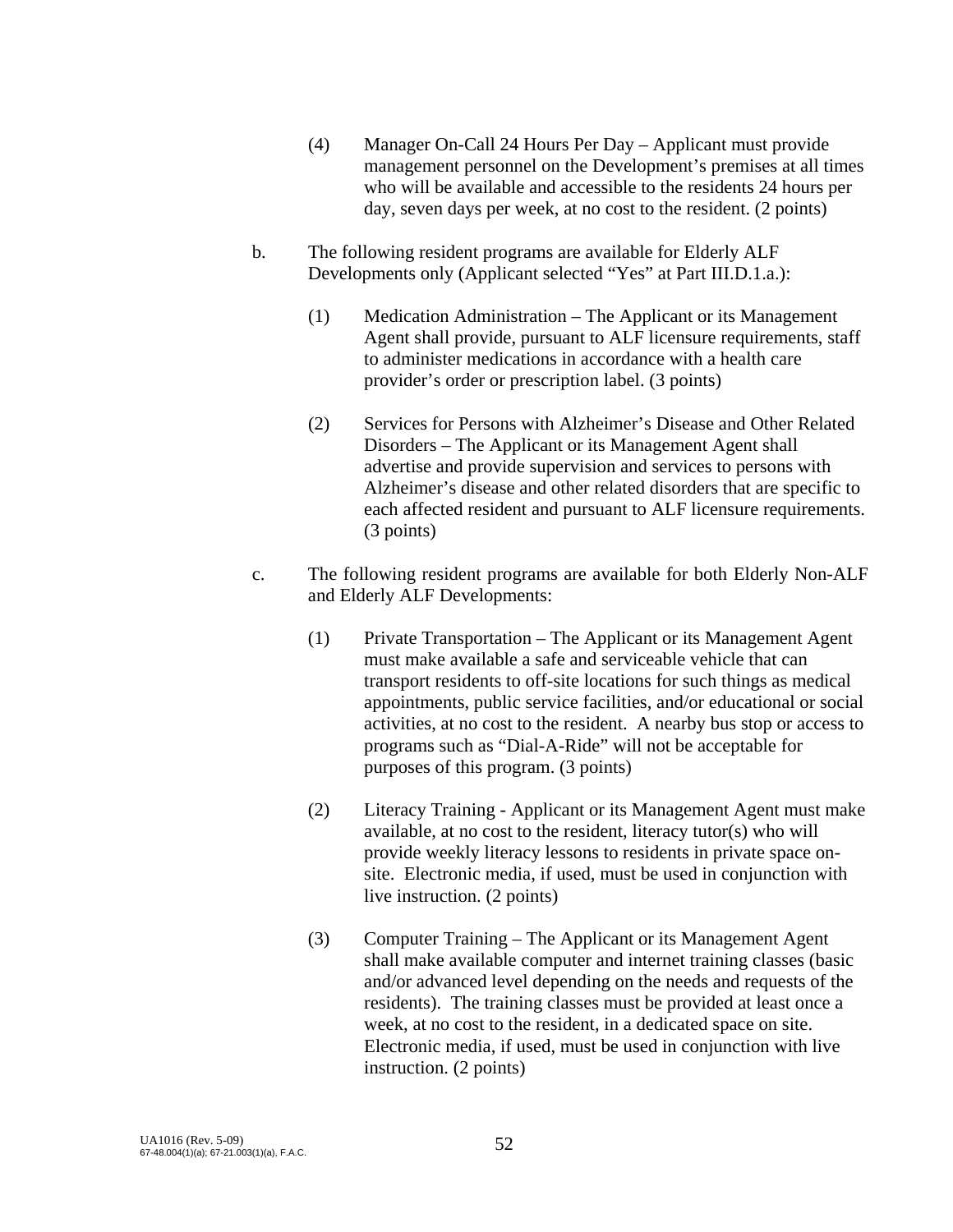- 4. Qualified Resident Programs for ALL Applicants (Maximum 8 Points)
	- a. Health and Wellness
		- (1) The following resident programs are available for All Developments Except Elderly ALF Developments:
			- (a) Health Care At least quarterly visits by health care professionals such as nurses, doctors, or other licensed care providers. At a minimum, the following services must be provided: health screening, flu shots, vision and hearing tests. Regularly scheduled is defined as not less often than once each quarter. On-site space must be provided. Service must be provided at no cost to the residents, with the exception that the residents may be charged for medications. (2 points)
			- (b) Health and Nutrition Classes At least 8 hours per year, provided on site at no cost to the residents. Electronic media, if used, must be used in conjunction with live instruction. (2 points)
			- (c) Mentoring Establish a partnership with a primary or secondary education institution to encourage mentoring, tutoring and/or financial support that will benefit the residents of the proposed affordable housing community. This service must be provided at no cost to the resident. Electronic media, if used, must be used in conjunction with live instruction. (2 points)
		- (2) The following resident programs are available for Elderly ALF Developments only (Applicant selected "Yes" at Part III.D.1.a.):
			- (a) Health and Wellness Services and Activities The Applicant or its Management Agent shall make available, at no cost to the resident, an on-site facility(s) to provide individual and group health and wellness activities provided by organizations or staff licensed, certified or trained to conduct the activities. Electronic media, if used, must be used in conjunction with live instruction. (2 points)

 These activities must include: (i) at least monthly scheduled and structured health care related screenings such as hearing, vision, dental, nutrition, mobility and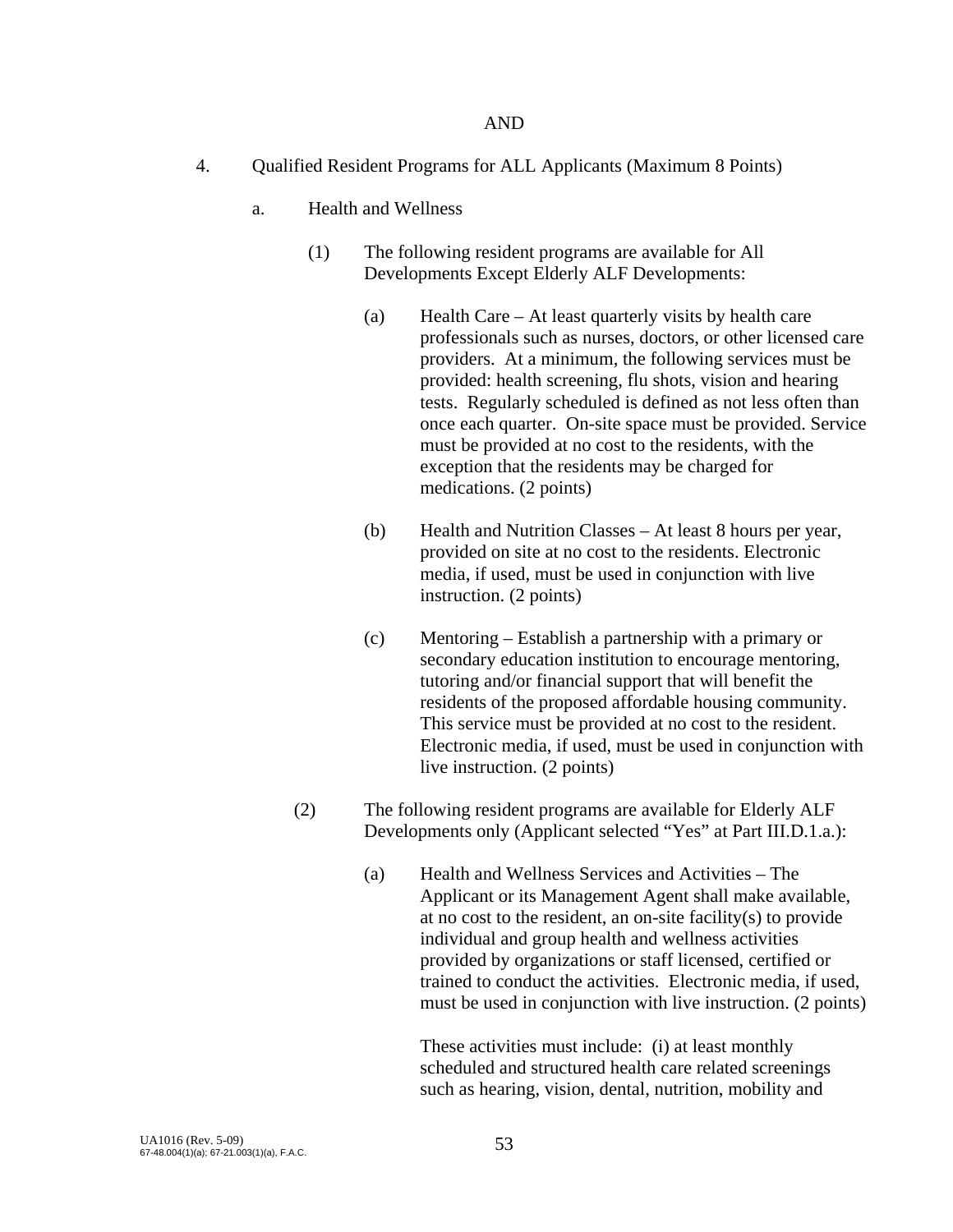mental health provided by licensed or certified professionals relevant to the activity; (ii) at least weekly scheduled and structured health and wellness educational activities providing information and instruction on topics such as nutrition and diet, medications, mobility and exercise, good mental health and health care self-advocacy; and (iii) at least daily activities related to resident appropriate exercise and physical movement.

- (b) Mentoring and Intergenerational– The Applicant or its Management Agent shall establish and maintain partnership(s) with a primary or secondary education institution(s) to encourage and coordinate structured mentoring, tutoring and other intergenerational activities among the residents and community's students. Other examples include foster grandparents, volunteer companion and chore programs. Electronic media, if used, must be used in conjunction with live instruction. (2 points)
- b. Resident Activities These specified activities are planned, arranged, provided and paid for by the Applicant or its Management Agent. These activities must be an integral part of the management plan. The Applicant must develop and execute a comprehensive plan of varied activities that brings the residents together and encourages community pride. The goal here is to foster a sense of community by bringing residents together on a regularly scheduled basis by providing activities such as holiday and special occasion parties, community picnics, newsletters, children's special functions, etc. (2 points)
- c. Financial Counseling This service must be provided by the Applicant or its Management Agent, at no cost to the resident, and must include the following components: must be regularly scheduled at least once each quarter; must include tax preparation assistance by qualified professionals; must include educational workshops on such topics as "Learning to Budget", "Handling Personal Finances", "Predatory Lending", or "Comparison Shopping for the Consumer". Electronic media, if used, must be used in conjunction with live instruction. (2 points)
- d. English as a Second Language The Applicant or its Management Agent must make available, at no cost to the resident, literacy tutor(s) who will provide weekly English lessons to residents in private space on-site. Electronic media, if used, must be used in conjunction with live instruction. (2 points)
- e. Resident Assistance Referral Program The Applicant or its Management Agent will make available to residents information about services such as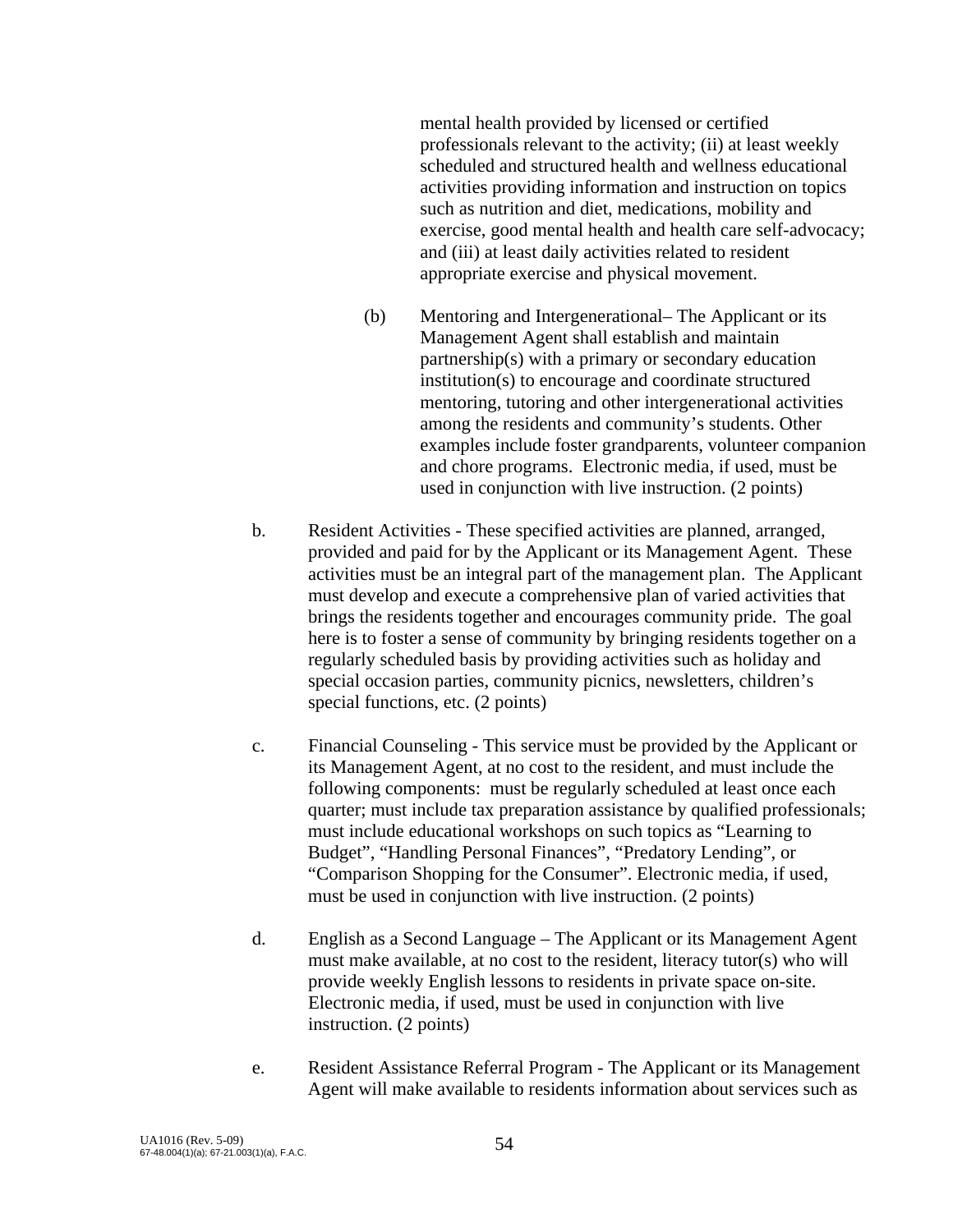crisis intervention, individual and family needs assessment, problem solving and planning, appropriate information and referral to community resources and services based on need, monitoring of ongoing ability to retain self sufficiency, and advocacy to assist clients in securing needed resources. This service must be provided at no cost to the resident. Electronic media, if used, must be used in conjunction with live instruction. (2 points)

- f. Swimming Lessons The Applicant or its Management Agent must provide on-site swimming lessons for children or adults, at no cost to the resident, at least twice each year. (2 points)
- g. Life Safety Training The Applicant or its Management Agent must provide courses such as fire safety, first aid (including CPR), etc., on-site, at least twice each year, at no cost to the resident. Electronic media, if used, must be used in conjunction with live instruction. (2 points)

Only Applicants requesting HOME funding must answer the questions in Part III. G, H and I below.

## **G. HOME Uniform Relocation Act** (Threshold)

The Uniform Relocation Assistance and Real Property Acquisition Policies Act of 1970 (URA) is government-wide legislation and compliance begins at the initiation of negotiation for federal assistance. Failure to provide all required Uniform Relocation Act information shall result in threshold failure.

- 1. Applicant must select "Yes" if any portion of the proposed Development will involve rehabilitation work, regardless of whether Rehabilitation or Acquisition and Rehabilitation was selected as the Development Category at Part III.A.3.
- 2. a. e. Answer all questions as appropriate.
	- f. Provide the following documentation in a separate notebook entitled "Relocation Documentation". Only one copy of this documentation is required.
		- (1)  $\&$  (2) List of all occupied units and tenant income certifications The income of persons and households who are currently occupying a unit that will receive HOME assistance must be provided to determine whether they are income eligible. For all occupied units, the Applicant must provide a summary list of all residents and income certifications for those residents in occupied units that will be HOME-Assisted Units. If the existing residents and/or Development is/are currently participating in a federally subsidized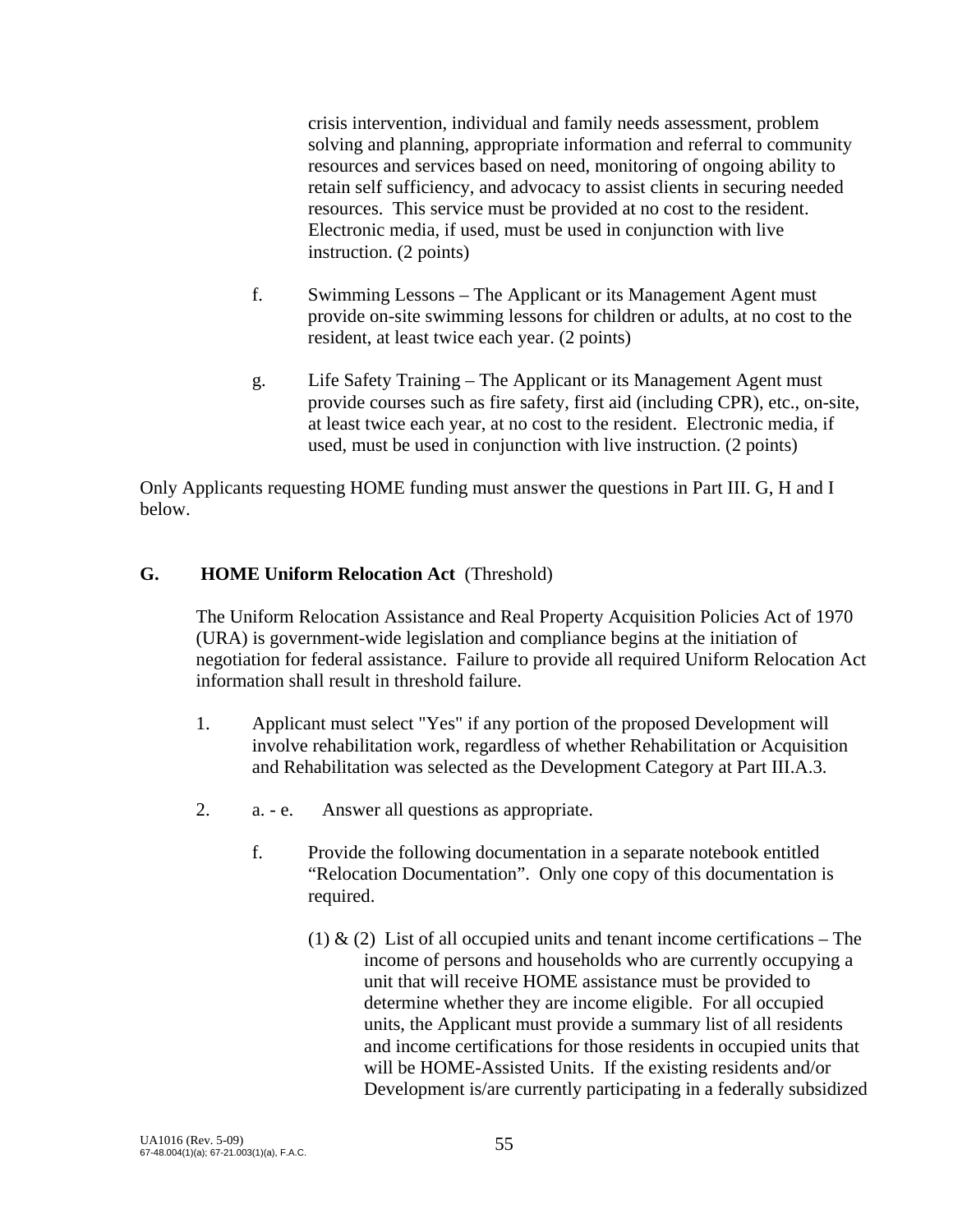program (such as Project-based Section 8, Section 8 Existing or Section 8 Voucher Programs), the residents' current income certification forms required for that program may be used instead.

- (3) Provide a brief description of how the Development will meet the HOME set-aside requirements. The description must indicate whether the existing residents are HOME eligible residents, or whether the residents will be evicted and replaced with income eligible residents in order to meet the set-aside requirements committed to in this Application.
- (4) Cost of Relocation Describe how the cost of relocation will be covered. Detail how the temporary and permanent relocation will be handled.
- (5) General Information Notice In accordance with the Uniform Relocation Act (URA), as part of 24 CFR Part 92, a Development applying for HOME funds must provide a notice to all tenants at time of Application, informing them of their rights under the URA in accordance with Chapter 2 of the HUD Handbook 1378. The Handbook is incorporated by reference and is available on the Corporation's Website under the 2009 Universal Application link labeled Related References and Links. The proper manner of notice is provided in this Handbook. A copy of each General Information Notice must be provided to each tenant, not just tenants in HOME-Assisted Units. The Applicant must provide a copy of each General Information Notice for each occupied unit in the notebook labeled "Relocation Documentation". Each notice must include proof of delivery by certified letter or by signed copy of the notice when hand delivered.
- 3. a. If the Applicant owns the Development site, provide a narrative describing the acquisition behind a tab labeled **"Exhibit 37"**. This narrative must describe how, when, and from whom the property was acquired and whether or not the property was vacant when acquired.
	- b. If the Applicant is a private company and is acquiring the property, the Applicant (buyer) must provide the seller with a notice that the buyer does not have the power of eminent domain to obtain the property and a determination of market value will estimate the value of the property. This must be done prior to execution of the contract or may be attached as an addendum to the contract. A copy of the required notice must be provided behind a tab labeled **"Exhibit 38"**. A sample addendum is available on the Corporation's Website.
	- c. If the Applicant is a public (government) Applicant, respond to all applicable remaining questions in this relocation section.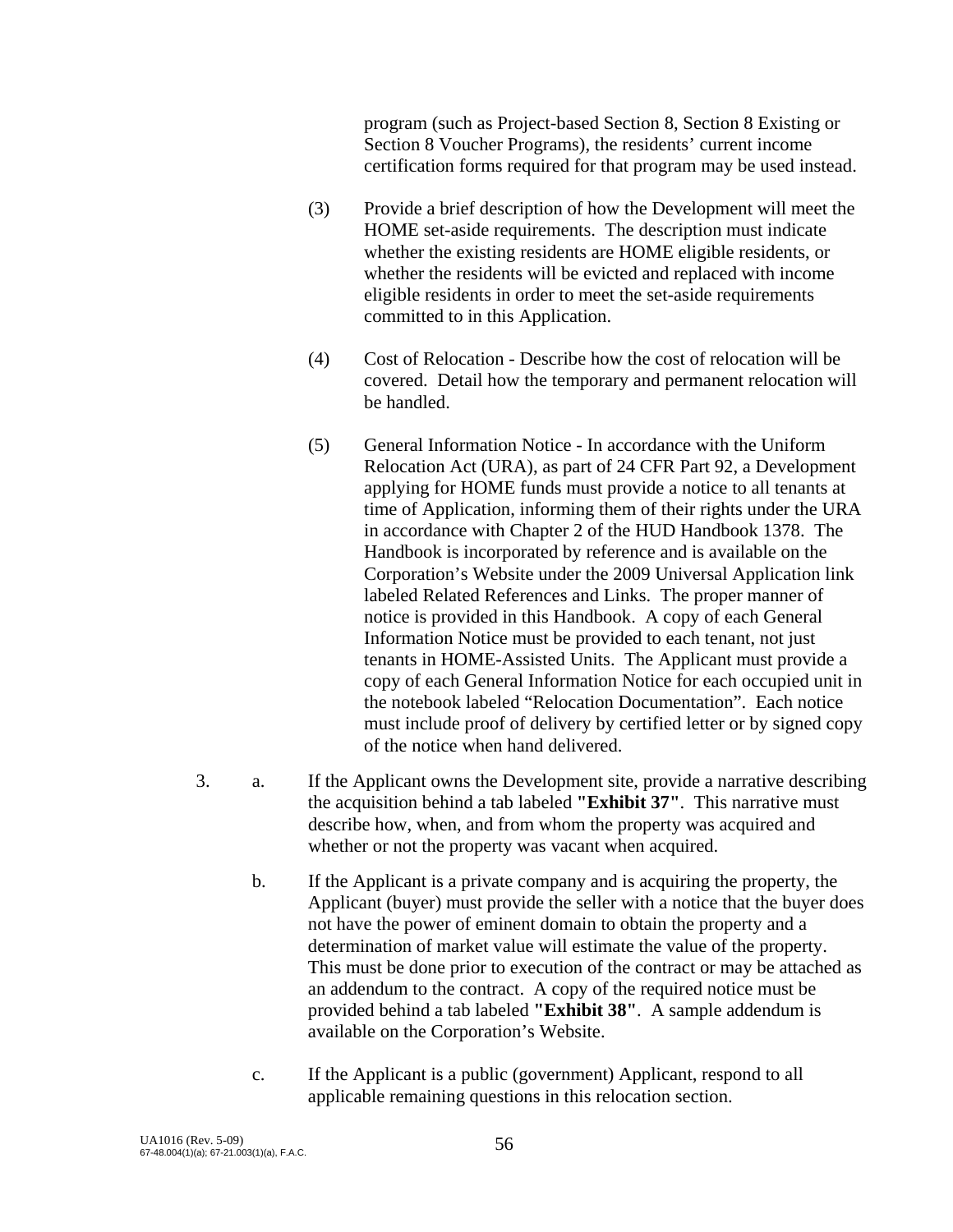- d. If the buyer has the power of eminent domain, buyer must notify the seller in writing that it has such power and the determination of market value for the property is being waived. Provide a copy of the required notice behind a tab labeled **"Exhibit 38"**. A sample notice is available on the Corporation's Website.
- e. If the Applicant is a public (government) Applicant and does not have the power of eminent domain, provide the following: (1) notice of interest, (2) determination of fair market value, (3) appraisal of the property, and (4) written offer of just compensation which includes a statement of just value, property description, and identification of buildings. Provide all required documentation behind a tab labeled **"Exhibit 38"**.

#### **H. HOME Certification of Consistency With the Consolidated Plan** (Threshold)

Provide evidence behind a tab labeled **"Exhibit 39"** that the proposed Development is consistent with the applicable Consolidated Plan. Developments located in entitlement jurisdictions should request a certification of consistency letter from the appropriate authorities in that jurisdiction (typically, the community development staff). Developments located in non-entitlement jurisdictions (e.g. small non-entitlement cities or unincorporated areas of counties) should request a certification of consistency letter from the state. Failure to provide this certification will result in threshold failure. To request a certification of consistency letter from the state (or if you are not sure which Consolidated Plan applies to the location of your proposed HOME Development), please contact:

 Judy Peacock (or her successor) Bureau of Community Development Division of Housing and Community Development Florida Department of Community Affairs 850-922-1454

#### **I. HOME Other Federal Requirements** (Threshold)

 1. Federal Labor Requirements - Owners of a building or buildings which consist of 12 or more HOME-Assisted Units which are to be constructed or rehabilitated by the same contractor under a single contract (including Scattered Site Developments) must comply with the Federal Labor Standards requirements as identified in 24 CFR Part 92 and Rule Chapter 67-48, F.A.C.

Federal Labor Standards require that all persons working on the site be paid an hourly rate not less than the minimum rate specified in the Wage Determination issued by HUD for each particular property. The owner will be required to submit to the Corporation, or its representative servicer, payroll reports and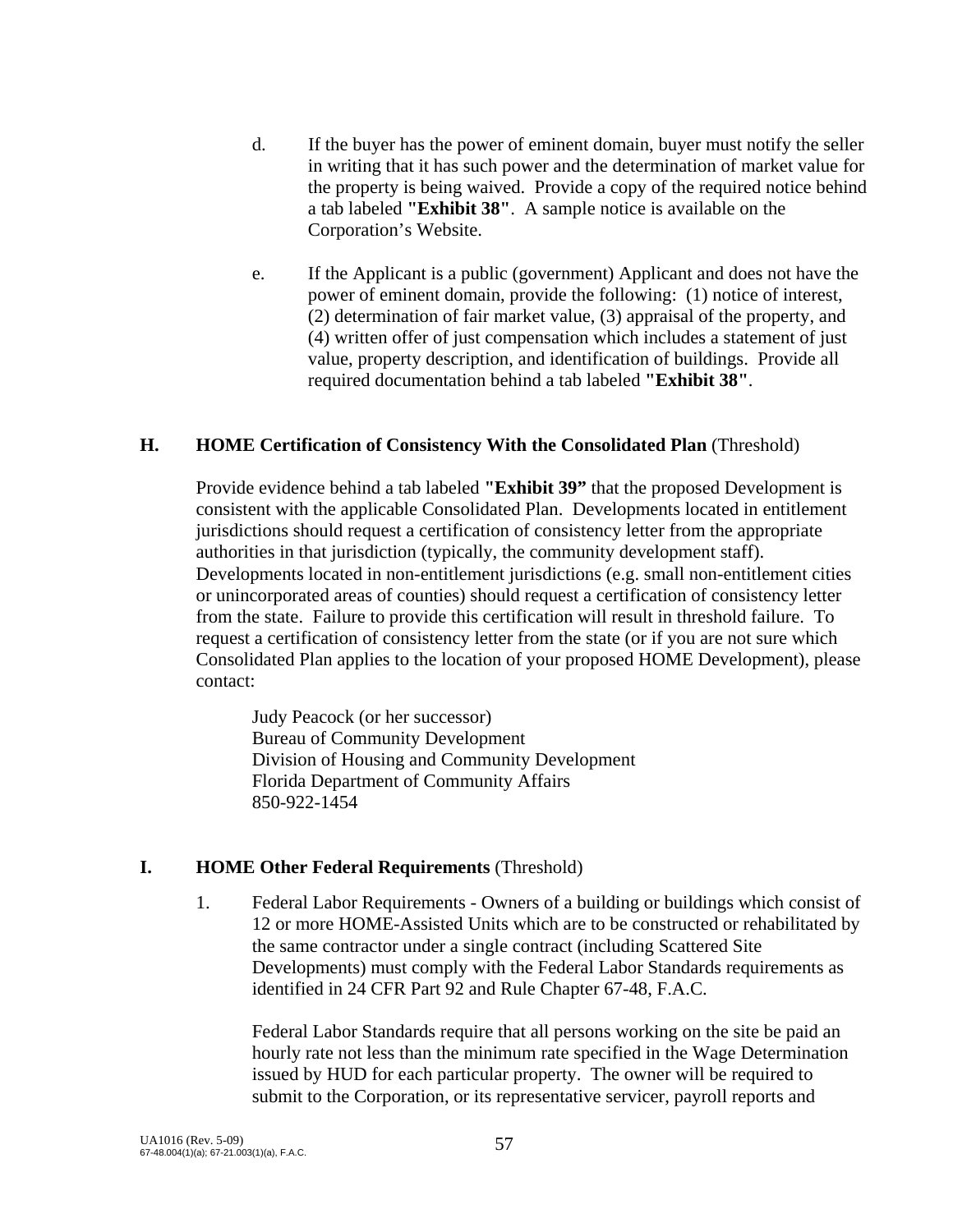certifications to verify wage payments. Conformance with Labor Standards will be monitored during the construction/rehabilitation period in conjunction with the draw inspections by the consulting engineer/architect engaged by the underwriter/servicer.

If the Development contains 12 or more HOME-Assisted Units to be rehabilitated or constructed under a single contract, the Corporation will require, prior to the start of construction, certification by the Applicant that it has been advised by the Corporation of its responsibilities and obligations regarding the federal labor and wage requirements and that it agrees to comply with the guidelines.

- 2. HUD Environmental Requirements Applicant will be required to comply with the HUD environmental requirements as provided in 24 CFR Part 92 and 24 CFR Part 58.
- 3. Debarment and Suspension Owners and contractors are prohibited from employing, awarding contracts, or funding any contractors or subcontractors that have been debarred, suspended, proposed for debarment or placed on ineligibility status by HUD. In addition, any owners who are debarred, suspended, proposed for debarment, or ineligible will be prohibited from participating in the HOME Program. Therefore, a certification must be executed by the contractor for compliance with debarment and suspension regulations. Provide the certification behind a tab labeled **"Exhibit 40"**. This certification is incorporated by reference and is available on the Corporation's Website under the 2009 Universal Application link labeled Related References and Links. Failure to provide this executed certification shall result in threshold failure.
- 4. Lead Based Paint If the Development was built before 1978, Lead Based Paint Regulations may apply. See 24 CFR Part 35 for exemptions. To be eligible for HOME funding, the Applicant must certify that it understands the requirements of the current HUD lead based paint regulations as identified in 24 CFR Part 92 and Rule Chapter 67-48, F.A.C.

 If the Applicant is purchasing the property and the Development was built before 1978, provide a copy of the executed Disclosure of Information on Lead Based Paint and Lead Based Paint Hazards form, signed by both the buyer and the seller, behind a tab labeled **"Exhibit 41"**. This form is incorporated by reference and is available on the Corporation's Website under the 2009 Universal Application link labeled Related References and Links. Failure to provide a copy of the executed disclosure form, if applicable, shall result in threshold failure.

 5. Match - 24 CFR § 92.220 requires the Corporation to match funds for each HOME dollar spent on a Development. For purposes of Match calculation of taxes, fees, or charges that are forgiven for future years, the value of the Match is the present discounted cash value, based on a rate equal to the 10-year Treasury note rate in effect as of close of business on October 7, 2008, plus 285 basis points. This rate may be obtained from the Corporation prior to the Application Deadline.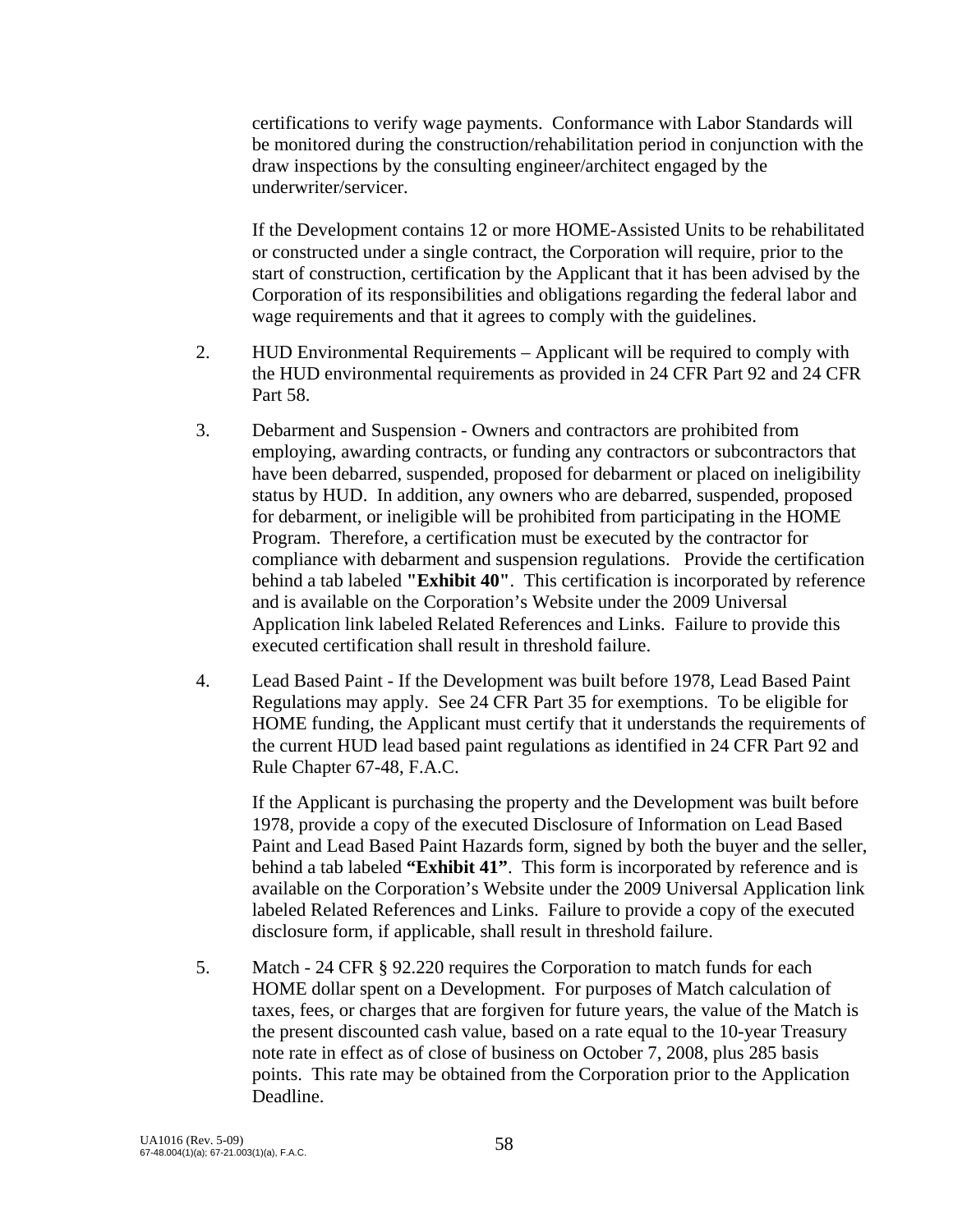For purposes of the Universal Application, Match contributions must be made from nonfederal resources and may be in the form of one or more of the following:

a. Cash contributions from nonfederal sources.

 To be recognized as a cash contribution, funds must be contributed permanently to the HOME Development. Therefore, to receive match credit for the full amount of a loan to a HOME Development, all repayment, interest, or other return on investment of the contribution must be deposited in the local account of the participating jurisdiction's HOME Investment Trust Fund to be used for eligible HOME activities in accordance with the requirements of 24 CFR § 92.220.

b. Forbearance of fees - state and local taxes, charges or fees.

 The value of state or local taxes, fees, or other charges that are normally imposed or charged by a state or local government on all transactions or developments in the conduct of its operations, which are waived, foregone, or deferred, may be counted as Match. The amount of any real estate taxes may be based on post-improvement property value.

c. Donated Real Property.

 The value, before the HOME assistance is provided and minus any debt burden, lien, or other encumbrance, of donated land or other real property may be counted as Match, as provided below. The donation may be made by the participating jurisdiction, non-federal public entities, private entities, or individuals, with the exception of cash or other forms of contributions from Applicants, or Affiliates thereof, for or recipients of HOME assistance or contracts, or investors who own, are working on, or are proposing to apply for, assistance for a HOME-assisted project.

- (1) Donated property not acquired with Federal resources is a contribution in the amount of 100 percent of the value.
- (2) Donated property acquired with federal assistance may provide a partial contribution. The property must be acquired with federal assistance specifically for a HOME development. The property must be acquired with the federal assistance at demonstrably below the appraised value and must be acknowledged by the seller as a donation to affordable housing at the time of the acquisition with the federal assistance. The amount of the contribution is the difference between the acquisition price and the appraised value at the time of acquisition with the federal assistance.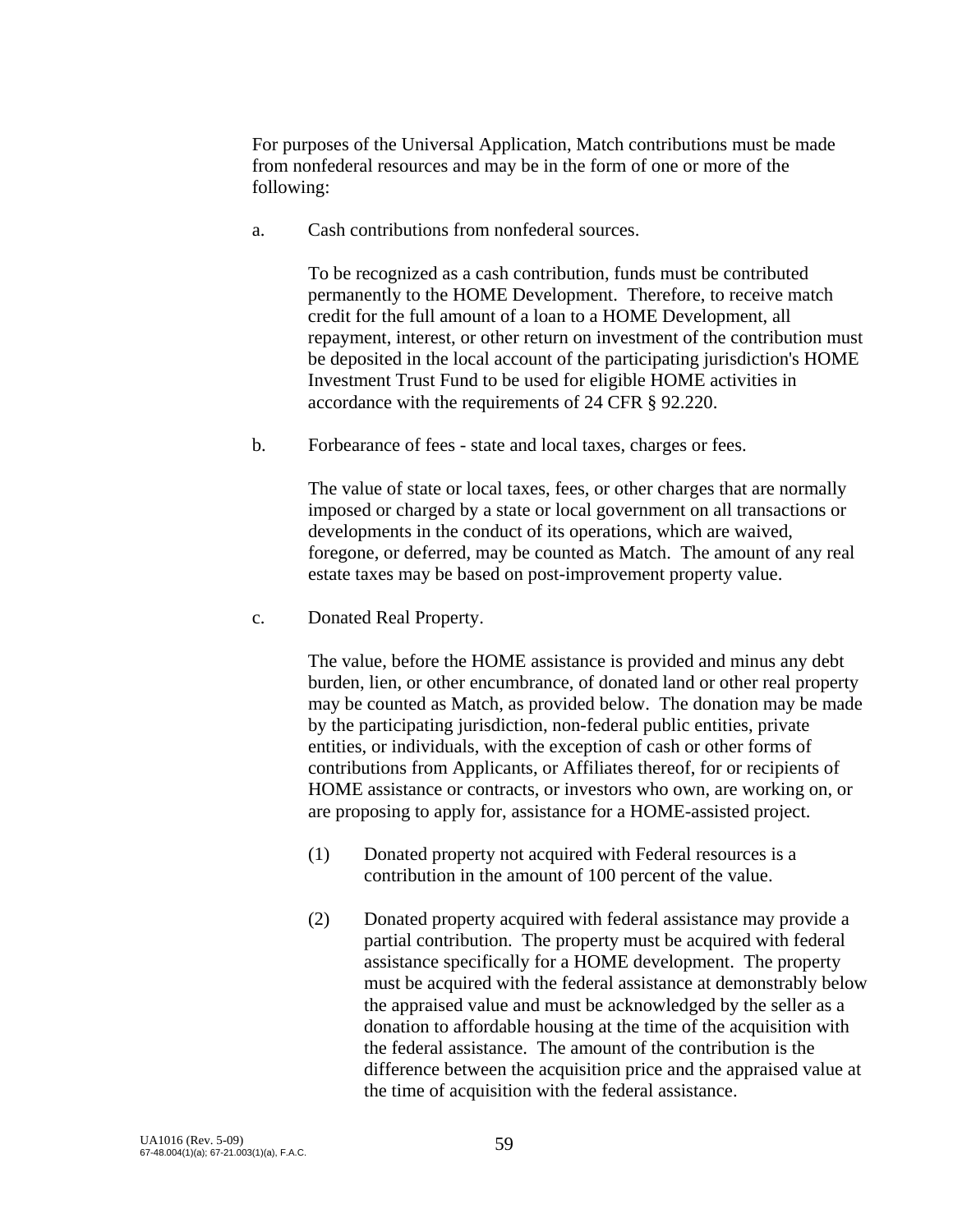(3) Property must be appraised in conformance with established and generally recognized appraisal practice and procedures in common use by professional appraisers. Opinions of value must be based on the best available data properly analyzed and interpreted. The appraisal of land and structures must be performed by an independent, certified appraiser.

 List the amount of each source of Match funding. For each source of Match funding listed, the Applicant must provide documentation consisting of a signed statement from the source detailing the type of contribution, the amount of the contribution, and how the amount of the contribution was calculated. If determination of the contribution amount is based on the present value calculation, include the actual present value calculation as described in 24 CFR § 92.220. Provide this information behind a tab labeled **"Exhibit 42"**. If additional space is required, enter the information on the addenda located at the end of the Application.

Match as a percentage of the HOME loan amount will be used as a tie-breaker as described further in the Ranking and Selection Criteria section of the Universal Application Instructions.

# **Part IV. Local Government Support**

## **A. Contributions** (Maximum 5 Points)

The following Applicants will automatically receive 5 points without any requirement to obtain a Local Government contribution:

- Applicants requesting MMRB through a Supplemental MMRB Application Cycle.
- Applicants receiving Tax-Exempt Bonds issued by either the Corporation or a Local Government, excluding 501(c)(3) Bonds from either source.
- Applicants that reflect Rehabilitation or Acquisition and Rehabilitation at Part III.A.3. of the Application.
- Applicants that selected and qualified for the Homeless Demographic at Part III.D. of the Application.

 To be eligible to receive 5 points, all other Applicants must obtain a Local Government contribution with a value equal to or greater than the amounts listed on the County Contribution List and demonstrate such contribution by providing the properly completed and executed Local Government Verification of Contribution form(s). To qualify for points, the amount of the contribution stated on the applicable form(s) must be a precise dollar amount and cannot include words such as estimated, up to, maximum of, not to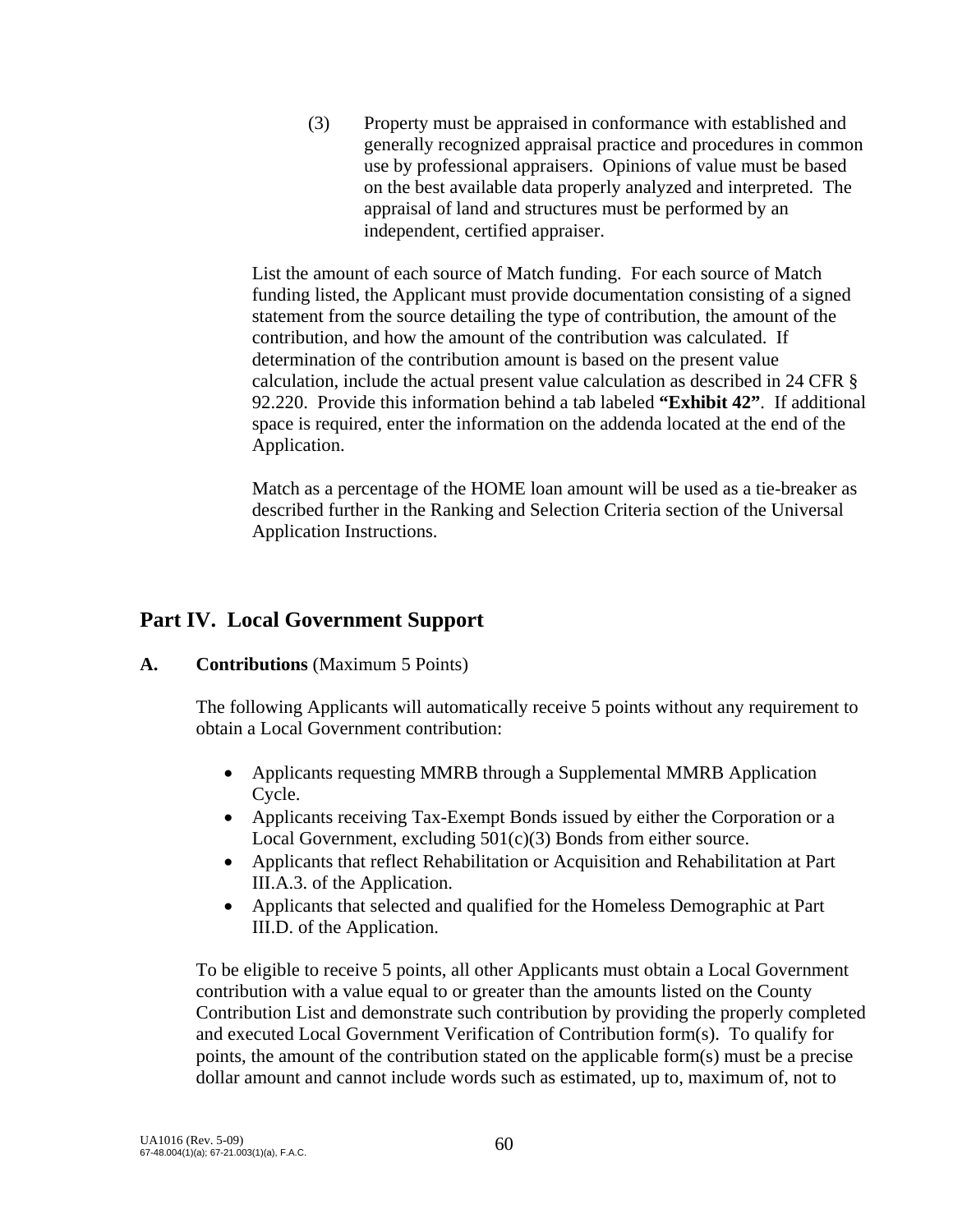exceed, etc., and each Local Government Verification of Contribution form must reflect the following dates:

- the effective date of the Local Government commitment and/or fee waiver (date must be on or before the Application Deadline); and
- the term of the commitment and/or fee waiver (the commitment and/or fee waiver must be effective at least through December 31, 2009)
	- (1) Provide the Local Government Verification of Contribution Grant form behind a tab labeled "**Exhibit 43**";
	- (2) Provide the Local Government Verification of Contribution Fee Waiver form behind a tab labeled "**Exhibit 44**";
	- (3) Provide the Local Government Verification of Contribution Loan form behind a tab labeled "**Exhibit 45**"; and/or
	- (4) Provide the Local Government Verification of Contribution Fee Deferral form behind a tab labeled "**Exhibit 46**".

 To be considered complete and eligible for points, the following documentation, as applicable, must be attached to the Local Government Verification form:

- The payment stream for all present value calculations (if contribution consists of a loan or deferred fee);or
- the calculations by which the total amount of each waiver is determined (if contribution consists of a fee waiver)

 In order to be eligible for points for a Local Government contribution, the contribution must provide a tangible economic benefit that results in a quantifiable cost reduction and must be given specifically because the Development will provide affordable housing. Local Government contributions that are not specifically made for the benefit of affordable housing but are instead of general benefit to the area in which the Development is located will NOT qualify as a contribution to the Development. Further, the fact that no impact fees or other such fees are levied by a local jurisdiction for ANY type of development DOES NOT constitute a "Local Government Contribution" to the proposed Development. Similarly, if such fees ARE levied by the local jurisdiction but the nature of the proposed Development exempts it (e.g., typically, a Rehabilitation Development is not subject to impact fees), for purposes of this form, no "Local Government Contribution" exists and no points will be awarded. In addition, the absence of interest on a loan or the absence of interest payments until a specific date does not constitute a deferral or waiver of fees. State, federal, or Local Government funds initially obtained by or derived from a Local Government qualify as a Local Governmental contribution even though the funds are directly administered by an intermediary such as a housing finance authority, a community reinvestment corporation, or a state-certified Community Housing Development Organization, provided that they otherwise meet the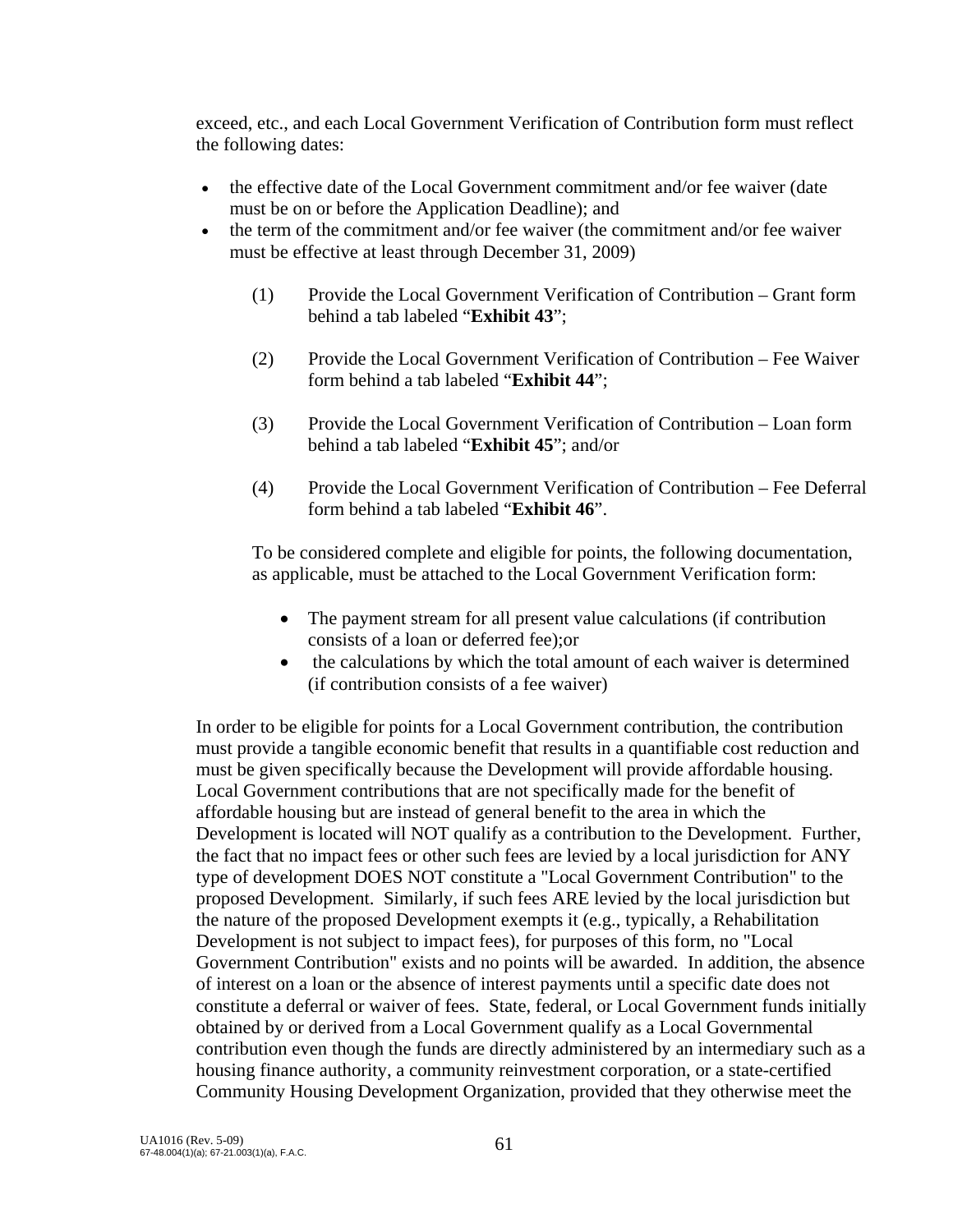requirements set forth in this Application, including those relating to the executed verification form. Local Government contributions that have not received final approval will not qualify as a Local Government contribution for purposes of this Application. The following will not qualify as a Local Government Contribution: (i) a contribution from an Applicant or Developer or Principal, Affiliate or Financial Beneficiary of an Applicant or a Developer and (ii) HOPE VI funds.

The only Local Government contributions that will count for the purpose of scoring are:

- $\triangleright$  Monetary grants
- $\triangleright$  Loans with the exception of USDA RD funds
- $\triangleright$  A one-year or more deferral of a fee beyond the date that it is routinely due
- $\triangleright$  Waiver of fees

 The contribution may not be included on the Development Cost Pro Forma nor may it be considered part of Development Cost for purposes of calculating HC basis or Developer's fee. The exception to the previous sentence is deferred Local Government fees, which may be shown on the Development Cost Pro Forma.

 All loans and fee deferrals must be present valued to determine the value of these contributions.

Calculate the net present value of the payments using the discount rate, the 10 year Treasury note in effect as of close of business on October 7, 2008 plus 285 basis points. This figure may be obtained from the Corporation prior to the Application Deadline.

A loan with a forgiveness provision requiring approval of the Local Government will be treated as a loan, rather than as a grant, for scoring purposes. The "Loan" verification form should be used.

To calculate the value of a Local Government below market interest rate loan:

- $\triangleright$  Calculate the net present value of the payments due to the Local Government including any balloon payment of principal due on a non-amortizing or non-fully amortizing loan.
- $\triangleright$  Calculate the net present value of the loan payments using the discount rate.
- $\triangleright$  Subtract the net present value of the loan payments from the original loan principal amount. The remaining amount is the value of the Local Government contribution.
- Example: If the discount rate is assumed to be 9 percent and the Local Government will provide a fully amortizing \$1,000,000 loan at 3 percent for 15 years, the contribution is calculated as follows: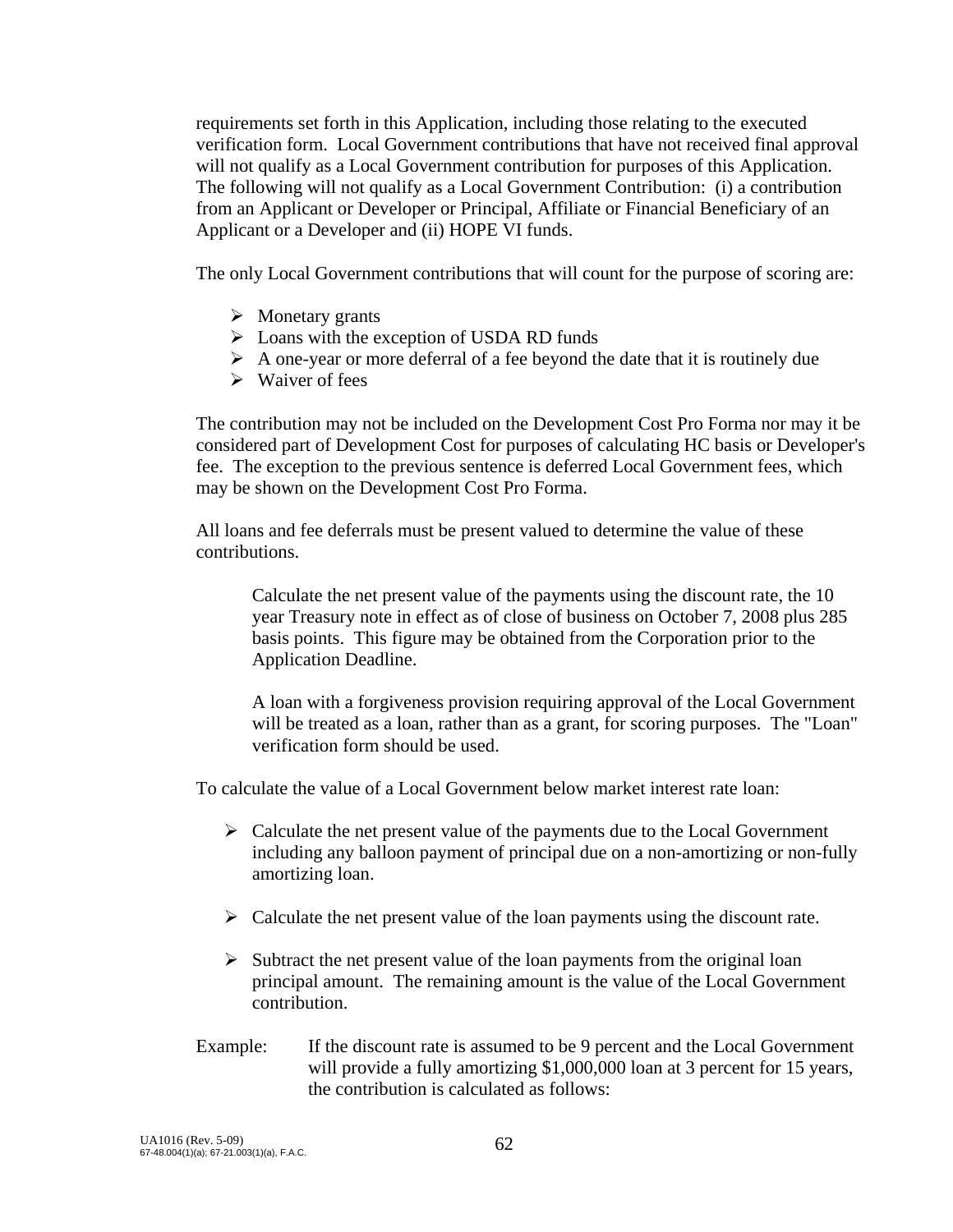Calculate the monthly payment of the \$1,000,000 loan at 3 percent (\$6,905.82).

 Calculate the net present value of the stream of \$6,905.82 monthly payments over 15 years (180 months) using a 9 percent discount rate (\$680,868.33).

 Subtract the net present value amount from the original principal loan amount to arrive at the value of the contribution (\$1,000,000 -  $$680,868.33 = $319,131.67$  value).

Example: If the discount rate is assumed to be 9 percent and the Local Government will provide an interest only \$1,000,000.00 loan at 3 percent for 15 years, the contribution is calculated as follows:

> Calculate the monthly payment of the \$1,000,000 loan at 3 percent. Multiply the \$1,000,000 by 3 percent and divide the result by 12. The answer is \$2,500. As such, the loan payments for the first 179 months are \$2,500. The 180<sup>th</sup> payment is the \$2,500 plus the balloon payment of \$1,000,000, which is \$1,002,500.

 Calculate the net present value of the stream of the various monthly payments over 15 years (180 months) using a 9 percent discount rate (\$507,032.96).

 Subtract the net present value amount from the original principal loan amount to arrive at the value of the contribution (\$1,000,000 -  $$507,032.96 = $492,967.04$  value).

## **SCORING:**

 The government contact person listed on the Verification of Local Government Contribution form(s) may be contacted to verify the nature and the amount of the contribution. If the amount and type of contribution is verified to be less than that represented in the Application, the Applicant will receive points only for the lesser amount. If the amount and type of contribution cannot be verified, the Applicant will receive zero points for that contribution. In either case, the Applicant may also be subject to the consequences set forth in section 420.507(35), F.S., and Rule Chapter 67-48, F.A.C.

 Scorers will calculate the present value of a loan and fee deferral in order to determine the value of the Local Government contribution. Scorers, where applicable, will adjust the amount of the Local Government contribution up or down depending on the results of these calculations.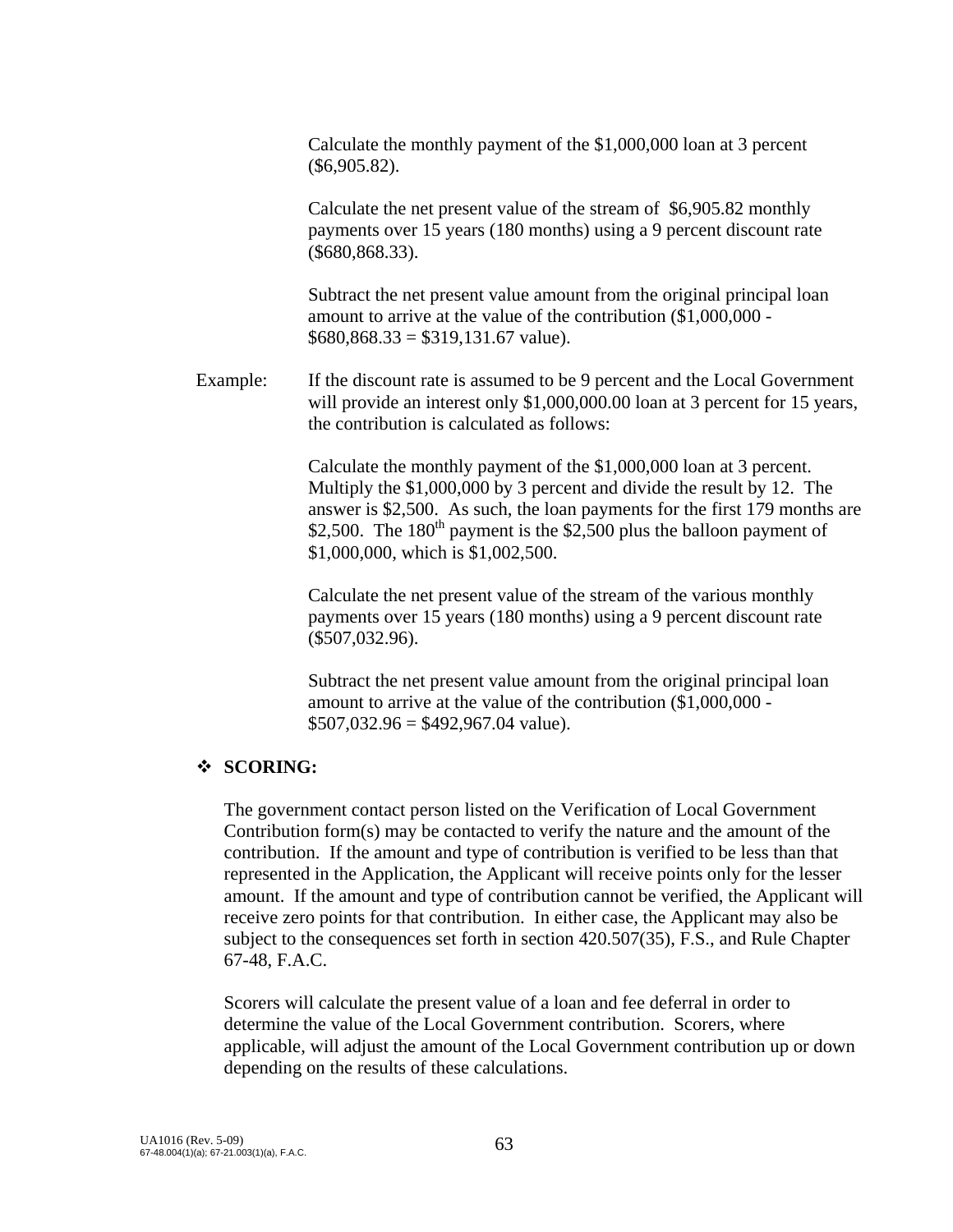- NOTE: Funds administered by the Local Government, including federal funds and SHIP funds, may be included in the contribution as long as the appropriate verification form and all required supporting documentation are included. For purposes of this form, USDA-RD funds will NOT count as a 'Local Government contribution'.
- NOTE: For waiver of fees, attach a sheet behind the Local Government Verification of Contribution form detailing how the amount of savings was calculated. For waivers of fees that are determined on a per set-aside unit basis, calculations should show the amount waived per set-aside unit for each waived fee. Failure to attach a sheet showing these calculations will result in the contribution not being considered.
- NOTE: For loans and fee deferrals, attach a separate sheet behind the applicable Local Government Verification of Contribution form showing the payment stream used to calculate the net present value of the contribution. For example, a sheet of paper that stated the following would be acceptable: "The net present value of the Manatee County \$500,000 loan was computed using a payment stream of \$2,000 for 60 months, \$3,000 for 60 months, and \$5,000 for 60 months." Failure to attach a sheet that provides this information will result in the contribution not being considered.

In order for an Application to achieve the maximum 5 points, the Applicant must provide evidence of a contribution value whose dollar amount is equal to or greater than the amount listed on the County Contribution List for the county in which the proposed Development will be located. Those Applications that do not have the necessary contribution values to achieve maximum points will be scored on a pro-rata basis.

- Example: A Development is to be located in Sarasota County and has achieved a Local Government contribution valued at \$75,000. The County Contribution List states that a Development to be located in Sarasota County must obtain contributions valued at \$150,000 to achieve 5 points. Therefore, in this example, the Development would receive 2.5 points  $((\$75,000/\$150,000)$  X 5).
- NOTE: Points will be rounded to two decimal places (3.345 rounded up to 3.35 and 3.3449 rounded down to 3.34).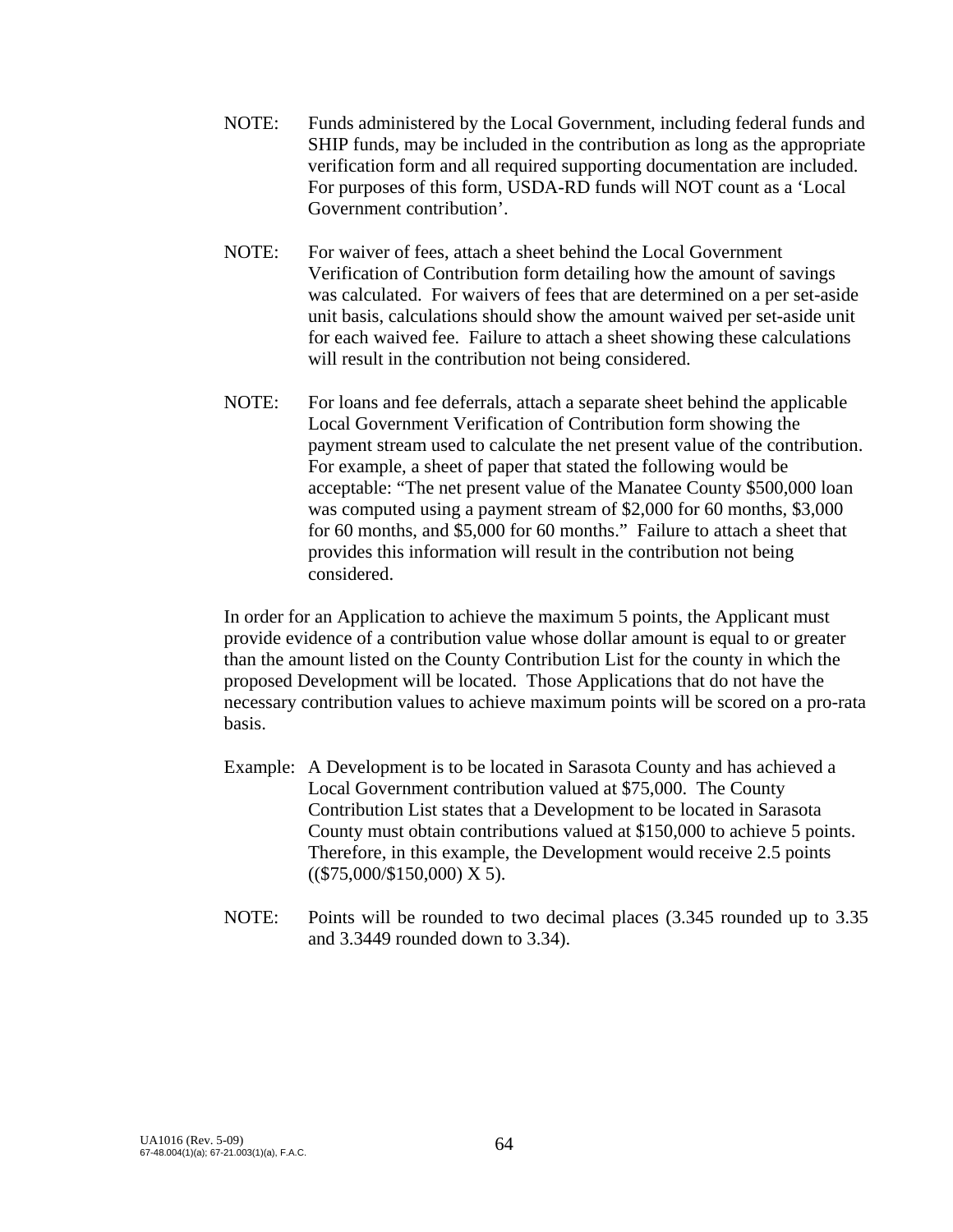|  |  | ❖ County Contribution List |  |
|--|--|----------------------------|--|
|--|--|----------------------------|--|

| <b>County in Which</b><br>the Development Is<br>to be Located                                                                                  | <b>Value of Contribution</b><br><b>Required to Achieve</b><br><b>Maximum Points</b> | <b>County in Which the</b><br>Development Is to be<br>Located                                                    | <b>Value of Contribution</b><br><b>Required to Achieve</b><br><b>Maximum Points</b> |
|------------------------------------------------------------------------------------------------------------------------------------------------|-------------------------------------------------------------------------------------|------------------------------------------------------------------------------------------------------------------|-------------------------------------------------------------------------------------|
| <b>Broward</b><br>Miami-Dade                                                                                                                   | \$250,000                                                                           | Columbia<br>Flagler<br>Highlands                                                                                 | $\overline{$40,000}$                                                                |
| Duval<br>Hillsborough<br>Orange<br>Palm Beach<br>Pinellas                                                                                      | \$200,000                                                                           | Monroe<br>Nassau<br>Putnam<br>Sumter                                                                             |                                                                                     |
| <b>Brevard</b><br>Lee<br>Pasco<br>Polk<br>Sarasota<br>Seminole<br>Volusia                                                                      | \$150,000                                                                           | <b>Bradford</b><br>De Soto<br>Gadsden<br>Hardee<br>Hendry<br>Jackson<br>Levy<br>Okeechobee<br>Suwannee<br>Walton | \$20,000                                                                            |
| Alachua<br>Collier<br>Escambia<br>Lake<br>Leon<br>Manatee<br>Marion                                                                            | \$100,000                                                                           | Baker<br>Calhoun<br>Dixie<br>Franklin<br>Gilchrist<br>Glades<br>Gulf<br>Hamilton                                 | \$10,000                                                                            |
| Bay<br>Charlotte<br>Citrus<br>Clay<br>Hernando<br><b>Indian River</b><br>Martin<br>Okaloosa<br>Osceola<br>St. Johns<br>St. Lucie<br>Santa Rosa | \$75,000                                                                            | Holmes<br>Jefferson<br>Lafayette<br>Liberty<br>Madison<br>Taylor<br>Union<br>Wakulla<br>Washington               |                                                                                     |

#### **B. Incentives** (Maximum 4 Points)

 Points will be awarded for the following Local Government planning efforts. To be eligible to receive points, the Applicant must submit the applicable Local Government Verification of Affordable Housing Incentives form(s), properly completed and executed. Do not provide any attachments to the verification forms.

 1. Provide the Local Government Verification of Affordable Housing Incentives – Expedited Permitting Process for Affordable Housing form behind a tab labeled "**Exhibit 47**". (1 point)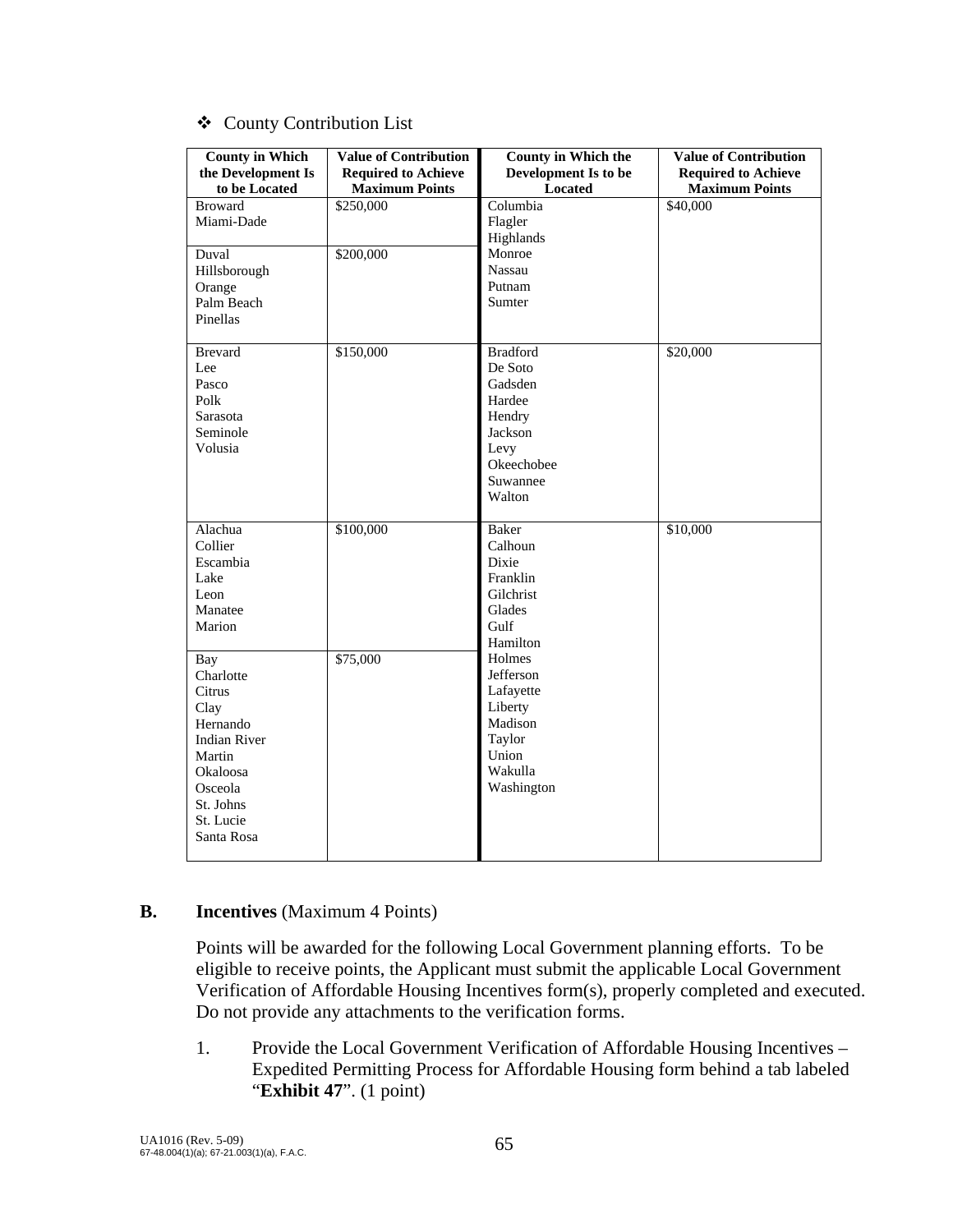- 2. Provide the Local Government Verification of Affordable Housing Incentives Contributions to Affordable Housing Properties or Developments form behind a tab labeled "**Exhibit 48**". (1 point)
- 3. Provide the Local Government Verification of Affordable Housing Incentives Modification of Fee Requirements for Affordable Housing Properties or Developments form behind the tab labeled "**Exhibit 49**". (1 point)
- 4. Provide the Local Government Verification of Affordable Housing Incentives Impact of Policies, Ordinances, Regulations, or Plan Provisions on Cost of Affordable Housing Properties or Developments form behind the tab labeled "**Exhibit 50**". (1 point)

# **Part V. Financing** (Threshold)

## **A. Funding**

- 1. Funding Request The Applicant must state the amount of Corporation funding it is requesting in this Application. In the event of a discrepancy between the amount(s) shown in this section and that shown elsewhere within the Application, the amount(s) shown in this section shall be deemed to be the requested amount(s).
	- a. MMRB Loans are issued in increments of \$5,000.
	- b. Competitive HC request cannot exceed the applicable amount stated in the following chart:

|                                                     | <b>County Group / Designation Competitive HC</b><br><b>Request Limits</b> |                                                                              |  |  |
|-----------------------------------------------------|---------------------------------------------------------------------------|------------------------------------------------------------------------------|--|--|
| <b>Application's County</b><br>Group* / Designation | If Development is not<br>located in a DDA or QCT                          | If Development is located<br>in a DDA or QCT or if<br>Applicant selected and |  |  |
|                                                     |                                                                           | qualified for the Homeless<br>Demographic **                                 |  |  |
| LL and LM Counties                                  | \$1,970,000                                                               | \$2,561,000                                                                  |  |  |
| LS Counties                                         | \$1,625,000                                                               | \$2,110,000                                                                  |  |  |
| <b>LVS</b> Counties                                 | \$1,276,000                                                               | \$1,660,000                                                                  |  |  |
| <b>ML</b> Counties                                  | \$1,155,000                                                               | \$1,510,000                                                                  |  |  |
| <b>MS</b> Counties                                  | \$980,000                                                                 | \$1,275,000                                                                  |  |  |
| Florida Keys Area                                   |                                                                           | The lesser of \$25,000 per<br>HC set-aside unit or<br>\$1,510,000            |  |  |
| <b>Small Counties</b>                               | \$825,000                                                                 | \$1,070,000                                                                  |  |  |
| Preservation***                                     | The lesser of \$15,000 per                                                | The lesser of \$15,000 per                                                   |  |  |
|                                                     | HC set-aside unit or the                                                  | HC set-aside unit or the                                                     |  |  |
|                                                     | maximum request amount                                                    | maximum request amount                                                       |  |  |
|                                                     | for the county where the                                                  | for the county where the                                                     |  |  |
|                                                     | Development is located                                                    | Development is located                                                       |  |  |

\* County Groups are described in the Ranking and Selection Criteria of the Universal Application Instructions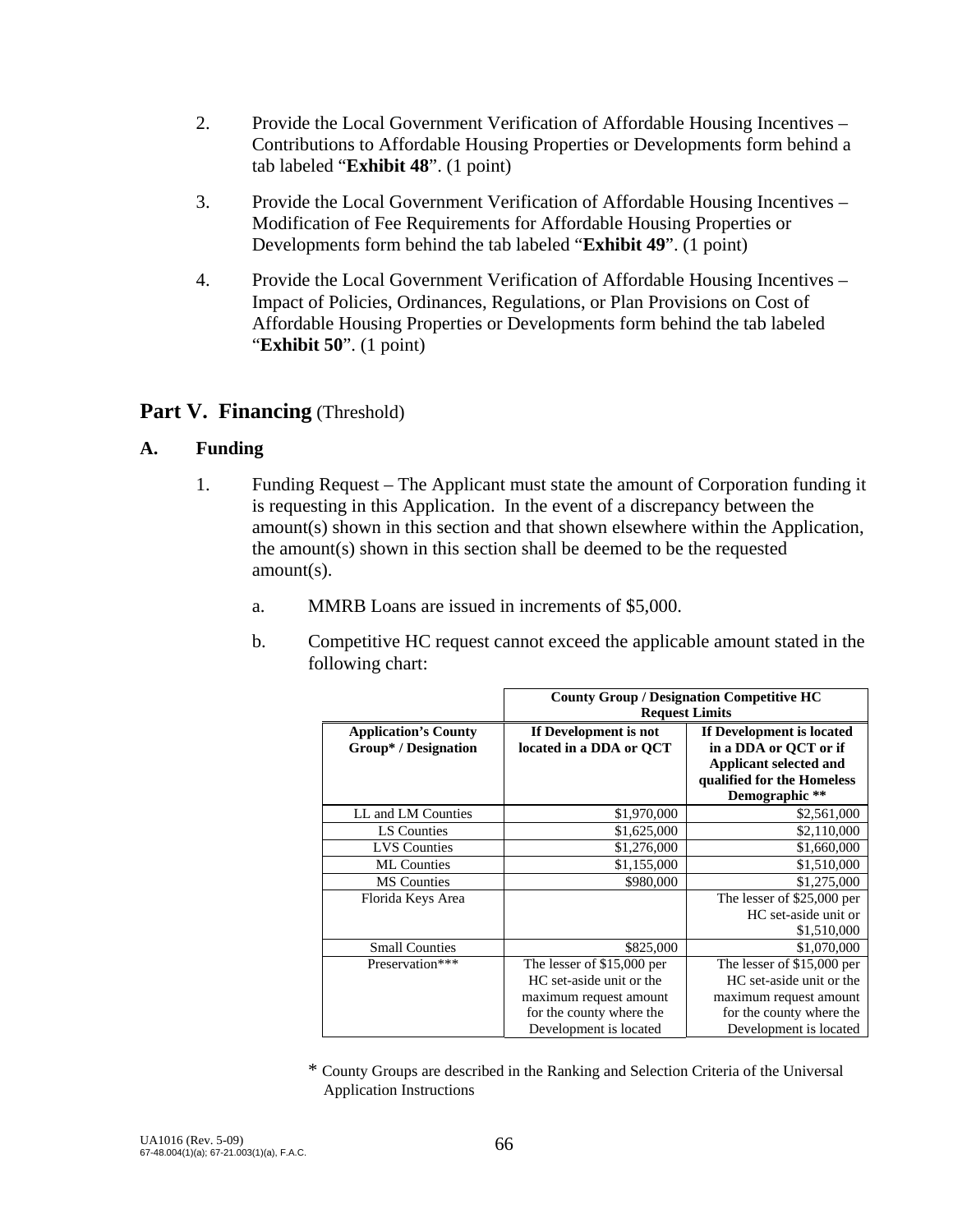- \*\* Homeless Demographic Commitment at Part III.D.
- \*\*\* This is limited to Applicants that selected and qualified for the Preservation Designation in this Application, regardless of county group.

#### c. HOME

- (1) For Applicants requesting Competitive HC and HOME, the HOME request amount is limited to the lesser of \$70,000 per unit or \$4 million.
- (2) For Applicants requesting HOME only, the HOME request cannot exceed the applicable HOME Rental FHFC Subsidy Limits. The actual dollar amount of these limits is based on the number of bedrooms in each unit and the county in which the Development is located. HOME funds are not available for units that are not setaside units. See the HOME Rental FHFC Subsidy Limits chart provided at the Corporation's Website under the 2009 Universal Application link labeled Related References and Links.

HOME Applicants - Provide a chart behind a tab labeled **"Exhibit 51"** showing the calculation of the total maximum HOME subsidy the Applicant may request based on the Corporation limits. Failure to provide the chart shall result in threshold failure. The chart must include the following information concerning the HOME-Assisted (set-aside) Units. For example, if the proposed Development will consist of 25 total units, 20 of which are setaside units, and will be located in Baker County, calculate the maximum allowed HOME funding request as follows:

| <b>Unit Size</b><br>(0, 1, 2,<br>3, 4<br>Bedrooms) | <b>Number</b><br>of Set-<br>Aside<br><b>Units</b> |   | <b>Appropriate Dollar Limit</b><br>$(60\%)$ based on unit size, total<br>number of units in<br>Development, and County in<br>which it is located | <b>HOME</b><br><b>Subsidy</b><br><b>Allowed</b> |
|----------------------------------------------------|---------------------------------------------------|---|--------------------------------------------------------------------------------------------------------------------------------------------------|-------------------------------------------------|
|                                                    | 15                                                | X | \$71,624                                                                                                                                         | \$1,074,360                                     |
| 2                                                  | 5                                                 | X | \$87,096                                                                                                                                         | \$435,480                                       |
|                                                    |                                                   |   | <b>Total Maximum Home</b><br>Subsidy Allowed                                                                                                     | \$1,509,840                                     |

#### 2. Designation –HC Applicants

 The Applicant must select only one of the following designations. If the Applicant fails to select a designation, the Applicant will be deemed to have selected designation e. below. If the Applicant makes a selection and fails to qualify for the selected designation, the Application will fail threshold.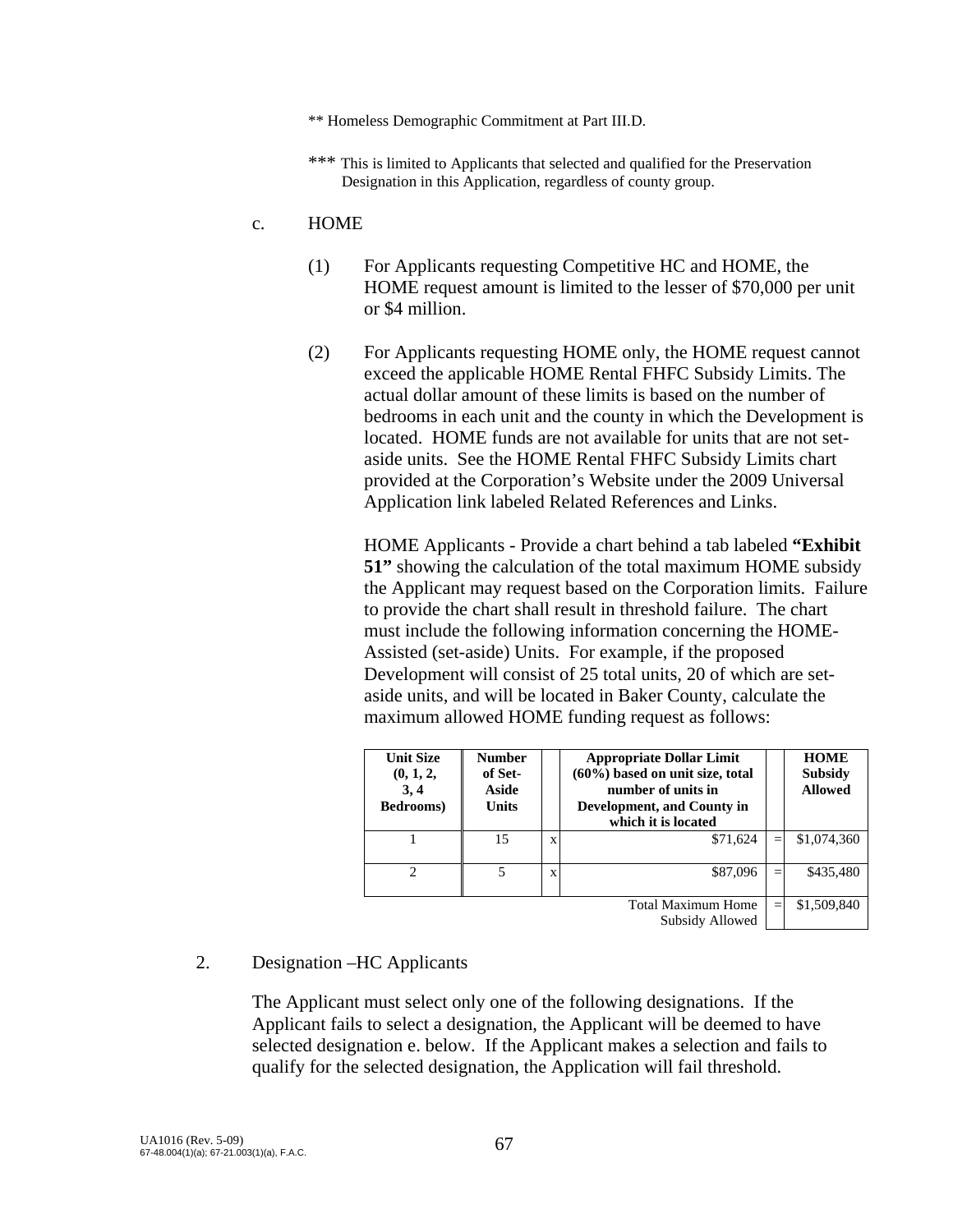a. Florida Keys Area

To qualify to make this selection, the proposed Development must be located in the Florida Keys Area.

- b. Rural Development 515
- c. Rural Development 514/516

 Applicant may select item b. or c. above if it is anticipated that the Development will be assisted with funds from the United States Department of Agriculture RD 515 or 514/516 Program. By making either selection, the Applicant chooses to compete within the Rural Development Special Set-Aside. Applicants within this Special Set-Aside must provide evidence of RD financing by November 1, 2009 or the reserved funds will be distributed outside the RD Special Set-Aside in accordance with the QAP. Applicants without an RD funding commitment at the time of Application Deadline must submit alternative financing commitment(s) to qualify during scoring. Such commitment(s) must be replaced during credit underwriting.

d. Preservation

To qualify to make this selection:

- (1) The Development must meet the definition of Preservation stated in Rule 67-48.002, F.A.C.;
- (2) The Development must meet the definition of Rehabilitation stated in Rules 67-48.002 and 67-48.0075, F.A.C., and the Applicant must have selected the Rehabilitation or Acquisition and Rehabilitation Development Category at Part III.A.3. of the Application; and
- (3) The Applicant must provide behind a tab labeled **"Exhibit 52"** a letter from HUD or RD, dated within 12 months of the Application Deadline, which includes the following information:
	- (a) Name of the Development;
	- (b) Address of the Development;
	- (c) Year built;
	- (d) Total number of units in the Development;
	- (e) Percentage of the total units that receive Project-Based Rental Assistance (PBRA); and
	- (f) The HUD or RD program associated with the proposed Development.

 Developments that are tentatively funded will be required to provide to the Credit Underwriter a plan for relocation of existing tenants.

e. Applicant elects not to select one of the above designations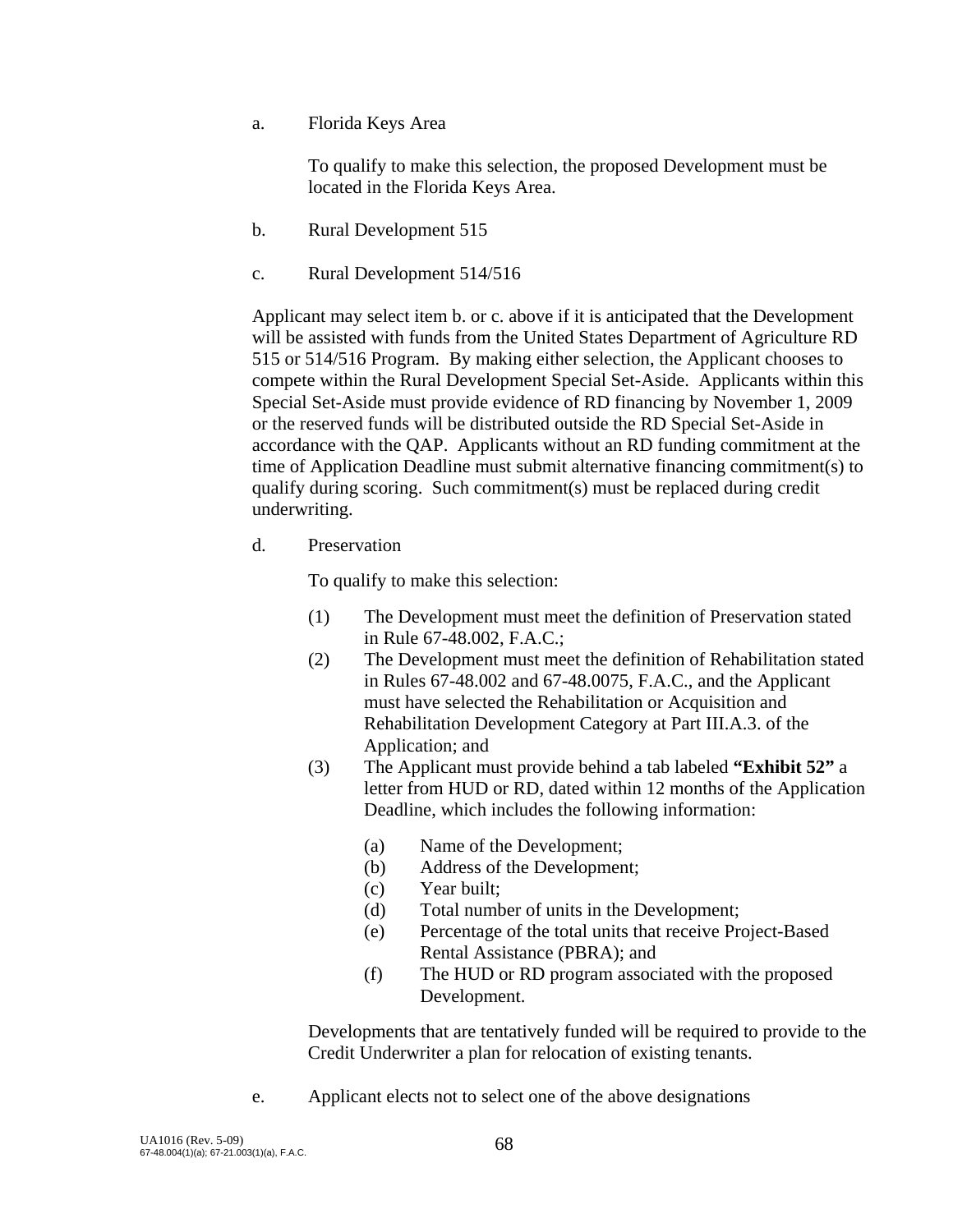- 3. Other Funding If applicable, the Applicant must include the following other funding sources in the Application:
	- a. If the Development has received funding from the Predevelopment Loan Program (PLP), the Corporation file number and amount of funding must be listed. Note: PLP funding cannot be used as a source of financing on the Construction/Rehab. Analysis or the Permanent Analysis.
	- b. The Applicant must list any other Corporation funding, excluding credit enhancement from the Guarantee Fund, that will be used as a source of financing for this construction project.
	- c. If Local Government-issued Tax-Exempt Bond proceeds will be used as a source of financing, the source and amount of such proceeds must be listed.

#### **B. Finance Documents**

All Applicants must complete the Development Cost Pro Forma, the Detail/Explanation Sheet, if applicable, the Construction or Rehab Analysis, and the Permanent Analysis.

All Applicants must complete and attach the Commitment to Defer Developer Fee form, if applicable, behind a tab labeled "**Exhibit 53**". If the proposed Development will have more than one Developer and the Developers are committing to defer some or all of the Developer fee, each Developer must complete and provide a Commitment to Defer Developer Fee form reflecting the portion of the Developer fee it is deferring.

Development Cost Pro Forma

 This section must include all anticipated costs of the Development construction, rehabilitation and, if applicable, acquisition. Any amounts that are not an anticipated cost to the Development, such as waived fees or charges, cannot be included in the Development Cost Pro Forma. Note: deferred Developer fees are not considered "waived fees".

#### **❖** Fee Disclosure

 Developer fee and General Contractor fee must be disclosed. In the event the Developer fee and/or General Contractor fee are/is not disclosed on the Development Cost Pro Forma, the Corporation will assume that these fees will be the maximum allowable and will add the maximum amount(s) to Total Development Cost. If an Applicant lists a Developer fee or General Contractor fee that exceeds the stated Application limits, the Corporation will adjust the fee to the maximum allowable.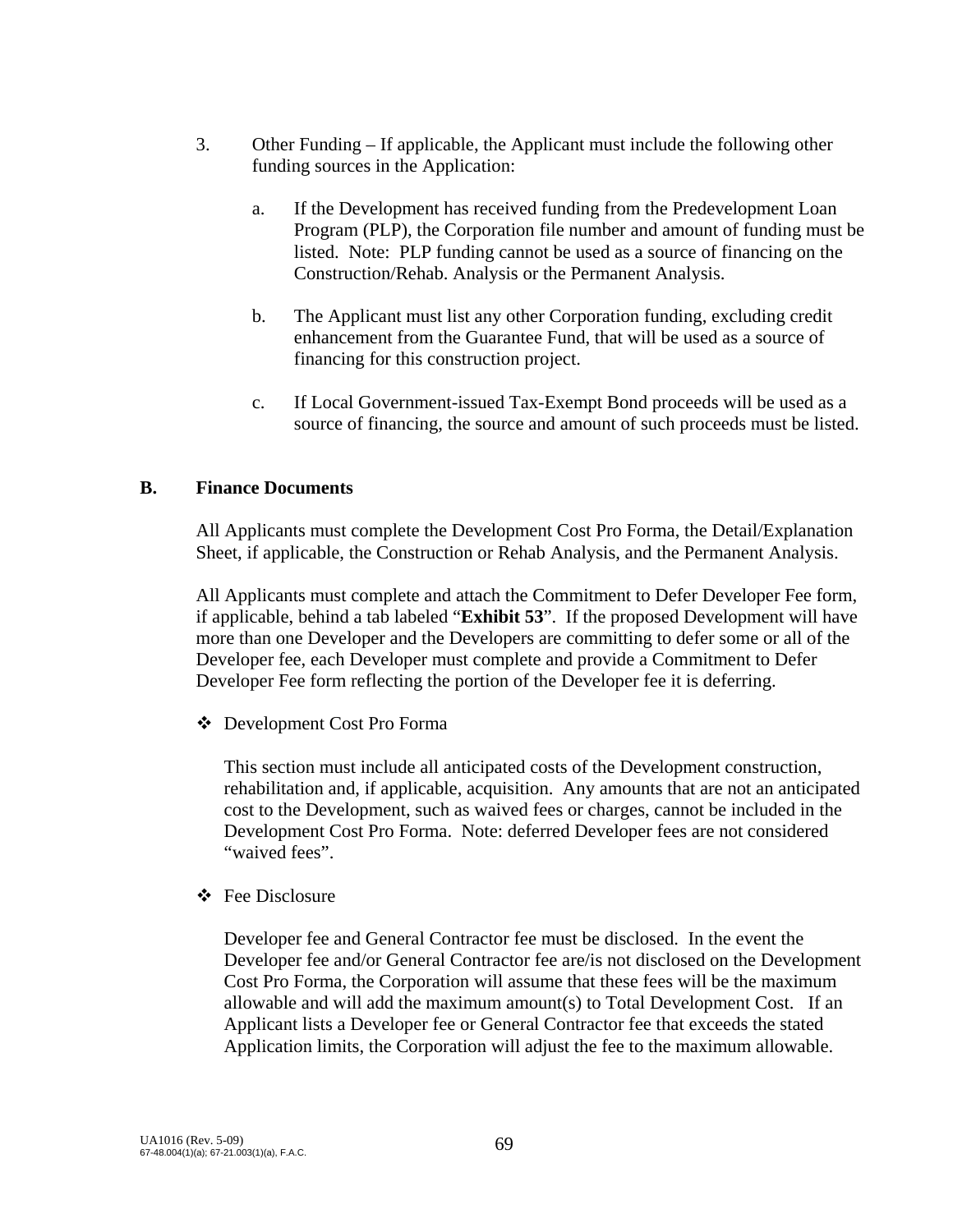Developer Fees

 Developer fee shall be limited to 16 percent of Development Cost, with the following exceptions: (i) a Developer fee of 18 percent of Development Cost shall be allowed if the proposed Development is qualified for Housing Credits pursuant to Rule 67- 48.027, F.A.C., pertaining to Tax-Exempt Bond-Financed Developments, and (ii) a Developer fee of 21 percent of Development Cost shall be allowed if the Applicant is requesting Competitive Housing Credits and selected and qualified for the Homeless Demographic at Part III.D. of the Application, pursuant to paragraph 67- 48.0072(16)(a), F.A.C.

Note: The maximum allowable Developer fee will be tested by multiplying the Development Cost by the applicable percentage (16 percent, 18 percent or 21 percent). This calculation will be carried to 2 decimal places and may not be rounded.

## **C. MMRB Applicants**

Indicate the Credit Enhancer's or Bond Purchaser's name and the term and expected rating. Provide the Credit Enhancer's Commitment or Bond Purchaser's Letter of Interest with a contact person's name, address and telephone number, credit underwriting standards and an outline of proposed terms behind a tab labeled "**Exhibit 54**". The stated amount of the Commitment or Letter of Interest shall not be less than the proposed principal amount of the Bonds (including any proposed Taxable Bonds). The Commitment/Letter of Interest does not have to be firm.

## **D. Non-Corporation Funding Commitment(s)**

 Except for anticipated funding from the American Recovery and Reinvestment Act of 2009, Applicants must provide documentation of all commitments, proposals or letters of intent from both the construction and the permanent lender(s), the syndicator or other sources of funding. The commitments, proposals or letters of intent must state whether they are for construction financing, permanent financing, or both. For a commitment letter, proposal or letter of intent to meet threshold, all attachments must be included. Insert documentation for each source directly behind its own tab beginning with a tab labeled **"Exhibit 55"** and continuing with sequentially numbered tabs for each exhibit. Evidence for each funding commitment, proposal or letter of intent must be behind its own tab.

 For purposes of this Application, neither net operating income for a Rehabilitation Development nor capital contributions will be considered a source of financing.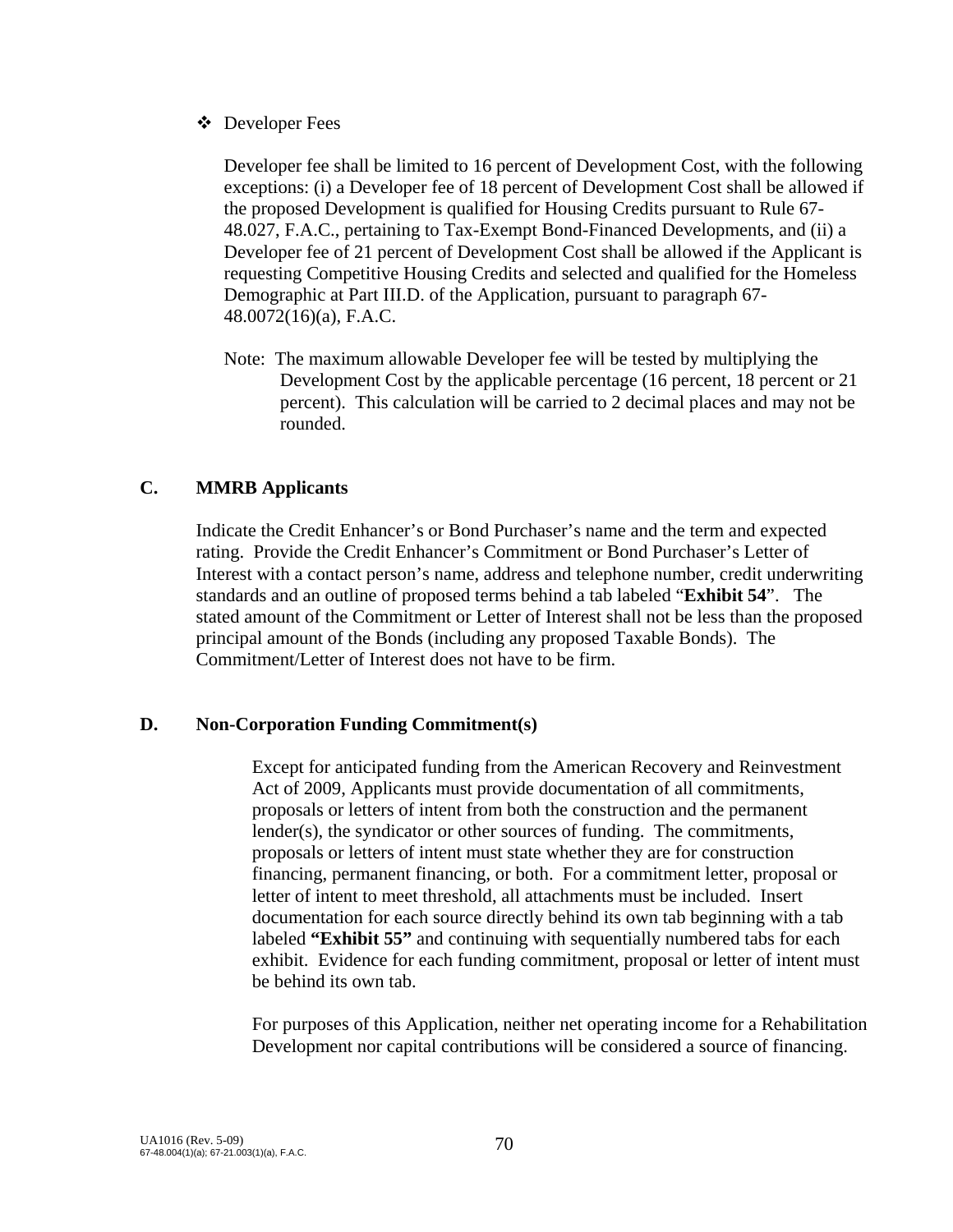1. Firm Commitment, Proposal or Letter of Intent

 For the purpose of this Application, a firm commitment, proposal or letter of intent for debt financing must adhere to the following. Evidence for each firm commitment, proposal or letter of intent must be behind its own tab.

- (a) A firm commitment, proposal or letter of intent shall contain:
	- terms
	- proposed interest rate of the construction loan (a published variable index will be acceptable)
	- proposed interest rate of the permanent loan (a published variable index will be acceptable)
	- signature of all parties, including acceptance by the Applicant Note: In order to be considered 'firm', Local Government financial commitments are not required to be signed by the Applicant if the Applicant provides the properly completed Local Government Verification of Contribution form
	- a statement that states the commitment, proposal or letter of intent does not expire before December 31, 2009, with the exception of Local Government-issued tax-exempt bonds.
- (b) In order for a financing commitment, proposal or letter of intent to count as a permanent financing source, it must have a term of at least 10 years.
- (c) If the financing has closed, a copy of the executed note or executed loan agreement, which contains the terms and interest rate, and a copy of the recorded mortgage, if applicable, must be included. If the proper documentation is provided, financing that has closed will count as a firm commitment, but in order for it to count as a permanent financing source, it must have a term of at least 10 years.
- (d) No evidence of ability to fund Developer fee is required.
- (e) If the commitment, proposal or letter of intent is not from a regulated Financial Institution in the business of making loans or a governmental entity, evidence of ability to fund must be provided. Evidence of ability to fund includes: (1) a copy of the lender's most current audited financial statements no more than 17 months old; or (2) if the loan has already been funded, a copy of the note and recorded mortgage. The age of all financial statements is as of the Application Deadline. In evaluating ability to fund, the Corporation will consider the entity's unrestricted current assets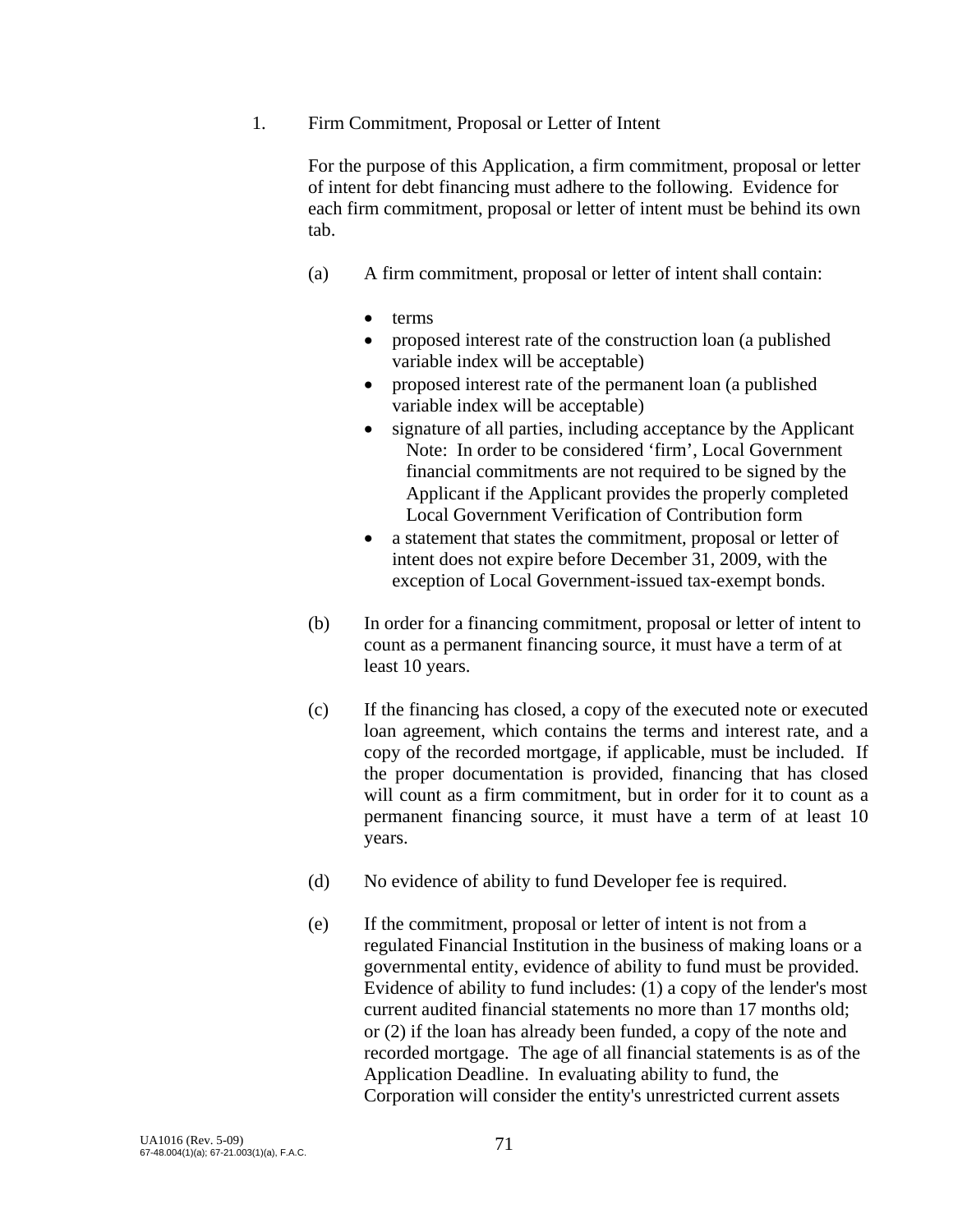typically used in the normal course of business. Assets considered restricted include, but are not limited to, pension funds, rental security deposits, and sinking funds. Commitments, proposals or letters of intent from lenders who cannot demonstrate ability to fund will not meet threshold and the commitment, proposal or letter of intent will not count as a source of financing. Financial statements may be included in the Application or submitted directly to the Corporation. If submitted directly to the Corporation, a copy of the Corporation's Letter of Receipt and Acceptance must accompany each Application which contains a commitment letter, proposal or letter of intent from the lender whose statements were submitted directly to the Corporation.

- (f) Commitments, proposals or letters of intent with conflicting information may be determined not to meet threshold depending upon the nature of the inconsistency.
- (g) If a loan commitment, proposal or letter of intent shows an amount less than the corresponding line item on the pro forma, the scorer will use the commitment, proposal or letter of intent amount. However, if a loan commitment, proposal or letter of intent shows an amount in excess of the corresponding line item on the pro forma, up to the total amount of the loan commitment, proposal or letter of intent amount may be utilized as a funding source, if needed.
- (h) The loan amount may be conditioned upon an appraisal or debt service coverage ratio.
- (i) Commitments, proposals or letters of intent may be conditioned upon the Applicant receiving the funding from the Corporation for which it is applying.
- (j) If a commitment, proposal or letter of intent has a provision for holding back funds until certain conditions are met, the amount of the hold-back will not be counted as a source of construction financing unless it can be determined that the conditions for the release of the hold-back can be met prior to or simultaneous with the closing of the Development's permanent financing.
- (k) A commitment, proposal or letter of intent by a sophisticated investor to buy the bonds on an unrated basis will be considered to meet threshold to the extent evidence of bond allocation is provided in accordance with the terms and conditions listed in the instructions regarding bond financing.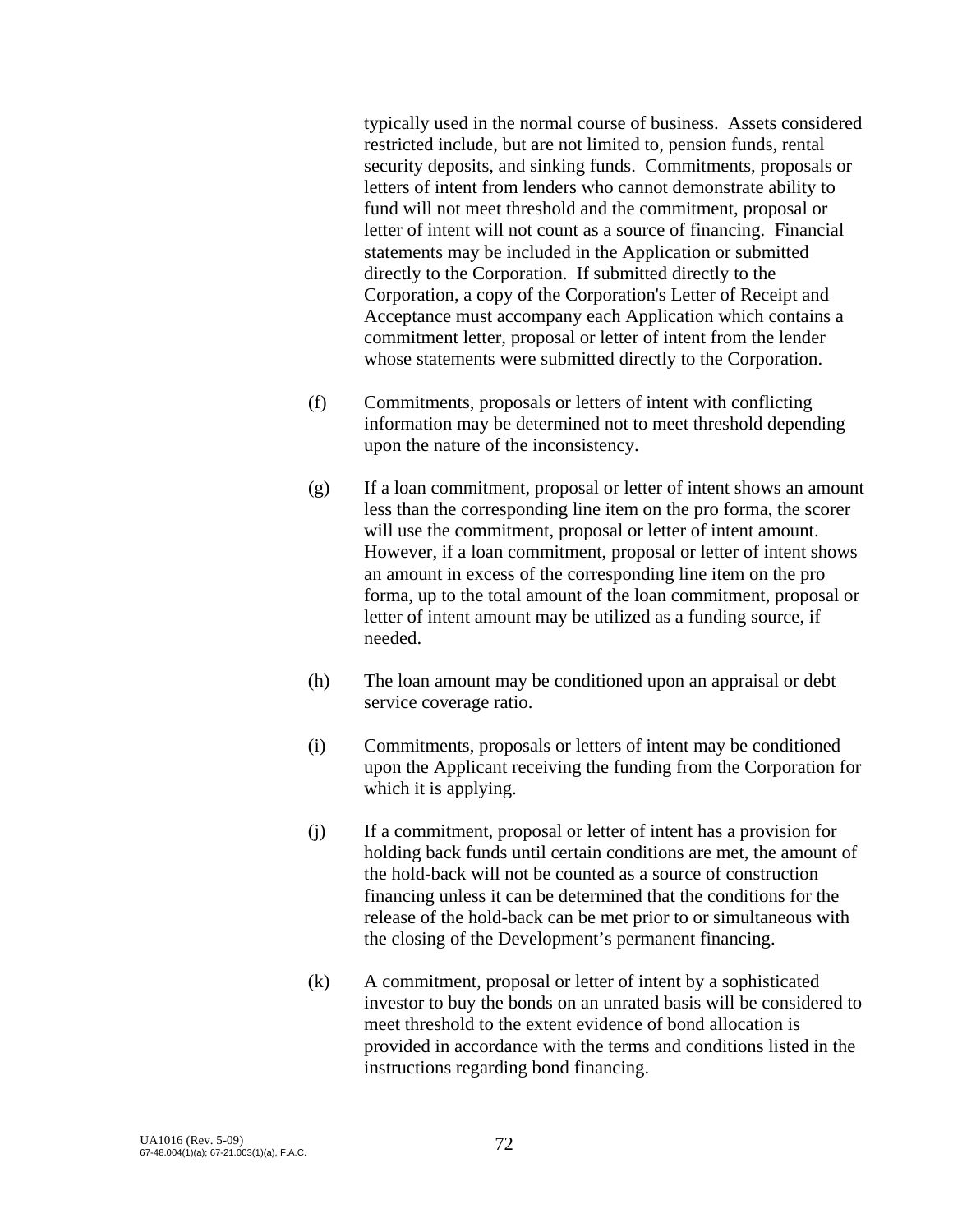(l) Grant funds are contributions to the Development, other than equity, which carry no repayment provision or interest rate. A firm commitment for grant funds will be considered a firm commitment for scoring purposes if the commitment is properly executed and, if applicable, evidence of ability to fund is provided.

#### 2. Syndication/HC Equity

 For the purpose of this Application, an equity commitment, proposal or letter of intent must include the following:

- (a) In order for a Housing Credit Syndication/Equity commitment, proposal or letter of intent to meet threshold it must:
	- Be executed by all parties, including the Applicant.
	- Be dated.
	- Include all terms and conditions of the commitment, proposal or letter of intent.
	- Specifically state the proposed amount to be paid for each Housing Credit dollar being purchased.
	- State the proposed capital pay-in schedule which must include the proposed amount of equity to be paid prior to or simultaneous with the closing of construction financing, and the proposed amount of equity to be paid prior to construction completion. It must expressly state the proposed equity amount, even if the amount is zero, along with the words "paid prior to or simultaneous with the closing of construction financing".
	- State the proposed equity amount to be paid prior to or simultaneous with the closing of construction financing that is at least 15 percent of the total proposed equity to be provided (the 15 percent criteria). There are two exceptions to the preceding sentence. First, if there is a firm bridge loan commitment, proposal or letter of intent within the equity commitment, proposal or letter of intent that provides for bridge loan proceeds that equal at least 15 percent of the amount of total proposed equity to be provided to be made available prior to or simultaneous with closing of construction financing, the 15 percent criteria will be met. Second, if there is a separate firm commitment, proposal or letter of intent for a bridge loan from either the equity provider, any entity that is controlled directly or indirectly by the equity provider, or a subsidiary of the equity provider's parent holding company, and the commitment, proposal or letter of intent explicitly proposes an amount to be made available prior to or simultaneous with the closing of construction financing that equals at least 15 percent of the total proposed equity to be paid stated in the equity commitment,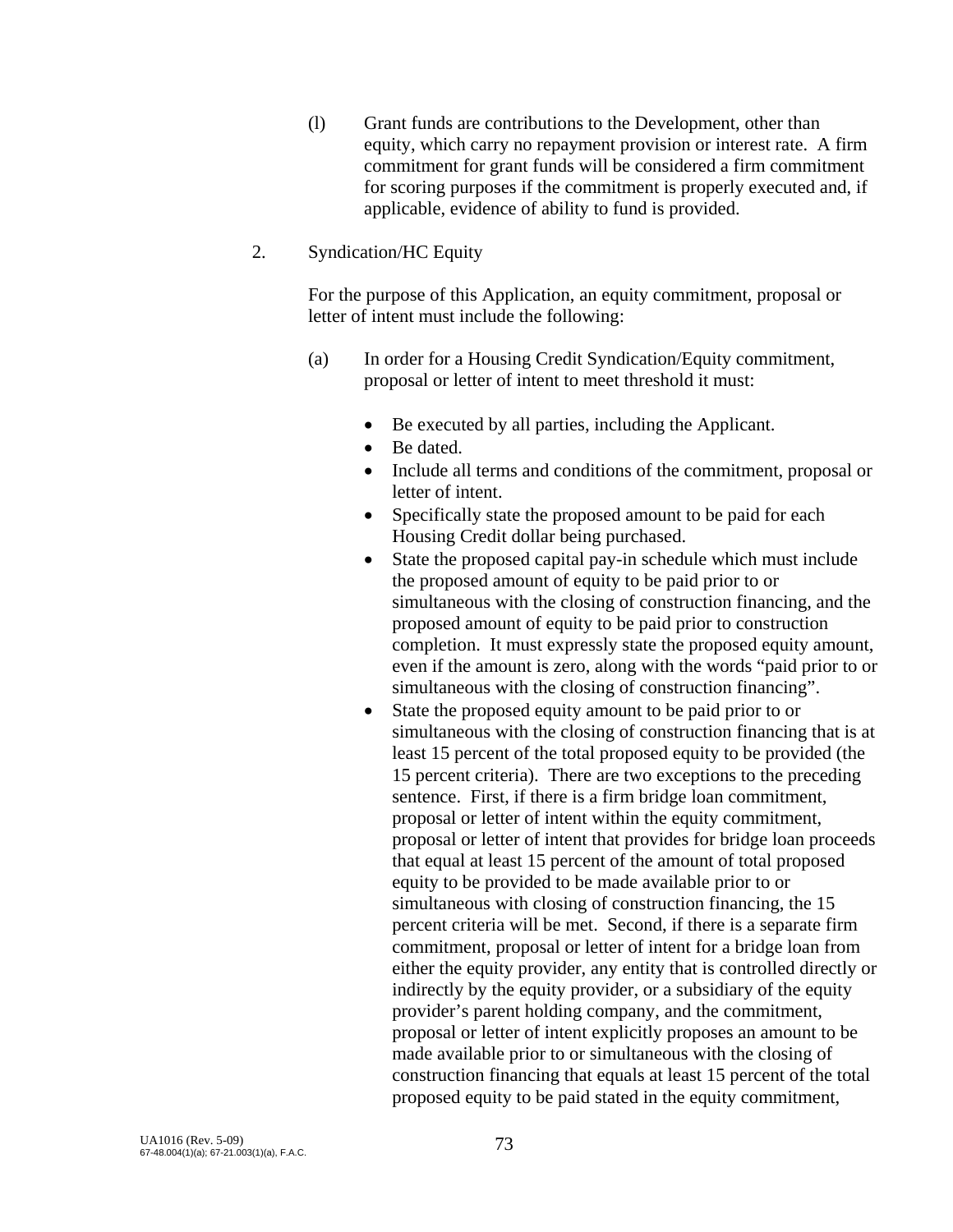proposal or letter of intent, the 15 percent criteria is met. Bridge loan commitments, proposals or letters of intent that are not within the equity commitment, proposal or letter of intent, though, must meet the criteria previously stated for debt financing with the exception that evidence of ability to fund does not have to be provided. The Applicant may include the proposed amount of the bridge loan as equity proceeds on the Construction or Rehabilitation Analysis and on the Permanent Analysis.

- State the anticipated amount of Housing Credit allocation.
- State the percentage of the anticipated amount of Housing Credit allocation being purchased.
- State the anticipated total amount of equity to be provided.
- State that the commitment, proposal or letter of intent does not expire before December 31, 2009.
- (b) The percentage of credits proposed to be purchased must be equal to or less than the percentage of ownership interest held by the limited partner or member.
- (c) If the limited partnership agreement or limited liability company operating agreement has closed, the closed agreement must be provided. To be counted as a firm source of financing the partnership agreement or operating agreement must expressly state the amount of funds to be paid prior to completion of construction by the equity provider or the Applicant must submit separate documentation, signed by the equity provider, expressly stating the amount of funds paid or to be paid prior to completion of construction.
- (d) If not syndicating/selling the Housing Credits, the owner's commitment to provide equity must be included. The commitment must include the following:
	- the total amount of equity; and
	- the pay-in schedule stating the amounts to be paid prior to or simultaneously with the closing of construction financing and the amounts to be paid prior to the completion of construction; and
	- the anticipated Housing Credit allocation.

 Important! If not syndicating/selling the Housing Credits, evidence of ability to fund must be provided as an exhibit to the Application. Additionally, in order for the commitment to meet threshold, 15 percent of the total equity being provided must be paid prior to or simultaneously with the closing of the construction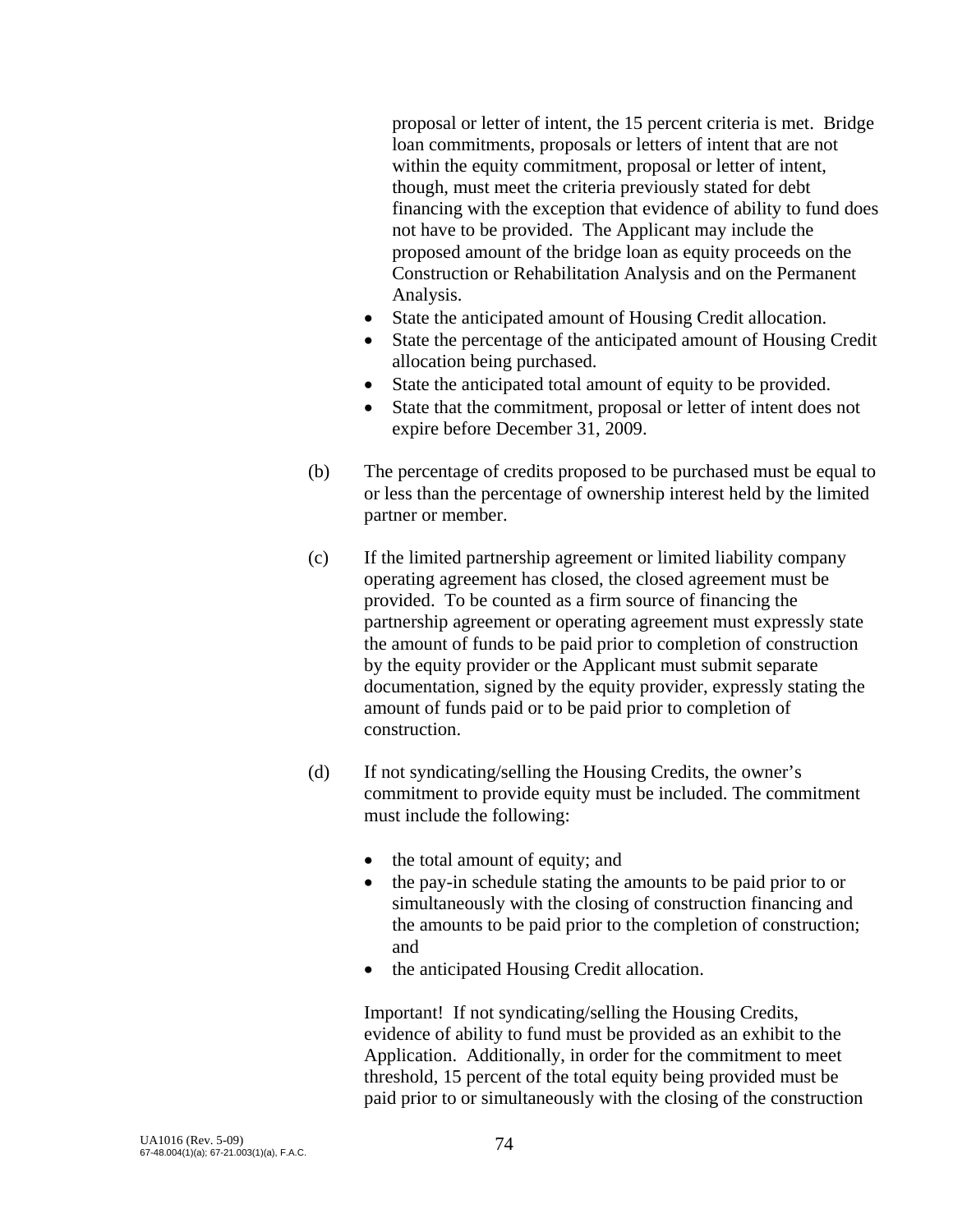financing. Proceeds from a bridge loan will NOT count toward meeting this requirement.

- (e) If the Development's location loses its DDA/QCT designation in the period between the Application Deadline and the date that signifies a day that is one week before the end of the cure period, any equity commitment, proposal or letter of intent for the Development provided to the Corporation on or before the Application Deadline will not meet threshold and a new equity commitment, proposal or letter of intent will need to be provided as a cure.
- (f) If the amount of Competitive Housing Credits requested is less than the anticipated amount of credit allocation stated in the equity/owner/syndication commitment, proposal or letter of intent, the commitment, proposal or letter of intent will not be considered a source of financing.
- 3. American Recovery and Reinvestment Act of 2009

 Funding provided by the American Recovery and Reinvestment Act of 2009 may be used to cover any financing shortfall for the purposes of this Application. However, Florida Housing makes no assurances or representations that such funding will be available to any Applicant.

 Except for anticipated funding from the American Recovery and Reinvestment Act of 2009, the Application requires complete information on all sources of Development funding, including any Developer contributions, and the proposed uses of those funds. All loans, grants, donations, syndication proceeds, etc., should be detailed in this Application.

# **THRESHOLD REQUIREMENTS**

Requirements to meet Threshold include:

- 1. None of the items described in Rule Chapters 67-21 and/or 67-48, F.A.C., has caused the rejection of the Application by the Corporation.
- 2. All applicable pages and exhibit forms of the Application must be completed.
- 3. The Applicant must submit one "Original Hard Copy" Application labeled "Original" and three photocopies of the "Original Hard Copy" Application. MMRB Applicants that will participate in the HUD Risk Sharing Program must submit one additional photocopy of the "Original Hard Copy" Application.
- 4. The Application must be submitted by the Application Deadline and be accompanied by the correct Application fee and, if applicable, the TEFRA fee.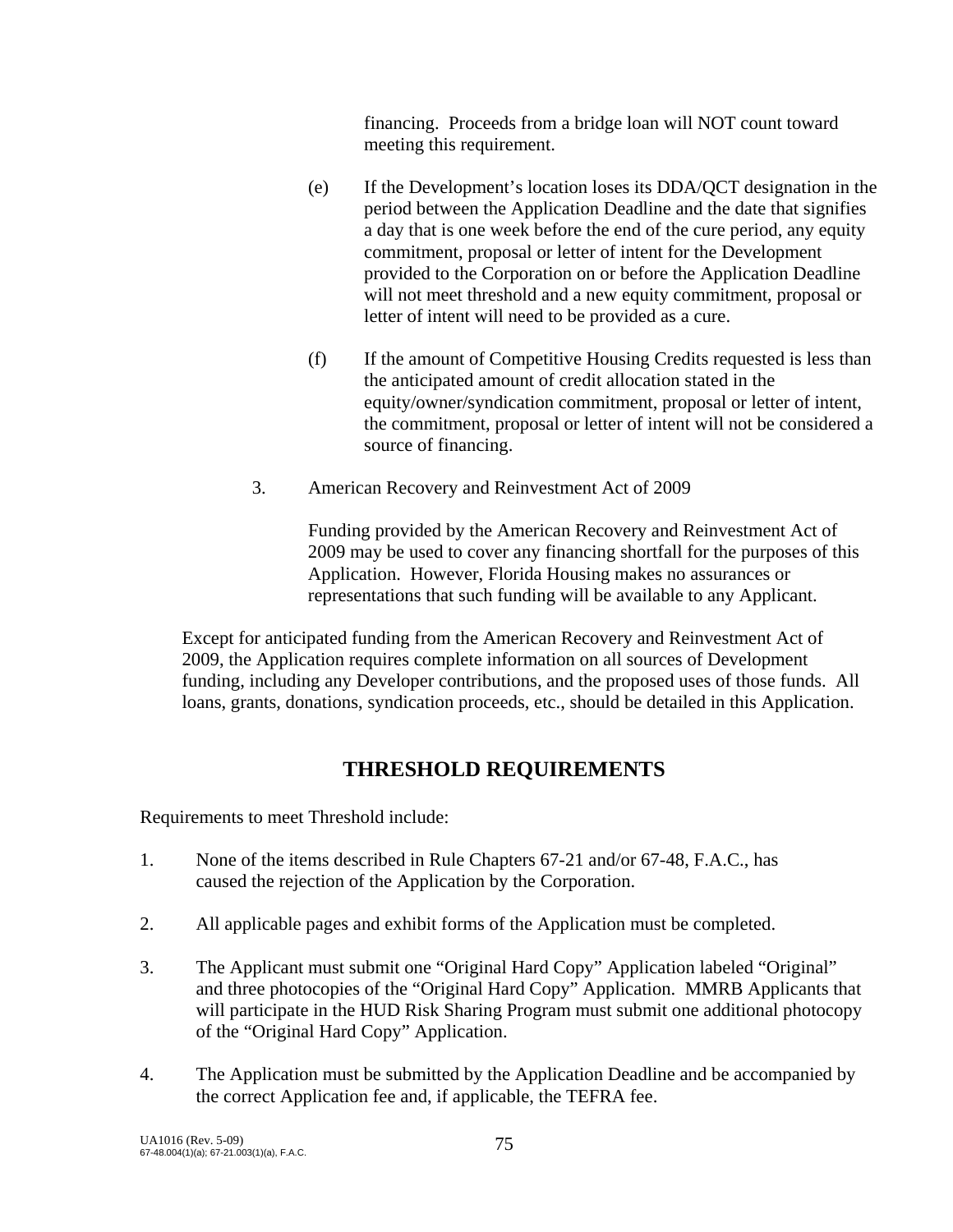- 5. The Application cannot be submitted on exhibit forms (other than the Declaration of Priority I Related Applications form) or pages that contain corrections or 'white-out' or have been scanned, imaged, retyped, or otherwise altered.
- 6. The Applicant must demonstrate that it is a legally formed entity eligible to do business in the state of Florida at the Application Deadline.
- 7. If the Applicant is a Non-Profit entity, the required documentation must be submitted.
- 8. Experience of the Development team must be demonstrated.
- 9. If the proposed Development consists of Scattered Sites, the required information for each site must be provided.
- 10. Ability to proceed must be demonstrated by submission of the required certifications or documentation, as the case may be, of status of site plan/plat approval, site control, infrastructure availability, zoning approval and environmental site assessment. Site plan approval/review or plat approval, as applicable, infrastructure and zoning must be in place as of the Application Deadline.
- 11. The Applicant must commit to applicable minimum set-aside required by program rules and federal regulations.
- 12. The following Applicants must commit to the applicable minimum ELI Set-Aside: Applicants requesting Competitive HC and Applicants with a Set-Aside Location A Development regardless of the funding requested.
- 13. The Applicant must select and qualify for one Demographic Commitment.
- 14. Financing documentation must reflect the following:
	- $\triangleright$  The total amount of monetary funds determined to be in commitments, proposals or letters of intent must equal or exceed uses; and
	- ¾ MMRB Applicants must provide the Credit Enhancer's Commitment or Bond Purchaser's Letter of Interest.
- 15. Request amount(s) may not exceed program limits. HOME Applicants must demonstrate that the request amount does not exceed the maximum allowable HOME Rental Subsidy Limit set by the Corporation.
- 16. HOME Applicants must provide the following:
	- $\triangleright$  All documentation required by the Uniform Relocation Act, if applicable;
	- $\triangleright$  Evidence of certification of consistency with Consolidated Plan;
	- $\triangleright$  Contractor Certification regarding debarment and suspension; and
	- $\triangleright$  Lead-based paint documentation, if applicable.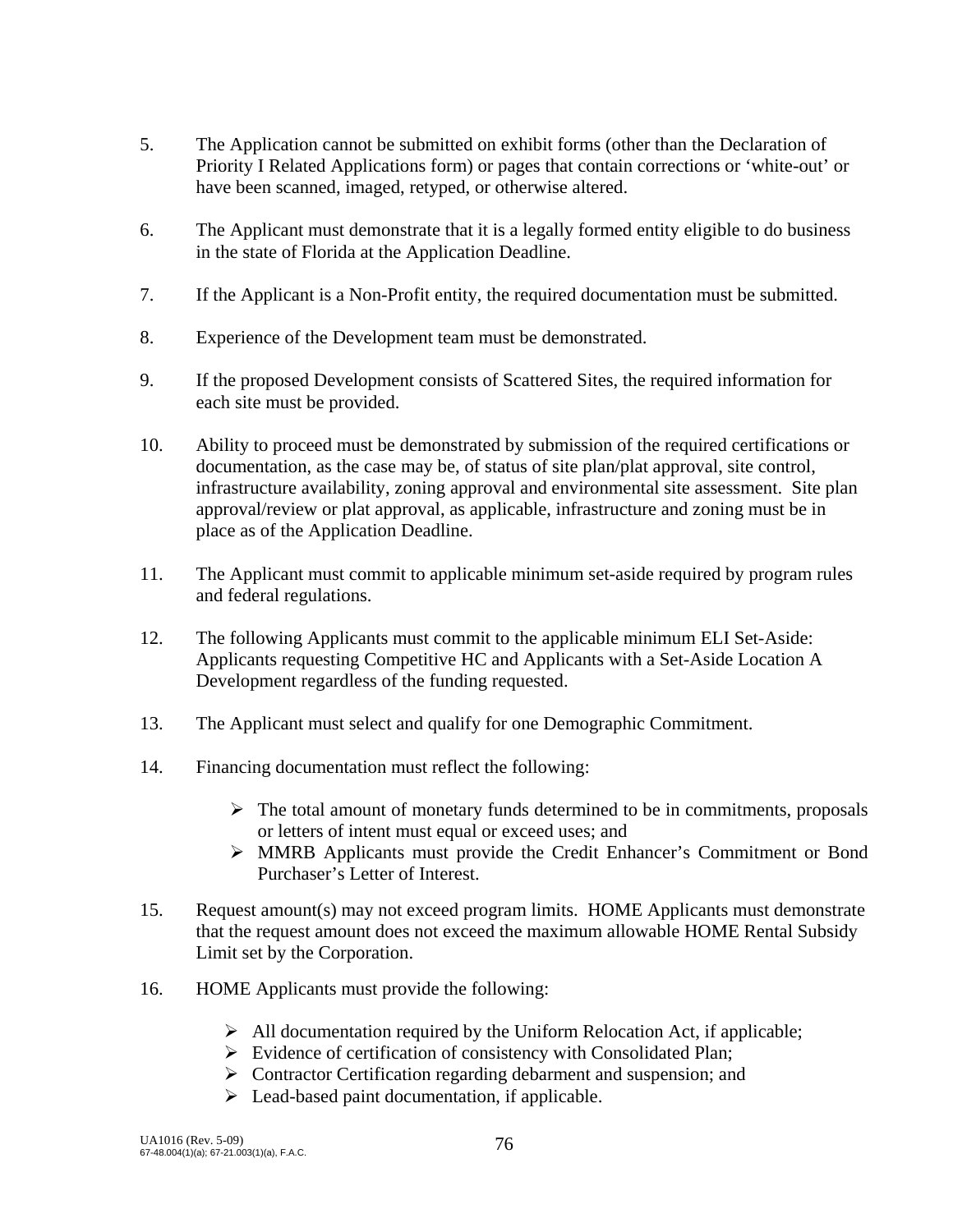- 17. Applicants for non-competitive HC, by virtue of having received Local Government Tax-Exempt Mortgage Revenue Bonds, must achieve a total HC Application score equal to or greater than 50 points.
- 18. Other items specifically designated "Threshold" in the Universal Application Package.

## **RANKING AND SELECTION CRITERIA**

#### **A. Applications for HOME Only:**

- 1. Each Application Received by the Application Deadline will be assigned an Application number.
- 2. Lottery Numbers

Each Application that is assigned an Application number will receive a lottery number at or prior to the issuance of final scores. Lottery numbers will be assigned by having the Corporation's internal auditors run the total number of assigned Application numbers through a random number generator program.

3. Funding of Applications

 All Applications will be scored and then ranked in order of their scores provided all threshold requirements have been met as identified in the Universal Application Threshold Requirements.

 Funds will be allocated to qualified CHDO Applications in order of ranking, until 15 percent of the available funds have been allocated in accordance with Rule 67- 48.014, F.A.C. Any CHDO Application funded with Competitive HC and HOME funds to meet the HC Homeless goal during the ranking of the Competitive HC Applications will count toward meeting the CHDO set-aside. The remaining funds will then be allocated to Applications for proposed Developments in order of ranking. CHDO Applications not chosen for funding under the CHDO setaside may compete with all other Applications for non-CHDO designated funds.

4. Tie-breakers

Tie-breakers will be applied to Applications with tied scores in the order listed below, as necessary for making tentative funding selections. For the purpose of this tie breaker, "non-profit" is not as defined in Rule Chapter 67-48, F.A.C. An Applicant or Developer whose general partner is 100 percent non-profit is not considered 100 percent non-profit unless all partners are 100 percent non-profit.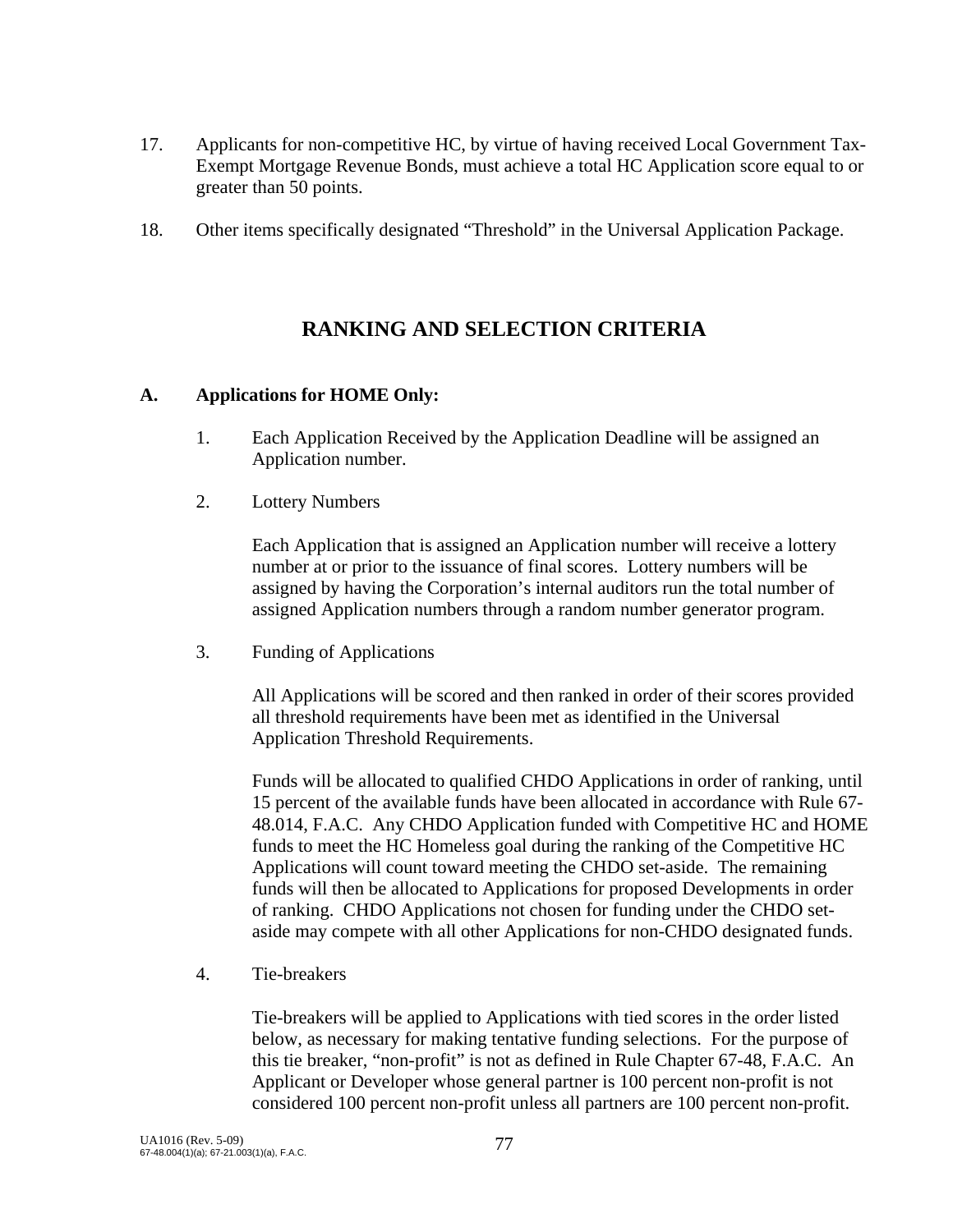In addition, for purposes of this provision, a limited liability company will not be considered a non-profit unless all of its members are 100 percent non-profit.

- a. Preference will be given to a proposed Development located in a nonentitlement area.
- b. Preference will be given to the Application from an Applicant that is 100 percent non-profit and 100 percent of the Developer fee will go to the nonprofit entity.
- c. Preference will be given to an Application which will use the smaller percentage of HOME Rental funds compared to the Total Development Cost. If the Total Development Cost on the Development Cost Pro Forma is revised during the scoring process, either by the Corporation or by the Applicant as provided in Rule Chapter 67-48.004, F.A.C., the Corporation will use the lesser of the original amount or the revised amount for purposes of this provision. An Application will be deemed to have the higher percentage of HOME funds as a percentage of Total Development Cost if the Applicant failed to provide a Total Development Cost on the Development Cost Pro Forma submitted for preliminary scoring. This tiebreaker will not be applied when considering two or more tied Applications if such tied Applications failed to provide a Total Development Cost on the Development Cost Pro Forma submitted for preliminary scoring.
- d. Preference will be given to the Application from an Applicant that is 100 percent non-profit and has both a for-profit Developer and a non-profit Developer, where at least 50 percent of the Developer fee is to be paid to the non-profit Developer.
- e. Preference will be given to an Application with a larger percentage of additional Home-Assisted Units (rounded to two decimal places) compared to total units.
- f. Preference will be given to an Application providing a larger percentage of Match.
- g. Lottery Preference will be given to the Application with the lowest lottery number.
- 5. HOME Program Provisions

 A HOME Application will not be funded if there are not enough funds available to fund at least 75 percent of the Application's Home request amount. In the event that an Application is not funded for this reason, a lower ranked eligible Application will be considered for funding.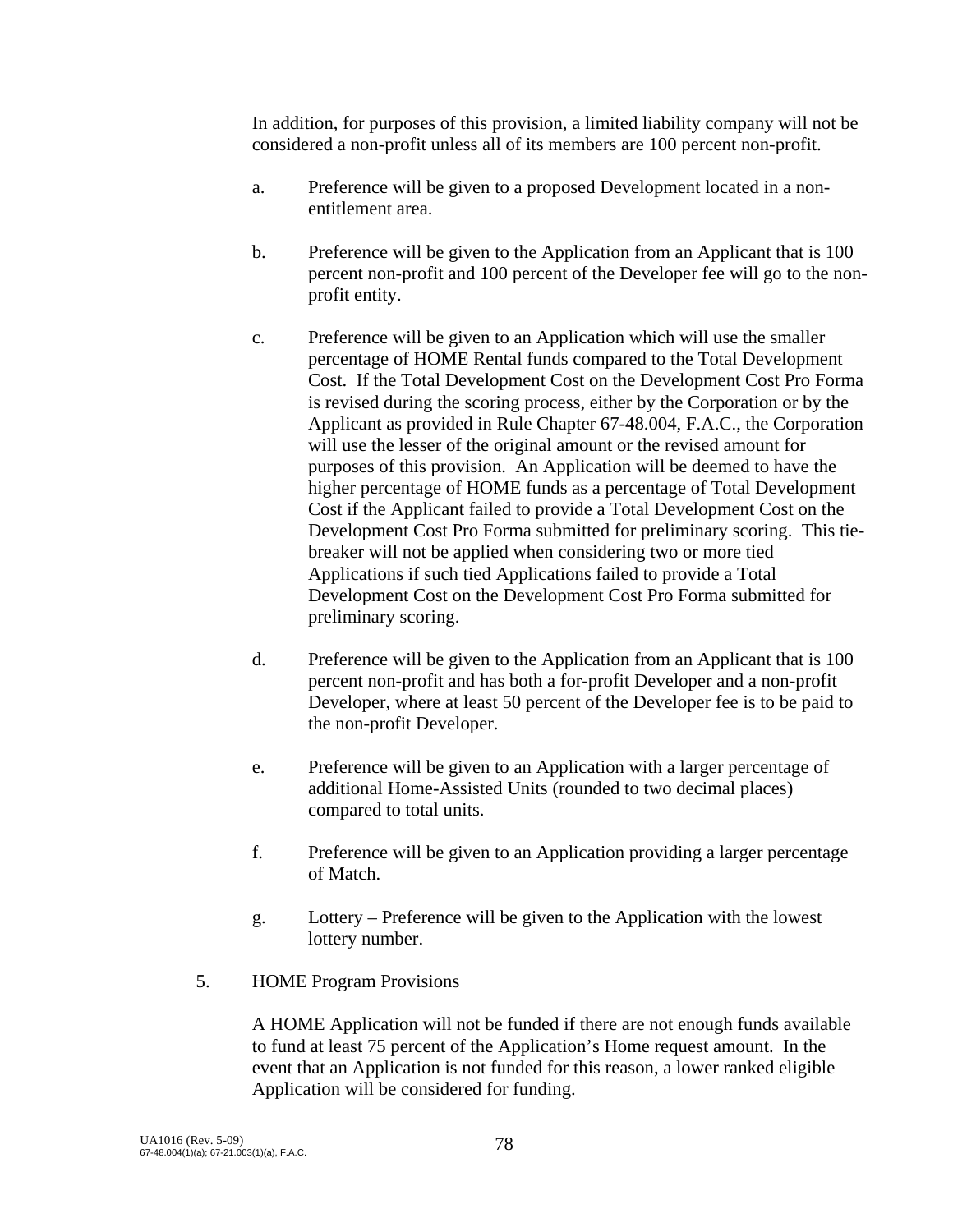6. HOME funding available after final ranking, whether CHDO or non-CHDO funding, will be allocated to the last Application funded if it received only a portion of the total HOME funding requested. Then the next highest ranking unfunded Application will be funded. If at any point during this time remaining funding is insufficient to provide 75 percent of the request amount of the highest ranked Application, the subject Application will not be funded and no lower ranked Application will be funded. Any remaining funds may be allocated in a Supplemental Application Cycle or as the Board deems appropriate.

#### **B. Applications for Competitive HC and Competitive HC/HOME:**

The following does not apply to non-competitive HC only Applications; however, noncompetitive HC only Applicants must receive 50 points or more, which points will not include any tie-breaker points, to be eligible for an allocation of non-competitive HC.

- 1. Each Application Received by the Application Deadline will be assigned an Application number.
- 2. Lottery Numbers

Each Application that is assigned an Application number will receive a lottery number at or prior to the issuance of final scores. Lottery numbers will be assigned by having the Corporation's internal auditors run the total number of assigned Application numbers through a random number generator program. The Corporation's internal auditors will verify the accuracy of the procedures for assigning lottery numbers.

3. Group A and Group B Leveraging Classifications

Each Application Received on or before the Application Deadline, including any Application that is withdrawn by the Applicant after the Application Deadline but excluding any Application withdrawn prior to the Application Deadline, will be classified into one of two groups based on leveraging: Group A or Group B. Applications will be classified in Group A or Group B as follows:

a. The Applications will be divided into two (2) separate lists, those deemed by the Corporation to be Priority I Applications and those deemed by the Corporation to be Priority II Applications, with the Applications placed on each separate list in ascending order beginning with the Application that has the lowest amount of total Corporation funding per set-aside unit and ending with the Application on each list that has the highest amount of total Corporation funding per set-aside unit. The total number of set-aside units for each Application will be computed by multiplying the total number of units within the proposed Development by the highest Total Set-Aside Percentage the Applicant committed to as stated in the last row of the set-aside breakdown chart for the program(s) applied for in the Set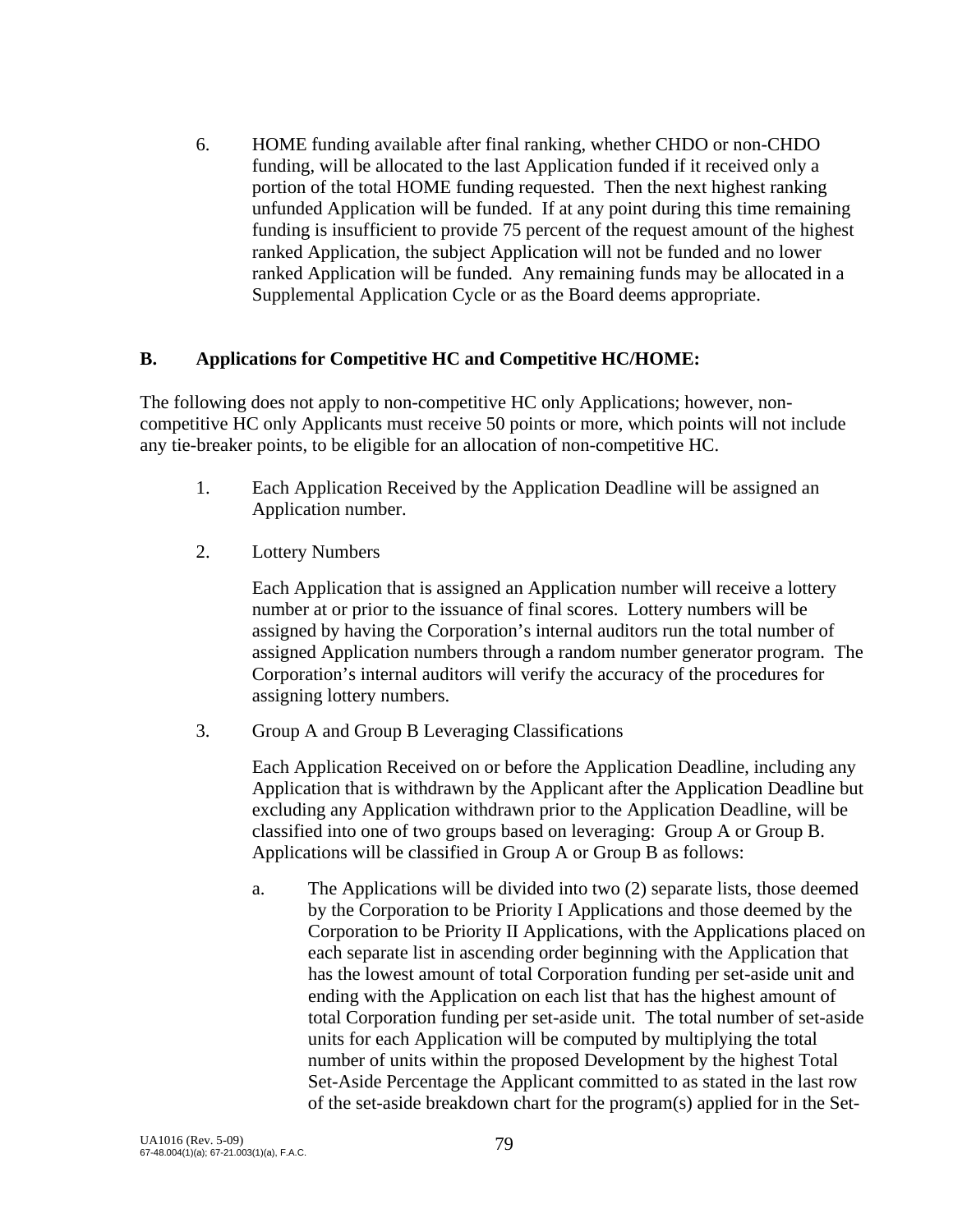Aside Commitment section of the Application. Results that are not a whole number will be rounded up to the next whole number. If an Application's funding request exceeds the maximum allowed, the Corporation will use the maximum funding request allowed when classifying the Applications into Groups A and B. Total Corporation funding will be determined by adding the following applicable funding sources, as stated in the Funding section of the Application:

- (1) Competitive HC request amount. If the Development is not located in a DDA or QCT and the Applicant selected and qualified for the Elderly, Farmworker/Commercial Fishing Worker or Family Demographic Commitment at Part III.D. of the Application, the HC request amount will be multiplied by 7.5. If the Development is located in a DDA or QCT and/or the Applicant selected and qualified for the Homeless Demographic Commitment at Part III.D of the Application, the HC request amount will be multiplied by 7.5 and that product will be multiplied by .7692.
- (2) Other FHFC funding. For purposes of classifying Applications in Groups A and B, PLP and HOME funding will not be considered FHFC funds.

In addition, if the proposed Development meets all of the following requirements, the total Corporation funding amount will be multiplied by  $63:$ 

- located in a Large County, and
- Applicant selected the High-Rise Development Design, and
- Applicant selected the New Construction Development Category, and
- the Applicant selected and qualified as an Urban In-Fill Development.

or, if the proposed Development meets all of the following requirements, the total Corporation funding amount will be multiplied by .785:

- located in a Large County, and
- Applicant selected the Mid-Rise with Elevator (a building comprised of 5 or 6 stories) Development Type and at least 90 percent of the total units are in these Mid-Rise building(s), and
- Applicant selected the New Construction Development Category, and
- the Applicant selected and qualified as an Urban In-Fill Development.

 The total number of Applications on each separate list will be multiplied by 80 percent and the resulting figure will be rounded up to the next whole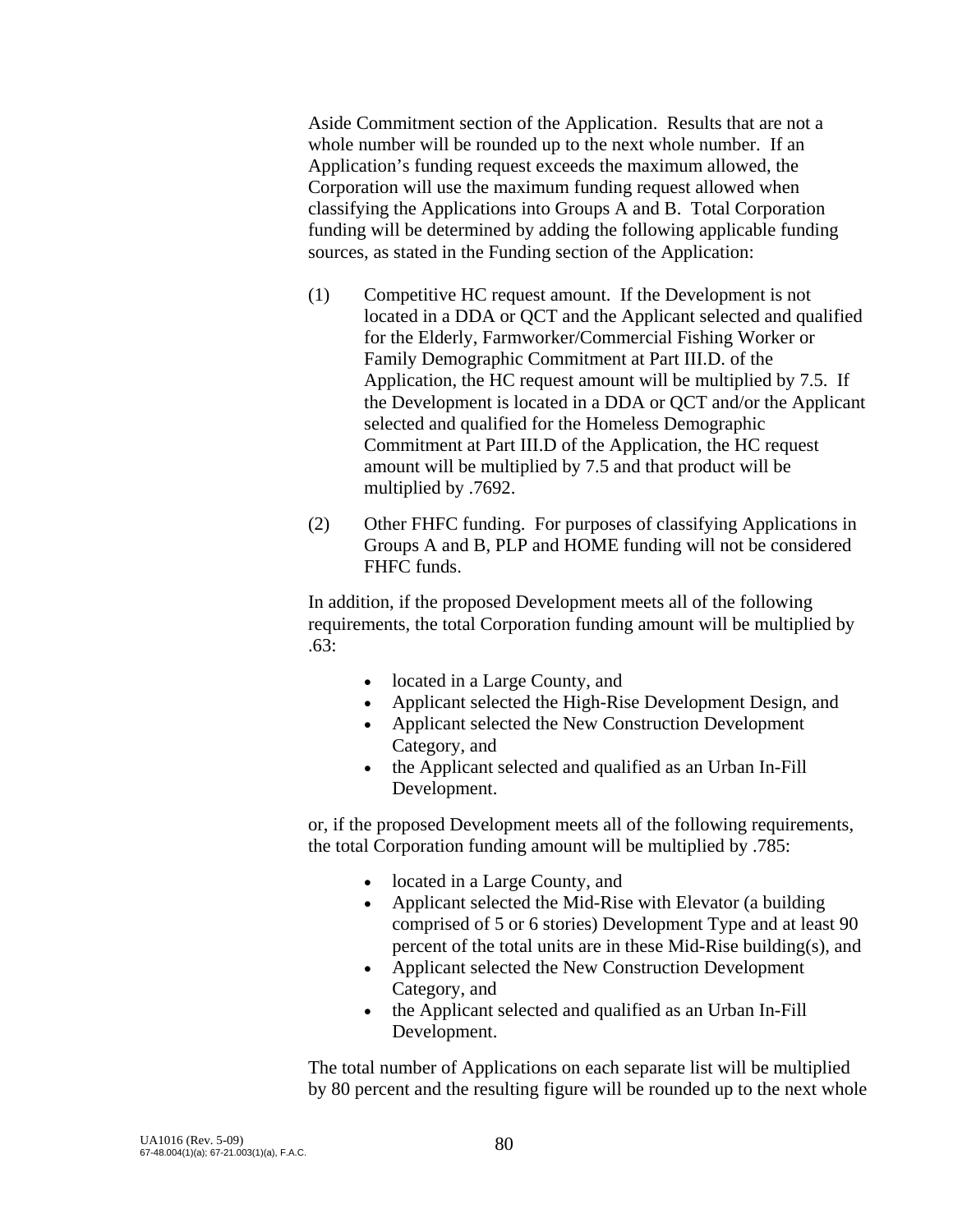number (the resulting figure after rounding will be referred to as the "80/20 Cut-Off"). A line will be drawn on each separate list below the Application whose place on the list is equal to the 80/20 Cut-Off. If any Application(s) below the line has the same total Corporation funding request per set-aside unit as the Application immediately above the line, the line will be moved to a place immediately below this Application(s). The total Corporation funding per set-aside unit for the Application immediately above the line will then be multiplied by 1.10 (the resulting figure dollar amount will be referred to as the "Leveraging Cut-Off"). A new line will be drawn on the list below the Application whose Corporation funding request per set-aside unit amount is the closest figure on the list to the Leveraging Cut-Off without going over. If any Application(s) below the line has the same total Corporation funding request per set-aside unit amount as the Application immediately above the line, the line will be moved to a place immediately below this Application(s). On each separate list, the Applications above the line will be classified as Group A and the Applications below the line will be classified as Group B.

- b. Group A and Group B classifications will be used for tie-breakers as more fully described below in the Tie-breakers section of these instructions.
- 4. Groups 1, 2 & 3 Total Score Classifications

Immediately following the Board's actions on informal appeals, eligible Applications will be classified in three groups based on the total score of each eligible Application: Group 1, Group 2 and Group 3. For purposes of this classification, eligible Application means an Application that satisfied all threshold requirements, regardless of the Application's total score, and has not withdrawn its Application. Group 1, Group 2 and Group 3 classifications will not be affected by any actions after this determination. Eligible Applications will be classified in Group 1, Group 2 or Group 3 as follows:

- a. Eligible Applications will be listed in descending order beginning with the Application that has the highest total score and ending with the Application that has the lowest total score. Total score means the amount of points awarded to the Application, excluding any tie-breaker points.
- b. The total number of eligible Applications will be multiplied by 75 percent and the resulting figure will be rounded up to the next whole number (such resulting figure after rounding is referred to as the "Total Score Cut-Off"). A line will be drawn below the Application whose place on the list is equal to the Total Score Cut-Off. If any Application(s) below the line has the same total score as the Application immediately above the line, the line will be moved to a place immediately below this Application(s). The group of Applications above the line will be classified as Group 1. Group 2 will consist of the eligible Applications with a total score equal to or greater than 64 but which are not included in Group 1. When the eligible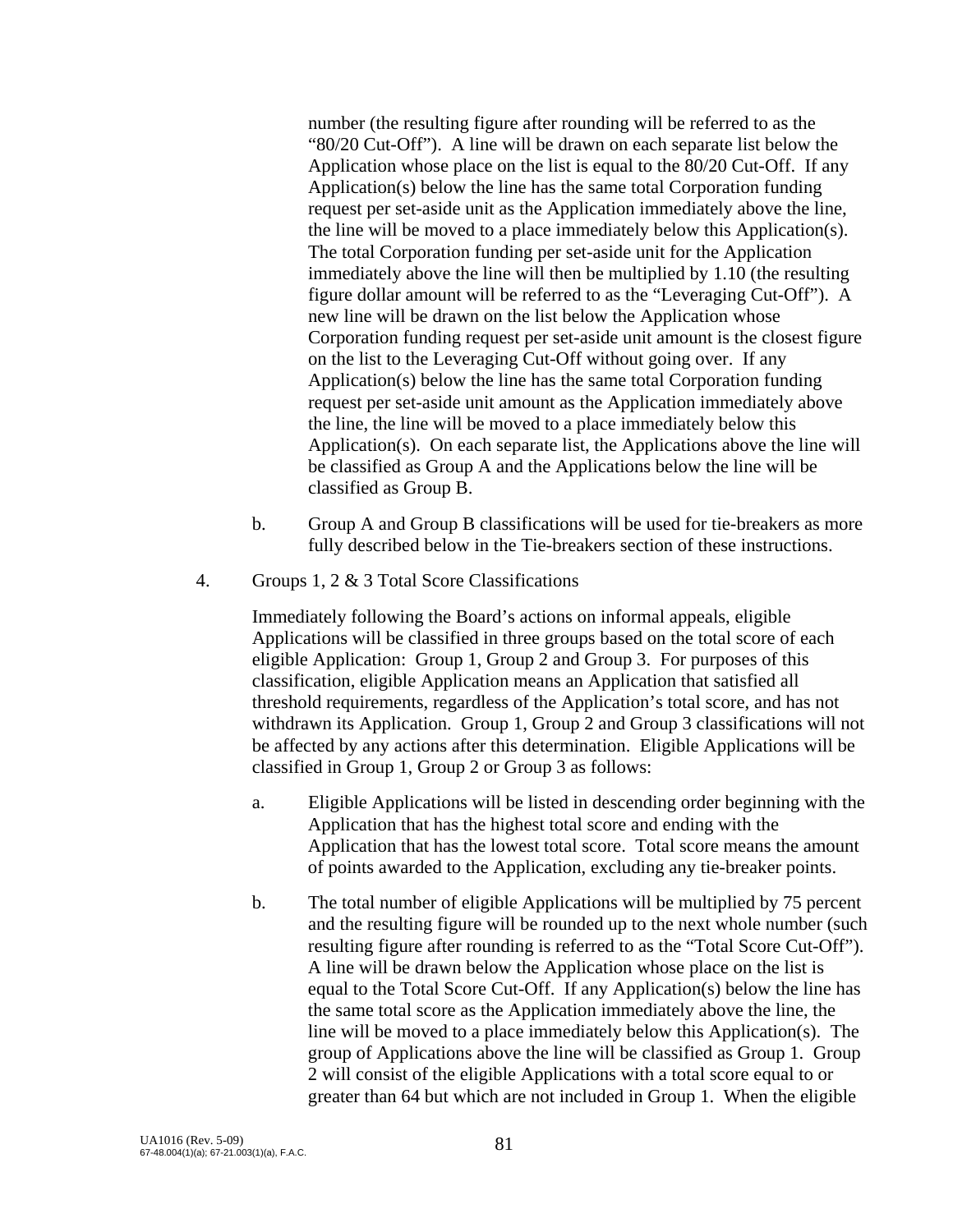Applications for Group 1 are determined, if Group 1 contains every eligible Application that achieved a total score equal to or greater than 64 points, then there will be no Group 2. Applications in Group 3 will consist of eligible Applications that are not included in Group 1 or Group 2.

- c. Unless otherwise provided in the Universal Application Instructions, Applications in Group 1 will be considered for funding first and if funds remain after funding all Group 1 Applications that can be funded, the Applications in Group 2 will be considered for funding. No Applications in Group 3 will be considered for funding except when necessary to meet the Competitive HC Non-Profit goal as provided in the Competitive HC Goals section of these instructions.
- 5. Priority I and II Classifications

An Application will be deemed a Priority I Application if it meets the criteria outlined in Part I.B. of the Instructions and if the Application is classified as a Group 1 Application. If these conditions are not met, the Application will be deemed a Priority II Application for purposes of ranking. Unless otherwise provided, Priority I Applications will be considered for funding first and if funds remain after funding all eligible Priority I Applications in each set-aside that can be funded, the Priority II Applications in that set-aside will be considered for funding. When implementing each Competitive HC goal, if the goal has not been previously met and if there is not an eligible Priority I Application that can meet the goal, then a Priority II Application that can meet the goal will be considered for funding.

6. Tie-breakers

Tie-breakers will be applied to Applications with tied scores in the following order, as necessary for making tentative funding selections:

- a. Leveraging An Application in Group A will receive preference over an Application in Group B.
- b. Proximity to services and to Developments on the FHFC Development Proximity List serving the same demographic group - Preference will be given to the Application with the highest tie-breaker score in the Proximity section of the Application.
- c. Ability to Proceed Preference will be given to the Application with the highest tie-breaker score in the Ability to Proceed section of the Application.
- d. Lottery Preference will be given to the Application with the lowest lottery number.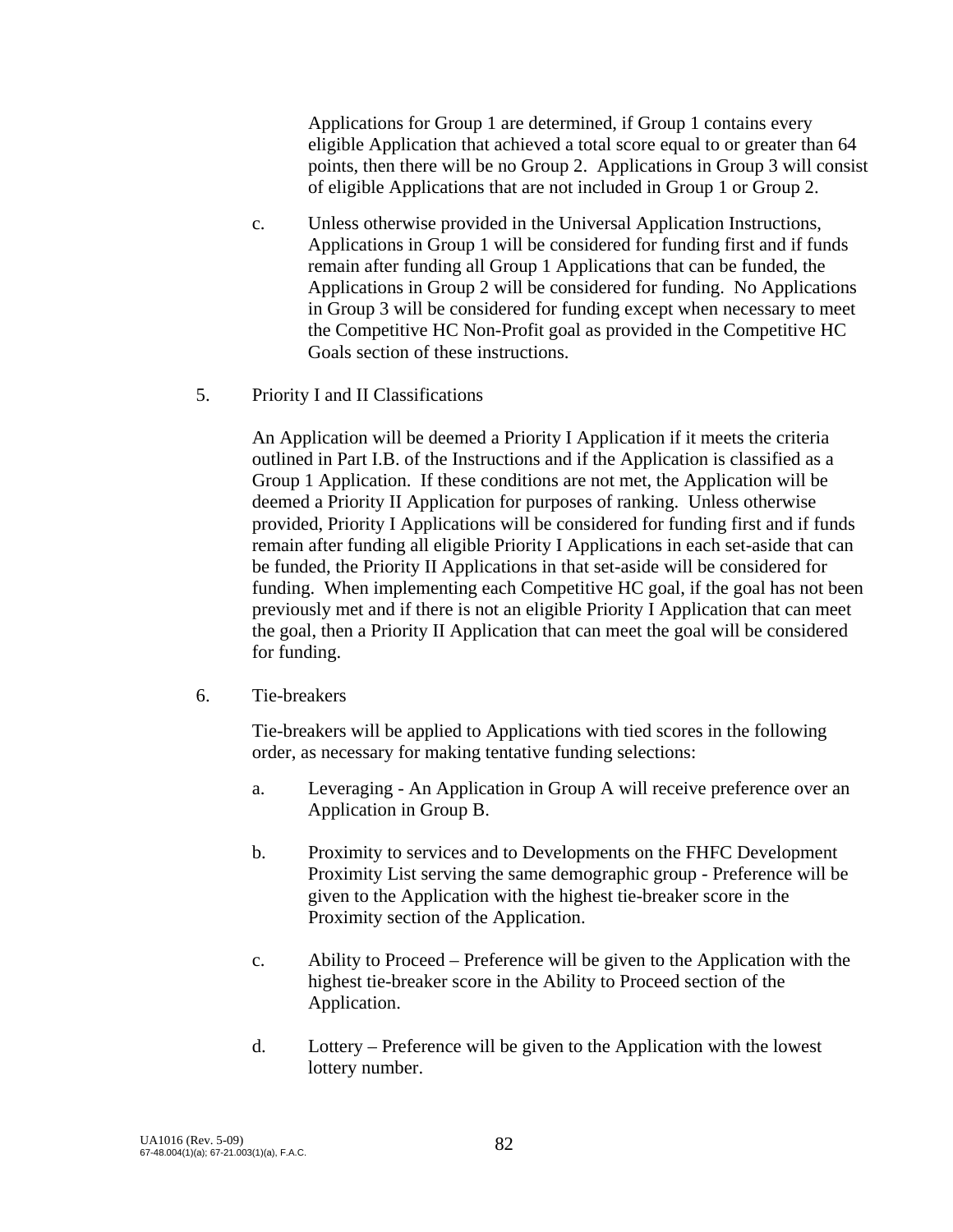#### 7. Set-Aside Unit Limitation (SAUL)

 The county categories are grouped based on the 2007 Florida Statistical Abstract population figures, as follows:

| Large                        | Medium                   | Small                   |
|------------------------------|--------------------------|-------------------------|
| $LL = 2$ million or more     | $ML = 250,001 - 824,999$ | $SL = 50.001 - 100.000$ |
| $LM = 1.500.001 - 1.999.999$ | $MS = 100,001 - 250,000$ | $SM = 20.001 - 50.000$  |
| $LS = 1,000,000 - 1,500,000$ |                          | $SS =$ up to 20,000     |
| $LVS = 825,000 - 999,999$    |                          |                         |
|                              |                          |                         |

| County<br><b>Groups</b> | County              | <b>Set-Aside</b><br>Unit<br>Limitation | County<br><b>Groups</b> | County            | <b>Set-Aside</b><br>Unit<br>Limitation |
|-------------------------|---------------------|----------------------------------------|-------------------------|-------------------|----------------------------------------|
| LL                      | Miami-Dade          | 300                                    | SL                      | Columbia          | 100                                    |
| ${\rm LM}$              | <b>Broward</b>      | 225                                    |                         | Flagler           |                                        |
| LS                      | Hillsborough        | 125                                    |                         | Highlands         |                                        |
|                         | Orange              |                                        |                         | Jackson           |                                        |
|                         | Palm Beach          |                                        |                         | Monroe            |                                        |
|                         |                     |                                        |                         | Nassau            |                                        |
| LVS                     | Duval               | 100                                    |                         | Putnam            |                                        |
|                         | Pinellas            |                                        |                         | Sumter            |                                        |
|                         |                     |                                        |                         | Walton            |                                        |
|                         |                     |                                        |                         | Florida Keys Area | $180*$                                 |
| ML                      | <b>Brevard</b>      | $\overline{100}$                       | SM                      | <b>Baker</b>      | 100                                    |
|                         | Collier             |                                        |                         | <b>Bradford</b>   |                                        |
|                         | Escambia            |                                        |                         | DeSoto            |                                        |
|                         | Lake                |                                        |                         | Gadsden           |                                        |
|                         | Lee                 |                                        |                         | Hardee            |                                        |
|                         | Leon                |                                        |                         | Hendry            |                                        |
|                         | Manatee             |                                        |                         | Levy              |                                        |
|                         | Marion              |                                        |                         | Okeechobee        |                                        |
|                         | Osceola             |                                        |                         | Suwannee          |                                        |
|                         | Pasco               |                                        |                         | Taylor            |                                        |
|                         | Polk                |                                        |                         | Wakulla           |                                        |
|                         | St. Lucie           |                                        |                         | Washington        |                                        |
|                         | Sarasota            |                                        |                         |                   |                                        |
|                         | Seminole            |                                        |                         |                   |                                        |
|                         | Volusia             |                                        |                         |                   |                                        |
| <b>MS</b>               | Alachua             | $\overline{100}$                       | $\overline{\text{SS}}$  | Calhoun           | $\overline{75}$                        |
|                         | Bay                 |                                        |                         | Dixie             |                                        |
|                         | Charlotte           |                                        |                         | Franklin          |                                        |
|                         | Citrus              |                                        |                         | Gilchrist         |                                        |
|                         | Clay                |                                        |                         | Glades            |                                        |
|                         | Hernando            |                                        |                         | Gulf              |                                        |
|                         | <b>Indian River</b> |                                        |                         | Hamilton          |                                        |
|                         | Martin              |                                        |                         | Holmes            |                                        |
|                         | Okaloosa            |                                        |                         | Jefferson         |                                        |
|                         | St. Johns           |                                        |                         | Lafayette         |                                        |
|                         | Santa Rosa          |                                        |                         | Liberty           |                                        |
|                         |                     |                                        |                         | Madison           |                                        |
|                         |                     |                                        |                         | Union             |                                        |

\* This SAUL will apply only to Applicants that selected and qualified for the Florida Keys Area in the Designation section of this Application, and only when such Applications are being considered for funding from the Competitive HC Florida Keys Area Special Set-Aside.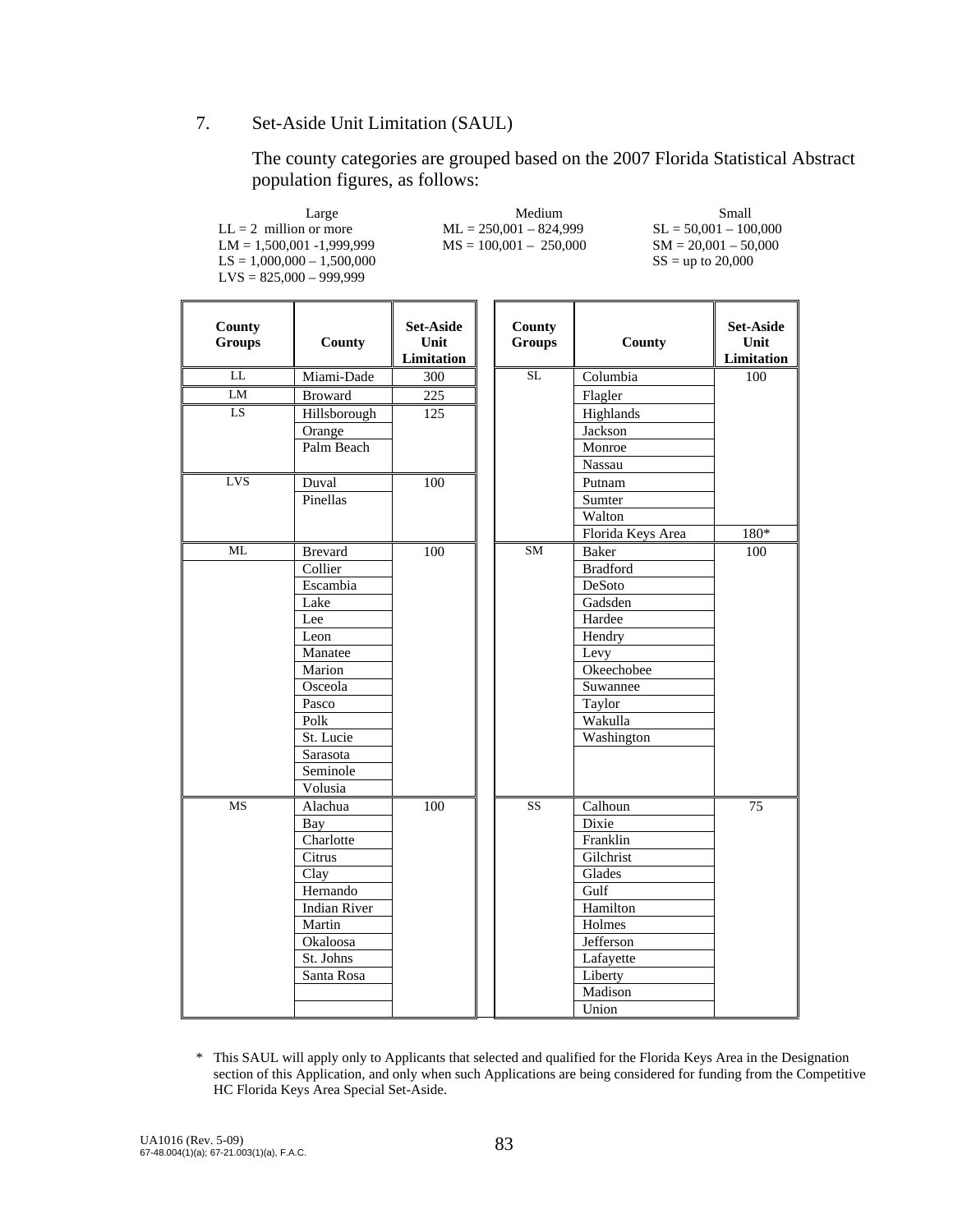- a. The above chart represents the SAUL for each county. When an Application is selected for tentative funding, the total number of set-aside units committed to in that Application will be credited toward meeting the SAUL for the county in which the proposed Development is located. The total number of set-aside units for each Application will be computed by multiplying the total number of units within the proposed Development by the highest Total Set-Aside Percentage the Applicant committed to as stated in the last row of the set-aside breakdown chart for the program(s) applied for in the Set-Aside Commitment section of the Application. Results that are not a whole number will be rounded up to the next whole number.
- b. A county's SAUL is met in the following circumstances:
	- (1) If the number of set-aside units credited toward the county's SAUL is zero at the time an Application for a Development located in that county is considered for tentative funding and the Applicant committed to a total number of set-aside units that equals or exceeds the county's SAUL, then when that Application is selected for tentative funding, the county's SAUL will be met; or
	- (2) If the number of set-aside units credited toward the county's SAUL is not zero at the time an Application for a Development located in that county is considered for tentative funding, but the SAUL has not been met, and the next Application to be considered for tentative funding committed to a total number of set-aside units that when added to the number of set-aside units already credited toward the county's SAUL would be equal to or greater than the SAUL but the total number of set-aside units credited would not exceed 150 percent of the SAUL, then when that Application is selected for tentative funding, the county's SAUL will be met; or
	- (3) If the number of set-aside units credited toward the county's SAUL is not zero at the time an Application for a Development located in that county is considered for tentative funding, but the SAUL has not been met, and the Applicant committed to a total number of set-aside units that when added to the number of set-aside units already credited toward the county's SAUL would exceed 150 percent of the SAUL, then the county's SAUL will be deemed to be met without that Application being selected for tentative funding.

 Examples of SAUL being met when a county has a SAUL of 100 set-aside units: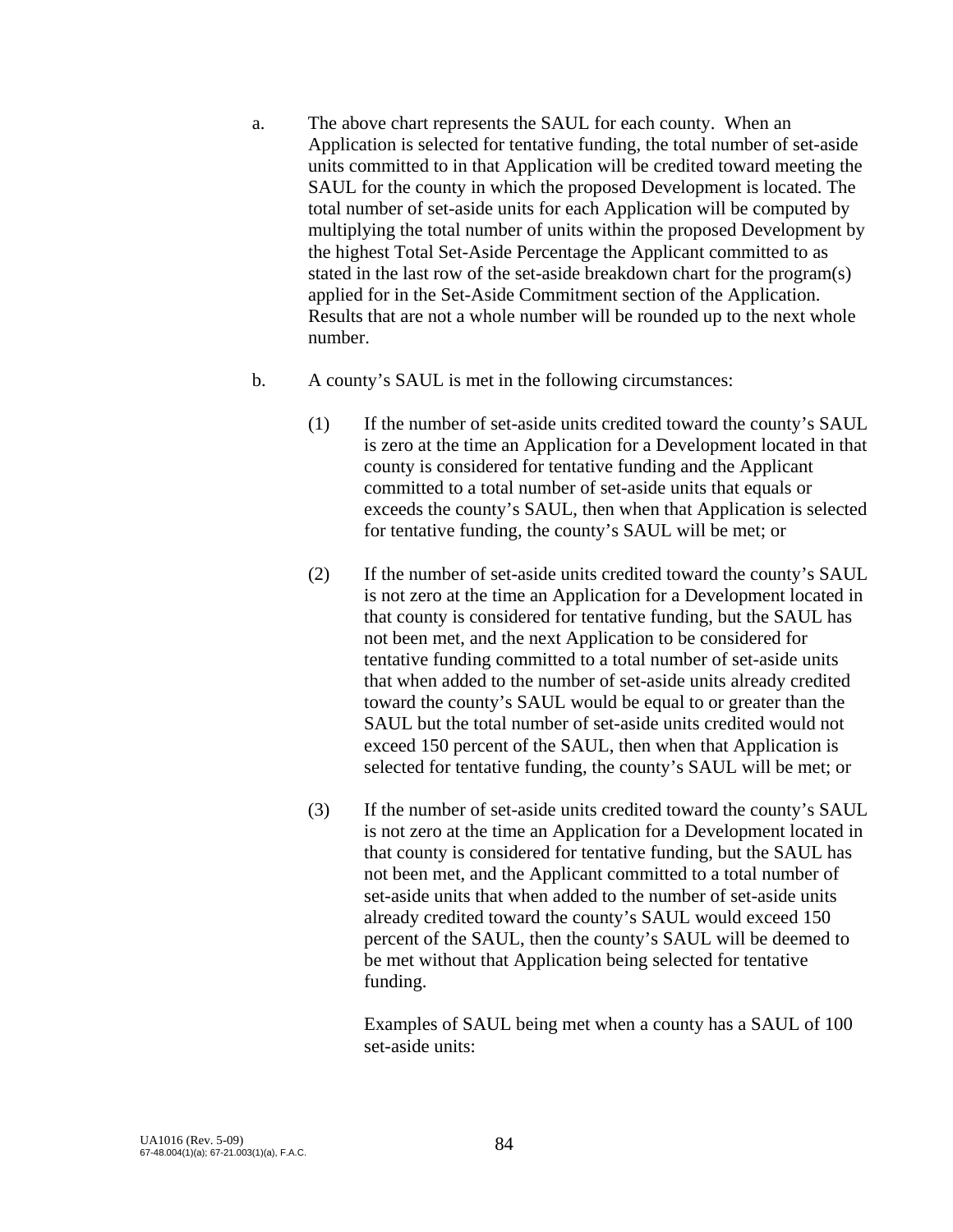- (a) The number of set-aside units credited toward the county's SAUL is zero, and an Application for a Development located in that county that committed to 200 set-aside units is selected for tentative funding.
- (b) There are 60 set-aside units credited toward meeting the county's SAUL and an Application for a Development located in that county that committed to 80 set-aside units is selected for tentative funding.
- (c) There are 60 set-aside units credited toward meeting the county's SAUL and an Application for a Development located in that county that committed to 100 set-aside units is the next Application considered for tentative funding. The county will be deemed to have met its SAUL without that Application being selected for tentative funding.
- (d) There are 60 set-aside units credited toward meeting the county's SAUL and two Applications for Developments located in that county that committed to 100 set-aside units and 60 set-aside units, respectively, are the next two highest ranked Applications to be considered for tentative funding. In this event, the county will be deemed to have met its SAUL without either Application being selected for tentative funding.
- c. The SAUL process implementation will be governed by the following:
	- (1) The number of set-aside units credited to a county will be carried forward from Special Set-Aside to Special Set-Aside.
	- (2) The number of times a county has met its SAUL will be carried forward from Special Set-Aside to Special Set-Aside.
	- (3) Unless otherwise provided in the Universal Application Instructions, no eligible Application in Group 2 will be considered for tentative funding within a set-aside until all eligible Applications in Group 1 within that set-aside that can be funded have been selected for tentative funding.
	- (4) Unless otherwise provided in the Universal Application Instructions, within a set-aside, priority will be given to eligible Priority I Applications with proposed Developments in counties which have not met SAUL. Next, eligible Priority I Applications with proposed Developments in counties which have met SAUL the least number of times will be considered. This pattern will be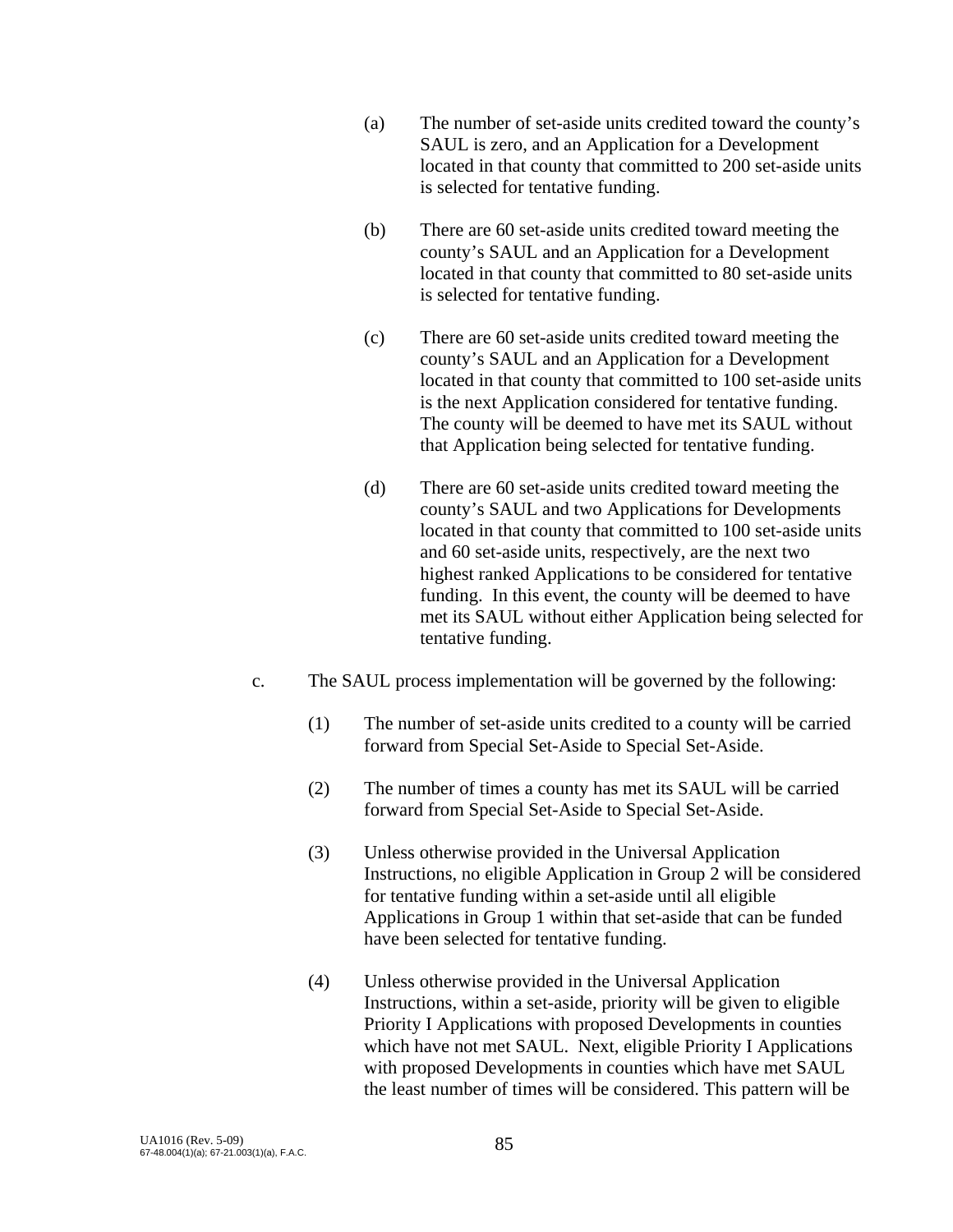repeated until all funds within the set-aside have been tentatively allocated. If funds remain within the set-aside after funding all eligible Priority I Applications that can be funded then the same process will be followed with eligible Priority II, Group 1 Applications until the set-aside's funds are exhausted or there are no more eligible Priority II, Group 1 Applications within that Set-Aside that can be funded. If funds remain within the set-aside, then the same process will be followed with eligible Priority II, Group 2 Applications until the set-aside's funds are exhausted or there are no more eligible Priority II, Group 2 Applications within that Set-Aside that can be funded.

- (5) The number of set-aside units credited to a county will not be carried forward from Special Set-Aside to Geographic Set-Aside.
- (6) The number of times a county has met its SAUL will not be carried forward from Special Set-Aside to Geographic Set-Aside.
- (7) Once a county is credited with meeting its SAUL, the number of set-aside units credited to the county will be deemed to be zero for the purposes of crediting additional set-aside units to the county. For example: The SAUL for County A is 100. County A met its SAUL when credited with 150 set-aside units. Then Application One with 75 set-aside units to be constructed in County A is chosen for tentative funding. The number of set-aside units credited to County A will be 75 set-aside units, not the 150 setaside units previously credited to County A plus 75 set-aside units. County A status would be that it had met its SAUL once and had 75 units credited towards meeting its second SAUL.
- (8) Set-aside units credited against the Florida Keys Area SAUL will also be credited against Monroe County's SAUL for the purposes of considering Applications for tentative funding within the Special Set-Asides.
- (9) The SAUL provisions will not apply if the highest ranking Application in the Geographic Set-Asides considered for funding to meet the HC HOPE VI and Urban In-Fill goals also meets the HC Homeless goal. In addition, the SAUL provisions will not apply when the highest ranking Application in the Geographic Set-Asides is considered for funding to meet the HC Homeless Goal.

SAUL process example: There are four remaining eligible Applications in the Medium County Geographic Set-Aside ranked in the following order: Application One-110 set-aside units-County A-Priority I, Group 1, Application Two-75 set-aside units-County B-Priority I, Group 1,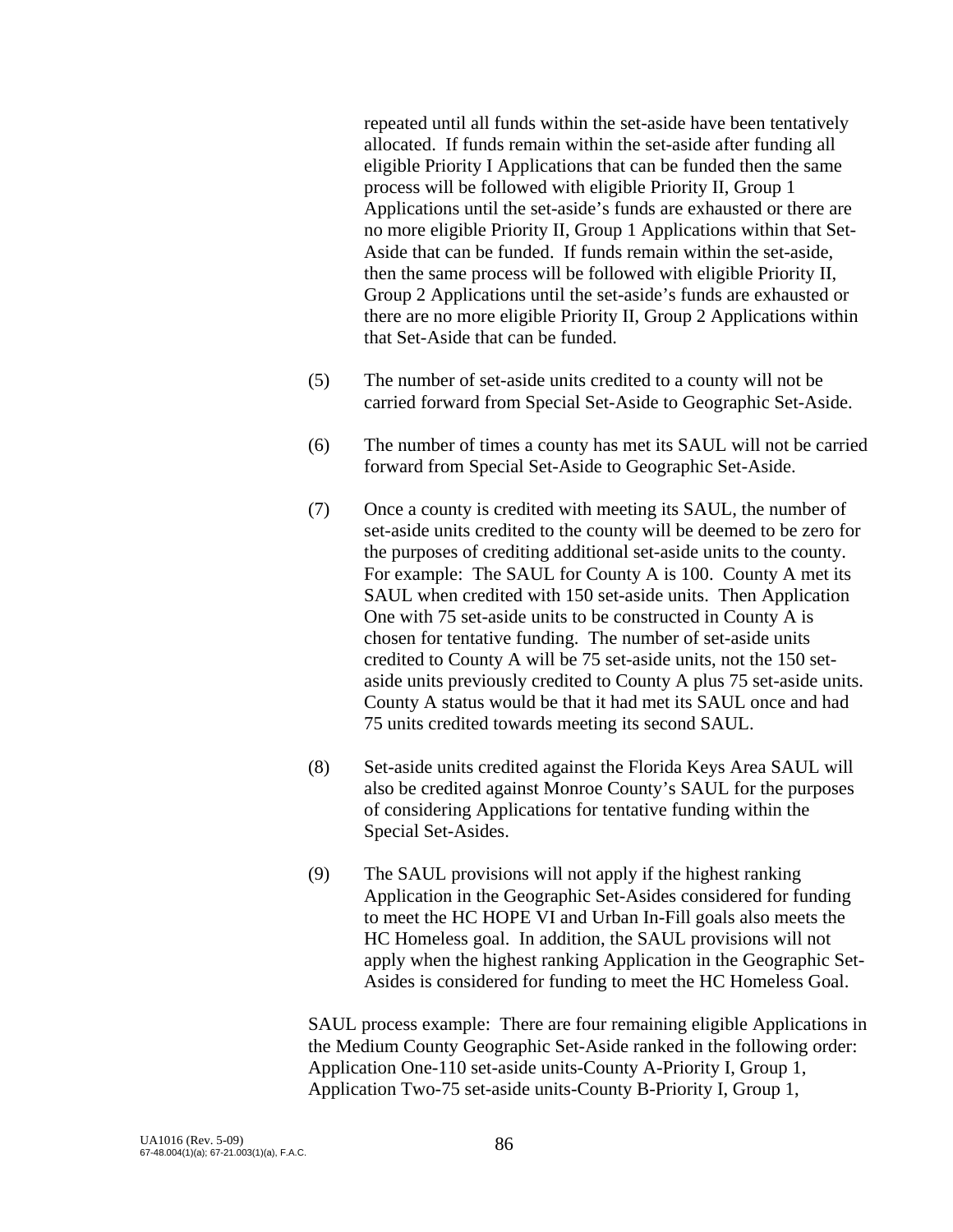Application Three-150 set-aside units-County C-Priority II, Group 1 and Application Four-125 set-aside units-County D-Priority II, Group 2. The SAULs and SAUL status resulting from previously funded Applications in the Medium County Geographic Set-Aside are: County A has a SAUL of 100 and has met its SAUL twice; County B has a SAUL of 100, has met its SAUL once and has 75 set-aside units credited towards meeting its SAUL as second time; County C has a SAUL of 100 and has met its SAUL once; and County D has a SAUL of 100 and has no units or SAULs credited. The selection of Applications would be conducted in the following manner subject to fund availability and other restrictions:

- i. Application One would be passed over because there are other eligible Priority I, Group 1 Applications in the Set-Aside that have units in counties that met their SAUL fewer times than Application One.
- ii. Application Two would be considered for tentative funding because there are no other higher ranked eligible Priority I, Group 1 Applications with units in a county that has met its SAUL an equal amount of times or less than Application Two. Also, County B's SAUL status would change from meeting SAUL once and having 75 set-aside units credited to it meeting SAUL twice and no units credited to it.
- iii. Application Three would not be considered for tentative funding because there is still an eligible Priority I, Group 1 Application within the Set-Aside (Application One) that has not been considered for tentative funding.
- iv. Application One would then be considered for tentative funding because there are no other higher ranked eligible Priority I, Group 1 Applications with units in a county that has met its SAUL an equal amount of times or less than Application One. Also, County A's SAUL status would change from meeting SAUL twice to it meeting SAUL a third time.
- v. Application Three would then be considered for tentative funding because there are no other eligible Priority I Applications and no other higher ranked eligible Priority II, Group 1 Applications. Application Four is in a county that has met SAUL fewer times, however, it is a Group 2 Application and will not be considered for funding until there are no other Priority II, Group 1 Applications. County C's status would change from meeting SAUL once to it meeting SAUL a second time.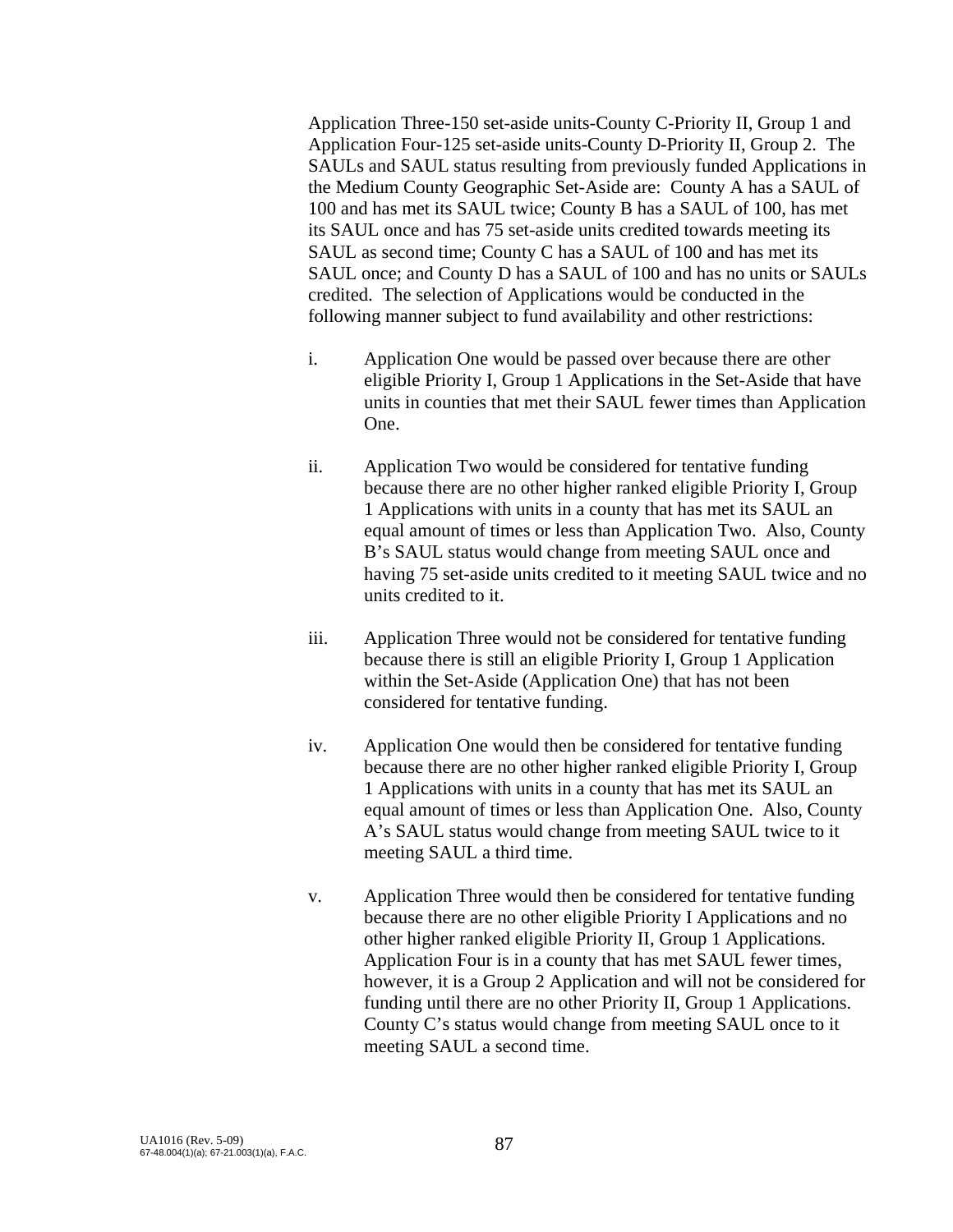- vi. Application Four would then be considered for tentative funding because there are no other higher ranked eligible Priority II, Group 2 Applications with units in a county that has met its SAUL an equal amount of times or less than Application Four. Also, County D's SAUL status would change from not meeting its SAUL and having zero units credited to it meeting SAUL once.
- 8. Program Provisions and Application Selection Order
	- a. Overall Program Provisions:
		- (1) The Special Set-Asides are: Competitive HC Florida Keys Area Special Set-Aside, Competitive HC Preservation Special Set-Aside and Competitive HC RD Development Special Set-Aside.
		- (2) The Geographic Set-Asides are: Large, Medium and Small County Categories as more fully described in the Qualified Allocation Plan (QAP).
		- (3) Unless otherwise provided in the program rules and these instructions, any selection of an Application for tentative allocation from a Special or Geographic Set-Aside or from implementation of a Competitive HC Goal is subject to the following: (a) availability of funds; (b) threshold and other eligibility requirements; (c) SAUL provisions; (d) Groups 1, 2, & 3 provisions; (e) Priority I and II provisions; (f) tie-breaker provisions; and (g) overall and specific program provisions as set forth below.
		- (4) During the ranking process, an Applicant that requested Competitive HC and HOME funding will not receive any funding if the Application is not funded in both programs.
		- (5) An Applicant that selected and qualified for the Homeless Demographic at Part III.D. of the Application is eligible to apply for Competitive HC and HOME. However, the Application will only be selected for tentative funding if the HC Homeless goal has not been met. Once the HC Homeless goal has been met, Applications requesting Competitive HC and HOME funding will not be eligible to be selected for any funding except when necessary to meet the Competitive HC Non–Profit goal, as provided in the Competitive HC Goals section of these instructions.
		- (6) In order for an Applicant to compete for funding within a Special Set-Aside, it must have selected and qualified for the applicable designation. For example, an Applicant wishing to compete within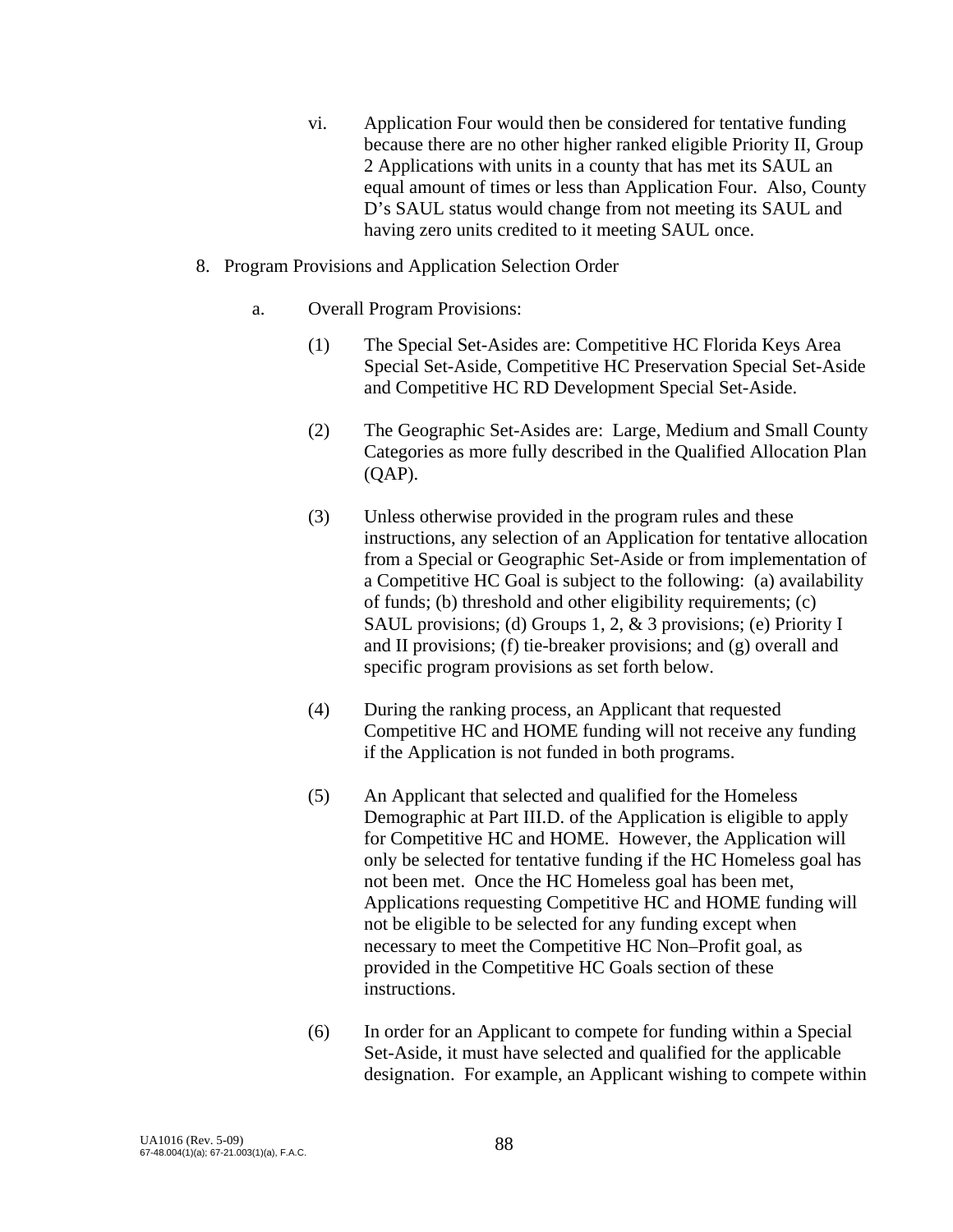the Competitive HC Preservation Special Set-Aside must select and qualify for the Preservation designation.

- b. Competitive HC Provisions:
	- (1) An Application for Competitive HC will not be selected for tentative funding if there are not enough Housing Credits available in the Preservation Special Set-Aside, RD Special Set-Aside or applicable Geographic Set-Aside to fund at least 60 percent of the Application's HC request amount. In the event that an Application is not selected for tentative funding for this reason, then no other lower ranked Application(s) within that Special or Geographic Set-Aside will be considered for tentative funding even though there may be enough Housing Credits available to fund at least 60 percent of another Application's request amount.

Upon determining that there are no more eligible Competitive HC Applications within the Large County Geographic Set-Aside that can be tentatively funded, any Housing Credits not tentatively allocated within the Geographic Set-Asides will be pooled and distributed as follows:

- (a) To fund any Development that has been partially funded in the following order of Set-Asides: (i) Large County, (ii) Medium County, (iii) Small County, (iv) Preservation, and (v) RD Development, and then
- (b) If Housing Credits are still available, they will be distributed in accordance with paragraph 8.c. below.
- (2) The total amount of Housing Credits available for the Special and Geographic Set-Asides is set forth in the QAP.
- (3) Distribution of the Total Housing Credit Allocation Authority available at the time of ranking:

No more than 50 percent of the total Housing Credit Allocation Authority will be awarded to any one county with the following exceptions: (i) if the highest ranked Application needed to meet the Competitive HC 15 percent Non-Profit goal would result in exceeding this 50 percent limit; and (ii) if the only eligible unfunded Applications remaining on the Eligible Unfunded Applications List described in paragraph 8.c. below are located in counties that, if funded, would result in exceeding this 50 percent limit.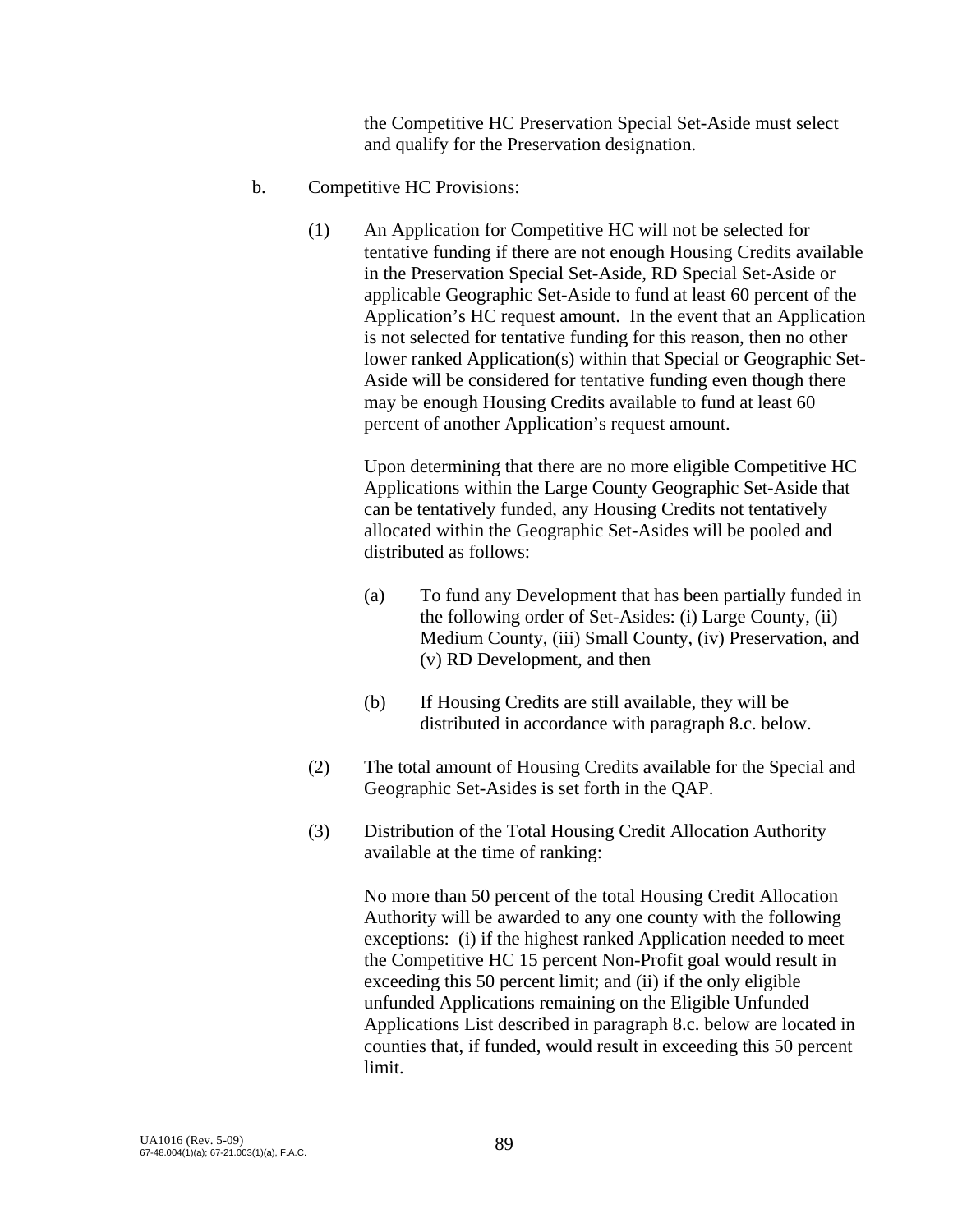c. Eligible Unfunded Competitive HC Only Applications List

 If unallocated Competitive HC remains at the conclusion of all the events described in (b) above, then all unfunded eligible Applications, regardless of the Applicant's Demographic or Designation selection, will be listed together in ranked order. The funds available will be allocated to the highest ranking unfunded eligible Applications, subject to SAUL and all of the applicable program funding provisions.

 Upon determining that no further eligible Applications are able to be funded, if any unallocated Competitive HC remains the HC funds will be awarded to the highest ranked eligible Application, subject to SAUL, and the Applicant shall be entitled to a Binding Commitment for the unfunded balance, without regard to the 40 percent Binding Commitment limitation stated in Section 16 of the 2009 QAP. Applications that are successful in receiving a partial allocation will receive a Binding Commitment for 2010 Housing Credits up to an amount approved by the Corporation.

d. Application funding order

 Eligible Applications will be considered for tentative funding in the following order:

- (1) Competitive HC Florida Keys Area Special Set-Aside: For the 2009 Cycle, the Corporation will first select Competitive HC Application(s) that selected and qualified for the Florida Keys Area Designation at Part V.A. Once the Florida Keys Area SAUL is met, any remaining eligible Competitive HC Application(s) that was not selected for tentative funding in the Competitive HC Florida Keys Area Special Set-Aside will compete in the Small County Geographic Set-Aside.
- (2) Competitive HC Special Set-Asides: Competitive HC Applications in the Preservation Set-Aside and the RD Development Special Set-Aside will be considered for tentative funding in the following order:
	- Preservation Special Set-Aside, with preference given to Developments with PBRA units equal to 50 percent or more of the total units in the Development. When selecting the highest ranking Priority I Application with PBRA units equal to 50 percent or more of the total units in the Development, an Application located in a county where an Application has not been tentatively funded within this Special Set-Aside will be funded before an Application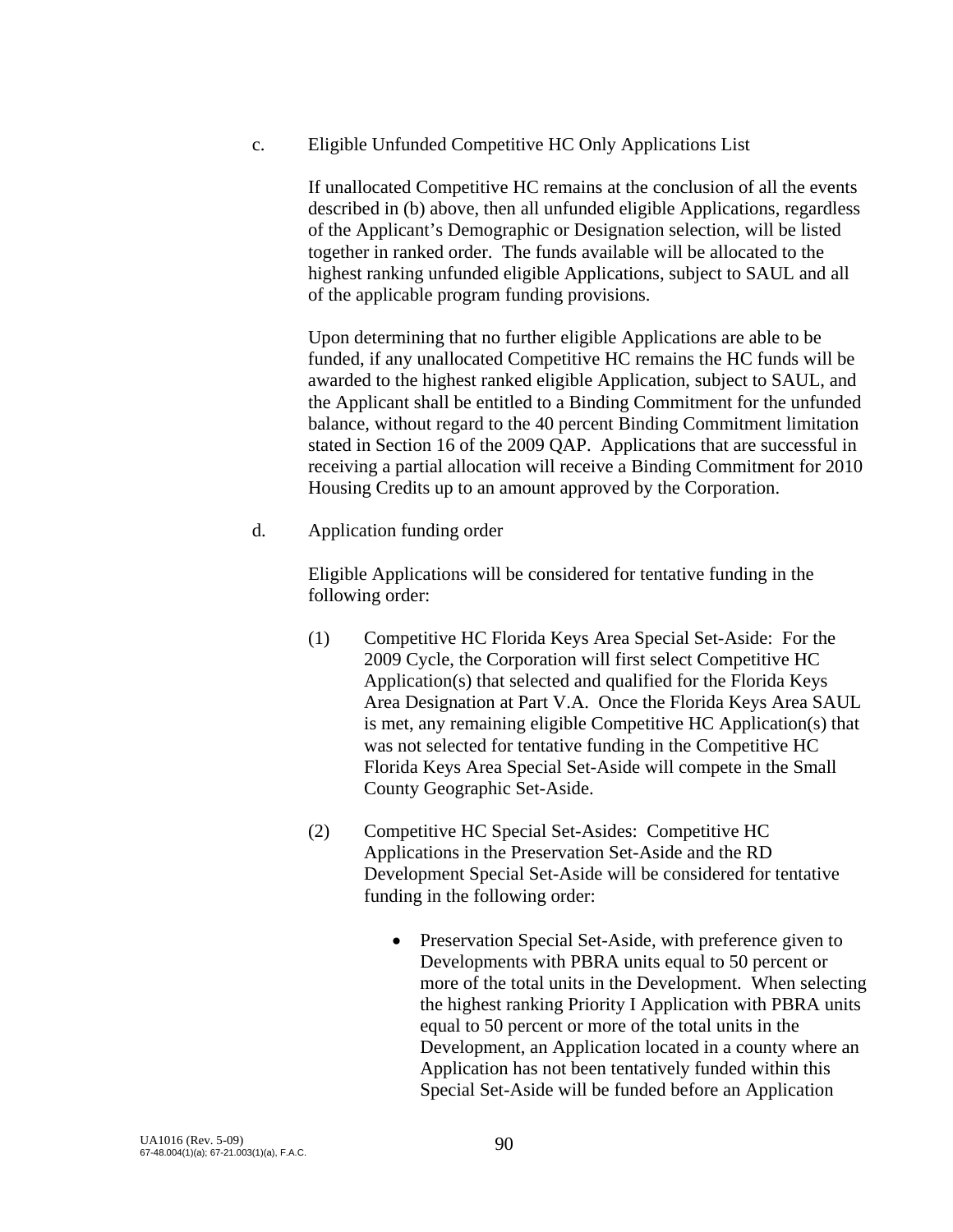located in a county where an Application has already been tentatively funded within this Special Set-Aside. Moreover, an Application in Priority II, Group 1 will be selected for tentative funding over an Application in Priority I if the Application in Priority I is located in a county where an Application has already been tentatively funded within this Special Set-Aside or if the Application in Priority I is located in a county where the SAUL was met in a previous Special Set-Aside. Similarly, an Application in Priority II, Group 2 will be selected for tentative funding over an Application in Priority II, Group 1 if the Application in Priority II, Group 1 is located in a county where an Application has already been tentatively funded within this Special Set-Aside or if the Application in Priority II, Group 1 is located in a county where the SAUL was met in a previous Special Set-Aside. If funds remain after tentatively funding all eligible Applications with PBRA units equal to 50 percent or more of the total units in the Development, the highest ranking Priority I Developments with PBRA units equal to less than 50 percent of the total units in the Development will be selected for tentative funding. When selecting the highest ranking Application with PBRA units equal to less than 50 percent of the total units in the Development, an Application located in a county where an Application has not been tentatively funded within this Special Set-Aside will be funded before an Application located in a county where an Application has already been tentatively funded within this Special Set-Aside. Moreover, an Application in Priority II, Group 1 will be selected for tentative funding over an Application in Priority I if the Application in Priority I is located in a county where an Application has already been tentatively funded within this Special Set-Aside or if the Application in Priority I is located in a county where the SAUL was met in a previous Special Set-Aside. Similarly, an Application in Priority II, Group 2 will be selected for tentative funding over an Application in Priority II, Group 1 if the Application in Priority II, Group 1 is located in a county where an Application has already been tentatively funded within this Special Set-Aside or if the Application in Priority II, Group 1 is located in a county where the SAUL was met in a previous Special Set-Aside.

• RD Development Special Set-Aside, with all Priority I Applications and Priority II, Group 1 and Group 2 Applications that provide evidence that the Applicant has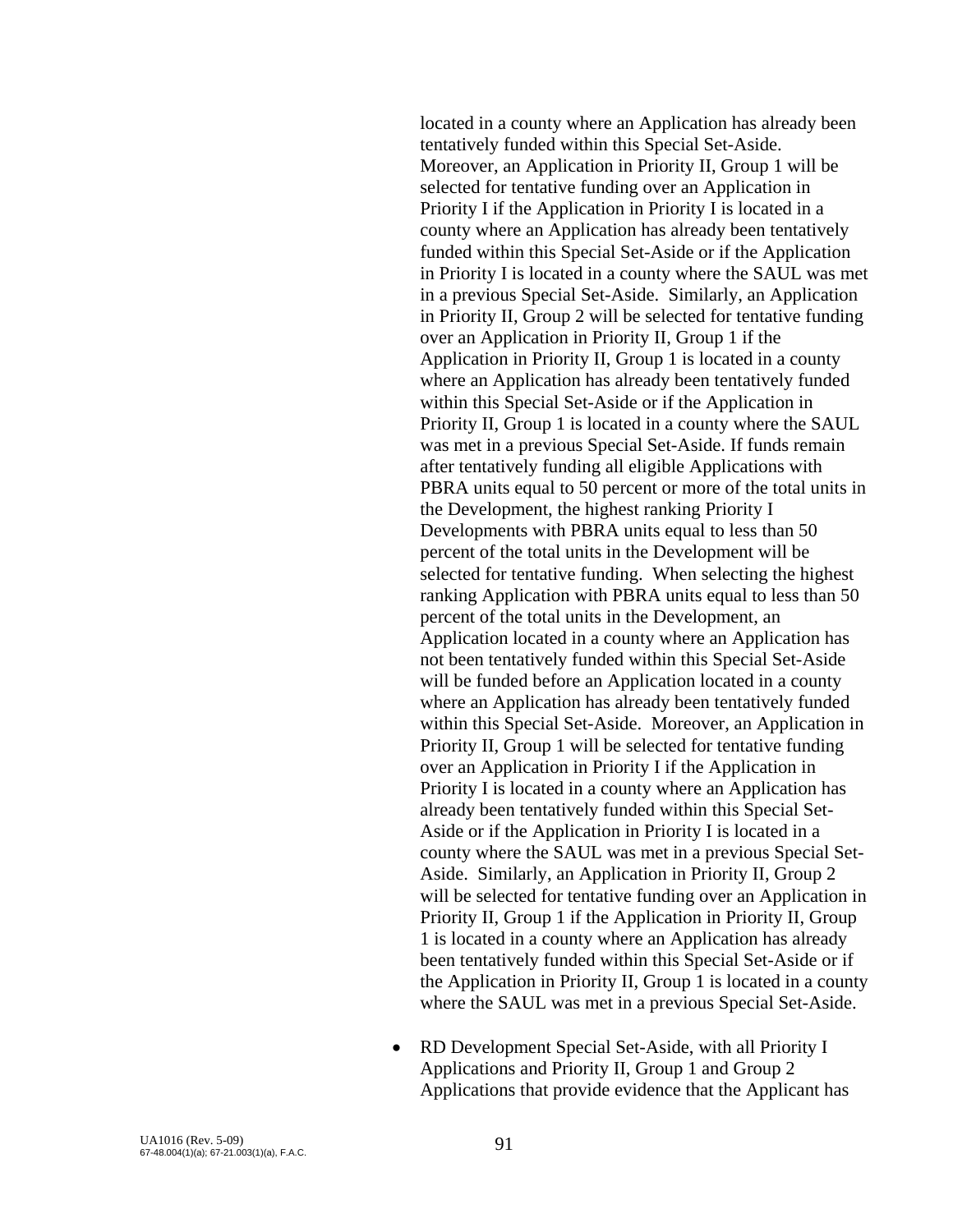secured funding from USDA-RD within 12 months prior to the Application Deadline for the proposed Development being funded before any Priority I Applications and Priority II, Group 1 and Group 2 Applications that do not provide such evidence.

Only Applications that selected and qualified for the Preservation or RD Designation at Part V.A. may compete for funding within their respective HC Special Set-Aside. Eligible Preservation Development Applications and RD Development HC Applications that are not selected for a tentative Housing Credit allocation within their respective Special Set-Asides will compete for funding in their respective Geographic Set-Aside(s) without regard to the preferences stated above. An RD 514/516 Application that is moved into a Geographic Set-Aside may count toward the Farmworker/Commercial Fishing Worker HC goal.

(3) Competitive HC Goals: The Housing Credit Program has a goal to allocate Housing Credits to a minimum of: two (2) Farmworker/ Commercial Fishing Worker Development (in addition to any Developments funded in the Competitive HC RD Development Special Set-Aside), one (1) HOPE VI Development, two (2) Urban In-Fill Developments, one (1) Elderly Development, which may be an Assisted Living Facility, two (2) Homeless Developments, and 15 percent of its Allocation Authority per the Qualified Allocation Plan to Non-Profit Applicants. The HC goals may be achieved or partially achieved by the tentative allocation of Housing Credits to Competitive HC Applications during the selection of qualified Applications in the Special Set-Asides and the Geographic Set-Asides. Applicants that selected and qualified for the Elderly Demographic Commitment will be classified as Elderly Developments. Applicants that selected and qualified for the Homeless Demographic Commitment will be classified as Homeless Developments. Applicants that selected and qualified for the Farmworker/Commercial Fishing Worker Demographic Commitment or Applicants that have moved into a Geographic Set-Aside from the RD Development Special Set-Aside that selected the RD 514/516 Designation will be classified as Farmworker/Commercial Fishing Worker Developments. An Applicant must have selected and qualified as an Urban In-Fill Development in order for its Development to be classified as an Urban In-Fill Development. An Applicant must have selected and qualified as a HOPE VI Development to be classified as a HOPE VI Development. An Application selected for tentative funding may satisfy more than one HC goal. For example, an Application selected for tentative funding that qualified as HOPE VI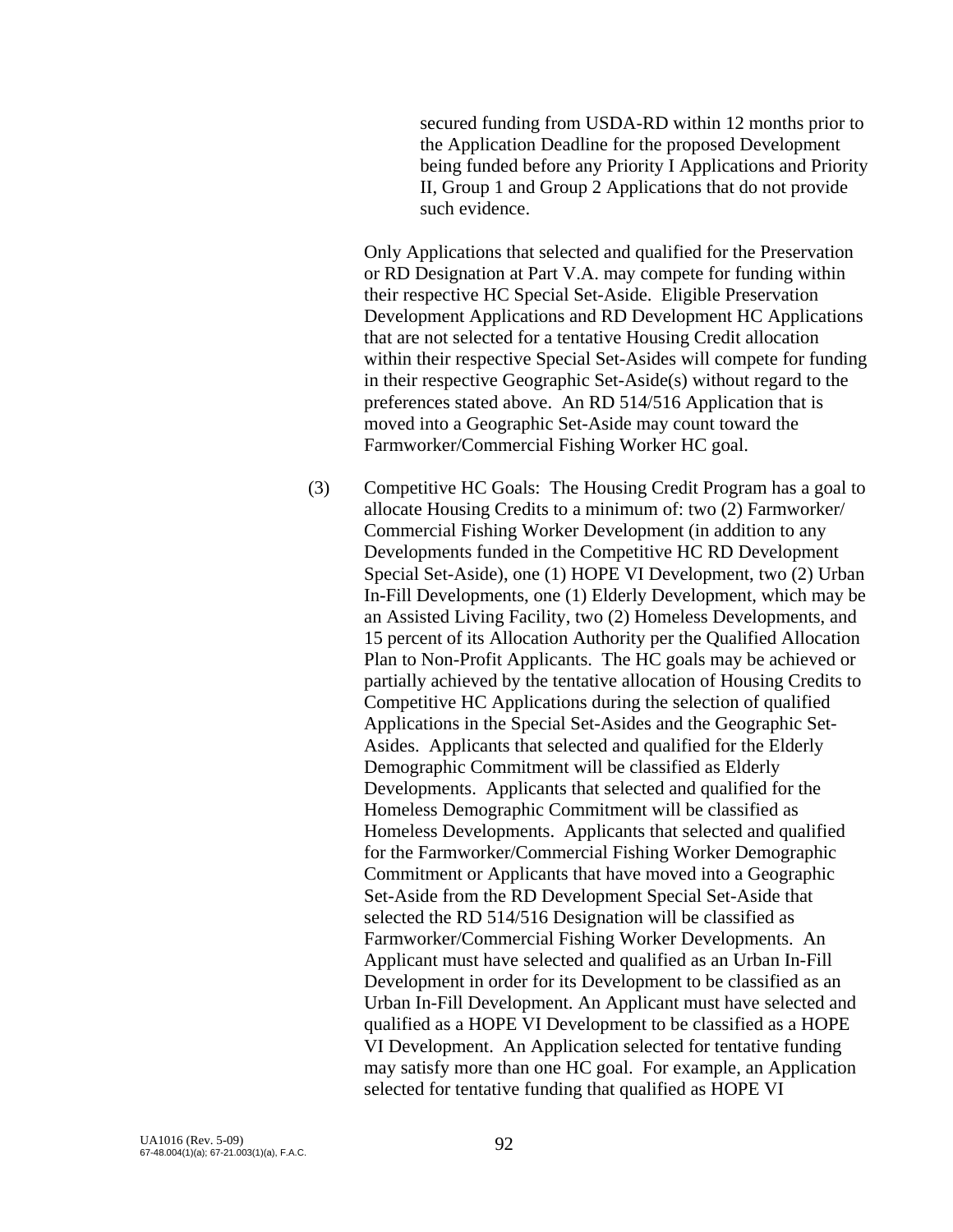Development and also qualified as an Urban In-fill Development would count toward meeting the Hope VI goal as well as count toward meeting the Urban In-Fill goal. Within the Geographic Set-Asides, the SAUL provisions will not apply for an Application that counts toward meeting the HOPE VI goal and/or the Urban In-Fill goal that also qualifies for the Homeless goal or that is selected to meet the Homeless goal, as outlined in paragraph 7.c.(9). If it is determined upon the distribution of Housing Credits to the Geographic Set-Asides that the goal was not achieved through the tentative allocation of Housing Credits to Applications within the Special Set-Asides, the Corporation will attempt to achieve the goal by selecting the highest scoring qualified Application(s), applying tie-breakers where necessary, regardless of Geographic Set-Aside, for tentative allocation of credits subject to SAUL provisions\* and fund availability\*\*, in the following order:

- 2 Farmworker/Commercial Fishing Worker Developments
- 1 HOPE VI Development
- 2 Urban In-Fill Developments
- 1 Elderly Development
- 2 Homeless Developments
- Minimum 15 percent Non-Profit Applicants

The last Non-Profit Applicant selected to meet the 15 percent Non-Profit goal will tentatively receive a full allocation of Competitive HC even though the total Non-Profit tentative allocation may exceed 15 percent.

\* For HC goals other than the Homeless goals, in the event that the only way to achieve a Competitive HC goal is to fund an Applicant that has a proposed Development in a county that has met its SAUL, that Application will be selected for tentative allocation of Competitive HC. The county of the Development, which was selected, will be deemed to have met its SAUL for the purposes of selecting future Applications for tentative funding and the Development's set-aside units will be credited towards meeting the county's SAUL a second time. For example, County A is in the Medium County Geographic Set-Aside and has a SAUL of 100 set-aside units. There are two Farmworker/Commercial Fishing Worker Applicants that are unfunded in County A, Application One with 120 set-aside units and Application Two, ranked below Application One, with 100 set-aside units. They are the only Group 1 Farmworker/ Commercial Fishing Worker Applicants within the Geographic Set-Asides. The Farmworker/Commercial Fishing Worker goal has not been met. As such, Application One is selected for tentative funding and in doing so, County A meets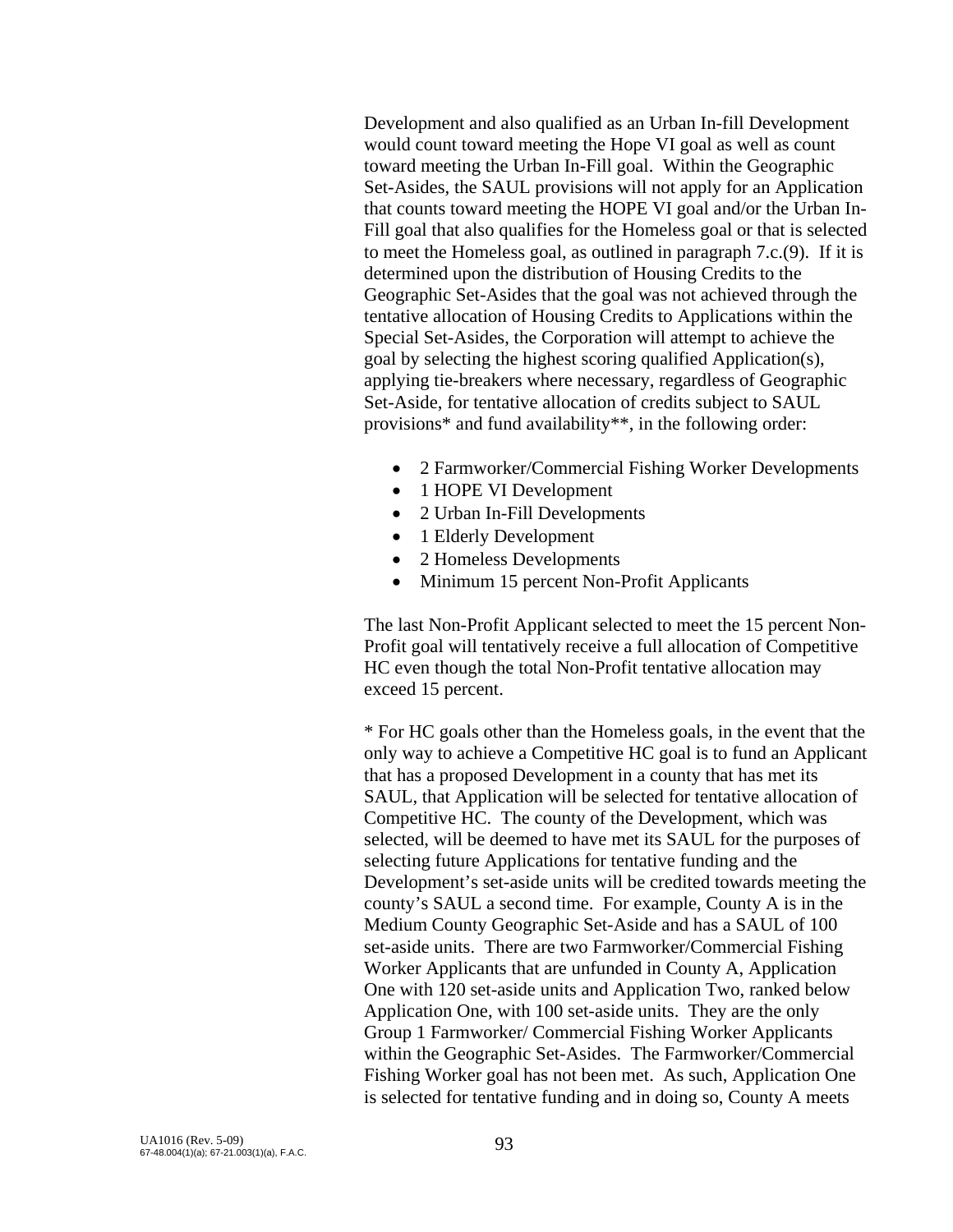its SAUL. After selecting Application One for tentative funding, the Farmworker/Commercial Fishing Worker goal is still not met. Even though Application Two is in a county that has met its SAUL, it is selected for tentative funding for there are no other Group 1, Farmworker/Commercial Fishing Worker Applicants within any of the Geographic Set-Asides that can be selected to meet the Farmworker/Commercial Fishing Worker goal. The result of selecting Applications One and Two for tentative funding is that County A has met its SAUL twice. Therefore, no other Applications with proposed Developments in County A will be considered for tentative funding until all other counties within the Medium County Geographic Set- Aside, with enough eligible Applications that if selected for tentative funding would cause the counties to have met their SAUL at least twice, have met their SAUL twice.

\*\*If the 15 percent Non-Profit goal has not been met and the only Non-Profit Applicants available to meet the 15 percent Non-Profit goal are located within a Geographic Set-Aside where there are not enough Housing Credits available for such Applicants, enough Housing Credits will be redistributed from the other Geographic Set-Asides on a pro-rata basis to tentatively fund those Non-Profit Applicants needed to meet the 15 percent Non-Profit goal. A Non-Profit Application requesting Competitive HC and HOME funding that was not selected to meet the HC Homeless goal will only be chosen to meet the 15 percent Non-Profit goal if there are no Group 1 or Group 2 eligible Non-Profit Applications that requested Competitive HC Only available to meet the goal. If the 15 percent Non-Profit goal is still unmet, Non-Profit Applications classified in Group 3 will be chosen to meet the 15 percent Non-Profit goal if there are no eligible Non-Profit Applications classified in Group 1 or Group 2 available to meet the goal. The amount of 2010 Housing Credits issued to Non-Profit Applicants will not count towards meeting the 15 percent Non-Profit goal. However, Binding Commitments issued to Non-Profit Applicants for 2009 Housing Credits allocated through the Universal Cycle will count toward meeting the 15 percent Non-Profit goal.

- (4) Small/Medium/Large Geographic Set-Asides:
	- (a) Applications will be considered for tentative funding within each Geographic Set-Aside; i.e., Applications located in small counties (regardless of whether they are in SL, SM or SS on the SAUL chart) will be listed together in order of total score within the Small County Geographic Set-Aside.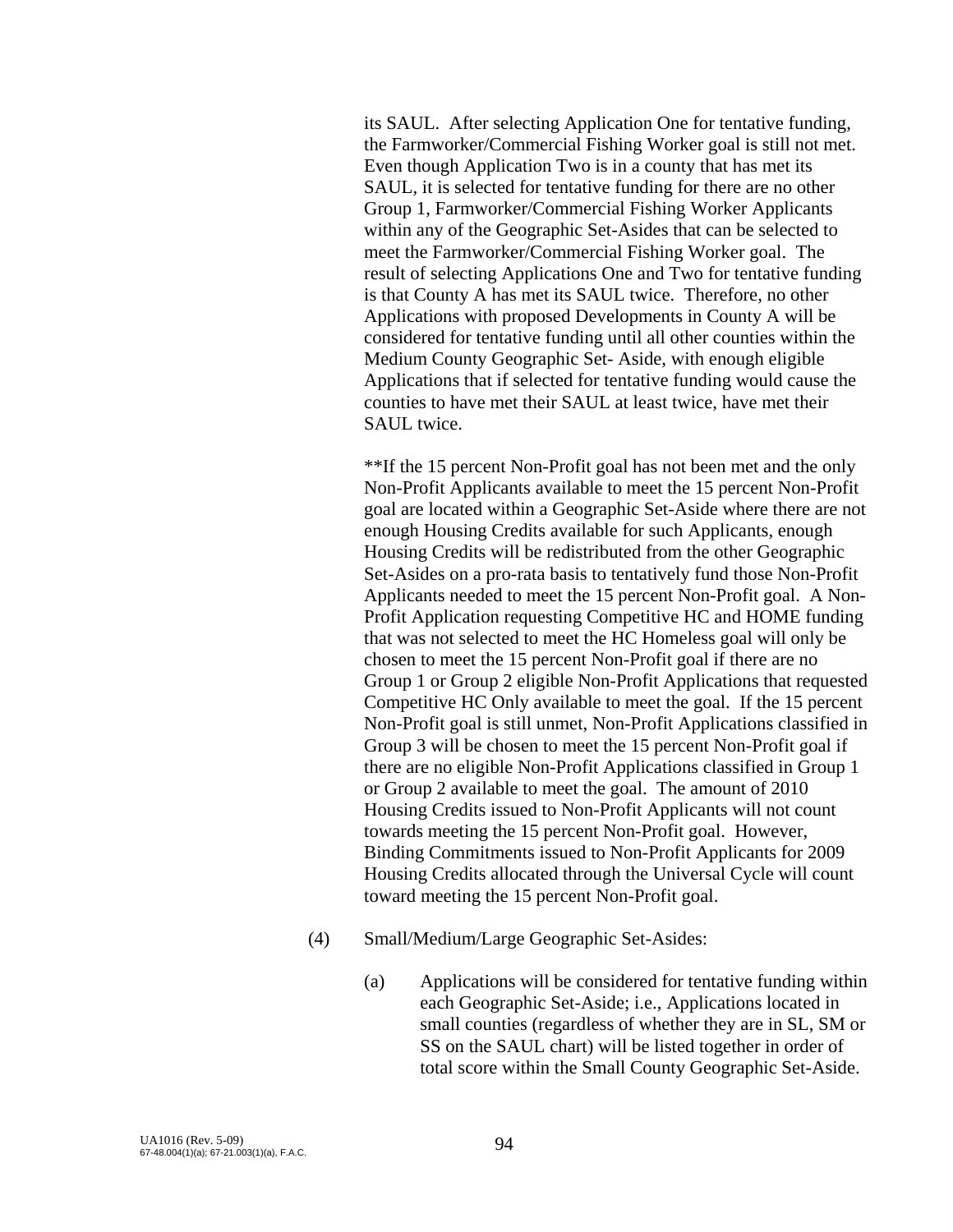- (b) Applications in the Small County Geographic Set-Aside will be selected for tentative funding first, followed by those in the Medium County Geographic Set-Aside and then followed by those in the Large County Geographic Set-Aside.
- (5) Competitive HC funding available after the Board approves the final ranking will be allocated in accordance with the QAP. The SAUL procedure will not be applied.

### **FEES**

The Corporation, Credit Underwriter or environmental provider shall collect via check or money order from the Borrower/Applicant the following fees and charges in conjunction with the MMRB, SAIL, HOME and HC Programs. Failure to pay any fee shall cause the firm loan commitment under any program to be terminated or shall constitute a default on the respective loan documents.

1. Application Package Fee:

Applicants may obtain the Universal Application Package as follows:

- a. The Application is available on the Corporation's Website without charge; or
- b. A copy of the Application Package can be purchased from the Corporation for a fee of \$50.00. Payment must be received by the Corporation prior to the issuance of an Application Package.
- 2. Application Fee:

 Applicants requesting HOME, SAIL, MMRB, and HC shall submit to the Corporation by the Application Deadline a non-refundable Application fee of:

- a. \$1,500 per Application, regardless of whether the Application is submitted online, if Applicant or Applicant's general partner applies and qualifies as a Non-Profit entity; or
- b. For all other Applicants:
	- (1) \$3,000 per Application for online submission; or
	- (2) \$5,000 per Application for Applications NOT submitted online
- 3. TEFRA Fee:

 Applicants requesting MMRB must submit to the Corporation by the Application Deadline a non-refundable TEFRA fee of \$500 per Application.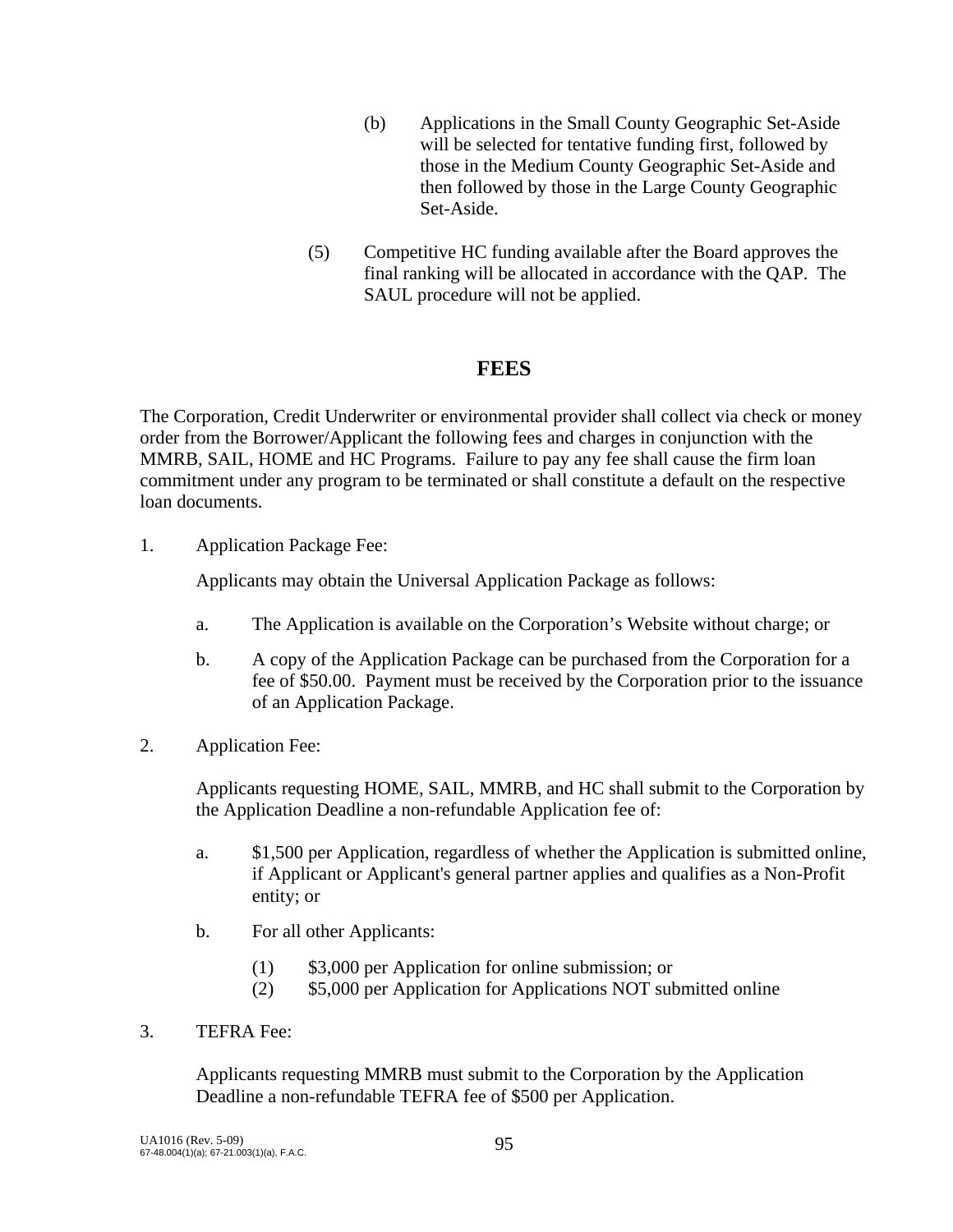4. Credit Underwriting Fees:

 The following fees are not the fees that will be charged, but are listed below for estimation purposes of completing your pro-forma in the Application. The actual fees will be determined based on the current contract and any addendum for services between Florida Housing Finance Corporation and the Credit Underwriter(s) in effect at the time underwriting begins.

a. Initial fee:

 (2) If requesting funding from more than one program, the fee will be the highest program fee plus the multiple program fee of \$3,701 for each additional program. For example:

|                            |                    | <b>Additional Program(s)</b> |                               |                                       |  |
|----------------------------|--------------------|------------------------------|-------------------------------|---------------------------------------|--|
| Program                    | <b>Initial Fee</b> | With<br><b>SAIL</b>          | <b>With Competitive</b><br>HС | <b>With Non-</b><br>Competitive<br>HC |  |
| MMRB                       | \$12,429           | \$3,701                      |                               | \$3,701                               |  |
| SAIL.                      | \$11,561           |                              | \$3,701                       |                                       |  |
| SAIL (with<br>Local Bonds) | \$11,561           |                              |                               | \$3,701                               |  |
| Competitive<br>HC.         | \$10,405           |                              |                               |                                       |  |
| HOME <sup>*</sup>          | \$11,561           |                              | \$3,701                       |                                       |  |

- (3) MMRB Subsidy Layering Review (a) If previously underwritten ............. \$2,042 (b) If not previously underwritten ...... \$3,584
- b. Re-underwriting fee: \$150 per hour, not to exceed \$6,705 for SAIL, HOME\*, HC and MMRB

If a Housing Credit Development involves Scattered Sites of units within a single market area, a single credit underwriting fee shall be charged. Any Housing Credit Development requiring further analysis by the Credit Underwriter pursuant to Section 42(m)(2) of the IRC, as well as any SAIL Development or HOME Development\* requiring further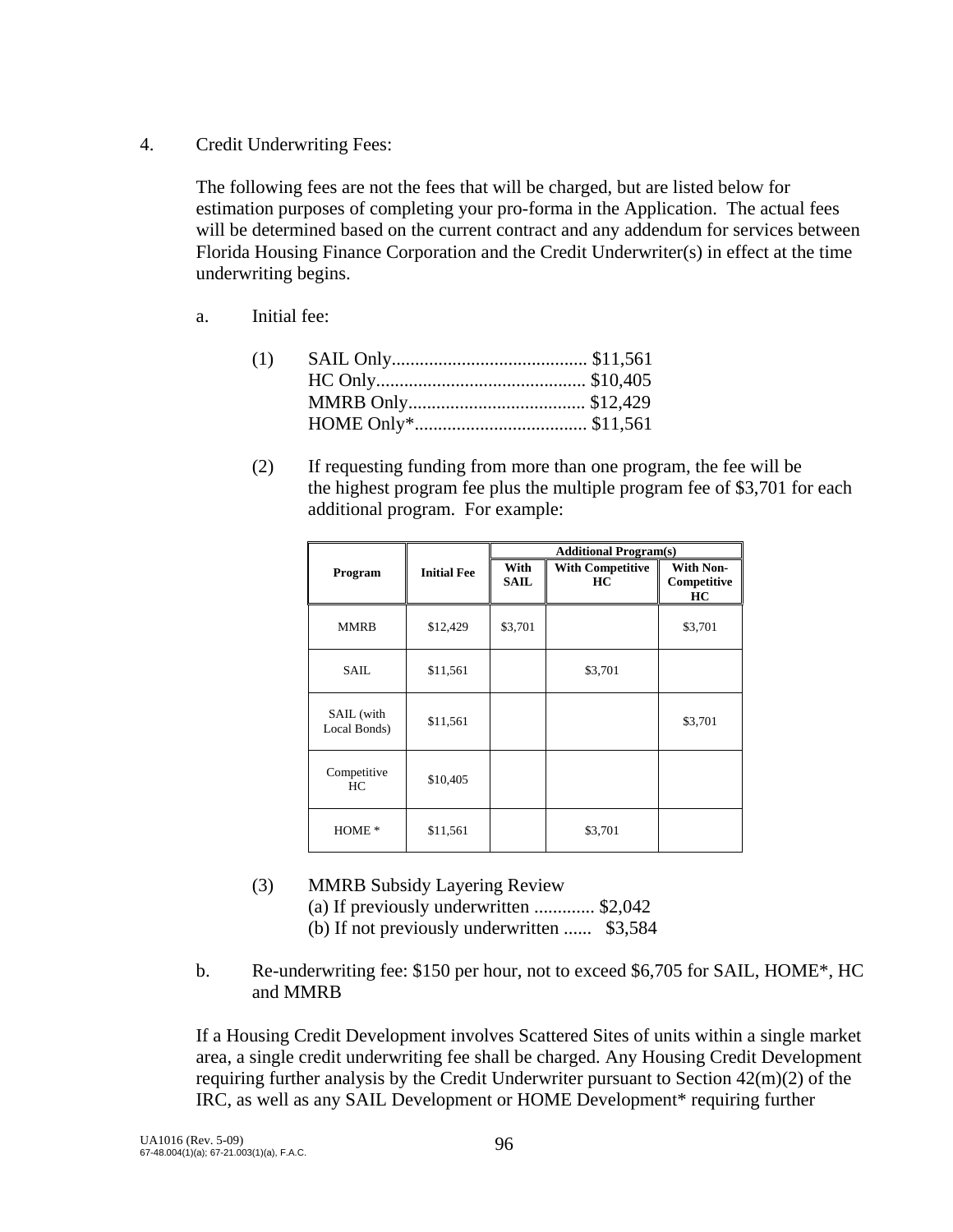analysis by the Credit Underwriter pursuant to this rule chapter, will be subject to a fee based on an hourly rate determined pursuant to contract between the Corporation and the Credit Underwriter. All Credit Underwriting fees shall be paid by the Applicant prior to the performance of the analysis by the Credit Underwriter.

\*Applicants requesting HOME (HOME Only or Competitive HC and HOME) that do not apply and qualify as a Non-Profit entity under Rule 67-48.002, F.A.C., will be responsible for the fees set out in 4.a. and 4.b. above, as well as fees resulting from further analysis pursuant to this rule chapter.

- 5. Administrative Fees:
	- a. With respect to the HC Program, each for-profit Applicant shall submit to the Corporation a non-refundable administrative fee in the amount of 8 percent of the annual Housing Credit Allocation amount stated in, as applicable: the Preliminary Allocation, Binding Commitment, or Preliminary Determination. The administrative fee shall be 5 percent of the stated annual Housing Credit Allocation for Non-Profit Applicants. The administrative fee must be received by the Corporation as stated in the Preliminary Allocation, the Binding Commitment, the Carryover Allocation Agreement or the Preliminary Determination, whichever is applicable. In the event the Final Housing Credit Allocation amount exceeds the annual Housing Credit Allocation amount stated in the Preliminary Determination, the Applicant is responsible for paying the applicable administrative fee on the excess amount before IRS Forms 8609 are issued for the Development.
	- b. With respect to the SAIL Program, each for-profit Applicant shall submit to the Corporation an non-refundable administrative fee in the amount of 1 percent of the Applicant's preliminary commitment amount. The non-refundable administrative fee for Non-Profit Applicants shall be ¼ percent of the Applicant's SAIL preliminary commitment amount. The administrative fee must be submitted to the Corporation at the time the invitation to enter credit underwriting is accepted by the Applicant. In the event the amount stated in the preliminary commitment is less than the SAIL request amount stated by the Applicant in its Application, the Applicant will be responsible for paying the applicable administrative fee on any additional SAIL funds that are offered to and accepted by the Applicant for the Development. The administrative fee payment will be credited toward the SAIL loan closing costs.
- 6. Commitment Fees:

With respect to the SAIL Program, each Applicant to which a firm commitment is granted shall submit to the Corporation a non-refundable commitment fee of 1 percent of the SAIL loan amount upon acceptance of the firm commitment.

 a. Non-Profit sponsors who provide a certification indicating that funds will not be available prior to closing shall be permitted to pay the commitment fee at closing.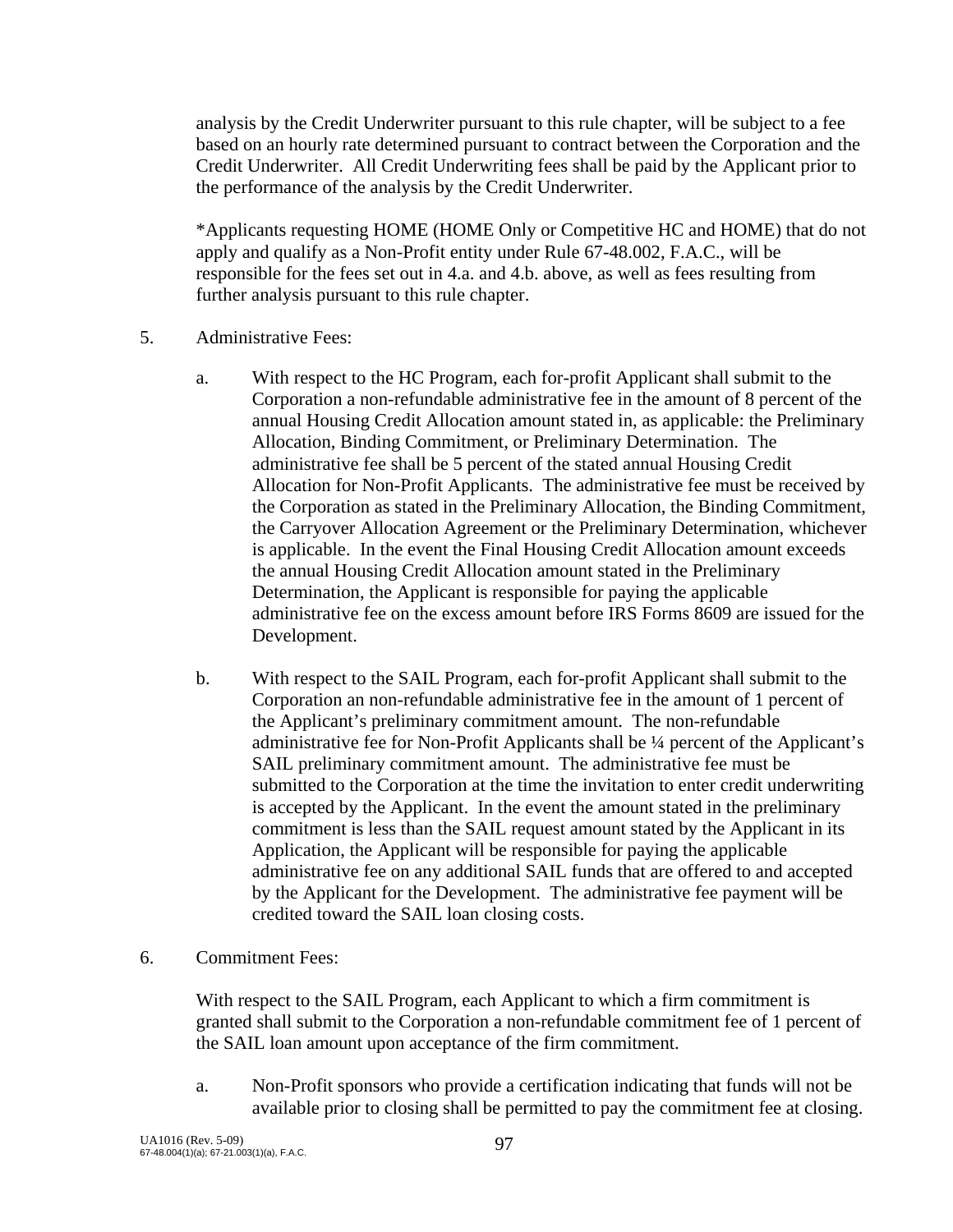- b. All Applicants shall remit the commitment fee payable to the Florida Housing Finance Corporation.
- 7. Compliance Monitoring Fees:

 The following fees are not the fees that will be charged, but are listed below for estimation purposes of completing your pro-forma in the Application. The actual fees will be determined based on the current contract for services between Florida Housing Finance Corporation and the Compliance Monitor(s).

- a. SAIL Only: Annual fee of \$1,706 + \$9.00 per set-aside unit, billed annually following loan closing
- b. HC:
	- (1) Pre-final allocation compliance monitoring fee of  $$1,706 + $9.00$  per setaside unit, to be collected as stated in the Preliminary Housing Credit Allocation, Carryover Allocation Agreement or Binding Commitment; and
	- (2) Annual Compliance monitoring fee
		- (a) All Developments other than RD  $$1,706 + $9.00$  per set-aside unit, for the full Housing Credit Extended Use Period collected at final allocation based on a quarterly payment stream discounted at a rate of 2 percent.
		- (b) RD Developments \$450 per Development for the full Housing Credit Extended Use Period collected at final allocation based on a quarterly payment stream discounted at a rate of 2 percent.

 If during any year subsequent to the Final Housing Credit Allocation, there is a fee increase based on the Consumer Price Index, as stipulated in the current contract for services between Florida Housing Finance Corporation and the Compliance Monitor(s), the additional fee will be billed directly to the Development.

c. SAIL with HC:

 Additional program fee – annual fee of \$786, billed annually following the Final Housing Credit Allocation. This fee will be in addition to the HC fees set out in Item 7.b. above.

- d. MMRB (with or without  $HC$ ) Annual fee of 4 basis points on the outstanding loan balance or a minimum of \$2,428, billed annually following loan closing.
- e. Follow-up Review \$150 per hour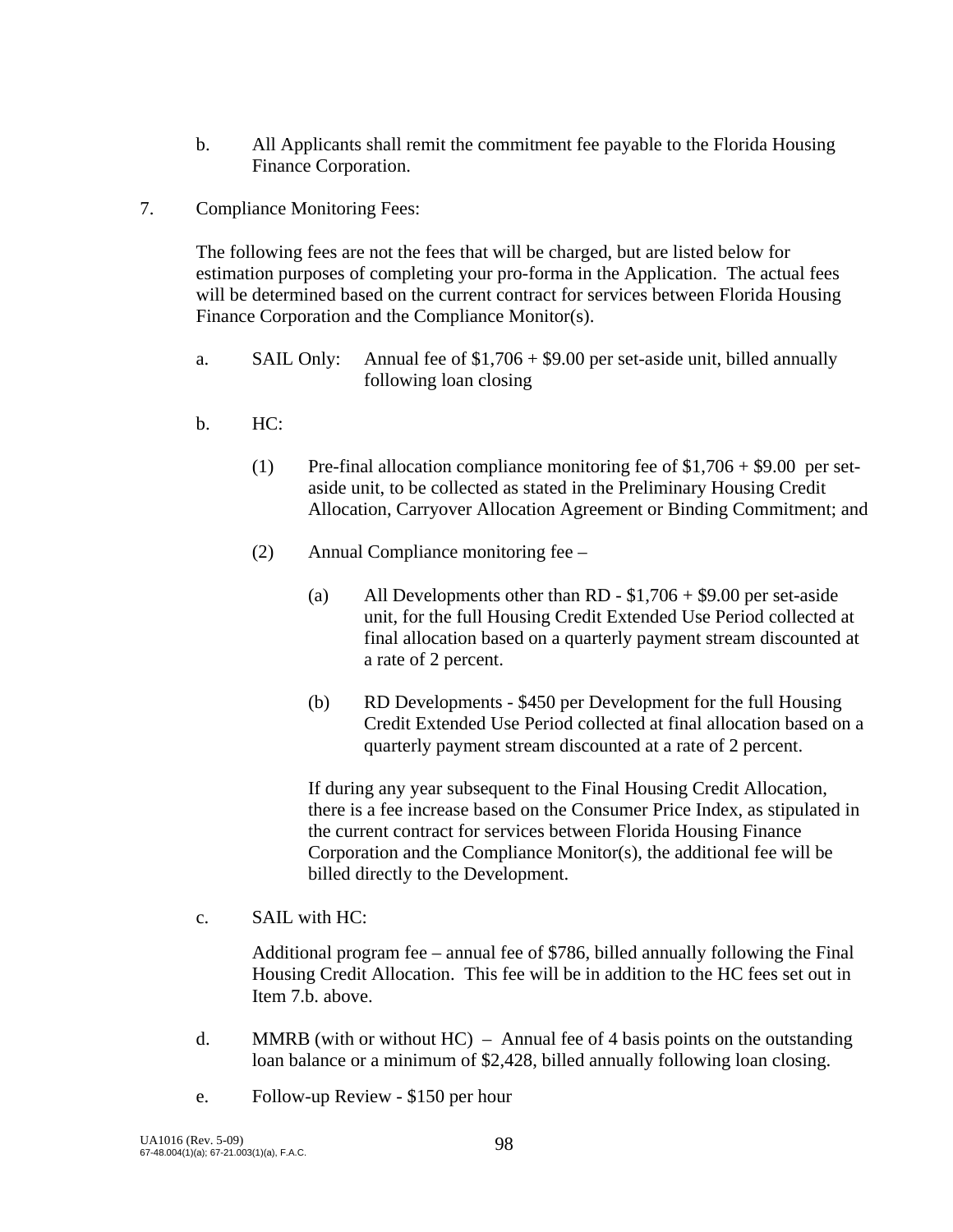8. Financial Monitoring Fees:

The following fees are not the fees that will be charged, but are listed below for estimation purposes of completing your pro-forma in the Application. The actual fees will be determined based on the current contract for services between Florida Housing Finance Corporation and the Financial Monitor(s).

An annual financial monitoring fee of 1.5 basis points on the unpaid principal balance of the SAIL loan, which fee shall never be less than \$1,735 nor greater than \$2,162. A fee of \$562 for each subsequent program will be applicable.

9. Tax-exempt Mortgage Financing:

If Corporation tax-exempt mortgage financing is used for the first mortgage loan, the same fee schedule as described above shall be applied to both the first mortgage loan and the SAIL loan. Additional legal, cost of issuance, bond underwriting, credit enhancement, liquidity facility and servicing fees associated with the financing shall also be paid by the Applicant.

10. Construction Inspection Fees:

The following fees are not the fees that will be charged, but are listed below for estimation purposes of completing your pro-forma in the Application. The actual fees will be determined based on the current contract for services between Florida Housing Finance Corporation and the Servicer(s).

On-site construction inspection - \$150 per hour, not to exceed \$1,504 per inspection for SAIL, HC and MMRB.

11. Loan Closing Extension Fees:

 In the event a SAIL or HOME loan does not close within the timeframes prescribed, extension fees will be assessed pursuant to subsection 67-48.0072(26) and paragraph 67- 48.0072(4)(c), F.A.C.

12. Additional SAIL Fees:

 SAIL Applicants will be responsible for all fees associated with the Corporation's legal counsel related to the SAIL Program.

13. Additional MMRB Fees:

The following fees may not be the fees that will be charged, but are listed below for estimation purposes of completing your pro-forma in the Application. The actual fees will be determined based on the current contract for services between Florida Housing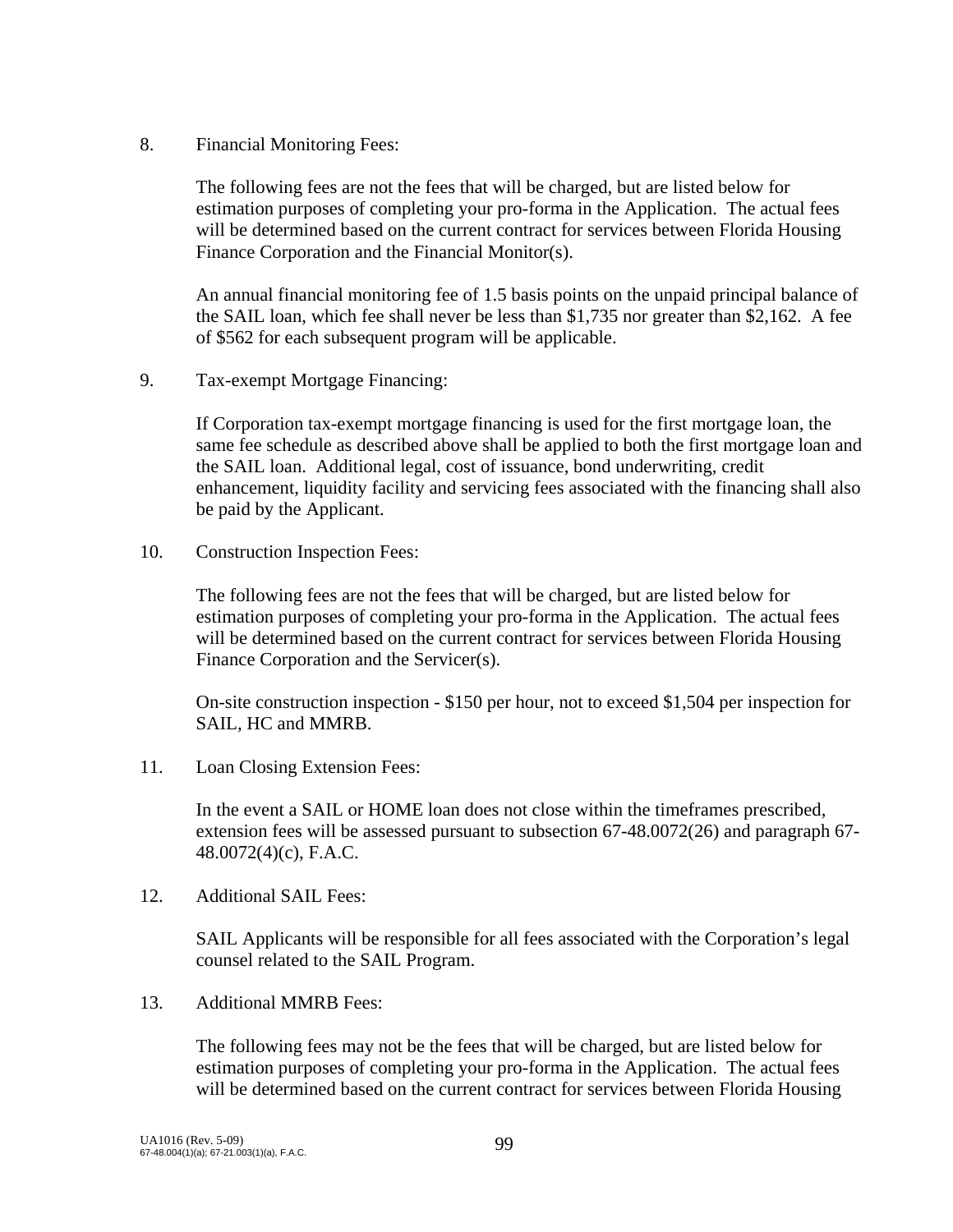Finance Corporation and the professionals involved as well as on the loan commitment signed by the Applicant and Florida Housing Finance Corporation.

Ongoing Fees – based on the amount of bonds outstanding as follows:

| Under \$10,000,000           | 40 basis points |
|------------------------------|-----------------|
| \$10,000,000 to \$14,999,999 | 37 basis points |
| \$15,000,000 to \$19,999,999 | 35 basis points |
| \$20,000,000 to \$24,999,999 | 33 basis points |
| \$25,000,000 and over        | 31 basis points |

 Ongoing fees include compliance monitoring fees, loan servicing fees, financial monitoring fees, trustee fees, arbitrage rebate fees and the issuer fee. The above fees are subject to a minimum of \$15,000 per annum.

14. Additional HOME Fees:

 HOME Applicants that do not apply and qualify as a Non-Profit entity will be charged fees for environmental review based on the current contract for services between Florida Housing Finance Corporation and the Environmental Provider(s).

15. Development Cost Pro Forma:

 All of the fees set forth above with respect to the SAIL Program are part of Development Cost and can be included in the Development Cost Pro Forma and paid with loan proceeds.

- 16. Additional HC Fees:
	- a. If the Applicant requests permission to return its HC allocation and receive a new HC allocation and such request is approved, whether by the Executive Director in accordance with Section 10 of the QAP or by the Board through a rule waiver, the Applicant will be charged a processing fee of \$15,000 per request.
	- b. If, after the  $14<sup>th</sup>$  year of the Compliance Period, the Applicant decides to submit a written request to the Corporation to find a person to acquire the Development, it must, according to Rule 67-48.031, F.A.C., submit the request utilizing the Qualified Contract Package and submit the nonrefundable Qualified Contract Package fee in the amount equal to one fourth of one percent of the qualified contract price.
	- c. HC Applicants shall be responsible for all processing fees related to the HC Program.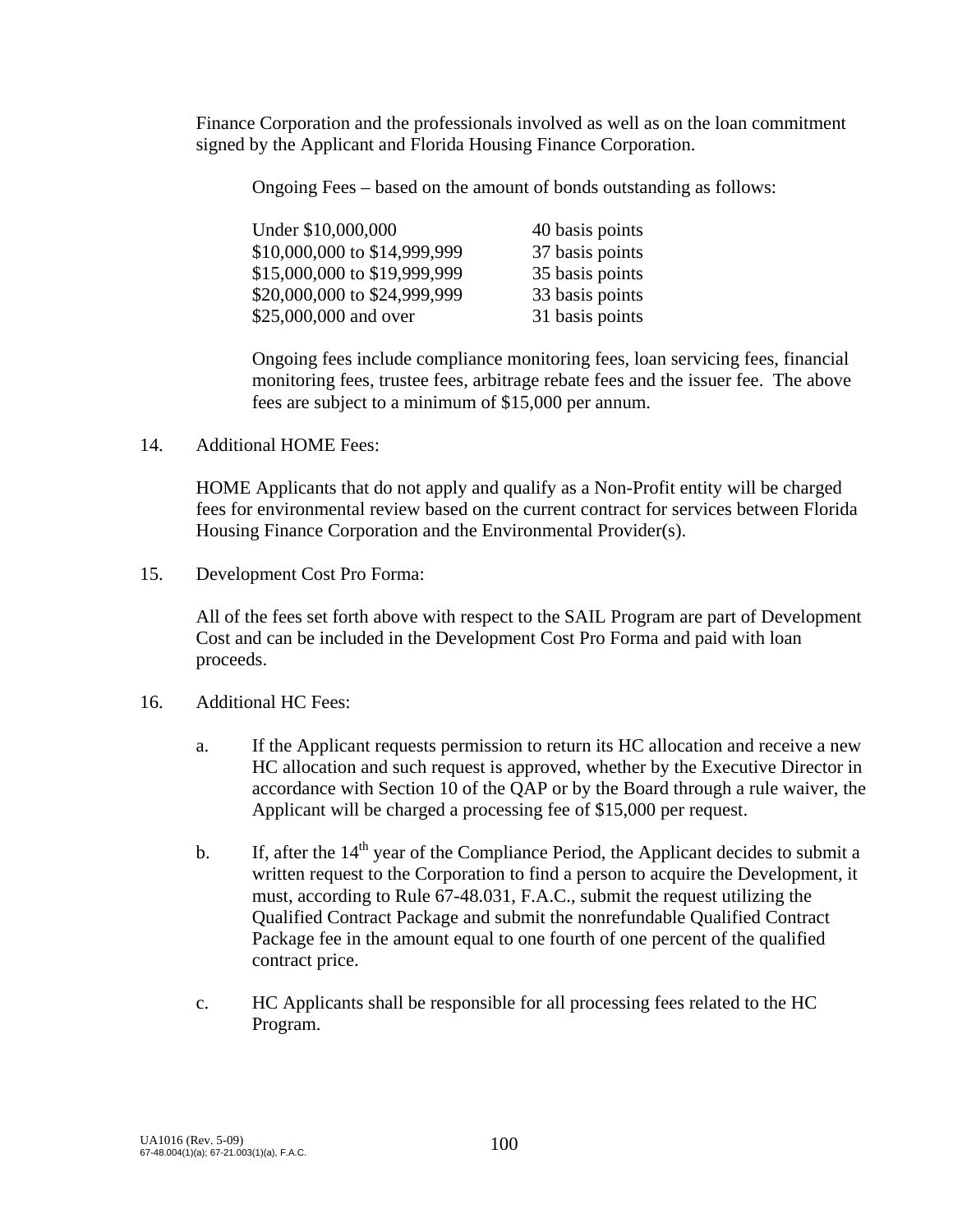17. Assumption/Renegotiation Fees:

 For all loans, excluding MMRB, where the Applicant is requesting a sale and/or transfer and assumption of the loan, the borrower or purchaser shall submit to the Corporation a non-refundable assumption fee of one-tenth of one percent of the loan amount.

 For all loans, excluding MMRB, where the Applicant is requesting a renegotiation of the loan, the borrower shall submit to the Corporation a non-refundable renegotiation fee of one-half of one percent of the loan amount.

## **SUPPLEMENTAL MMRB APPLICATION CYCLE**

#### **A. Application**

1. General Provisions

When authorized by the Corporation's Board of Directors, a Supplemental MMRB Application Cycle will be held. Applications for this supplemental cycle shall be submitted using the current Universal Application Package. The provisions of these instructions regarding the Supplemental MMRB Application Cycle shall take precedence over any inconsistent provisions in the Universal Application Package or Rule Chapters 67-21 and 67-48, F.A.C., for all Applications submitted during the Supplemental MMRB Application Cycle.

 a. The Application may be submitted for only Florida Housing-issued MMRB and non-competitive HC.

If an Applicant requests Corporation-issued MMRB and non-competitive HC in the supplemental cycle and intends to apply for SAIL funding or HOME funding in a future Universal Application Cycle, it must show the amount of SAIL funding or HOME funding that the Applicant intends to apply for in a future Universal Application Cycle in the pro-forma of its Supplemental MMRB Application and otherwise meet all of the requirements imposed by the SAIL or HOME Rule (Chapter 67-48, F.A.C.).

b. Fees

Refer to the Fees section of the current Universal Application Instructions.

2. Proximity

Section III.A.10 (Proximity) will not be scored and does not have to be completed by the Applicant for the Supplemental MMRB Application Cycle.